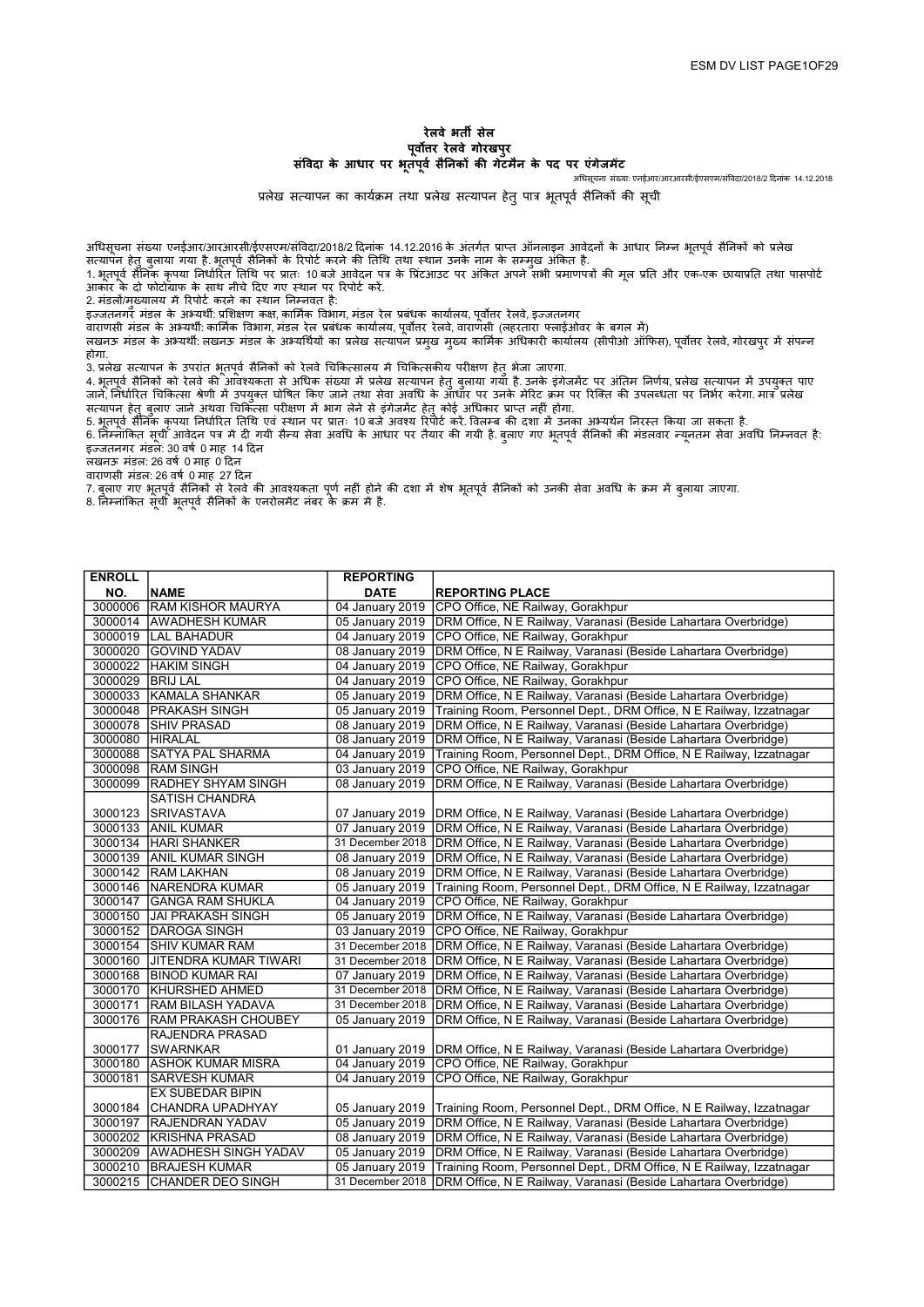| <b>ENROLL</b>      |                                                           | <b>REPORTING</b>                    |                                                                                                                                    |
|--------------------|-----------------------------------------------------------|-------------------------------------|------------------------------------------------------------------------------------------------------------------------------------|
| NO.                | <b>NAME</b>                                               | <b>DATE</b>                         | <b>REPORTING PLACE</b>                                                                                                             |
| 3000221            | VASHIST YADAV                                             | 31 December 2018                    | DRM Office, N E Railway, Varanasi (Beside Lahartara Overbridge)                                                                    |
|                    | 3000222 JJITENDRA KUMAR                                   |                                     | 04 January 2019 Training Room, Personnel Dept., DRM Office, N E Railway, Izzatnagar                                                |
|                    | 3000229   BIRENDRA THAKUR                                 | 03 January 2019                     | CPO Office, NE Railway, Gorakhpur                                                                                                  |
| 3000234            | <b>AZIM ARIF</b>                                          | 08 January 2019                     | DRM Office, N E Railway, Varanasi (Beside Lahartara Overbridge)                                                                    |
| 3000237            | INDRA BHUSHAN PANDEY                                      | 04 January 2019                     | CPO Office, NE Railway, Gorakhpur                                                                                                  |
| 3000254            | <b>YOGENDRA SINGH YADAV</b>                               | 31 December 2018                    | DRM Office, N E Railway, Varanasi (Beside Lahartara Overbridge)                                                                    |
| 3000259            | <b>SHIV KUMAR SINGH</b><br>3000273 BHIM PRASAD BIND       | 03 January 2019<br>05 January 2019  | CPO Office, NE Railway, Gorakhpur<br>DRM Office, N E Railway, Varanasi (Beside Lahartara Overbridge)                               |
|                    | 3000274 JJAGDISH ARYA                                     | 31 December 2018                    | DRM Office, N E Railway, Varanasi (Beside Lahartara Overbridge)                                                                    |
|                    | 3000282 RAM NARAYAN SINGH                                 | 04 January 2019                     | CPO Office, NE Railway, Gorakhpur                                                                                                  |
|                    | 3000283 UPENDRA KUMAR SINGH                               | 07 January 2019                     | DRM Office, N E Railway, Varanasi (Beside Lahartara Overbridge)                                                                    |
|                    | 3000285   VIJAY KUMAR                                     | 04 January 2019                     | CPO Office, NE Railway, Gorakhpur                                                                                                  |
|                    | 3000290 DEVENDRA DATT SHUKLA                              | 04 January 2019                     | CPO Office, NE Railway, Gorakhpur                                                                                                  |
| 3000301            | <b>MUNA KUMAR SINGH</b>                                   | 08 January 2019                     | DRM Office, N E Railway, Varanasi (Beside Lahartara Overbridge)                                                                    |
|                    | 3000306 RAMESH PRASAD VERMA                               | 31 December 2018                    | DRM Office, N E Railway, Varanasi (Beside Lahartara Overbridge)                                                                    |
|                    | 3000310 RAM SWARUP                                        | 04 January 2019                     | CPO Office, NE Railway, Gorakhpur                                                                                                  |
|                    | 3000315 ASHOK KUMAR SINGH                                 | 08 January 2019                     | DRM Office, N E Railway, Varanasi (Beside Lahartara Overbridge)                                                                    |
|                    | 3000316 AWADESH NARAIN SINGH                              | 08 January 2019                     | DRM Office, N E Railway, Varanasi (Beside Lahartara Overbridge)                                                                    |
|                    | 3000323 CHHOTE LAL                                        | 04 January 2019                     | CPO Office, NE Railway, Gorakhpur                                                                                                  |
|                    | 3000328 VIJAY KUMAR                                       | 04 January 2019                     | CPO Office, NE Railway, Gorakhpur                                                                                                  |
|                    | 3000343   MEGH RAJ                                        | 04 January 2019                     | Training Room, Personnel Dept., DRM Office, N E Railway, Izzatnagar                                                                |
| 3000363<br>3000367 | <b>PRADIP KUMAR PANDEY</b><br><b>MUKESH BABU</b>          | 31 December 2018<br>03 January 2019 | DRM Office, N E Railway, Varanasi (Beside Lahartara Overbridge)<br>CPO Office, NE Railway, Gorakhpur                               |
|                    | 3000375   MANOJ KUMAR SINGH                               | 31 December 2018                    | DRM Office, N E Railway, Varanasi (Beside Lahartara Overbridge)                                                                    |
| 3000383            | <b>SHIV BHAJAN SINGH</b>                                  | 04 January 2019                     | Training Room, Personnel Dept., DRM Office, N E Railway, Izzatnagar                                                                |
| 3000384            | <b>YADEO BHIM KUMAR</b>                                   | 05 January 2019                     | DRM Office, N E Railway, Varanasi (Beside Lahartara Overbridge)                                                                    |
|                    | 3000386 OM PRAKASH SHUKLA                                 | 31 December 2018                    | DRM Office, N E Railway, Varanasi (Beside Lahartara Overbridge)                                                                    |
| 3000390            | <b>GANESH DATT</b>                                        | 07 January 2019                     | Training Room, Personnel Dept., DRM Office, N E Railway, Izzatnagar                                                                |
| 3000393            | <b>SUB DINESH KUMAR</b>                                   | 03 January 2019                     | CPO Office, NE Railway, Gorakhpur                                                                                                  |
|                    | 3000397   AMBER PRASAD                                    | 05 January 2019                     | CPO Office, NE Railway, Gorakhpur                                                                                                  |
| 3000401            | <b>AMAR BAHADUR SINGH</b>                                 | 31 December 2018                    | DRM Office, N E Railway, Varanasi (Beside Lahartara Overbridge)                                                                    |
| 3000406            | <b>ARUN KUMAR SINGH</b>                                   | 05 January 2019                     | DRM Office, N E Railway, Varanasi (Beside Lahartara Overbridge)                                                                    |
|                    | 3000408 JJAI PRAKASH                                      | 07 January 2019                     | Training Room, Personnel Dept., DRM Office, N E Railway, Izzatnagar                                                                |
|                    | 3000412 KAMAL KISHORE SINGH<br>3000413 JJAI PRAKASH YADAV | 07 January 2019<br>03 January 2019  | DRM Office, N E Railway, Varanasi (Beside Lahartara Overbridge)<br>DRM Office, N E Railway, Varanasi (Beside Lahartara Overbridge) |
| 3000425            | <b>PAPPU SINGH</b>                                        | 03 January 2019                     | CPO Office, NE Railway, Gorakhpur                                                                                                  |
| 3000427            | <b>KAILASH RAM</b>                                        | 01 January 2019                     | DRM Office, N E Railway, Varanasi (Beside Lahartara Overbridge)                                                                    |
| 3000429            | BRAHMANAND PANDEY                                         | 03 January 2019                     | DRM Office, N E Railway, Varanasi (Beside Lahartara Overbridge)                                                                    |
|                    | 3000435 RABI SHANKAR SINGH                                | 05 January 2019                     | DRM Office, N E Railway, Varanasi (Beside Lahartara Overbridge)                                                                    |
|                    | 3000438 KARTARAM SINGH                                    | 07 January 2019                     | DRM Office, N E Railway, Varanasi (Beside Lahartara Overbridge)                                                                    |
| 3000439            | KALI CHARAN                                               | 05 January 2019                     | CPO Office, NE Railway, Gorakhpur                                                                                                  |
| 3000452            | <b>BHARAT SINGH</b>                                       | 05 January 2019                     | CPO Office, NE Railway, Gorakhpur                                                                                                  |
| 3000453            | SAMAR KANT                                                | 06 January 2019                     | DRM Office, N E Railway, Varanasi (Beside Lahartara Overbridge)                                                                    |
| 3000460<br>3000461 | <b>PARVEEN SINGH</b><br>IARUN KUMAR SINGH                 | 03 January 2019<br>31 December 2018 | CPO Office, NE Railway, Gorakhpur<br>DRM Office, N E Railway, Varanasi (Beside Lahartara Overbridge)                               |
|                    | 3000464   SUNIL KUMAR SINGH                               |                                     | 04 January 2019   CPO Office, NE Railway, Gorakhpur                                                                                |
| 3000475            | <b>RAMJEEVAN RAI</b>                                      |                                     | 06 January 2019   DRM Office, N E Railway, Varanasi (Beside Lahartara Overbridge)                                                  |
| 3000482            | SHASHI KUMAR DIXIT                                        | 05 January 2019                     | CPO Office, NE Railway, Gorakhpur                                                                                                  |
| 3000490            | CHAMKAUR SINGH                                            | 07 January 2019                     | Training Room, Personnel Dept., DRM Office, N E Railway, Izzatnagar                                                                |
| 3000494            | <b>DURGA NARAYAN</b>                                      | 04 January 2019                     | CPO Office, NE Railway, Gorakhpur                                                                                                  |
|                    |                                                           |                                     |                                                                                                                                    |
| 3000499            | TRIBHUWAN PRASAD MISHRA                                   | 02 January 2019                     | DRM Office, N E Railway, Varanasi (Beside Lahartara Overbridge)                                                                    |
| 3000508            | <b>DIWAKAR SINGH</b>                                      | 06 January 2019                     | DRM Office, N E Railway, Varanasi (Beside Lahartara Overbridge)                                                                    |
| 3000512<br>3000521 | <b>JDINA NATH SINGH</b><br><b>SUBHNARAIN TIWARI</b>       | 04 January 2019<br>08 January 2019  | DRM Office, N E Railway, Varanasi (Beside Lahartara Overbridge)<br>DRM Office, N E Railway, Varanasi (Beside Lahartara Overbridge) |
|                    | 3000522 TARUN TIWARI                                      | 04 January 2019                     | DRM Office, N E Railway, Varanasi (Beside Lahartara Overbridge)                                                                    |
| 3000541            | PASHUPATI NATH RAI                                        | 06 January 2019                     | DRM Office, N E Railway, Varanasi (Beside Lahartara Overbridge)                                                                    |
| 3000545            | SHARAD KUMAR YADAV                                        | 08 January 2019                     | DRM Office, N E Railway, Varanasi (Beside Lahartara Overbridge)                                                                    |
| 3000551            | RAMVIR SINGH RATHORE                                      | 06 January 2019                     | Training Room, Personnel Dept., DRM Office, N E Railway, Izzatnagar                                                                |
| 3000558            | <b>SHIV BALI PANDEY</b>                                   | 04 January 2019                     | DRM Office, N E Railway, Varanasi (Beside Lahartara Overbridge)                                                                    |
| 3000561            | <b>PREM SINGH</b>                                         | 07 January 2019                     | Training Room, Personnel Dept., DRM Office, N E Railway, Izzatnagar                                                                |
| 3000562            | VIJAY SHANKAR SINGH                                       | 01 January 2019                     | DRM Office, N E Railway, Varanasi (Beside Lahartara Overbridge)                                                                    |
| 3000573            | <b>PRATAP KUMAR SINGH</b>                                 | 04 January 2019                     | DRM Office, N E Railway, Varanasi (Beside Lahartara Overbridge)                                                                    |
| 3000580            | SOORAJ MANI PRASAD                                        | 03 January 2019                     | CPO Office, NE Railway, Gorakhpur                                                                                                  |
| 3000581<br>3000584 | SHYAM JI<br><b>JANIL KUMAR VERMA</b>                      | 03 January 2019<br>03 January 2019  | DRM Office, N E Railway, Varanasi (Beside Lahartara Overbridge)<br>CPO Office, NE Railway, Gorakhpur                               |
| 3000586            | SAHDEO THAKUR                                             | 06 January 2019                     | Training Room, Personnel Dept., DRM Office, N E Railway, Izzatnagar                                                                |
| 3000588            | <b>YOGESH KUMAR</b>                                       | 05 January 2019                     | CPO Office, NE Railway, Gorakhpur                                                                                                  |
| 3000608            | SHIV BHAWAN MISHRA                                        | 03 January 2019                     | CPO Office, NE Railway, Gorakhpur                                                                                                  |
| 3000610            | <b>PRADUMAN UPADHYAY</b>                                  | 03 January 2019                     | DRM Office, N E Railway, Varanasi (Beside Lahartara Overbridge)                                                                    |
| 3000614            | <b>RAJVIR SINGH CHAUHAN</b>                               | 05 January 2019                     | Training Room, Personnel Dept., DRM Office, N E Railway, Izzatnagar                                                                |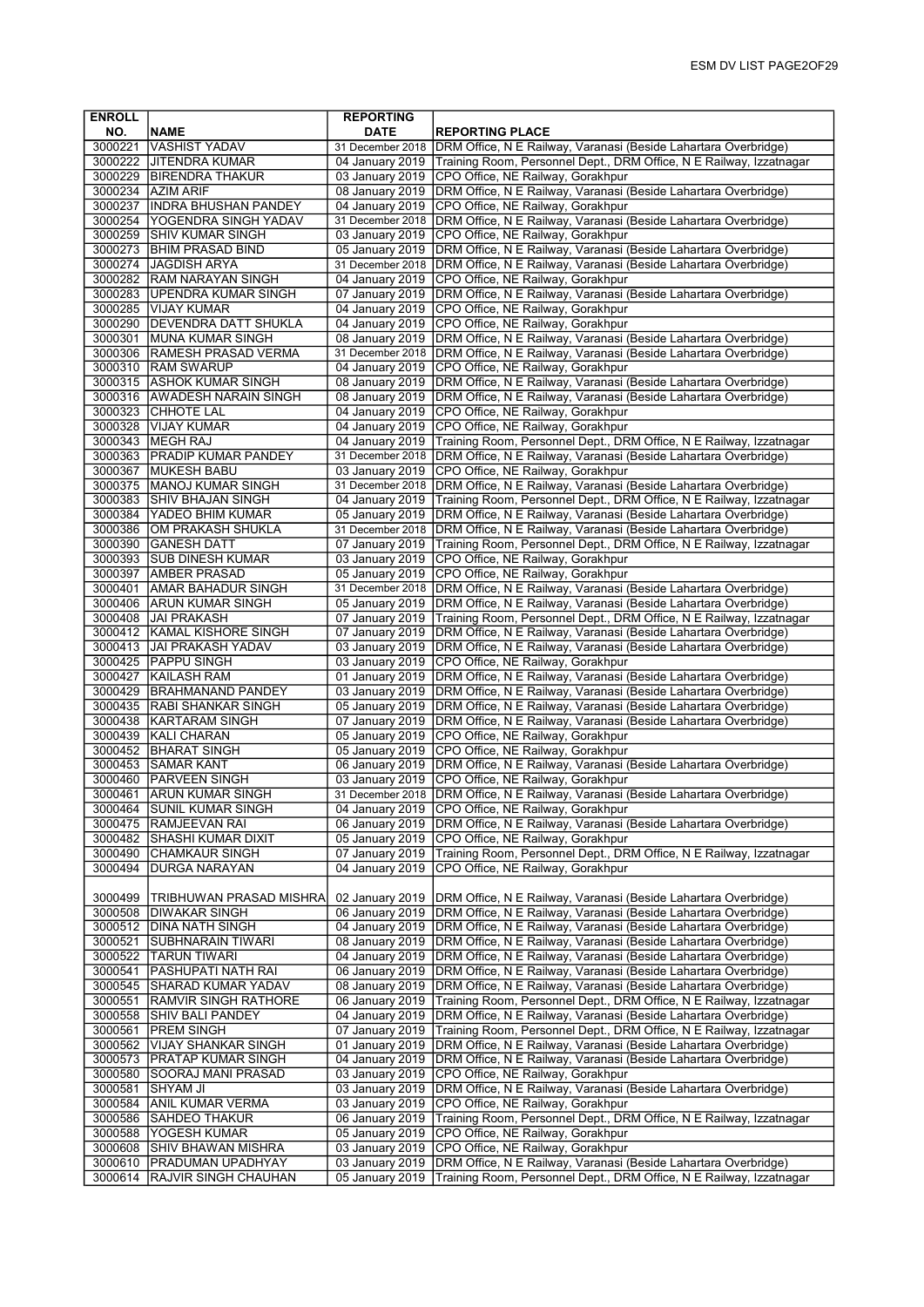| <b>ENROLL</b>      |                                                              | <b>REPORTING</b>                    |                                                                                                                                                          |
|--------------------|--------------------------------------------------------------|-------------------------------------|----------------------------------------------------------------------------------------------------------------------------------------------------------|
| NO.                | <b>NAME</b>                                                  | <b>DATE</b>                         | <b>REPORTING PLACE</b>                                                                                                                                   |
|                    | 3000615 SURESH CHANDRA MISHRA                                | 03 January 2019                     | DRM Office, N E Railway, Varanasi (Beside Lahartara Overbridge)                                                                                          |
|                    | <b>SURENDRA PRATAP</b>                                       |                                     |                                                                                                                                                          |
| 3000616            | GOSWAMI                                                      | 05 January 2019                     | DRM Office, N E Railway, Varanasi (Beside Lahartara Overbridge)                                                                                          |
| 3000622            | <b>CHOKHE LAL</b>                                            | 06 January 2019                     | Training Room, Personnel Dept., DRM Office, N E Railway, Izzatnagar                                                                                      |
|                    | 3000631 DINESH KUMAR SINGH                                   | 02 January 2019                     | DRM Office, N E Railway, Varanasi (Beside Lahartara Overbridge)                                                                                          |
|                    | 3000635 ISRAR KHAN                                           | 04 January 2019                     | Training Room, Personnel Dept., DRM Office, N E Railway, Izzatnagar                                                                                      |
|                    | 3000648   MAHANGU SINGH<br>3000663 RAM LAL YADAV             | 01 January 2019<br>01 January 2019  | DRM Office, N E Railway, Varanasi (Beside Lahartara Overbridge)                                                                                          |
| 3000664            | <b>SURESH CHANDRA</b>                                        |                                     | DRM Office, N E Railway, Varanasi (Beside Lahartara Overbridge)<br>CPO Office, NE Railway, Gorakhpur                                                     |
|                    | 3000680 DHERENDRA PRATAP SINGH                               | 03 January 2019<br>01 January 2019  | DRM Office, N E Railway, Varanasi (Beside Lahartara Overbridge)                                                                                          |
|                    | 3000691 VAYAS MISHRA                                         | 05 January 2019                     | DRM Office, N E Railway, Varanasi (Beside Lahartara Overbridge)                                                                                          |
|                    | 3000692 KRIPA SHANKAR                                        | 05 January 2019                     | CPO Office, NE Railway, Gorakhpur                                                                                                                        |
|                    | 3000697 SHIV BALI PANDEY                                     | 04 January 2019                     | DRM Office, N E Railway, Varanasi (Beside Lahartara Overbridge)                                                                                          |
|                    | 3000699 CHANDRA PRAKASH MISHRA                               | 04 January 2019                     | CPO Office, NE Railway, Gorakhpur                                                                                                                        |
|                    | 3000711 UMESH KUMAR GIRI                                     |                                     | 02 January 2019   DRM Office, N E Railway, Varanasi (Beside Lahartara Overbridge)                                                                        |
|                    | 3000712 SATYENDRA KUMAR                                      | 06 January 2019                     | DRM Office, N E Railway, Varanasi (Beside Lahartara Overbridge)                                                                                          |
|                    | 3000730 SANTOSH KUMAR SINGH                                  | 06 January 2019                     | DRM Office, N E Railway, Varanasi (Beside Lahartara Overbridge)                                                                                          |
|                    | 3000732 MITHILESH KUMAR SINGH                                | 08 January 2019                     | DRM Office, N E Railway, Varanasi (Beside Lahartara Overbridge)                                                                                          |
|                    | 3000735 SURYA BHAN                                           | 05 January 2019                     | CPO Office, NE Railway, Gorakhpur                                                                                                                        |
|                    | 3000737 SATYA PAL SINGH                                      | 03 January 2019                     | CPO Office, NE Railway, Gorakhpur                                                                                                                        |
|                    | 3000739   MANOJ KUMAR                                        | 04 January 2019                     | CPO Office, NE Railway, Gorakhpur                                                                                                                        |
|                    | 3000748 RADHE SHYAM MAURYA                                   | 31 December 2018                    | DRM Office, N E Railway, Varanasi (Beside Lahartara Overbridge)                                                                                          |
|                    | 3000751 ANIL KUMAR PANDEY                                    | 03 January 2019                     | CPO Office, NE Railway, Gorakhpur                                                                                                                        |
|                    | 3000754 RANA PRATAP SINGH                                    | 05 January 2019<br>05 January 2019  | DRM Office, N E Railway, Varanasi (Beside Lahartara Overbridge)                                                                                          |
|                    | 3000760 SURYA BHAN                                           |                                     | CPO Office, NE Railway, Gorakhpur                                                                                                                        |
|                    | 3000762 DHANIK LAL SINGH<br>3000767 ARVIND KUMAR SHARMA      | 04 January 2019                     | DRM Office, N E Railway, Varanasi (Beside Lahartara Overbridge)<br>07 January 2019   Training Room, Personnel Dept., DRM Office, N E Railway, Izzatnagar |
|                    | 3000768 SHRI RAM CHATURVEDI                                  | 08 January 2019                     | DRM Office, N E Railway, Varanasi (Beside Lahartara Overbridge)                                                                                          |
|                    | 3000771 NAME SINGH                                           |                                     | 03 January 2019 CPO Office, NE Railway, Gorakhpur                                                                                                        |
|                    | 3000783 PRATAP SINGH                                         | 03 January 2019                     | CPO Office, NE Railway, Gorakhpur                                                                                                                        |
|                    | 3000785 BIR SINGH                                            | 04 January 2019                     | CPO Office, NE Railway, Gorakhpur                                                                                                                        |
|                    | 3000791 MOHD MUNIR                                           |                                     | 03 January 2019   DRM Office, N E Railway, Varanasi (Beside Lahartara Overbridge)                                                                        |
|                    | 3000803 BADAN SINGH                                          |                                     | 05 January 2019   Training Room, Personnel Dept., DRM Office, N E Railway, Izzatnagar                                                                    |
| 3000807            | <b>VIJAY SHANKAR</b>                                         | 05 January 2019                     | CPO Office, NE Railway, Gorakhpur                                                                                                                        |
| 3000811            | VIJAY KUMAR YADAV                                            | 04 January 2019                     | CPO Office, NE Railway, Gorakhpur                                                                                                                        |
| 3000819            | <b>DILIP KUMAR SHARMA</b>                                    | 03 January 2019                     | DRM Office, N E Railway, Varanasi (Beside Lahartara Overbridge)                                                                                          |
|                    |                                                              |                                     |                                                                                                                                                          |
|                    | 3000822 CHANDRA BHUSHAN PRASAD                               | 05 January 2019                     | DRM Office, N E Railway, Varanasi (Beside Lahartara Overbridge)                                                                                          |
|                    | 3000823 ISRAR AHMAD                                          | 03 January 2019                     | DRM Office, N E Railway, Varanasi (Beside Lahartara Overbridge)                                                                                          |
|                    | 3000824 SHOBHNATH SINGH YADAV                                | 07 January 2019                     | DRM Office, N E Railway, Varanasi (Beside Lahartara Overbridge)                                                                                          |
| 3000833            | 3000828   MAHESH KUMAR SINGH<br><b>SHASHI SHEKHAR PANDEY</b> | 06 January 2019                     | DRM Office, N E Railway, Varanasi (Beside Lahartara Overbridge)                                                                                          |
| 3000836            | <b>ARUN KUMAR SINGH</b>                                      | 03 January 2019<br>31 December 2018 | DRM Office, N E Railway, Varanasi (Beside Lahartara Overbridge)<br>DRM Office, N E Railway, Varanasi (Beside Lahartara Overbridge)                       |
| 3000841            | <b>RAJAN KUMAR</b>                                           | 04 January 2019                     | DRM Office, N E Railway, Varanasi (Beside Lahartara Overbridge)                                                                                          |
| 3000842            | <b>VIJAI KUMAR</b>                                           | 05 January 2019                     | Training Room, Personnel Dept., DRM Office, N E Railway, Izzatnagar                                                                                      |
|                    | 3000843  IRAM BARAN SINGH                                    |                                     | 04 January 2019  CPO Office, NE Railway, Gorakhpur                                                                                                       |
|                    | 3000845 SURYABHAN                                            |                                     | 05 January 2019 CPO Office, NE Railway, Gorakhpur                                                                                                        |
| 3000848            | NANDAN SINGH                                                 | 04 January 2019                     | Training Room, Personnel Dept., DRM Office, N E Railway, Izzatnagar                                                                                      |
| 3000850            | <b>VINOD KUMAR UPADHYAY</b>                                  | 03 January 2019                     | CPO Office, NE Railway, Gorakhpur                                                                                                                        |
|                    | 3000859  MITHLESH PRASAD YADAV                               | 01 January 2019                     | DRM Office, N E Railway, Varanasi (Beside Lahartara Overbridge)                                                                                          |
| 3000867            | JITENDRA KUMAR SINGH                                         | 03 January 2019                     | DRM Office, N E Railway, Varanasi (Beside Lahartara Overbridge)                                                                                          |
| 3000886            | <b>RAJENDRA SINGH</b>                                        | 03 January 2019                     | DRM Office, N E Railway, Varanasi (Beside Lahartara Overbridge)                                                                                          |
| 3000890            | UMESH PRASAD                                                 | 05 January 2019                     | DRM Office, N E Railway, Varanasi (Beside Lahartara Overbridge)                                                                                          |
| 3000893            | HARIBANSH YADAV                                              | 06 January 2019                     | DRM Office, N E Railway, Varanasi (Beside Lahartara Overbridge)                                                                                          |
| 3000900<br>3000901 | <b>BHUNESHWAR SINGH</b><br>DHARAM DEO SINGH                  | 07 January 2019<br>04 January 2019  | DRM Office, N E Railway, Varanasi (Beside Lahartara Overbridge)<br>DRM Office, N E Railway, Varanasi (Beside Lahartara Overbridge)                       |
| 3000903            | PHOOL BADAN RAM                                              | 08 January 2019                     | DRM Office, N E Railway, Varanasi (Beside Lahartara Overbridge)                                                                                          |
|                    | EX SUB MAJ VINAY KUMAR                                       |                                     |                                                                                                                                                          |
| 3000928            | SRIVASTAVA                                                   | 03 January 2019                     | CPO Office, NE Railway, Gorakhpur                                                                                                                        |
| 3000932            | <b>RAKESH PRAAD PANDEY</b>                                   | 06 January 2019                     | DRM Office, N E Railway, Varanasi (Beside Lahartara Overbridge)                                                                                          |
| 3000943            | AMAR NATH SINGH                                              | 05 January 2019                     | CPO Office, NE Railway, Gorakhpur                                                                                                                        |
| 3000957            | UTTAM CHAND YADAV                                            | 05 January 2019                     | DRM Office, N E Railway, Varanasi (Beside Lahartara Overbridge)                                                                                          |
|                    | 3000964   PRAKASH SINGH                                      | 05 January 2019                     | Training Room, Personnel Dept., DRM Office, N E Railway, Izzatnagar                                                                                      |
| 3000970            | SUNIL KUMAR SINGH                                            | 31 December 2018                    | DRM Office, N E Railway, Varanasi (Beside Lahartara Overbridge)                                                                                          |
| 3000975            | KANHAIYA SINGH                                               | 01 January 2019                     | DRM Office, N E Railway, Varanasi (Beside Lahartara Overbridge)                                                                                          |
| 3000986            | KARTAR SINGH                                                 | 04 January 2019                     | CPO Office, NE Railway, Gorakhpur                                                                                                                        |
| 3000990            | PRAMOD KUMAR                                                 | 05 January 2019                     | CPO Office, NE Railway, Gorakhpur                                                                                                                        |
| 3000994            | RAJ KISHOR SINGH YADAV                                       | 04 January 2019                     | DRM Office, N E Railway, Varanasi (Beside Lahartara Overbridge)                                                                                          |
| 3000995            | SHRAVAN KUMAR PANDEY                                         | 07 January 2019                     | DRM Office, N E Railway, Varanasi (Beside Lahartara Overbridge)                                                                                          |
| 3000996            | SALIK PRASAD                                                 | 03 January 2019                     | CPO Office, NE Railway, Gorakhpur                                                                                                                        |
| 3000998            | <b>SHASHI BHUSHAN KUMAR</b>                                  | 31 December 2018                    | DRM Office, N E Railway, Varanasi (Beside Lahartara Overbridge)                                                                                          |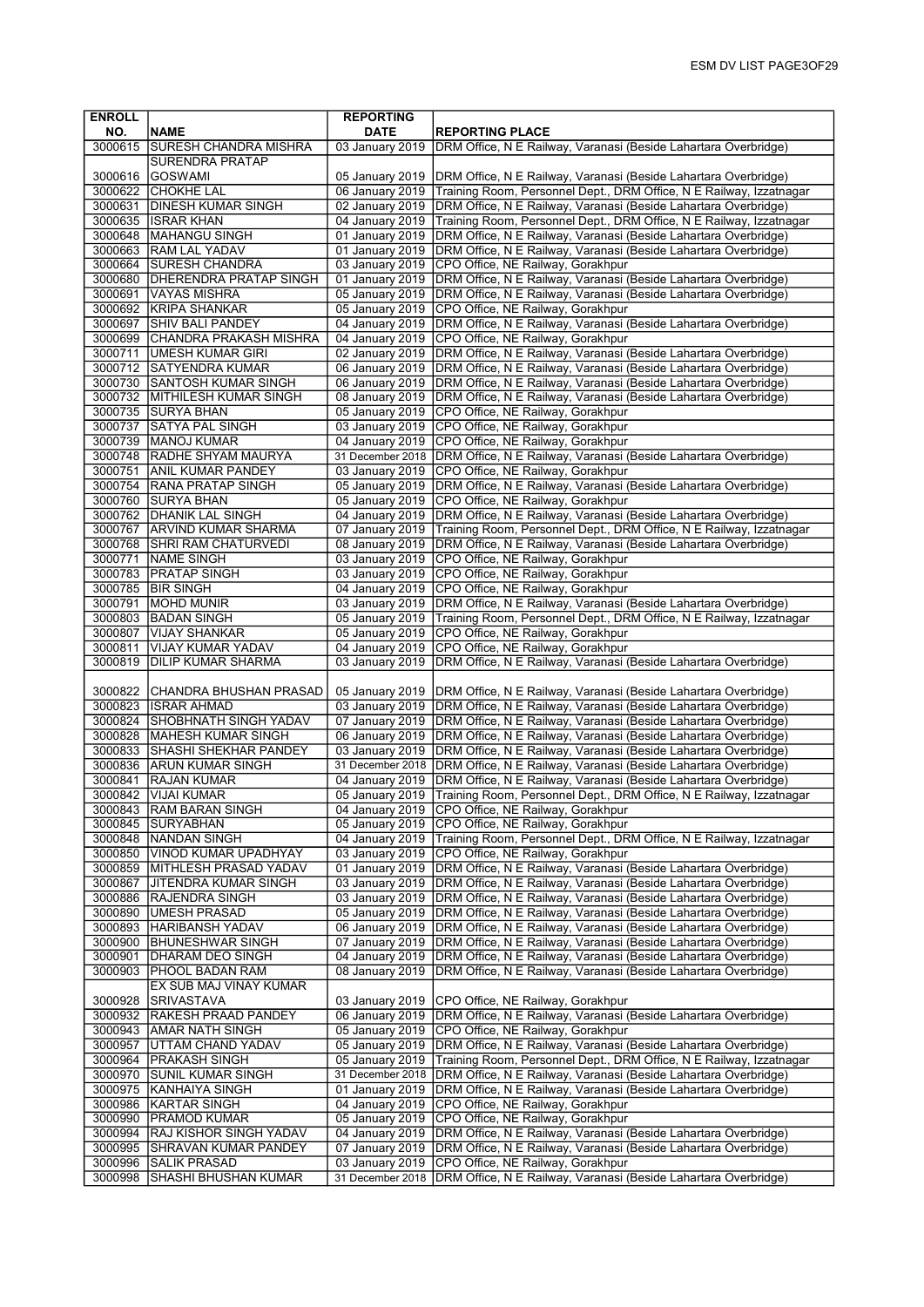| <b>ENROLL</b> |                                  | <b>REPORTING</b> |                                                                                   |
|---------------|----------------------------------|------------------|-----------------------------------------------------------------------------------|
| NO.           | <b>NAME</b>                      | <b>DATE</b>      | <b>REPORTING PLACE</b>                                                            |
|               | 3001002 NARBEER LAL              | 05 January 2019  | Training Room, Personnel Dept., DRM Office, N E Railway, Izzatnagar               |
|               | 3001011 PURAN RAM                | 07 January 2019  | Training Room, Personnel Dept., DRM Office, N E Railway, Izzatnagar               |
|               | 3001013   VASANT KUMAR TIWARI    | 05 January 2019  | CPO Office, NE Railway, Gorakhpur                                                 |
|               | 3001014   LALIT KUMAR SINGH      | 04 January 2019  | DRM Office, N E Railway, Varanasi (Beside Lahartara Overbridge)                   |
|               | 3001019 RAMA KANT SINGH          | 07 January 2019  | DRM Office, N E Railway, Varanasi (Beside Lahartara Overbridge)                   |
|               | 3001020 RAMANAND                 | 04 January 2019  | DRM Office, N E Railway, Varanasi (Beside Lahartara Overbridge)                   |
| 3001026       | <b>SUNIL KUMAR</b>               | 06 January 2019  | Training Room, Personnel Dept., DRM Office, N E Railway, Izzatnagar               |
| 3001034       | <b>JIYA LAL</b>                  | 04 January 2019  | DRM Office, N E Railway, Varanasi (Beside Lahartara Overbridge)                   |
|               | 3001039 TEJ KUMAR                | 05 January 2019  | CPO Office, NE Railway, Gorakhpur                                                 |
|               | 3001069 RAM NARAYAN YADAV        | 05 January 2019  | DRM Office, N E Railway, Varanasi (Beside Lahartara Overbridge)                   |
| 3001071       | <b>DUDHNATH SINGH</b>            | 04 January 2019  | DRM Office, N E Railway, Varanasi (Beside Lahartara Overbridge)                   |
|               | 3001076 KISUN BIHARI SINGH YADAV | 31 December 2018 | DRM Office, N E Railway, Varanasi (Beside Lahartara Overbridge)                   |
| 3001078       | <b>ADITYA KUMAR SINGH</b>        | 05 January 2019  | Training Room, Personnel Dept., DRM Office, N E Railway, Izzatnagar               |
| 3001086       | <b>AJAY KUMAR SINGH</b>          | 03 January 2019  | CPO Office, NE Railway, Gorakhpur                                                 |
|               | 3001101 PRATAP NARAYAN           | 05 January 2019  | CPO Office, NE Railway, Gorakhpur                                                 |
|               | 3001109 RAJ PAL SINGH            | 06 January 2019  | Training Room, Personnel Dept., DRM Office, N E Railway, Izzatnagar               |
|               | 3001112   PRAMOD KUMAR SINGH     | 07 January 2019  | DRM Office, N E Railway, Varanasi (Beside Lahartara Overbridge)                   |
|               | 3001115 RAM DEO                  | 04 January 2019  | CPO Office, NE Railway, Gorakhpur                                                 |
| 3001117       | ALI MOHAMMAD                     | 01 January 2019  | DRM Office, N E Railway, Varanasi (Beside Lahartara Overbridge)                   |
|               | <b>VIJAY BAHADUR SINGH</b>       |                  |                                                                                   |
| 3001126       | YADAV                            | 01 January 2019  | DRM Office, N E Railway, Varanasi (Beside Lahartara Overbridge)                   |
| 3001138       | NAND LAL GUPTA                   | 03 January 2019  | CPO Office, NE Railway, Gorakhpur                                                 |
| 3001142       | <b>SHOBH NATH</b>                | 04 January 2019  | DRM Office, N E Railway, Varanasi (Beside Lahartara Overbridge)                   |
|               | 3001146   RAJESH PAL KUMAR       | 03 January 2019  | CPO Office, NE Railway, Gorakhpur                                                 |
|               | 3001152 NIRANJAN SINGH           | 01 January 2019  | DRM Office, N E Railway, Varanasi (Beside Lahartara Overbridge)                   |
| 3001170       | <b>SURENDRA TIWARI</b>           | 06 January 2019  | DRM Office, N E Railway, Varanasi (Beside Lahartara Overbridge)                   |
|               | 3001173 DEVENDRA BAHADUR SINGH   | 04 January 2019  | CPO Office, NE Railway, Gorakhpur                                                 |
|               | 3001176 SAMIRAN SEN              | 31 December 2018 | DRM Office, N E Railway, Varanasi (Beside Lahartara Overbridge)                   |
| 3001177       | <b>BABAN PRASAD</b>              | 08 January 2019  | DRM Office, N E Railway, Varanasi (Beside Lahartara Overbridge)                   |
|               | 3001179 RAM CHARAN YADAVA        | 03 January 2019  | DRM Office, N E Railway, Varanasi (Beside Lahartara Overbridge)                   |
| 3001180       | <b>RAJA RAM SINGH YADAV</b>      | 31 December 2018 | DRM Office, N E Railway, Varanasi (Beside Lahartara Overbridge)                   |
| 3001184       | <b>SHRIKANT SINGH</b>            | 04 January 2019  | DRM Office, N E Railway, Varanasi (Beside Lahartara Overbridge)                   |
| 3001186       | <b>DILIP KUMAR SINGH</b>         | 04 January 2019  | CPO Office, NE Railway, Gorakhpur                                                 |
| 3001187       | RAJENDRA SINGH YADAV             | 06 January 2019  | DRM Office, N E Railway, Varanasi (Beside Lahartara Overbridge)                   |
| 3001201       | <b>DHIRAJ KUMAR SINGH</b>        | 04 January 2019  | CPO Office, NE Railway, Gorakhpur                                                 |
|               |                                  |                  |                                                                                   |
| 3001206       | <b>SUBHASH CHANDRA PANDEY</b>    | 04 January 2019  | CPO Office, NE Railway, Gorakhpur                                                 |
|               | 3001209   RAMESH KUMAR PANDEY    | 03 January 2019  | DRM Office, N E Railway, Varanasi (Beside Lahartara Overbridge)                   |
|               | 3001214   BRIJRAJ YADAV          | 05 January 2019  | DRM Office, N E Railway, Varanasi (Beside Lahartara Overbridge)                   |
|               | 3001215 CAPT SAMIRAN SEN         | 31 December 2018 | DRM Office, N E Railway, Varanasi (Beside Lahartara Overbridge)                   |
| 3001218       | <b>RAKESH KUMAR YADAV</b>        | 04 January 2019  | Training Room, Personnel Dept., DRM Office, N E Railway, Izzatnagar               |
| 3001221       | SUBHASH RAM                      | 06 January 2019  | DRM Office, N E Railway, Varanasi (Beside Lahartara Overbridge)                   |
|               | 3001223 LAKHNESHWAR              | 08 January 2019  | DRM Office, N E Railway, Varanasi (Beside Lahartara Overbridge)                   |
| 3001227       | <b>NARENDRA KUMAR SHARMA</b>     | 31 December 2018 | DRM Office, N E Railway, Varanasi (Beside Lahartara Overbridge)                   |
| 3001230       | <b>GANGA SHANKER</b>             | 03 January 2019  | CPO Office, NE Railway, Gorakhpur                                                 |
|               | 3001233 PRABHU NATH SAH          |                  | 07 January 2019   DRM Office, N E Railway, Varanasi (Beside Lahartara Overbridge) |
| 3001236       | <b>CHANDRA BHAN SINGH</b>        | 07 January 2019  | DRM Office, N E Railway, Varanasi (Beside Lahartara Overbridge)                   |
| 3001244       | <b>SHYAM BIHARI YADAV</b>        | 01 January 2019  | DRM Office, N E Railway, Varanasi (Beside Lahartara Overbridge)                   |
|               | 3001247 SHYAM NANDAN SHARMA      | 03 January 2019  | CPO Office, NE Railway, Gorakhpur                                                 |
|               | 3001252 KARUNA SHANKER           | 31 December 2018 | DRM Office, N E Railway, Varanasi (Beside Lahartara Overbridge)                   |
|               | 3001258 MUNNI LAL                | 05 January 2019  | CPO Office, NE Railway, Gorakhpur                                                 |
| 3001271       | <b>ORI PRASAD</b>                | 03 January 2019  | CPO Office, NE Railway, Gorakhpur                                                 |
| 3001279       | <b>ANIL KUMAR PANDEY</b>         | 05 January 2019  | CPO Office, NE Railway, Gorakhpur                                                 |
| 3001280       | PRADIP KUMAR SINGH               | 07 January 2019  | DRM Office, N E Railway, Varanasi (Beside Lahartara Overbridge)                   |
|               | 3001290   RAM PYARE YADAV        | 02 January 2019  | DRM Office, N E Railway, Varanasi (Beside Lahartara Overbridge)                   |
| 3001294       | <b>SUNIL KUMAR SINGH</b>         | 07 January 2019  | DRM Office, N E Railway, Varanasi (Beside Lahartara Overbridge)                   |
| 3001297       | SHYAM BIHARI YADAV               | 01 January 2019  | DRM Office, N E Railway, Varanasi (Beside Lahartara Overbridge)                   |
| 3001301       | <b>RAMANUJ SINGH</b>             | 06 January 2019  | DRM Office, N E Railway, Varanasi (Beside Lahartara Overbridge)                   |
| 3001307       | <b>KALLU RAM DIWAKAR</b>         | 05 January 2019  | CPO Office, NE Railway, Gorakhpur                                                 |
| 3001311       | <b>BINOD KUMAR</b>               | 08 January 2019  | DRM Office, N E Railway, Varanasi (Beside Lahartara Overbridge)                   |
|               | 3001320 PRASANTA KUMAR SINGH     | 02 January 2019  | DRM Office, N E Railway, Varanasi (Beside Lahartara Overbridge)                   |
| 3001323       | <b>RAJEEV LOCHAN</b>             | 02 January 2019  | DRM Office, N E Railway, Varanasi (Beside Lahartara Overbridge)                   |
| 3001342       | SURESH PRASAD SHUKLA             | 03 January 2019  | CPO Office, NE Railway, Gorakhpur                                                 |
|               | 3001348 SHRIKANT PANDEY          | 04 January 2019  | DRM Office, N E Railway, Varanasi (Beside Lahartara Overbridge)                   |
|               | 3001350   DHARAM PAL AZAD        | 07 January 2019  | DRM Office, N E Railway, Varanasi (Beside Lahartara Overbridge)                   |
| 3001351       | <b>AJAY KUMAR SINGH</b>          | 03 January 2019  | CPO Office, NE Railway, Gorakhpur                                                 |
|               | 3001360 RAJENDRA PRASAD YADAV    | 03 January 2019  | DRM Office, N E Railway, Varanasi (Beside Lahartara Overbridge)                   |
| 3001373       | RAM DAYAL                        | 05 January 2019  | CPO Office, NE Railway, Gorakhpur                                                 |
| 3001386       | JAMAN SINGH                      | 04 January 2019  | CPO Office, NE Railway, Gorakhpur                                                 |
| 3001400       | JAYA KARAN SINGH                 | 03 January 2019  | CPO Office, NE Railway, Gorakhpur                                                 |
| 3001401       | <b>BINOD KUMAR SINGH</b>         | 06 January 2019  | DRM Office, N E Railway, Varanasi (Beside Lahartara Overbridge)                   |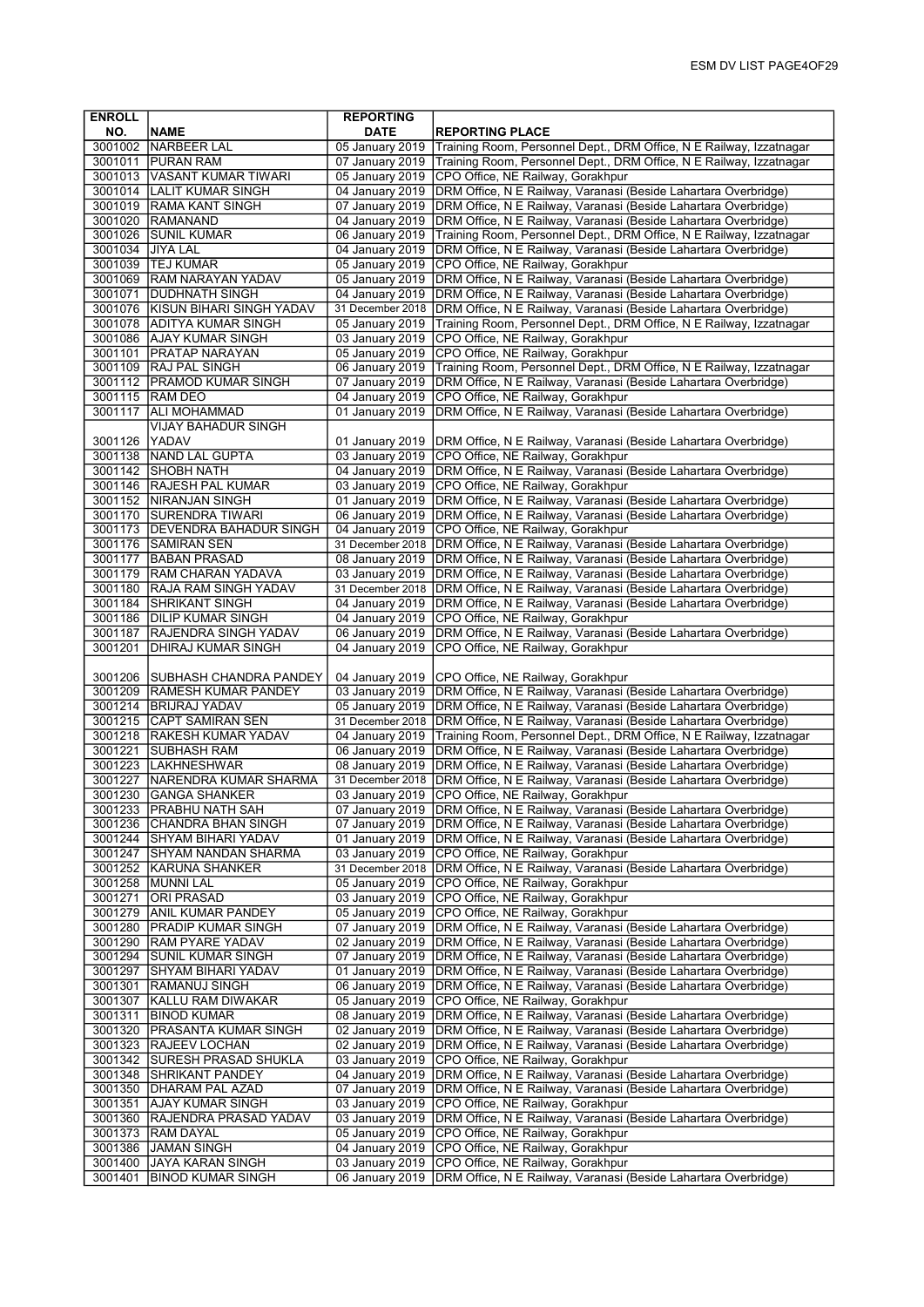| <b>ENROLL</b>      |                                                         | <b>REPORTING</b>                   |                                                                                                                                        |
|--------------------|---------------------------------------------------------|------------------------------------|----------------------------------------------------------------------------------------------------------------------------------------|
| NO.<br>3001405     | <b>NAME</b><br><b>RAJESH KUMAR</b>                      | <b>DATE</b><br>07 January 2019     | <b>REPORTING PLACE</b><br>Training Room, Personnel Dept., DRM Office, N E Railway, Izzatnagar                                          |
|                    | 3001416 DINANATH PRASAD                                 | 04 January 2019                    | CPO Office, NE Railway, Gorakhpur                                                                                                      |
|                    | 3001417   RADHEY SHYAM PRASAD                           | 02 January 2019                    | DRM Office, N E Railway, Varanasi (Beside Lahartara Overbridge)                                                                        |
|                    | <b>MAHENDRA PRATAP</b>                                  |                                    |                                                                                                                                        |
| 3001430            | <b>PRAJAPATI</b>                                        | 01 January 2019                    | DRM Office, N E Railway, Varanasi (Beside Lahartara Overbridge)                                                                        |
| 3001437            | <b>RAMRAJ CHAUHAN</b>                                   | 02 January 2019                    | DRM Office, N E Railway, Varanasi (Beside Lahartara Overbridge)                                                                        |
| 3001447            | <b>AJIT KUMAR</b>                                       | 02 January 2019                    | DRM Office, N E Railway, Varanasi (Beside Lahartara Overbridge)                                                                        |
|                    | 3001453 MATA PRASAD                                     | 03 January 2019                    | CPO Office, NE Railway, Gorakhpur                                                                                                      |
|                    | 3001455 SURENDRA PAL SINGH<br>3001470 ASHOK KUMAR DUBEY | 05 January 2019<br>01 January 2019 | CPO Office, NE Railway, Gorakhpur<br>DRM Office, N E Railway, Varanasi (Beside Lahartara Overbridge)                                   |
|                    | 3001472   YOGENDER SINGH                                | 05 January 2019                    | DRM Office, N E Railway, Varanasi (Beside Lahartara Overbridge)                                                                        |
| 3001477            | <b>HARADHAN DEY</b>                                     | 31 December 2018                   | DRM Office, N E Railway, Varanasi (Beside Lahartara Overbridge)                                                                        |
| 3001482            | <b>HARI KISHOR SINGH</b>                                | 04 January 2019                    | CPO Office, NE Railway, Gorakhpur                                                                                                      |
|                    | 3001485 SARMAN DAS                                      | 03 January 2019                    | CPO Office, NE Railway, Gorakhpur                                                                                                      |
|                    | 3001486 SHIV SHANKAR SHARMA                             | 03 January 2019                    | DRM Office, N E Railway, Varanasi (Beside Lahartara Overbridge)                                                                        |
|                    | 3001487   DINESH KUMAR                                  | 05 January 2019                    | Training Room, Personnel Dept., DRM Office, N E Railway, Izzatnagar                                                                    |
| 3001491            | 3001488 SHIODHARI YADAVA<br><b>BINOD PRASAD</b>         | 04 January 2019<br>05 January 2019 | CPO Office, NE Railway, Gorakhpur<br>DRM Office, N E Railway, Varanasi (Beside Lahartara Overbridge)                                   |
|                    | 3001494 HARENDRA KUMAR SINGH                            | 03 January 2019                    | DRM Office, N E Railway, Varanasi (Beside Lahartara Overbridge)                                                                        |
|                    | 3001496  TUNTUN SAH                                     | 05 January 2019                    | CPO Office, NE Railway, Gorakhpur                                                                                                      |
|                    | 3001500 SUBHASH CHANDRA SINGH                           | 05 January 2019                    | CPO Office, NE Railway, Gorakhpur                                                                                                      |
|                    | 3001503 DEO BALAK PRASAD                                | 07 January 2019                    | DRM Office, N E Railway, Varanasi (Beside Lahartara Overbridge)                                                                        |
|                    | 3001509   VIVEK KUMAR GUPTA                             | 05 January 2019                    | CPO Office, NE Railway, Gorakhpur                                                                                                      |
| 3001513            | <b>RAM KIRPAL</b>                                       | 03 January 2019                    | CPO Office, NE Railway, Gorakhpur                                                                                                      |
|                    | 3001517 YOGENDRA SINGH<br>3001524 SURESH PRATAP PANDEY  | 06 January 2019<br>05 January 2019 | DRM Office, N E Railway, Varanasi (Beside Lahartara Overbridge)<br>CPO Office, NE Railway, Gorakhpur                                   |
|                    | 3001525 UDAY SHANKAR SAH                                | 04 January 2019                    | DRM Office, N E Railway, Varanasi (Beside Lahartara Overbridge)                                                                        |
|                    | 3001526 SHIVBODHAN                                      | 05 January 2019                    | CPO Office, NE Railway, Gorakhpur                                                                                                      |
|                    | 3001533 RAJENDRA MAHTO                                  | 03 January 2019                    | DRM Office, N E Railway, Varanasi (Beside Lahartara Overbridge)                                                                        |
|                    | 3001535 RAM NANDAN KUMAR                                | 05 January 2019                    | DRM Office, N E Railway, Varanasi (Beside Lahartara Overbridge)                                                                        |
|                    | 3001540 AJAI KUMAR                                      | 04 January 2019                    | CPO Office, NE Railway, Gorakhpur                                                                                                      |
|                    | 3001545 JANTRI PRASAD                                   | 04 January 2019                    | CPO Office, NE Railway, Gorakhpur                                                                                                      |
|                    | 3001547   PHOOL SINGH<br>3001550 RAJPATI RAI            | 07 January 2019                    | Training Room, Personnel Dept., DRM Office, N E Railway, Izzatnagar                                                                    |
|                    | 3001563 KHUDA NOOR                                      | 01 January 2019<br>05 January 2019 | DRM Office, N E Railway, Varanasi (Beside Lahartara Overbridge)<br>Training Room, Personnel Dept., DRM Office, N E Railway, Izzatnagar |
|                    | 3001564   RAM CHANDRA LAL                               | 07 January 2019                    | Training Room, Personnel Dept., DRM Office, N E Railway, Izzatnagar                                                                    |
| 3001567            | <b>HARIDWAR RAY</b>                                     | 01 January 2019                    | DRM Office, N E Railway, Varanasi (Beside Lahartara Overbridge)                                                                        |
|                    | 3001568 AJAY KUMAR SINGH                                | 03 January 2019                    | CPO Office, NE Railway, Gorakhpur                                                                                                      |
|                    | 3001574 KUNWAR SINGH PAL                                | 04 January 2019                    | Training Room, Personnel Dept., DRM Office, N E Railway, Izzatnagar                                                                    |
|                    | 3001575 AKHILESVER KUMAR<br>3001577 ANIL KUMAR RAI      | 04 January 2019<br>03 January 2019 | DRM Office, N E Railway, Varanasi (Beside Lahartara Overbridge)<br>CPO Office, NE Railway, Gorakhpur                                   |
|                    | 3001583 SURYA NARAIN MISHRA                             | 04 January 2019                    | DRM Office, N E Railway, Varanasi (Beside Lahartara Overbridge)                                                                        |
|                    | 3001584 ANIL KUMAR THAKUR                               | 02 January 2019                    | DRM Office, N E Railway, Varanasi (Beside Lahartara Overbridge)                                                                        |
| 3001589            | <b>JAYA PRAKASH</b>                                     | 05 January 2019                    | CPO Office, NE Railway, Gorakhpur                                                                                                      |
| 3001598            | MANNU RAM                                               | 08 January 2019                    | DRM Office, N E Railway, Varanasi (Beside Lahartara Overbridge)                                                                        |
|                    | 3001606 AMAR PRAKASH                                    | 05 January 2019                    | Training Room, Personnel Dept., DRM Office, N E Railway, Izzatnagar                                                                    |
| 3001628            | <b>SUKHPAL</b>                                          | 05 January 2019                    | CPO Office, NE Railway, Gorakhpur<br>DRM Office, N E Railway, Varanasi (Beside Lahartara Overbridge)                                   |
| 3001634<br>3001638 | <b>SURESH RAI</b><br>KRIPA SHANKAR UPADHYAY             | 05 January 2019<br>03 January 2019 | DRM Office, N E Railway, Varanasi (Beside Lahartara Overbridge)                                                                        |
| 3001644            | UMESH CHANDRA YADAV                                     | 05 January 2019                    | CPO Office, NE Railway, Gorakhpur                                                                                                      |
|                    | 3001646 RAKESH SINGH YADAV                              | 08 January 2019                    | DRM Office, N E Railway, Varanasi (Beside Lahartara Overbridge)                                                                        |
|                    | 3001652 DINESH CHANDRA MISHRA                           | 31 December 2018                   | DRM Office, N E Railway, Varanasi (Beside Lahartara Overbridge)                                                                        |
| 3001653            | RAM KRIPAL SINGH                                        | 03 January 2019                    | CPO Office, NE Railway, Gorakhpur                                                                                                      |
| 3001663            | HAR PAL SINGH                                           | 04 January 2019                    | Training Room, Personnel Dept., DRM Office, N E Railway, Izzatnagar                                                                    |
| 3001676            | MAHESH SINGH                                            | 04 January 2019                    | Training Room, Personnel Dept., DRM Office, N E Railway, Izzatnagar                                                                    |
| 3001682            | <b>RAJENDRA KUMAR</b><br>3001684   LALLAN SINGH         | 04 January 2019<br>01 January 2019 | CPO Office, NE Railway, Gorakhpur<br>DRM Office, N E Railway, Varanasi (Beside Lahartara Overbridge)                                   |
| 3001685            | OM PRAKASH                                              | 04 January 2019                    | Training Room, Personnel Dept., DRM Office, N E Railway, Izzatnagar                                                                    |
| 3001706            | DINA NATH RAM                                           | 07 January 2019                    | DRM Office, N E Railway, Varanasi (Beside Lahartara Overbridge)                                                                        |
| 3001712            | <b>RAMBRIKSH YADAV</b>                                  | 06 January 2019                    | DRM Office, N E Railway, Varanasi (Beside Lahartara Overbridge)                                                                        |
|                    | 3001716 KUNDAN SINGH                                    | 07 January 2019                    | Training Room, Personnel Dept., DRM Office, N E Railway, Izzatnagar                                                                    |
| 3001725            | SHATRUGHAN VERMA                                        | 02 January 2019                    | DRM Office, N E Railway, Varanasi (Beside Lahartara Overbridge)                                                                        |
| 3001740<br>3001744 | <b>SOBARAN SINGH</b><br><b>RAKESH KUMAR SHARMA</b>      | 03 January 2019<br>07 January 2019 | CPO Office, NE Railway, Gorakhpur<br>DRM Office, N E Railway, Varanasi (Beside Lahartara Overbridge)                                   |
| 3001749            | KANHAIYA LAL YADAV                                      | 05 January 2019                    | DRM Office, N E Railway, Varanasi (Beside Lahartara Overbridge)                                                                        |
| 3001751            | SANJAI KUMAR TIWARI                                     | 04 January 2019                    | DRM Office, N E Railway, Varanasi (Beside Lahartara Overbridge)                                                                        |
| 3001753            | UMESH CHANDRA                                           | 07 January 2019                    | Training Room, Personnel Dept., DRM Office, N E Railway, Izzatnagar                                                                    |
| 3001775            | <b>RAM AVTAR</b>                                        | 08 January 2019                    | DRM Office, N E Railway, Varanasi (Beside Lahartara Overbridge)                                                                        |
| 3001778            | MAHIMA SHANKAR MISHRA                                   | 01 January 2019                    | DRM Office, N E Railway, Varanasi (Beside Lahartara Overbridge)                                                                        |
|                    | 3001792 DINESH KUMAR SINGH                              | 08 January 2019                    | DRM Office, N E Railway, Varanasi (Beside Lahartara Overbridge)                                                                        |
| 3001794            | MADAN PRASAD                                            | 03 January 2019                    | CPO Office, NE Railway, Gorakhpur                                                                                                      |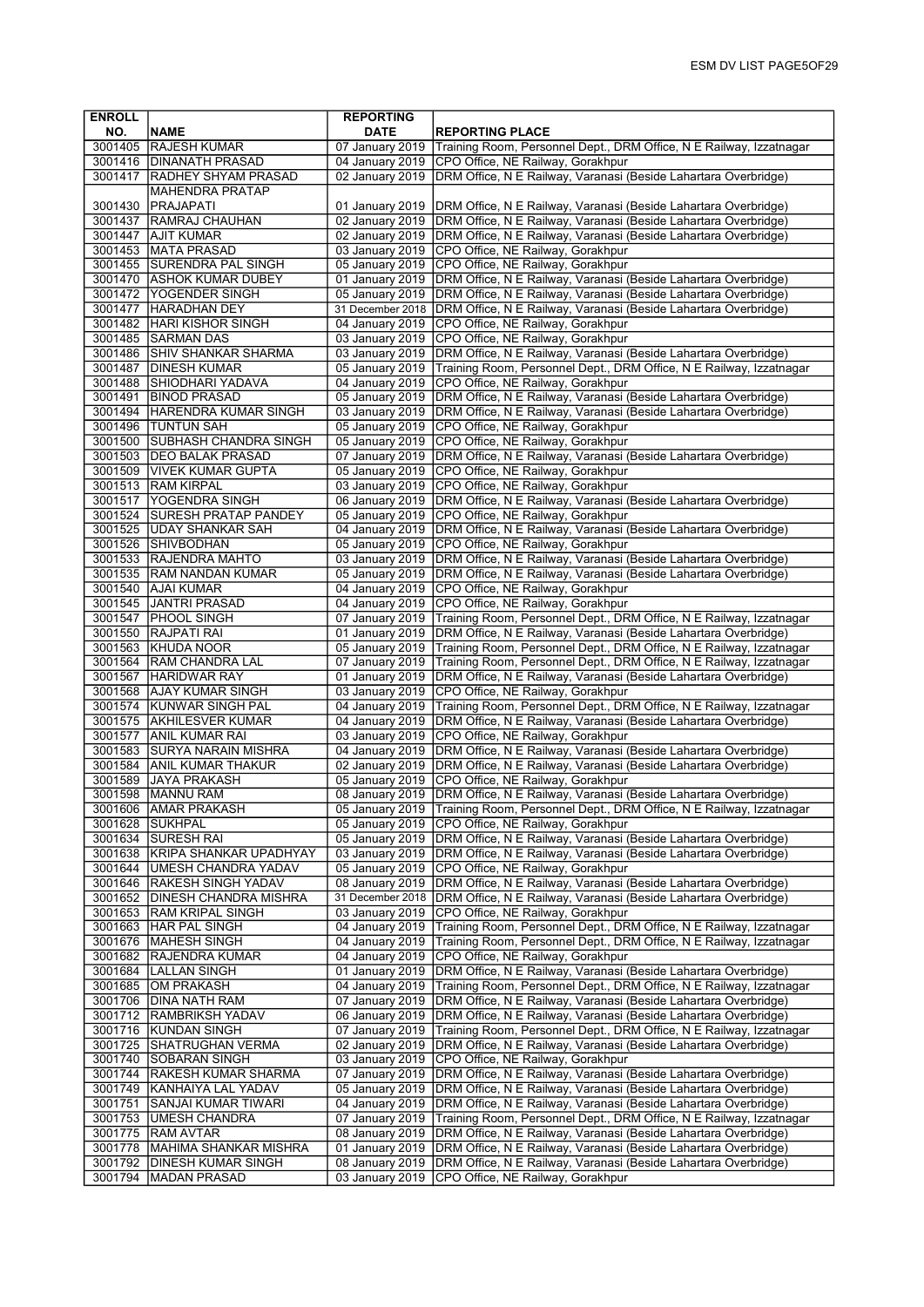| <b>ENROLL</b>      |                                                           | <b>REPORTING</b>                    |                                                                                                                                        |
|--------------------|-----------------------------------------------------------|-------------------------------------|----------------------------------------------------------------------------------------------------------------------------------------|
| NO.                | <b>NAME</b>                                               | <b>DATE</b>                         | <b>REPORTING PLACE</b>                                                                                                                 |
| 3001796            | <b>RAJMAN</b>                                             | 03 January 2019                     | DRM Office, N E Railway, Varanasi (Beside Lahartara Overbridge)                                                                        |
|                    | 3001798 KARNESH MAHARAJ                                   | 04 January 2019                     | CPO Office, NE Railway, Gorakhpur                                                                                                      |
|                    | 3001819   MD ASLAM SIDDIQUEE                              | 05 January 2019                     | CPO Office, NE Railway, Gorakhpur                                                                                                      |
| 3001845            | <b>DEONARAYAN</b>                                         | 07 January 2019                     | DRM Office, N E Railway, Varanasi (Beside Lahartara Overbridge)                                                                        |
| 3001846            | <b>IMAGHNATH SINGH</b>                                    | 08 January 2019                     | DRM Office, N E Railway, Varanasi (Beside Lahartara Overbridge)                                                                        |
| 3001851            | <b>JUTTAM MISHRA</b>                                      | 03 January 2019                     | CPO Office, NE Railway, Gorakhpur                                                                                                      |
| 3001854            | <b>RAM KAWAL</b>                                          | 03 January 2019                     | CPO Office, NE Railway, Gorakhpur                                                                                                      |
| 3001857            | VIJAY KUMAR RATNA                                         | 04 January 2019                     | DRM Office, N E Railway, Varanasi (Beside Lahartara Overbridge)                                                                        |
|                    | 3001858 UPENDRA PAL                                       | 31 December 2018<br>05 January 2019 | DRM Office, N E Railway, Varanasi (Beside Lahartara Overbridge)                                                                        |
| 3001867            | <b>AKHILESH KUMAR PANDEY</b><br>3001876 RAM SAWARE PANDEY | 05 January 2019                     | DRM Office, N E Railway, Varanasi (Beside Lahartara Overbridge)<br>CPO Office, NE Railway, Gorakhpur                                   |
| 3001898            | <b>RAM LAL YADAV</b>                                      | 04 January 2019                     | CPO Office, NE Railway, Gorakhpur                                                                                                      |
| 3001905            | <b>RAM BRIKSH</b>                                         | 04 January 2019                     | DRM Office, N E Railway, Varanasi (Beside Lahartara Overbridge)                                                                        |
|                    | 3001906 RAVI SHANKAR RAM                                  | 04 January 2019                     | DRM Office, N E Railway, Varanasi (Beside Lahartara Overbridge)                                                                        |
|                    | 3001908 HARISH CHANDRA SINGH                              | 06 January 2019                     | DRM Office, N E Railway, Varanasi (Beside Lahartara Overbridge)                                                                        |
|                    | 3001913 RAMESH YADAV                                      | 05 January 2019                     | CPO Office, NE Railway, Gorakhpur                                                                                                      |
| 3001921            | <b>RADHEY SHYAM</b>                                       | 03 January 2019                     | CPO Office, NE Railway, Gorakhpur                                                                                                      |
| 3001946            | MOHAN SINGH YADAV                                         | 06 January 2019                     | DRM Office, N E Railway, Varanasi (Beside Lahartara Overbridge)                                                                        |
| 3001949            | <b>RAJ KUMAR</b>                                          | 04 January 2019                     | DRM Office, N E Railway, Varanasi (Beside Lahartara Overbridge)                                                                        |
| 3001968            | <b>CHANDRAMA SINGH</b>                                    | 31 December 2018                    | DRM Office, N E Railway, Varanasi (Beside Lahartara Overbridge)                                                                        |
|                    | 3001972 RAJENDRA PRASAD YADAV                             | 04 January 2019                     | DRM Office, N E Railway, Varanasi (Beside Lahartara Overbridge)                                                                        |
|                    | 3001974 GENDA PRASAD                                      | 08 January 2019                     | DRM Office, N E Railway, Varanasi (Beside Lahartara Overbridge)                                                                        |
| 3002001            | <b>JABBAR ALI</b>                                         | 03 January 2019                     | CPO Office, NE Railway, Gorakhpur                                                                                                      |
| 3002003            | JAGAT PAL                                                 | 04 January 2019                     | CPO Office, NE Railway, Gorakhpur                                                                                                      |
| 3002007            | <b>ANIL KUMAR MAHARAJ</b>                                 | 07 January 2019                     | Training Room, Personnel Dept., DRM Office, N E Railway, Izzatnagar                                                                    |
| 3002014            | <b>JIWAN CHANDRA BHATT</b>                                | 07 January 2019                     | Training Room, Personnel Dept., DRM Office, N E Railway, Izzatnagar                                                                    |
| 3002019            | 3002016   PENTU SAIKH<br><b>INDRA SINGH</b>               | 07 January 2019<br>07 January 2019  | DRM Office, N E Railway, Varanasi (Beside Lahartara Overbridge)                                                                        |
| 3002027            | <b>AMRIT LAL</b>                                          | 04 January 2019                     | Training Room, Personnel Dept., DRM Office, N E Railway, Izzatnagar<br>DRM Office, N E Railway, Varanasi (Beside Lahartara Overbridge) |
|                    | 3002030 SURESH CHANDRA                                    | 04 January 2019                     | CPO Office, NE Railway, Gorakhpur                                                                                                      |
|                    | 3002053 JAGAT SINGH                                       | 04 January 2019                     | CPO Office, NE Railway, Gorakhpur                                                                                                      |
| 3002056            | <b>SANJAY PRASAD</b>                                      | 04 January 2019                     | DRM Office, N E Railway, Varanasi (Beside Lahartara Overbridge)                                                                        |
|                    | 3002070 JJAI SINGH                                        | 03 January 2019                     | DRM Office, N E Railway, Varanasi (Beside Lahartara Overbridge)                                                                        |
|                    | 3002078 MITHLESH KUMAR                                    | 01 January 2019                     | DRM Office, N E Railway, Varanasi (Beside Lahartara Overbridge)                                                                        |
|                    | 3002083 ABHAI RAJ SINGH                                   | 05 January 2019                     | Training Room, Personnel Dept., DRM Office, N E Railway, Izzatnagar                                                                    |
| 3002093            | <b>BIRENDRA KUMAR SINGH</b>                               | 04 January 2019                     | CPO Office, NE Railway, Gorakhpur                                                                                                      |
| 3002094            | <b>GAMA PRASAD</b>                                        | 05 January 2019                     | CPO Office, NE Railway, Gorakhpur                                                                                                      |
| 3002106            | <b>RAMANAND SINGH</b>                                     | 07 January 2019                     | Training Room, Personnel Dept., DRM Office, N E Railway, Izzatnagar                                                                    |
| 3002111            | <b>SWAMI NATH PANDEY</b>                                  | 04 January 2019                     | CPO Office, NE Railway, Gorakhpur                                                                                                      |
|                    | 3002115 CHITRANJAN OJHA                                   | 01 January 2019                     | DRM Office, N E Railway, Varanasi (Beside Lahartara Overbridge)                                                                        |
|                    | 3002120 ABHAI KUMAR SINGH                                 | 06 January 2019                     | DRM Office, N E Railway, Varanasi (Beside Lahartara Overbridge)                                                                        |
|                    | 3002121 MADAN CHOUBEY                                     | 01 January 2019                     | DRM Office, N E Railway, Varanasi (Beside Lahartara Overbridge)                                                                        |
| 3002128            | 3002126 CHANCHAL SINGH<br><b>HIRDYA NARAYAN SINGH</b>     | 06 January 2019<br>04 January 2019  | Training Room, Personnel Dept., DRM Office, N E Railway, Izzatnagar<br>DRM Office, N E Railway, Varanasi (Beside Lahartara Overbridge) |
| 3002129            | <b>ASHOK KUMAR SINGH</b>                                  | 04 January 2019                     | CPO Office, NE Railway, Gorakhpur                                                                                                      |
|                    | 3002145   MAHAVIR SINGH RAJPUT                            | 07 January 2019                     | Training Room, Personnel Dept., DRM Office, N E Railway, Izzatnagar                                                                    |
| 3002146            | <b>PRAMOD SINGH</b>                                       | 03 January 2019                     | DRM Office, N E Railway, Varanasi (Beside Lahartara Overbridge)                                                                        |
|                    | 3002154   VIBHUTI BHUSHAN                                 | 04 January 2019                     | DRM Office, N E Railway, Varanasi (Beside Lahartara Overbridge)                                                                        |
| 3002157            | HARI PRASAD                                               | 05 January 2019                     | CPO Office, NE Railway, Gorakhpur                                                                                                      |
|                    | 3002158 SURESH KUMAR                                      | 06 January 2019                     | DRM Office, N E Railway, Varanasi (Beside Lahartara Overbridge)                                                                        |
|                    | 3002159 ARUN KUMAR VISHWAKRMA                             | 05 January 2019                     | CPO Office, NE Railway, Gorakhpur                                                                                                      |
|                    | 3002166 RAJ KUMAR SINGH                                   | 04 January 2019                     | CPO Office, NE Railway, Gorakhpur                                                                                                      |
| 3002173            | <b>ARUN KUMAR VISHWAKRMA</b>                              | 05 January 2019                     | CPO Office, NE Railway, Gorakhpur                                                                                                      |
| 3002177            | <b>RAJESH PRSAD</b>                                       | 05 January 2019                     | CPO Office, NE Railway, Gorakhpur                                                                                                      |
| 3002181            | BHAGWAN CHARAN SHARMA                                     | 01 January 2019                     | DRM Office, N E Railway, Varanasi (Beside Lahartara Overbridge)                                                                        |
|                    | 3002182  RAM BILASH                                       | 06 January 2019                     | DRM Office, N E Railway, Varanasi (Beside Lahartara Overbridge)                                                                        |
| 3002183<br>3002184 | RAJNISH KUMAR<br>OME PRAKASH UPADHYAY                     | 05 January 2019<br>03 January 2019  | CPO Office, NE Railway, Gorakhpur<br>CPO Office, NE Railway, Gorakhpur                                                                 |
| 3002189            | <b>JUDAY SHANKAR PAL</b>                                  | 04 January 2019                     | CPO Office, NE Railway, Gorakhpur                                                                                                      |
| 3002191            | SHYAM BABU SINGH                                          | 02 January 2019                     | DRM Office, N E Railway, Varanasi (Beside Lahartara Overbridge)                                                                        |
|                    | 3002196   AJAY KUMAR                                      | 01 January 2019                     | DRM Office, N E Railway, Varanasi (Beside Lahartara Overbridge)                                                                        |
| 3002216            | <b>RANJAN KUMAR SINGH</b>                                 | 05 January 2019                     | CPO Office, NE Railway, Gorakhpur                                                                                                      |
| 3002220            | SHIV KUMAR SINGH                                          | 05 January 2019                     | CPO Office, NE Railway, Gorakhpur                                                                                                      |
| 3002235            | RAJENDRA KUMAR YADAV                                      | 04 January 2019                     | DRM Office, N E Railway, Varanasi (Beside Lahartara Overbridge)                                                                        |
| 3002250            | VAIS RAM CHANDRA SINGH                                    | 05 January 2019                     | CPO Office, NE Railway, Gorakhpur                                                                                                      |
| 3002257            | SHRIRAM SINGH YADAV                                       | 31 December 2018                    | DRM Office, N E Railway, Varanasi (Beside Lahartara Overbridge)                                                                        |
| 3002261            | ARBIND KUMAR TIWARY                                       | 03 January 2019                     | DRM Office, N E Railway, Varanasi (Beside Lahartara Overbridge)                                                                        |
| 3002265            | SURAJ MOHAN SINGH                                         | 04 January 2019                     | DRM Office, N E Railway, Varanasi (Beside Lahartara Overbridge)                                                                        |
| 3002276            | <b>PHAGOO RAM</b>                                         | 31 December 2018                    | DRM Office, N E Railway, Varanasi (Beside Lahartara Overbridge)                                                                        |
| 3002277            | SHYAM RAJ MISHRA                                          | 03 January 2019                     | CPO Office, NE Railway, Gorakhpur                                                                                                      |
| 3002285            | <b>JEETAN RAM</b>                                         | 07 January 2019                     | DRM Office, N E Railway, Varanasi (Beside Lahartara Overbridge)                                                                        |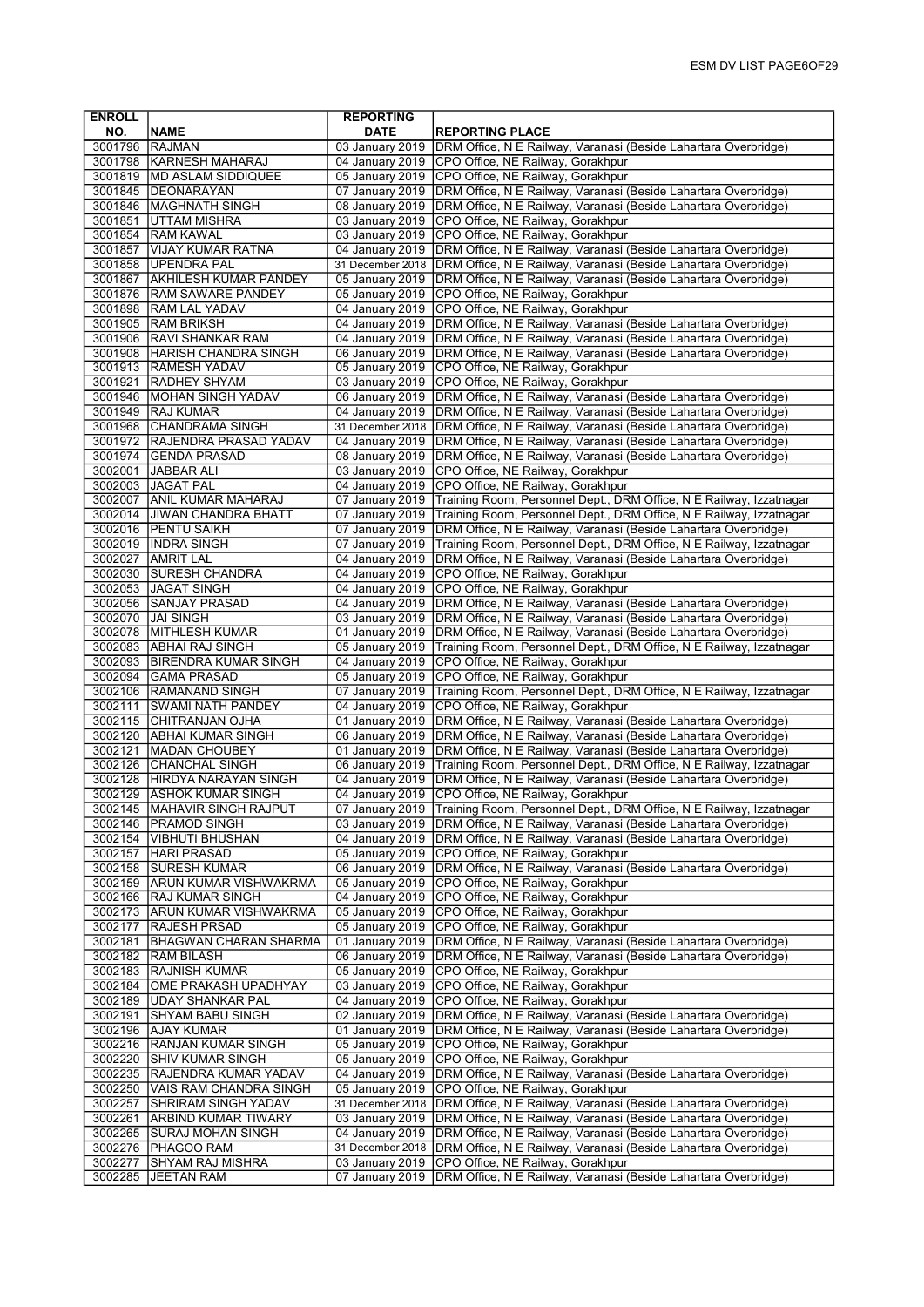| <b>ENROLL</b>      |                                                     | <b>REPORTING</b>                   |                                                                                                                                    |
|--------------------|-----------------------------------------------------|------------------------------------|------------------------------------------------------------------------------------------------------------------------------------|
| NO.                | <b>NAME</b>                                         | <b>DATE</b>                        | <b>REPORTING PLACE</b>                                                                                                             |
| 3002286            | <b>PHAGOO RAM</b>                                   | 31 December 2018                   | DRM Office, N E Railway, Varanasi (Beside Lahartara Overbridge)                                                                    |
|                    | 3002299 RAMA SHANKAR DUBEY                          | 05 January 2019                    | CPO Office, NE Railway, Gorakhpur                                                                                                  |
|                    | 3002304 OM PRAKASH GIRI                             | 04 January 2019                    | DRM Office, N E Railway, Varanasi (Beside Lahartara Overbridge)                                                                    |
| 3002306            | <b>RAM AYODHYA SINGH</b>                            | 02 January 2019                    | DRM Office, N E Railway, Varanasi (Beside Lahartara Overbridge)                                                                    |
|                    | 3002313 SHAILENDRA KUMAR                            | 01 January 2019                    | DRM Office, N E Railway, Varanasi (Beside Lahartara Overbridge)                                                                    |
|                    | 3002315  INDRAJIT YADAV                             | 03 January 2019                    | CPO Office, NE Railway, Gorakhpur                                                                                                  |
|                    | 3002318 RANVIR SINGH                                | 04 January 2019                    | CPO Office, NE Railway, Gorakhpur                                                                                                  |
|                    | 3002335 RAJ KUMAR TIWARI                            | 01 January 2019                    | DRM Office, N E Railway, Varanasi (Beside Lahartara Overbridge)                                                                    |
|                    | 3002340 DUBRAJ THAKUR                               | 07 January 2019                    | DRM Office, N E Railway, Varanasi (Beside Lahartara Overbridge)                                                                    |
| 3002341            | <b>DINESH PANDEY</b>                                | 31 December 2018                   | DRM Office, N E Railway, Varanasi (Beside Lahartara Overbridge)                                                                    |
|                    | 3002348 SUBASH CHANDRA YADAV                        | 06 January 2019                    | DRM Office, N E Railway, Varanasi (Beside Lahartara Overbridge)                                                                    |
| 3002364            | <b>SATYA NARAYAN VERMA</b>                          | 05 January 2019                    | CPO Office, NE Railway, Gorakhpur                                                                                                  |
| 3002373            | <b>PRABHU DAYAL SAH</b>                             | 08 January 2019                    | DRM Office, N E Railway, Varanasi (Beside Lahartara Overbridge)                                                                    |
|                    | 3002376 RAM NATH SHARMA                             | 31 December 2018                   | DRM Office, N E Railway, Varanasi (Beside Lahartara Overbridge)                                                                    |
|                    | 3002379 KESHAW KUMAR YADAV                          | 04 January 2019                    | DRM Office, N E Railway, Varanasi (Beside Lahartara Overbridge)                                                                    |
|                    | 3002383 DARSHAN SINGH                               | 04 January 2019                    | CPO Office, NE Railway, Gorakhpur                                                                                                  |
|                    | 3002386 CHANDRA BHAN                                | 31 December 2018                   | DRM Office, N E Railway, Varanasi (Beside Lahartara Overbridge)                                                                    |
| 3002399            | <b>ASHWANI KUMAR</b>                                | 05 January 2019                    | CPO Office, NE Railway, Gorakhpur                                                                                                  |
| 3002407            | <b>ASHIQUE ALI</b>                                  | 03 January 2019                    | CPO Office, NE Railway, Gorakhpur                                                                                                  |
|                    | 3002408 KAMLESH KUMAR                               | 05 January 2019                    | Training Room, Personnel Dept., DRM Office, N E Railway, Izzatnagar                                                                |
|                    | 3002411 RAKESH SINGH                                | 03 January 2019                    | DRM Office, N E Railway, Varanasi (Beside Lahartara Overbridge)                                                                    |
|                    | 3002413   RAJ KUMAR AWASTHI                         | 05 January 2019                    | CPO Office, NE Railway, Gorakhpur                                                                                                  |
| 3002422            | <b>KAILASH YADAWA</b>                               | 04 January 2019                    | DRM Office, N E Railway, Varanasi (Beside Lahartara Overbridge)                                                                    |
|                    | 3002423   DEO NARAYAN HARIJAN                       | 08 January 2019                    | DRM Office, N E Railway, Varanasi (Beside Lahartara Overbridge)                                                                    |
| 3002430            | <b>SHAMEEM AHMAD</b>                                | 04 January 2019                    | Training Room, Personnel Dept., DRM Office, N E Railway, Izzatnagar                                                                |
| 3002437            | UDAY NARAYAN MISHRA                                 | 05 January 2019                    | CPO Office, NE Railway, Gorakhpur                                                                                                  |
|                    | 3002448 ARUN KUMAR SINGH                            | 05 January 2019                    | DRM Office, N E Railway, Varanasi (Beside Lahartara Overbridge)                                                                    |
| 3002461            | <b>RAM SURAT PRASAD</b>                             | 05 January 2019                    | CPO Office, NE Railway, Gorakhpur                                                                                                  |
| 3002463            | <b>RAJ KUMAR</b>                                    | 06 January 2019                    | Training Room, Personnel Dept., DRM Office, N E Railway, Izzatnagar                                                                |
|                    | 3002464 MAHENDRA PRASAD                             | 06 January 2019                    | DRM Office, N E Railway, Varanasi (Beside Lahartara Overbridge)                                                                    |
|                    | 3002468 RAJENDRA                                    | 08 January 2019                    | DRM Office, N E Railway, Varanasi (Beside Lahartara Overbridge)                                                                    |
| 3002476            | <b>ANIL KUMAR YADAV</b>                             | 05 January 2019                    | DRM Office, N E Railway, Varanasi (Beside Lahartara Overbridge)                                                                    |
|                    | 3002479   BANSHI LAL                                | 03 January 2019                    | CPO Office, NE Railway, Gorakhpur                                                                                                  |
|                    | 3002482 BINAY KUMAR SINGH                           | 03 January 2019                    | DRM Office, N E Railway, Varanasi (Beside Lahartara Overbridge)                                                                    |
|                    | 3002483 OM PRAKASH SINGH YADAV                      | 03 January 2019                    | DRM Office, N E Railway, Varanasi (Beside Lahartara Overbridge)                                                                    |
| 3002506            | <b>PARMESHWAR NATH DUBEY</b>                        | 05 January 2019                    | CPO Office, NE Railway, Gorakhpur                                                                                                  |
| 3002526            | <b>RAKESH KUMAR GIRI</b>                            | 04 January 2019                    | DRM Office, N E Railway, Varanasi (Beside Lahartara Overbridge)                                                                    |
| 3002529            | <b>NAND KISHOR KUMAR</b>                            | 02 January 2019                    | DRM Office, N E Railway, Varanasi (Beside Lahartara Overbridge)                                                                    |
|                    | 3002535 VIJAY KUMAR SINGH                           | 05 January 2019                    | DRM Office, N E Railway, Varanasi (Beside Lahartara Overbridge)                                                                    |
|                    | 3002545 VIJAY PAL SINGH                             | 04 January 2019                    | CPO Office, NE Railway, Gorakhpur                                                                                                  |
| 3002567            | SHIV SHANKAR YADAV                                  | 07 January 2019                    | DRM Office, N E Railway, Varanasi (Beside Lahartara Overbridge)                                                                    |
| 3002569            | <b>BALVIR SINGH</b>                                 | 04 January 2019                    | CPO Office, NE Railway, Gorakhpur                                                                                                  |
| 3002576            | <b>GIRIJA PRASANNA MONDAL</b>                       | 02 January 2019                    | DRM Office, N E Railway, Varanasi (Beside Lahartara Overbridge)                                                                    |
| 3002580            | <b>PRATAP SINGH</b>                                 | 04 January 2019                    | CPO Office, NE Railway, Gorakhpur                                                                                                  |
| 3002586            | <b>SANTOSH KUMAR MISRA</b>                          | 05 January 2019                    | CPO Office, NE Railway, Gorakhpur                                                                                                  |
| 3002589            | 3002588  SUSHIL KUMAR<br><b>ASHOK KUMAR</b>         | 02 January 2019                    | DRM Office, N E Railway, Varanasi (Beside Lahartara Overbridge)<br>CPO Office, NE Railway, Gorakhpur                               |
|                    |                                                     | 03 January 2019                    |                                                                                                                                    |
| 3002599<br>3002604 | <b>RAM PRATAP SINGH</b><br><b>JAI BAHADUR SINGH</b> | 06 January 2019<br>07 January 2019 | DRM Office, N E Railway, Varanasi (Beside Lahartara Overbridge)<br>DRM Office, N E Railway, Varanasi (Beside Lahartara Overbridge) |
|                    | 3002609 SURENDRA KUMAR                              | 04 January 2019                    | DRM Office, N E Railway, Varanasi (Beside Lahartara Overbridge)                                                                    |
| 3002614            | <b>NAND KISHORE SINGH</b>                           | 04 January 2019                    | CPO Office, NE Railway, Gorakhpur                                                                                                  |
|                    | 3002615 SANTOSH KUMAR SINGH                         | 05 January 2019                    | CPO Office, NE Railway, Gorakhpur                                                                                                  |
| 3002617            | SHIVENDRA PATHAK                                    | 05 January 2019                    | DRM Office, N E Railway, Varanasi (Beside Lahartara Overbridge)                                                                    |
| 3002625            | RAMAYAN VISHWAKARMA                                 | 05 January 2019                    | CPO Office, NE Railway, Gorakhpur                                                                                                  |
| 3002639            | <b>SURESH PRASAD</b>                                | 05 January 2019                    | DRM Office, N E Railway, Varanasi (Beside Lahartara Overbridge)                                                                    |
| 3002641            | GHAN SHYAM TRIPATHI                                 | 02 January 2019                    | DRM Office, N E Railway, Varanasi (Beside Lahartara Overbridge)                                                                    |
| 3002645            | KAMAL DEO MAHTO                                     | 05 January 2019                    | DRM Office, N E Railway, Varanasi (Beside Lahartara Overbridge)                                                                    |
| 3002651            | <b>BARMESHWAR PANDEY</b>                            | 06 January 2019                    | DRM Office, N E Railway, Varanasi (Beside Lahartara Overbridge)                                                                    |
| 3002652            | <b>SATRUGHAN SINGH</b>                              | 04 January 2019                    | CPO Office, NE Railway, Gorakhpur                                                                                                  |
| 3002658            | KAILASH NATH YADAV                                  | 31 December 2018                   | DRM Office, N E Railway, Varanasi (Beside Lahartara Overbridge)                                                                    |
| 3002669            | <b>BIPIN KUMAR SHARMA</b>                           | 03 January 2019                    | CPO Office, NE Railway, Gorakhpur                                                                                                  |
| 3002680            | SATYA PRAKASH                                       | 07 January 2019                    | DRM Office, N E Railway, Varanasi (Beside Lahartara Overbridge)                                                                    |
| 3002685            | <b>RAMDARASH SINGH</b>                              | 03 January 2019                    | DRM Office, N E Railway, Varanasi (Beside Lahartara Overbridge)                                                                    |
| 3002686            | VINOD KUMAR                                         | 05 January 2019                    | CPO Office, NE Railway, Gorakhpur                                                                                                  |
| 3002690            | <b>RAM PRASAD SAHNI</b>                             | 31 December 2018                   | DRM Office, N E Railway, Varanasi (Beside Lahartara Overbridge)                                                                    |
| 3002704            | SHATRUGHAN VERMA                                    | 02 January 2019                    | DRM Office, N E Railway, Varanasi (Beside Lahartara Overbridge)                                                                    |
| 3002722            | SITA RAM                                            | 07 January 2019                    | DRM Office, N E Railway, Varanasi (Beside Lahartara Overbridge)                                                                    |
| 3002727            | <b>PARASHURAM SINGH</b>                             | 02 January 2019                    | DRM Office, N E Railway, Varanasi (Beside Lahartara Overbridge)                                                                    |
| 3002738            | AVINASH PAUL                                        | 07 January 2019                    | DRM Office, N E Railway, Varanasi (Beside Lahartara Overbridge)                                                                    |
| 3002744            | <b>RAM NARESH SINGH</b>                             | 05 January 2019                    | CPO Office, NE Railway, Gorakhpur                                                                                                  |
| 3002754            | <b>RAJESH KUMAR</b>                                 | 05 January 2019                    | CPO Office, NE Railway, Gorakhpur                                                                                                  |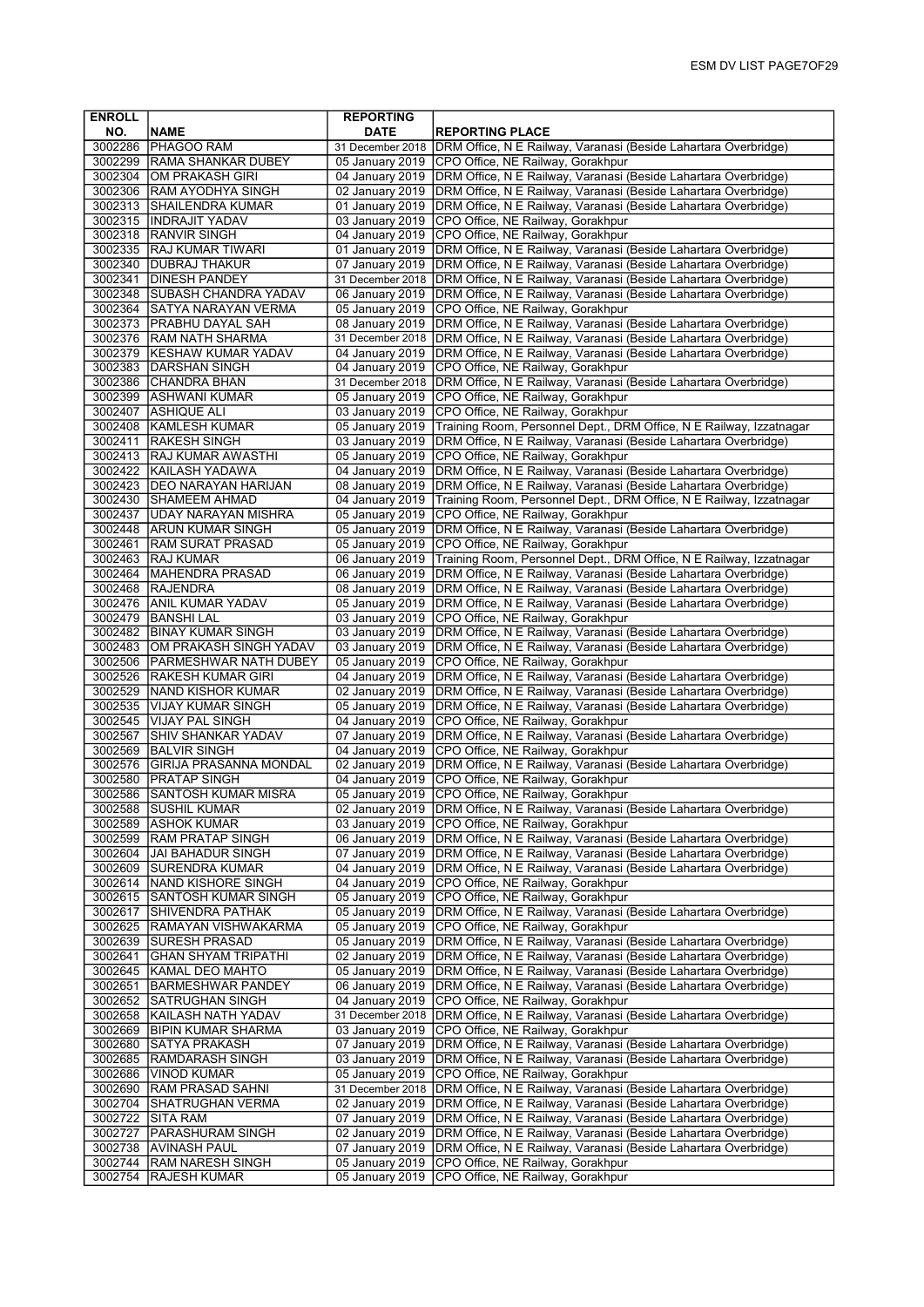| <b>ENROLL</b> |                                                   | <b>REPORTING</b>                    |                                                                                                                                                                      |
|---------------|---------------------------------------------------|-------------------------------------|----------------------------------------------------------------------------------------------------------------------------------------------------------------------|
| NO.           | <b>NAME</b>                                       | <b>DATE</b>                         | <b>REPORTING PLACE</b>                                                                                                                                               |
|               | 3002758 HARI KANT MISHRA                          |                                     | 03 January 2019 CPO Office, NE Railway, Gorakhpur                                                                                                                    |
|               | 3002763 OM PRAKASH SHARMA                         |                                     | 06 January 2019 Training Room, Personnel Dept., DRM Office, N E Railway, Izzatnagar                                                                                  |
|               | 3002768 SUBHASH YADAV                             |                                     | 01 January 2019   DRM Office, N E Railway, Varanasi (Beside Lahartara Overbridge)                                                                                    |
|               | 3002789 ZAVED KHAN                                |                                     | 04 January 2019 CPO Office, NE Railway, Gorakhpur                                                                                                                    |
|               | 3002798 HABIB AHMED                               | 03 January 2019                     | CPO Office, NE Railway, Gorakhpur                                                                                                                                    |
| 3002807       | <b>ARUN SINGH GAUR</b><br><b>SHAILESH CHANDRA</b> | 04 January 2019                     | CPO Office, NE Railway, Gorakhpur                                                                                                                                    |
| 3002810       | SRIVASTAV                                         | 03 January 2019                     | CPO Office, NE Railway, Gorakhpur                                                                                                                                    |
|               | 3002823 RAM NARESH                                | 03 January 2019                     | CPO Office, NE Railway, Gorakhpur                                                                                                                                    |
|               | 3002824 ASHOK KUMAR                               |                                     | 05 January 2019 CPO Office, NE Railway, Gorakhpur                                                                                                                    |
| 3002826       | <b>WASIM KHAN</b>                                 |                                     | 07 January 2019   DRM Office, N E Railway, Varanasi (Beside Lahartara Overbridge)                                                                                    |
| 3002827       | <b>SUDHIR KUMAR SINGH</b>                         |                                     | 04 January 2019 CPO Office, NE Railway, Gorakhpur                                                                                                                    |
|               | 3002834 BALI RAM SAHU                             |                                     | 04 January 2019   DRM Office, N E Railway, Varanasi (Beside Lahartara Overbridge)                                                                                    |
|               | 3002855 KEDAR NATH YADAV                          |                                     | 05 January 2019 CPO Office, NE Railway, Gorakhpur                                                                                                                    |
|               | 3002862 BAIDYA NATH SINGH                         |                                     | 01 January 2019   DRM Office, N E Railway, Varanasi (Beside Lahartara Overbridge)                                                                                    |
|               | 3002868   DHARM RAJ SINGH                         |                                     | 03 January 2019 CPO Office, NE Railway, Gorakhpur                                                                                                                    |
|               | 3002871 DYA RAM                                   |                                     | 03 January 2019 CPO Office, NE Railway, Gorakhpur                                                                                                                    |
|               | 3002875 RAVI SHANKAR SINGH BISHT                  |                                     | 05 January 2019 CPO Office, NE Railway, Gorakhpur                                                                                                                    |
|               | 3002878 PAVAN KUMAR SINGH                         |                                     | 04 January 2019 CPO Office, NE Railway, Gorakhpur                                                                                                                    |
|               | 3002886 SHAILESH KUMAR SINGH                      |                                     | 07 January 2019 DRM Office, N E Railway, Varanasi (Beside Lahartara Overbridge)                                                                                      |
|               | 3002894 SURINDER KUMAR SINGH                      |                                     | 03 January 2019 CPO Office, NE Railway, Gorakhpur                                                                                                                    |
|               | 3002902 MATAPHER                                  |                                     | 05 January 2019 CPO Office, NE Railway, Gorakhpur                                                                                                                    |
|               | 3002906 RAJNISH KUMAR<br>3002918 RAM KRISHNA      | 07 January 2019                     | 05 January 2019 CPO Office, NE Railway, Gorakhpur<br>Training Room, Personnel Dept., DRM Office, N E Railway, Izzatnagar                                             |
|               | 3002935 VIDYASAGAR RAM                            | 05 January 2019                     | CPO Office, NE Railway, Gorakhpur                                                                                                                                    |
|               | 3002949 YOGENDRA KUMAR SINGH                      |                                     | 04 January 2019 CPO Office, NE Railway, Gorakhpur                                                                                                                    |
|               | 3002955 RAVI SHANKAR PRASAD                       |                                     | 02 January 2019   DRM Office, N E Railway, Varanasi (Beside Lahartara Overbridge)                                                                                    |
| 3002957       | <b>HARI SHANKAR</b>                               |                                     | 05 January 2019 CPO Office, NE Railway, Gorakhpur                                                                                                                    |
|               | 3002959 RAJ KUMAR SINGH                           |                                     | 03 January 2019 CPO Office, NE Railway, Gorakhpur                                                                                                                    |
|               | 3002963 HIRDESH KUMR                              |                                     | 04 January 2019 CPO Office, NE Railway, Gorakhpur                                                                                                                    |
|               | 3002964 BALBIR SINGH                              | 06 January 2019                     | Training Room, Personnel Dept., DRM Office, N E Railway, Izzatnagar                                                                                                  |
|               | 3002976 BABU RAM                                  |                                     | 05 January 2019   Training Room, Personnel Dept., DRM Office, N E Railway, Izzatnagar                                                                                |
|               | 3002979 JAY RAM MALI                              |                                     | 04 January 2019 CPO Office, NE Railway, Gorakhpur                                                                                                                    |
|               | 3002983  MANOJ KUMAR RAI                          |                                     | 02 January 2019   DRM Office, N E Railway, Varanasi (Beside Lahartara Overbridge)                                                                                    |
|               | 3002984 SATYWAN GIRI                              |                                     | 05 January 2019   DRM Office, N E Railway, Varanasi (Beside Lahartara Overbridge)                                                                                    |
|               | 3002985 HARKESH LAL                               | 03 January 2019                     | CPO Office, NE Railway, Gorakhpur                                                                                                                                    |
| 3002993       | <b>SATYVAN GIRI</b>                               | 05 January 2019                     | DRM Office, N E Railway, Varanasi (Beside Lahartara Overbridge)                                                                                                      |
|               | 3002994 SUNIL NARAYAN SINGH                       | 04 January 2019                     | CPO Office, NE Railway, Gorakhpur                                                                                                                                    |
|               | 3002996 MOHD AKBAR<br>3002999   MANOJ KUMAR SINGH |                                     | 04 January 2019   DRM Office, N E Railway, Varanasi (Beside Lahartara Overbridge)<br>04 January 2019 DRM Office, N E Railway, Varanasi (Beside Lahartara Overbridge) |
|               | 3003008   RAM PRAWESH PANDEY                      | 03 January 2019                     | CPO Office, NE Railway, Gorakhpur                                                                                                                                    |
| 3003013       | <b>SARVENDRA SINGH</b>                            | 05 January 2019                     | CPO Office, NE Railway, Gorakhpur                                                                                                                                    |
| 3003017       | <b>T D VERMA</b>                                  | 05 January 2019                     | Training Room, Personnel Dept., DRM Office, N E Railway, Izzatnagar                                                                                                  |
|               |                                                   |                                     |                                                                                                                                                                      |
|               | 3003018   MAHENDRA NARAIN TRIPATHI                |                                     | 04 January 2019 CPO Office, NE Railway, Gorakhpur                                                                                                                    |
|               | 3003023  SIWGI CHOUDHARY                          |                                     | 04 January 2019  CPO Office, NE Railway, Gorakhpur                                                                                                                   |
|               | 3003026 PRABHANSH DUBEY                           |                                     | 04 January 2019 CPO Office, NE Railway, Gorakhpur                                                                                                                    |
| 3003033       | BALWANT SINGH                                     | 07 January 2019                     | DRM Office, N E Railway, Varanasi (Beside Lahartara Overbridge)                                                                                                      |
|               | 3003038   MAHENDRA SINGH YADAV                    | 01 January 2019                     | DRM Office, N E Railway, Varanasi (Beside Lahartara Overbridge)                                                                                                      |
|               | 3003046 SHASHI BHUSHAN SINGH                      | 07 January 2019                     | DRM Office, N E Railway, Varanasi (Beside Lahartara Overbridge)                                                                                                      |
|               | 3003048   PRABHAKAR SINGH                         | 03 January 2019                     | DRM Office, N E Railway, Varanasi (Beside Lahartara Overbridge)                                                                                                      |
| 3003057       | <b>JAYRAM CHAUHAN</b>                             | 31 December 2018<br>01 January 2019 | DRM Office, N E Railway, Varanasi (Beside Lahartara Overbridge)<br>DRM Office, N E Railway, Varanasi (Beside Lahartara Overbridge)                                   |
| 3003078       | 3003062 KRISHNA KUMAR MISHRA<br>HARDAYA NAND RAM  | 01 January 2019                     | DRM Office, N E Railway, Varanasi (Beside Lahartara Overbridge)                                                                                                      |
|               | 3003083 RAM PRASAD YADAV                          | 06 January 2019                     | DRM Office, N E Railway, Varanasi (Beside Lahartara Overbridge)                                                                                                      |
|               | 3003089 NARENDRA SINGH                            | 07 January 2019                     | DRM Office, N E Railway, Varanasi (Beside Lahartara Overbridge)                                                                                                      |
|               | 3003101 NARENDRA SINGH                            | 02 January 2019                     | DRM Office, N E Railway, Varanasi (Beside Lahartara Overbridge)                                                                                                      |
|               | 3003115   PREM KUMAR RAI                          | 05 January 2019                     | DRM Office, N E Railway, Varanasi (Beside Lahartara Overbridge)                                                                                                      |
|               | 3003120 MUNEEB SINGH                              | 08 January 2019                     | DRM Office, N E Railway, Varanasi (Beside Lahartara Overbridge)                                                                                                      |
| 3003121       | <b>EKLAKH SHAH</b>                                | 01 January 2019                     | DRM Office, N E Railway, Varanasi (Beside Lahartara Overbridge)                                                                                                      |
|               | 3003122 DAYA RAM PAL                              | 03 January 2019                     | CPO Office, NE Railway, Gorakhpur                                                                                                                                    |
| 3003127       | <b>VIJAY KUMAR SINGH</b>                          | 05 January 2019                     | CPO Office, NE Railway, Gorakhpur                                                                                                                                    |
|               | 3003128 AVDHESH KUMAR                             | 05 January 2019                     | CPO Office, NE Railway, Gorakhpur                                                                                                                                    |
| 3003140       | ASHOK KUMAR SINGH YADV                            | 02 January 2019                     | DRM Office, N E Railway, Varanasi (Beside Lahartara Overbridge)                                                                                                      |
| 3003160       | <b>AYODHYA PRASAD</b>                             | 05 January 2019                     | CPO Office, NE Railway, Gorakhpur                                                                                                                                    |
| 3003168       | VIJAY BAHADUR SINGH                               | 05 January 2019                     | CPO Office, NE Railway, Gorakhpur                                                                                                                                    |
| 3003176       | <b>JAGDISH CHANDER</b>                            | 05 January 2019                     | Training Room, Personnel Dept., DRM Office, N E Railway, Izzatnagar                                                                                                  |
| 3003179       | <b>DEAVAKI NANDAN</b>                             | 04 January 2019                     | CPO Office, NE Railway, Gorakhpur                                                                                                                                    |
| 3003180       | ASHOK KUMAR SINGH YADAV                           | 02 January 2019                     | DRM Office, N E Railway, Varanasi (Beside Lahartara Overbridge)                                                                                                      |
| 3003189       | RAJENDRA KUMAR TIWARI                             | 01 January 2019                     | DRM Office, N E Railway, Varanasi (Beside Lahartara Overbridge)                                                                                                      |
|               |                                                   |                                     |                                                                                                                                                                      |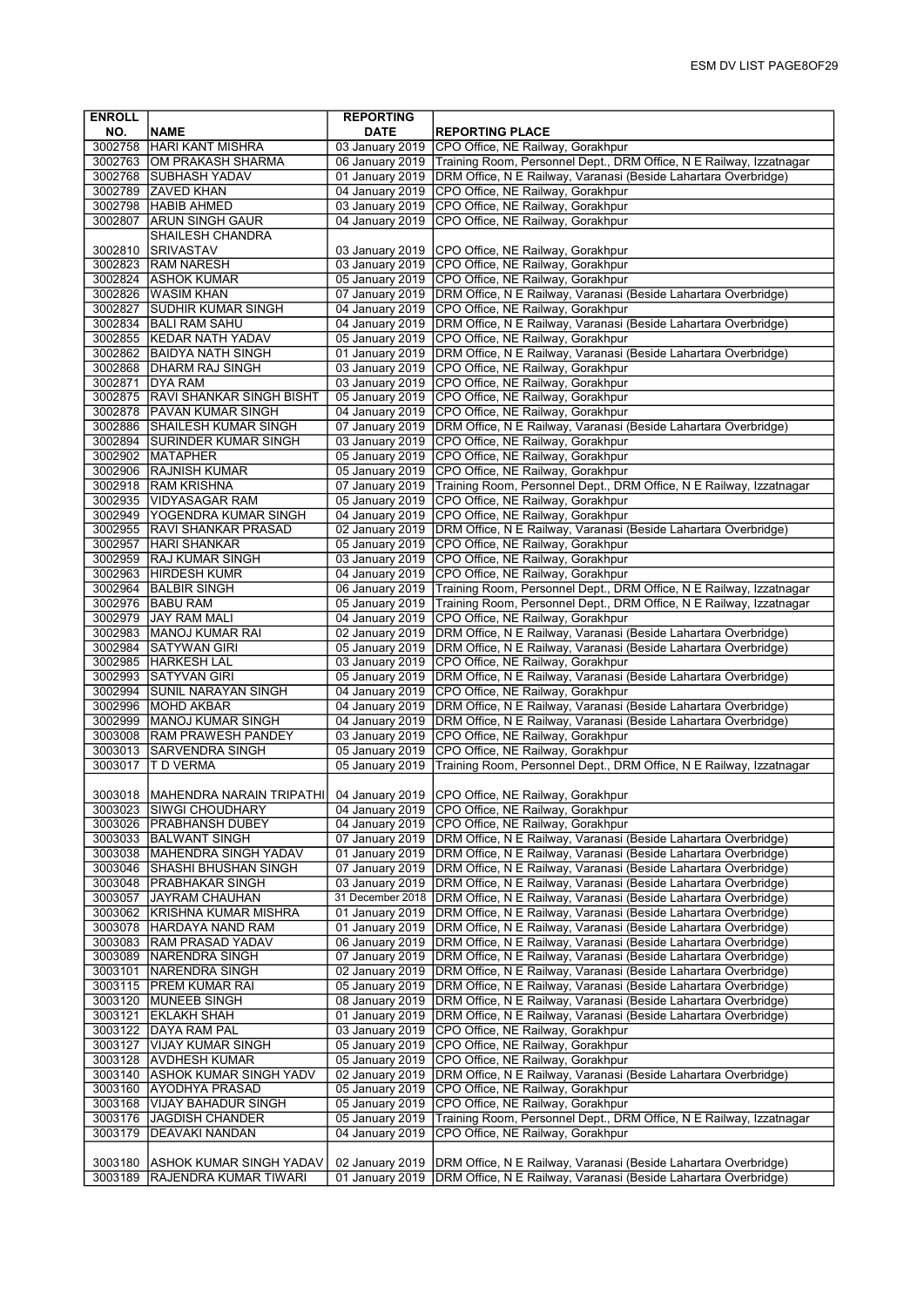| <b>ENROLL</b> |                                     | <b>REPORTING</b> |                                                                     |
|---------------|-------------------------------------|------------------|---------------------------------------------------------------------|
| NO.           | <b>NAME</b>                         | <b>DATE</b>      | <b>REPORTING PLACE</b>                                              |
| 3003194 ISLAM |                                     | 08 January 2019  | DRM Office, N E Railway, Varanasi (Beside Lahartara Overbridge)     |
|               | 3003200 KRISHNA DEO SHARMA          | 07 January 2019  | DRM Office, N E Railway, Varanasi (Beside Lahartara Overbridge)     |
| 3003201       | <b>HANS NATH</b>                    | 04 January 2019  | DRM Office, N E Railway, Varanasi (Beside Lahartara Overbridge)     |
| 3003202       | <b>CHHOTE LAL</b>                   | 05 January 2019  | CPO Office, NE Railway, Gorakhpur                                   |
| 3003204       | VIJAY BAHADUR SINGH                 | 05 January 2019  | CPO Office, NE Railway, Gorakhpur                                   |
|               | 3003232 KAMLESH NARAIN              | 03 January 2019  | CPO Office, NE Railway, Gorakhpur                                   |
|               | 3003240 BALVIR SINGH                | 05 January 2019  | DRM Office, N E Railway, Varanasi (Beside Lahartara Overbridge)     |
| 3003248       | JAGDISH YADAV                       | 06 January 2019  | DRM Office, N E Railway, Varanasi (Beside Lahartara Overbridge)     |
| 3003251       | <b>BIJAY SHANKAR SINGH</b>          | 07 January 2019  | DRM Office, N E Railway, Varanasi (Beside Lahartara Overbridge)     |
|               | 3003274 SHAMSHAD ALI                | 06 January 2019  | DRM Office, N E Railway, Varanasi (Beside Lahartara Overbridge)     |
|               | 3003287   RAM NARESH                | 04 January 2019  | CPO Office, NE Railway, Gorakhpur                                   |
|               | 3003305 RADHE SHYAM                 | 08 January 2019  | DRM Office, N E Railway, Varanasi (Beside Lahartara Overbridge)     |
|               | 3003308 NAND KISHOR YADAV           | 06 January 2019  | DRM Office, N E Railway, Varanasi (Beside Lahartara Overbridge)     |
|               | 3003315 RAJENDRA PRASAD             | 07 January 2019  | DRM Office, N E Railway, Varanasi (Beside Lahartara Overbridge)     |
|               | 3003316 SANTOSH KUMAR SINGH         | 03 January 2019  | DRM Office, N E Railway, Varanasi (Beside Lahartara Overbridge)     |
|               | 3003319 PURAN SINGH                 | 05 January 2019  | CPO Office, NE Railway, Gorakhpur                                   |
| 3003325       | <b>HARISHANKER</b>                  | 04 January 2019  | Training Room, Personnel Dept., DRM Office, N E Railway, Izzatnagar |
| 3003333       | JANGBAHDUR SINGH YADAV              | 04 January 2019  | DRM Office, N E Railway, Varanasi (Beside Lahartara Overbridge)     |
|               | CHANDRA MANI PRASAD                 |                  |                                                                     |
| 3003336       | UPADHYAY                            | 03 January 2019  | DRM Office, N E Railway, Varanasi (Beside Lahartara Overbridge)     |
| 3003337       | <b>KESHAWA SINGH</b>                | 04 January 2019  | CPO Office, NE Railway, Gorakhpur                                   |
|               | 3003338 RAVINDRA PRASAD PANDEY      | 04 January 2019  | CPO Office, NE Railway, Gorakhpur                                   |
|               | 3003343 DHANRAJ SINGH               | 03 January 2019  | DRM Office, N E Railway, Varanasi (Beside Lahartara Overbridge)     |
| 3003344       | <b>BINOD KUMAR GUPTA</b>            | 03 January 2019  | CPO Office, NE Railway, Gorakhpur                                   |
| 3003361       | <b>KEDAR PRASAD VERMA</b>           | 03 January 2019  | DRM Office, N E Railway, Varanasi (Beside Lahartara Overbridge)     |
|               | 3003365  MARKANDAY SINGH            | 04 January 2019  | DRM Office, N E Railway, Varanasi (Beside Lahartara Overbridge)     |
|               | 3003376   BHIM SINGH                | 03 January 2019  | CPO Office, NE Railway, Gorakhpur                                   |
| 3003381       | SATENDRA SINGH                      | 03 January 2019  | DRM Office, N E Railway, Varanasi (Beside Lahartara Overbridge)     |
| 3003391       | KAILASH BABU                        | 05 January 2019  | CPO Office, NE Railway, Gorakhpur                                   |
| 3003395       | KALI CHARAN                         | 04 January 2019  | Training Room, Personnel Dept., DRM Office, N E Railway, Izzatnagar |
| 3003397       | <b>RAMESHWAR ROY</b>                | 01 January 2019  | DRM Office, N E Railway, Varanasi (Beside Lahartara Overbridge)     |
|               | 3003398 RAM DASS OJHA               | 06 January 2019  | DRM Office, N E Railway, Varanasi (Beside Lahartara Overbridge)     |
|               | 3003415 SUBHASH CHANDRA RAI         | 04 January 2019  | DRM Office, N E Railway, Varanasi (Beside Lahartara Overbridge)     |
| 3003420       | <b>IDURGA VIJAY SHARMA</b>          | 08 January 2019  | DRM Office, N E Railway, Varanasi (Beside Lahartara Overbridge)     |
| 3003422       | RAJENDRA SINGH                      | 04 January 2019  | CPO Office, NE Railway, Gorakhpur                                   |
| 3003447       | JAI SHANKAER PRASAD<br><b>SINGH</b> | 05 January 2019  | DRM Office, N E Railway, Varanasi (Beside Lahartara Overbridge)     |
| 3003452       | <b>SATENDRA SINGH</b>               | 03 January 2019  | CPO Office, NE Railway, Gorakhpur                                   |
|               | JAI SHANKAR PRASAD                  |                  |                                                                     |
| 3003454       | MISHRA                              | 04 January 2019  | CPO Office, NE Railway, Gorakhpur                                   |
| 3003459       | <b>MANI KUMAR SINGH</b>             | 01 January 2019  | DRM Office, N E Railway, Varanasi (Beside Lahartara Overbridge)     |
| 3003462       | <b>GAUTAM SINGH</b>                 | 06 January 2019  | DRM Office, N E Railway, Varanasi (Beside Lahartara Overbridge)     |
| 3003463       | RAJKUMAR PRASAD                     | 03 January 2019  | DRM Office, N E Railway, Varanasi (Beside Lahartara Overbridge)     |
| 3003464       | AJIT SINGH SOROUT                   | 06 January 2019  | Training Room, Personnel Dept., DRM Office, N E Railway, Izzatnagar |
| 3003500       | <b>BIJAY BAHADUR</b>                | 01 January 2019  | DRM Office, N E Railway, Varanasi (Beside Lahartara Overbridge)     |
|               | 3003502  MANSUR AHMED KHAN          | 06 January 2019  | (DRM Office, N E Railway, Varanasi (Beside Lahartara Overbridge)    |
|               | 3003504 SHIVMOHAN                   | 03 January 2019  | CPO Office, NE Railway, Gorakhpur                                   |
| 3003511       | <b>RAMOTAR</b>                      | 05 January 2019  | CPO Office, NE Railway, Gorakhpur                                   |
| 3003520       | <b>SURENDRA PRASAD GUPTA</b>        | 06 January 2019  | DRM Office, N E Railway, Varanasi (Beside Lahartara Overbridge)     |
|               | 3003536 BRIJ NATH                   | 03 January 2019  | CPO Office, NE Railway, Gorakhpur                                   |
|               | 3003539 ARUN KUMAR SINGH            | 04 January 2019  | CPO Office, NE Railway, Gorakhpur                                   |
| 3003549       | <b>RAM AVTAR</b>                    | 03 January 2019  | CPO Office, NE Railway, Gorakhpur                                   |
| 3003551       | <b>JAI KARAN SINGH</b>              | 06 January 2019  | DRM Office, N E Railway, Varanasi (Beside Lahartara Overbridge)     |
| 3003558       | <b>SALIM SHAH</b>                   | 07 January 2019  | DRM Office, N E Railway, Varanasi (Beside Lahartara Overbridge)     |
| 3003564       | <b>KASHI PRASAD</b>                 | 05 January 2019  | CPO Office, NE Railway, Gorakhpur                                   |
| 3003572       | <b>INDER SEN SINGH</b>              | 05 January 2019  | DRM Office, N E Railway, Varanasi (Beside Lahartara Overbridge)     |
| 3003578       | OMBIR SINGH                         | 03 January 2019  | CPO Office, NE Railway, Gorakhpur                                   |
|               |                                     |                  |                                                                     |
| 3003587       | SATYENDRA NARAYAN SINGH             | 06 January 2019  | DRM Office, N E Railway, Varanasi (Beside Lahartara Overbridge)     |
| 3003598       | RAM LAKHAN TIWARI                   | 04 January 2019  | Training Room, Personnel Dept., DRM Office, N E Railway, Izzatnagar |
|               | 3003613  DURGA DUTT                 | 04 January 2019  | DRM Office, N E Railway, Varanasi (Beside Lahartara Overbridge)     |
| 3003621       | <b>BINOD KUMAR SINGH</b>            | 03 January 2019  | DRM Office, N E Railway, Varanasi (Beside Lahartara Overbridge)     |
| 3003625       | SANTOSH KUMAR SINGH                 | 04 January 2019  | CPO Office, NE Railway, Gorakhpur                                   |
| 3003627       | <b>AMIT KUMAR</b>                   | 04 January 2019  | CPO Office, NE Railway, Gorakhpur                                   |
| 3003632       | <b>JASWANT SINGH</b>                | 06 January 2019  | Training Room, Personnel Dept., DRM Office, N E Railway, Izzatnagar |
| 3003637       | <b>BHANU PRATAP SINGH</b>           | 06 January 2019  | DRM Office, N E Railway, Varanasi (Beside Lahartara Overbridge)     |
| 3003649       | <b>SUSHIL KUMAR SINGH</b>           | 03 January 2019  | CPO Office, NE Railway, Gorakhpur                                   |
| 3003668       | <b>RAM NAYAN</b>                    | 03 January 2019  | CPO Office, NE Railway, Gorakhpur                                   |
| 3003670       | DIWAN SINGH NEGI                    | 06 January 2019  | Training Room, Personnel Dept., DRM Office, N E Railway, Izzatnagar |
| 3003690       | PARMANAND PANDEY                    | 03 January 2019  | CPO Office, NE Railway, Gorakhpur                                   |
| 3003694       | RAMESH CHANDRA                      | 04 January 2019  | CPO Office, NE Railway, Gorakhpur                                   |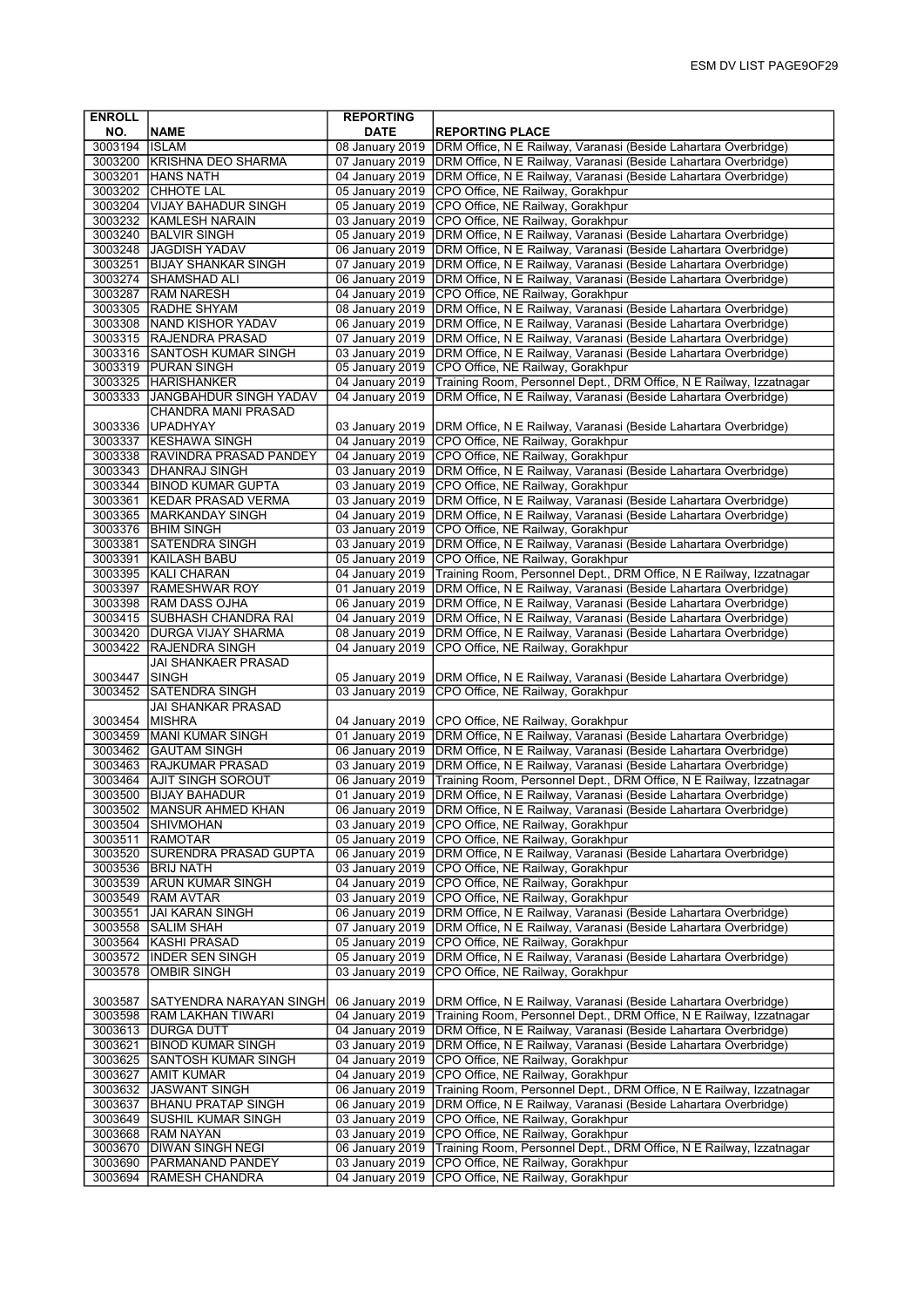| <b>ENROLL</b>      |                                                        | <b>REPORTING</b>                   |                                                                                                                                        |
|--------------------|--------------------------------------------------------|------------------------------------|----------------------------------------------------------------------------------------------------------------------------------------|
| NO.                | <b>NAME</b>                                            | <b>DATE</b>                        | <b>REPORTING PLACE</b>                                                                                                                 |
| 3003700            | <b>ISUGHAR SINGH</b>                                   | 05 January 2019                    | Training Room, Personnel Dept., DRM Office, N E Railway, Izzatnagar                                                                    |
|                    | 3003704 HARISH CHANDRA                                 | 08 January 2019                    | DRM Office, N E Railway, Varanasi (Beside Lahartara Overbridge)                                                                        |
| 3003707            | OM JEE MISHRA                                          | 05 January 2019                    | CPO Office, NE Railway, Gorakhpur                                                                                                      |
| 3003721            | OMKAR NATH SINGH                                       | 03 January 2019                    | DRM Office, N E Railway, Varanasi (Beside Lahartara Overbridge)                                                                        |
| 3003725            | <b>BUDHRAM VISHWAKARMA</b>                             | 08 January 2019                    | DRM Office, N E Railway, Varanasi (Beside Lahartara Overbridge)                                                                        |
|                    |                                                        |                                    |                                                                                                                                        |
| 3003726<br>3003727 | RAJENDRA PRASAD MAURYA<br><b>CHITRANJAN SHARMA</b>     | 08 January 2019<br>02 January 2019 | DRM Office, N E Railway, Varanasi (Beside Lahartara Overbridge)                                                                        |
|                    | 3003730 ASHOK KUMAR SINGH                              | 06 January 2019                    | DRM Office, N E Railway, Varanasi (Beside Lahartara Overbridge)<br>DRM Office, N E Railway, Varanasi (Beside Lahartara Overbridge)     |
|                    | 3003734 JJOGENDRA PRASAD YADAV                         | 08 January 2019                    | DRM Office, N E Railway, Varanasi (Beside Lahartara Overbridge)                                                                        |
|                    | 3003735 FOUJDAR RAM                                    | 08 January 2019                    | DRM Office, N E Railway, Varanasi (Beside Lahartara Overbridge)                                                                        |
| 3003740            | <b>ARJUN KUMAR SAH</b>                                 | 05 January 2019                    | CPO Office, NE Railway, Gorakhpur                                                                                                      |
|                    | 3003745 RAJENDRA SINGH KUSHWAH                         | 06 January 2019                    | Training Room, Personnel Dept., DRM Office, N E Railway, Izzatnagar                                                                    |
| 3003747            | KRISHNA KUMAR SINGH                                    | 31 December 2018                   | DRM Office, N E Railway, Varanasi (Beside Lahartara Overbridge)                                                                        |
| 3003749            | SDNFSDNGASDN                                           | 03 January 2019                    | DRM Office, N E Railway, Varanasi (Beside Lahartara Overbridge)                                                                        |
|                    | 3003750 BIR NARAYAN                                    | 04 January 2019                    | CPO Office, NE Railway, Gorakhpur                                                                                                      |
| 3003751            | <b>MANOJ KUMAR RAM</b>                                 | 08 January 2019                    | DRM Office, N E Railway, Varanasi (Beside Lahartara Overbridge)                                                                        |
|                    | 3003752 PREM SINGH                                     | 03 January 2019                    | CPO Office, NE Railway, Gorakhpur                                                                                                      |
|                    | 3003753 RAM LACHAN                                     | 04 January 2019                    | CPO Office, NE Railway, Gorakhpur                                                                                                      |
|                    | 3003755 BHAGYA NARAYAN KUMAR<br>3003756 RAMENDRA SINGH | 07 January 2019<br>05 January 2019 | DRM Office, N E Railway, Varanasi (Beside Lahartara Overbridge)<br>Training Room, Personnel Dept., DRM Office, N E Railway, Izzatnagar |
| 3003761            | <b>RAJENDRA SINGH KUSHWAH</b>                          | 06 January 2019                    | Training Room, Personnel Dept., DRM Office, N E Railway, Izzatnagar                                                                    |
| 3003776            | SHIV PAL SINGH                                         | 05 January 2019                    | CPO Office, NE Railway, Gorakhpur                                                                                                      |
|                    | MITHILESH CHANDRA                                      |                                    |                                                                                                                                        |
| 3003780            | MISHRA                                                 | 05 January 2019                    | DRM Office, N E Railway, Varanasi (Beside Lahartara Overbridge)                                                                        |
| 3003781            | <b>DILIP KUMAR</b>                                     | 06 January 2019                    | DRM Office, N E Railway, Varanasi (Beside Lahartara Overbridge)                                                                        |
|                    | 3003786 SHASHI BHOOSHAN SINGH                          | 04 January 2019                    | DRM Office, N E Railway, Varanasi (Beside Lahartara Overbridge)                                                                        |
|                    | 3003796 AKHILESH KUMAR SHUKLA                          | 04 January 2019                    | CPO Office, NE Railway, Gorakhpur                                                                                                      |
| 3003797            | <b>HARI KRISHNA PAL</b>                                | 07 January 2019                    | Training Room, Personnel Dept., DRM Office, N E Railway, Izzatnagar                                                                    |
|                    | 3003798 KAILASH PATI TIWARI                            | 01 January 2019                    | DRM Office, N E Railway, Varanasi (Beside Lahartara Overbridge)                                                                        |
| 3003799            | <b>SURESH CHANDRA TRIPATHI</b>                         | 02 January 2019                    | DRM Office, N E Railway, Varanasi (Beside Lahartara Overbridge)                                                                        |
| 3003802<br>3003811 | <b>ARUN KUMAR SINGH</b><br><b>BABBAN PRASAD TIWARI</b> | 03 January 2019<br>05 January 2019 | CPO Office, NE Railway, Gorakhpur<br>CPO Office, NE Railway, Gorakhpur                                                                 |
|                    |                                                        |                                    |                                                                                                                                        |
|                    | 3003812 HARENDRA PRASAD YADAVA                         | 01 January 2019                    | DRM Office, N E Railway, Varanasi (Beside Lahartara Overbridge)                                                                        |
|                    | 3003813 BRIJENDER KUMAR TIWARI                         | 04 January 2019                    | CPO Office, NE Railway, Gorakhpur                                                                                                      |
|                    | 3003818 RAM BHUSHAN                                    | 05 January 2019                    | CPO Office, NE Railway, Gorakhpur                                                                                                      |
| 3003821            | CHARU CHANDRA TEWARI                                   | 04 January 2019                    | CPO Office, NE Railway, Gorakhpur                                                                                                      |
|                    | 3003825 RAMENDRA KUMAR VERMA                           | 05 January 2019                    | CPO Office, NE Railway, Gorakhpur                                                                                                      |
| 3003826            | <b>RANJIT SINGH YADAVA</b>                             | 03 January 2019                    | DRM Office, N E Railway, Varanasi (Beside Lahartara Overbridge)                                                                        |
| 3003829<br>3003837 | <b>AWADHESH KUMAR VARMA</b><br>MUNNA SHARMA            | 04 January 2019<br>04 January 2019 | CPO Office, NE Railway, Gorakhpur<br>CPO Office, NE Railway, Gorakhpur                                                                 |
| 3003846            | RAMRAMESH YADAV                                        | 03 January 2019                    | CPO Office, NE Railway, Gorakhpur                                                                                                      |
| 3003848            | <b>BHARAT YADAV</b>                                    | 06 January 2019                    | DRM Office, N E Railway, Varanasi (Beside Lahartara Overbridge)                                                                        |
| 3003851            | <b>BRAJ KISHOR</b>                                     | 04 January 2019                    | Training Room, Personnel Dept., DRM Office, N E Railway, Izzatnagar                                                                    |
|                    | 3003855  AWADHESH KUMAR PANDEY                         | 02 January 2019                    | DRM Office, N E Railway, Varanasi (Beside Lahartara Overbridge)                                                                        |
| 3003858            | <b>PRAYAG UPADHYAY</b>                                 | 01 January 2019                    | DRM Office, N E Railway, Varanasi (Beside Lahartara Overbridge)                                                                        |
| 3003860            | JAI KISHAN SINGH YADAV                                 | 01 January 2019                    | DRM Office, N E Railway, Varanasi (Beside Lahartara Overbridge)                                                                        |
| 3003865<br>3003867 | <b>MAN SINGH</b><br> TEJ PRAKASH SINGH                 | 03 January 2019<br>06 January 2019 | CPO Office, NE Railway, Gorakhpur<br>DRM Office, N E Railway, Varanasi (Beside Lahartara Overbridge)                                   |
|                    | 3003869   PRATAP SINGH                                 | 06 January 2019                    | Training Room, Personnel Dept., DRM Office, N E Railway, Izzatnagar                                                                    |
| 3003886            | <b>PREM SHANKAR PATHAK</b>                             | 04 January 2019                    | DRM Office, N E Railway, Varanasi (Beside Lahartara Overbridge)                                                                        |
| 3003914            | <b>MIXHROO SINGH YADAV</b>                             | 05 January 2019                    | DRM Office, N E Railway, Varanasi (Beside Lahartara Overbridge)                                                                        |
| 3003924            | <b>ARUN PRASAD</b>                                     | 03 January 2019                    | DRM Office, N E Railway, Varanasi (Beside Lahartara Overbridge)                                                                        |
| 3003937            | <b>SHYAMJEE PRASAD</b>                                 | 03 January 2019                    | DRM Office, N E Railway, Varanasi (Beside Lahartara Overbridge)                                                                        |
| 3003942            | <b>RAKESH KUMAR</b>                                    | 07 January 2019                    | DRM Office, N E Railway, Varanasi (Beside Lahartara Overbridge)                                                                        |
| 3003943            | <b>SHRAVAN KUMAR</b>                                   | 04 January 2019                    | CPO Office, NE Railway, Gorakhpur                                                                                                      |
| 3003947            | <b>RAJ KUMAR PAL</b>                                   | 04 January 2019                    | CPO Office, NE Railway, Gorakhpur<br>CPO Office, NE Railway, Gorakhpur                                                                 |
| 3003948<br>3003958 | UMESH CHANDRA<br> SHIV NARAYAN                         | 03 January 2019<br>03 January 2019 | CPO Office, NE Railway, Gorakhpur                                                                                                      |
| 3003983            | SURENDRA PRATAP SINGH                                  | 31 December 2018                   | DRM Office, N E Railway, Varanasi (Beside Lahartara Overbridge)                                                                        |
| 3003986            | BHARAT                                                 | 08 January 2019                    | DRM Office, N E Railway, Varanasi (Beside Lahartara Overbridge)                                                                        |
| 3003990            | <b>DEV NARAYAN UPADHYAY</b>                            | 04 January 2019                    | CPO Office, NE Railway, Gorakhpur                                                                                                      |
| 3003998            | MICHAROO SINGH YADAV                                   | 05 January 2019                    | DRM Office, N E Railway, Varanasi (Beside Lahartara Overbridge)                                                                        |
| 3004000            | <b>RAM AVTAR RAJPUT</b>                                | 05 January 2019                    | CPO Office, NE Railway, Gorakhpur                                                                                                      |
|                    |                                                        |                                    |                                                                                                                                        |
| 3004018            | <b>RAJESH KUMAR SRIVASTAVA</b>                         | 05 January 2019                    | CPO Office, NE Railway, Gorakhpur                                                                                                      |
| 3004020            | <b>RAMANAND PANDEY</b>                                 | 06 January 2019                    | DRM Office, N E Railway, Varanasi (Beside Lahartara Overbridge)                                                                        |
| 3004051            | 3004043 AS MUHAMAD KHAN<br>KRISHAN KUMAR               | 05 January 2019<br>05 January 2019 | CPO Office, NE Railway, Gorakhpur<br>CPO Office, NE Railway, Gorakhpur                                                                 |
| 3004077            | VIRENDER KUMAR                                         | 03 January 2019                    | CPO Office, NE Railway, Gorakhpur                                                                                                      |
|                    |                                                        |                                    |                                                                                                                                        |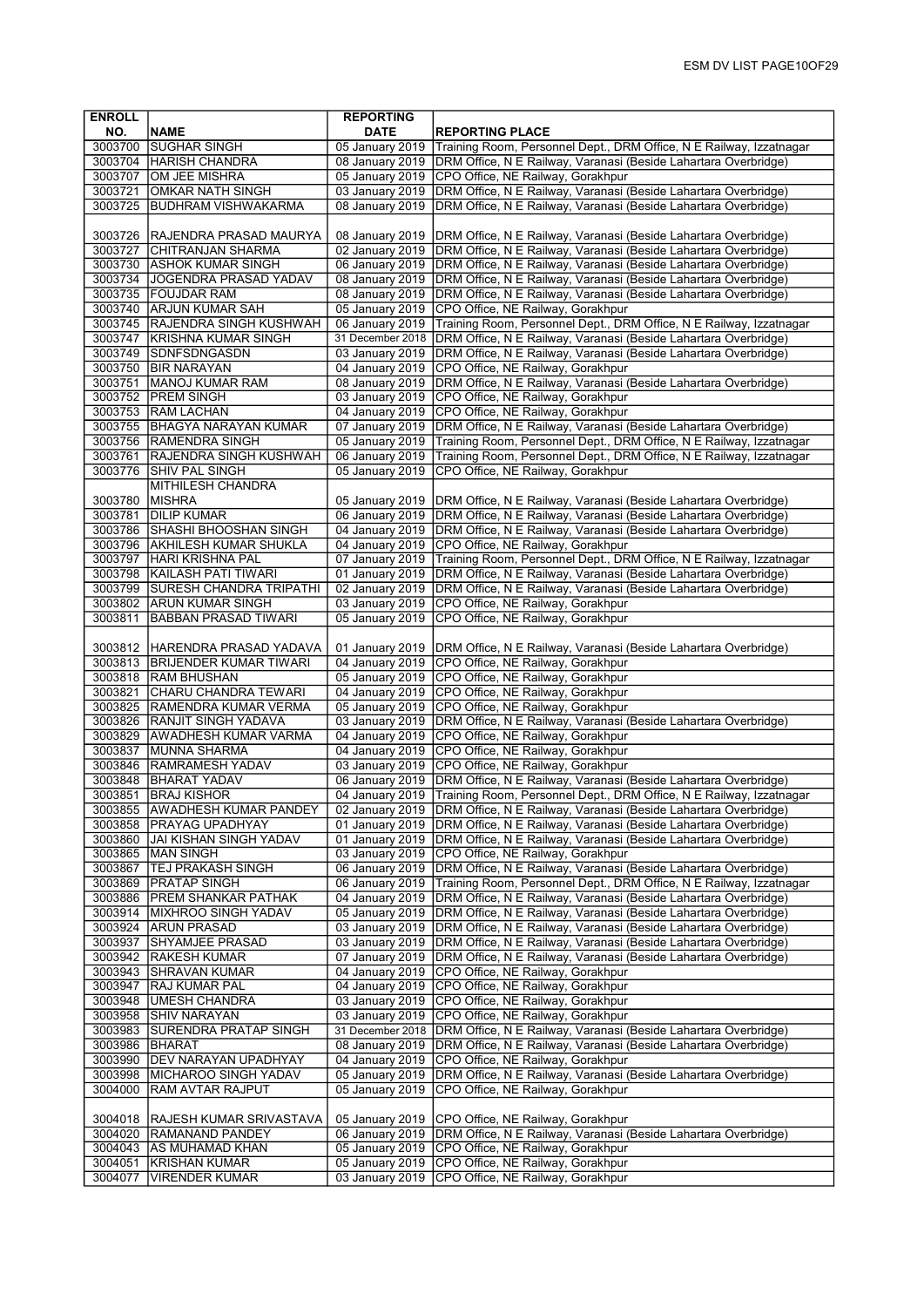| <b>ENROLL</b>      |                                                         | <b>REPORTING</b>                    |                                                                                                                                    |
|--------------------|---------------------------------------------------------|-------------------------------------|------------------------------------------------------------------------------------------------------------------------------------|
| NO.                | <b>NAME</b>                                             | <b>DATE</b>                         | <b>REPORTING PLACE</b>                                                                                                             |
|                    | 3004079 RAM KUMAR YADAV                                 | 07 January 2019                     | Training Room, Personnel Dept., DRM Office, N E Railway, Izzatnagar                                                                |
| 3004081            | <b>SHIV MURAT SINGH YADAV</b>                           | 08 January 2019                     | DRM Office, N E Railway, Varanasi (Beside Lahartara Overbridge)                                                                    |
| 3004094            | HARIBANSH PRASAD                                        | 06 January 2019                     | DRM Office, N E Railway, Varanasi (Beside Lahartara Overbridge)                                                                    |
|                    | <b>BHAL CHANDRA</b>                                     |                                     |                                                                                                                                    |
| 3004114            | RAGHUVANSHI                                             | 02 January 2019                     | DRM Office, N E Railway, Varanasi (Beside Lahartara Overbridge)                                                                    |
| 3004123            | AINUL HAQUE<br>3004124 KAMALA RAI                       | 07 January 2019<br>01 January 2019  | DRM Office, N E Railway, Varanasi (Beside Lahartara Overbridge)<br>DRM Office, N E Railway, Varanasi (Beside Lahartara Overbridge) |
|                    | 3004163 SHRI KRISHNA                                    | 03 January 2019                     | CPO Office, NE Railway, Gorakhpur                                                                                                  |
| 3004166            | VINOD KUMAR                                             | 05 January 2019                     | CPO Office, NE Railway, Gorakhpur                                                                                                  |
|                    | 3004168 VIPIN KUMAR DIXIT                               | 06 January 2019                     | Training Room, Personnel Dept., DRM Office, N E Railway, Izzatnagar                                                                |
| 3004181            | <b>VIRESH PAL SINGH</b>                                 | 06 January 2019                     | Training Room, Personnel Dept., DRM Office, N E Railway, Izzatnagar                                                                |
|                    | 3004184  AGNIPAL SINGH                                  | 03 January 2019                     | CPO Office, NE Railway, Gorakhpur                                                                                                  |
|                    | 3004197 KRISHNA KUMAR PANDEY                            | 05 January 2019                     | CPO Office, NE Railway, Gorakhpur                                                                                                  |
|                    | 3004213 RAMANUJ PANDEY                                  | 04 January 2019                     | CPO Office, NE Railway, Gorakhpur                                                                                                  |
|                    | 3004239 BIRENDRA SHAHI                                  | 05 January 2019                     | DRM Office, N E Railway, Varanasi (Beside Lahartara Overbridge)                                                                    |
|                    | 3004240 BADREENATH                                      | 07 January 2019                     | DRM Office, N E Railway, Varanasi (Beside Lahartara Overbridge)                                                                    |
|                    | 3004241 BINAY KUMAR ROY                                 | 03 January 2019                     | CPO Office, NE Railway, Gorakhpur                                                                                                  |
|                    | 3004246 ARVIND KUMAR RAI                                | 03 January 2019                     | CPO Office, NE Railway, Gorakhpur                                                                                                  |
|                    | 3004249   DINESH KUMAR TIWARI                           | 05 January 2019                     | CPO Office, NE Railway, Gorakhpur                                                                                                  |
|                    | 3004250 MUNNA LAL                                       | 08 January 2019                     | DRM Office, N E Railway, Varanasi (Beside Lahartara Overbridge)                                                                    |
|                    | 3004264 KAMESHWAR SINGH<br>3004269 KUNWAR BAHADUR SINGH | 04 January 2019<br>04 January 2019  | CPO Office, NE Railway, Gorakhpur<br>CPO Office, NE Railway, Gorakhpur                                                             |
|                    | 3004273 HIRAMAN RAM                                     | 02 January 2019                     | DRM Office, N E Railway, Varanasi (Beside Lahartara Overbridge)                                                                    |
| 3004283            | <b>JAMEEL KHAN</b>                                      | 31 December 2018                    | DRM Office, N E Railway, Varanasi (Beside Lahartara Overbridge)                                                                    |
|                    | 3004298 RAJENDRA KUMAR SHARMA                           | 05 January 2019                     | Training Room, Personnel Dept., DRM Office, N E Railway, Izzatnagar                                                                |
|                    | 3004300 DINESH KUMAR SINGH                              | 04 January 2019                     | CPO Office, NE Railway, Gorakhpur                                                                                                  |
| 3004301            | <b>SHAITAN SINGH YADAV</b>                              | 05 January 2019                     | Training Room, Personnel Dept., DRM Office, N E Railway, Izzatnagar                                                                |
| 3004308            | DALJEET SINGH                                           | 02 January 2019                     | DRM Office, N E Railway, Varanasi (Beside Lahartara Overbridge)                                                                    |
|                    | 3004309   LAL BAHADUR                                   | 02 January 2019                     | DRM Office, N E Railway, Varanasi (Beside Lahartara Overbridge)                                                                    |
|                    | 3004312   DAROGA SINGH YADAV                            | 31 December 2018                    | DRM Office, N E Railway, Varanasi (Beside Lahartara Overbridge)                                                                    |
|                    | 3004318 NAND KISHOR THAKUR                              | 04 January 2019                     | CPO Office, NE Railway, Gorakhpur                                                                                                  |
|                    | 3004323 DARSHAN PAL SINGH<br>3004324 RAJ KUAMR SINGH    | 06 January 2019                     | Training Room, Personnel Dept., DRM Office, N E Railway, Izzatnagar                                                                |
| 3004333            | <b>ISATYWAN</b>                                         | 04 January 2019<br>03 January 2019  | CPO Office, NE Railway, Gorakhpur<br>CPO Office, NE Railway, Gorakhpur                                                             |
| 3004342            | <b>VINOD KUMAR PANDEY</b>                               | 01 January 2019                     | DRM Office, N E Railway, Varanasi (Beside Lahartara Overbridge)                                                                    |
|                    | 3004350 RAM NARAYAN SINGH                               | 06 January 2019                     | DRM Office, N E Railway, Varanasi (Beside Lahartara Overbridge)                                                                    |
| 3004357            | LALMNI SINGH                                            | 03 January 2019                     | DRM Office, N E Railway, Varanasi (Beside Lahartara Overbridge)                                                                    |
|                    | 3004368 RAM SINGH TOMAR                                 | 06 January 2019                     | Training Room, Personnel Dept., DRM Office, N E Railway, Izzatnagar                                                                |
|                    | 3004375 RAGHUNATH                                       | 07 January 2019                     | DRM Office, N E Railway, Varanasi (Beside Lahartara Overbridge)                                                                    |
|                    | 3004383 KRISHNA KUMARSINGH                              | 31 December 2018                    | DRM Office, N E Railway, Varanasi (Beside Lahartara Overbridge)                                                                    |
| 3004389            | OM PRAKASH<br>3004404 KAPIL DEO SINGH                   | 01 January 2019<br>31 December 2018 | DRM Office, N E Railway, Varanasi (Beside Lahartara Overbridge)<br>DRM Office, N E Railway, Varanasi (Beside Lahartara Overbridge) |
|                    | 3004419 CHOB SINGH                                      | 03 January 2019                     | CPO Office, NE Railway, Gorakhpur                                                                                                  |
| 3004422            | JUGUL KISHOR TEWARI                                     | 03 January 2019                     | CPO Office, NE Railway, Gorakhpur                                                                                                  |
| 3004429            | RAJESH PRASAD SINGH                                     | 31 December 2018                    | DRM Office, N E Railway, Varanasi (Beside Lahartara Overbridge)                                                                    |
|                    | 3004438   RAKENDRA SINGH                                | 06 January 2019                     | (Beside Lahartara Overbridge) (DDRM Office, N E Rightare, N E Railway, Varanasi (Beside)                                           |
|                    | 3004444 GIRISH KUMAR                                    | 03 January 2019                     | CPO Office, NE Railway, Gorakhpur                                                                                                  |
| 3004447            | KARTAR SINGH                                            | 06 January 2019                     | Training Room, Personnel Dept., DRM Office, N E Railway, Izzatnagar                                                                |
| 3004448            | HANUMAN SARN PANDEY<br>3004454 KASHI NATH PANDEY        | 05 January 2019<br>31 December 2018 | CPO Office, NE Railway, Gorakhpur<br>DRM Office, N E Railway, Varanasi (Beside Lahartara Overbridge)                               |
|                    | 3004455   PUTTI LAL                                     | 04 January 2019                     | Training Room, Personnel Dept., DRM Office, N E Railway, Izzatnagar                                                                |
| 3004459            | <b>SURYAMANI PANDEY</b>                                 | 03 January 2019                     | CPO Office, NE Railway, Gorakhpur                                                                                                  |
| 3004461            | JAI BAHADUR SINGH                                       | 04 January 2019                     | CPO Office, NE Railway, Gorakhpur                                                                                                  |
| 3004464            | RAMESHWARA YADAV                                        | 03 January 2019                     | DRM Office, N E Railway, Varanasi (Beside Lahartara Overbridge)                                                                    |
| 3004481            | <b>ANAND LAL GUPTA</b>                                  | 01 January 2019                     | DRM Office, N E Railway, Varanasi (Beside Lahartara Overbridge)                                                                    |
| 3004488            | VIJAY BAHADUR TIWARI                                    | 07 January 2019                     | DRM Office, N E Railway, Varanasi (Beside Lahartara Overbridge)                                                                    |
|                    |                                                         |                                     |                                                                                                                                    |
| 3004493<br>3004501 | <b>RAJENDRA PRASAD TRIPATHI</b><br>VIDYA NATH PANDEY    | 04 January 2019<br>05 January 2019  | CPO Office, NE Railway, Gorakhpur<br>CPO Office, NE Railway, Gorakhpur                                                             |
| 3004502            | SUBH NARAIN TIWARI                                      | 05 January 2019                     | DRM Office, N E Railway, Varanasi (Beside Lahartara Overbridge)                                                                    |
| 3004504            | MANIRAJ SINGH YADAV                                     | 06 January 2019                     | DRM Office, N E Railway, Varanasi (Beside Lahartara Overbridge)                                                                    |
| 3004507            | <b>RAM PUKAR SINGH</b>                                  | 05 January 2019                     | CPO Office, NE Railway, Gorakhpur                                                                                                  |
| 3004513            | RAM PRASIDH MISHRA                                      | 04 January 2019                     | CPO Office, NE Railway, Gorakhpur                                                                                                  |
|                    | <b>AJAI KUMAR SINGH</b>                                 |                                     |                                                                                                                                    |
| 3004516            | KUSHWAHA                                                | 07 January 2019                     | DRM Office, N E Railway, Varanasi (Beside Lahartara Overbridge)                                                                    |
| 3004518            | KANHAIYA SINGH                                          | 03 January 2019                     | CPO Office, NE Railway, Gorakhpur                                                                                                  |
| 3004525            | 3004520 RAM NARAYAN YADAVA<br>YOGENDRA RAI              | 05 January 2019<br>04 January 2019  | DRM Office, N E Railway, Varanasi (Beside Lahartara Overbridge)<br>DRM Office, N E Railway, Varanasi (Beside Lahartara Overbridge) |
| 3004531            | <b>AKLESH KUMAR</b>                                     | 05 January 2019                     | CPO Office, NE Railway, Gorakhpur                                                                                                  |
| 3004542            | <b>SUBIR KUMAR BISWAS</b>                               | 05 January 2019                     | DRM Office, N E Railway, Varanasi (Beside Lahartara Overbridge)                                                                    |
| 3004545            | AJIT KUMAR MISRA                                        | 04 January 2019                     | CPO Office, NE Railway, Gorakhpur                                                                                                  |
|                    |                                                         |                                     |                                                                                                                                    |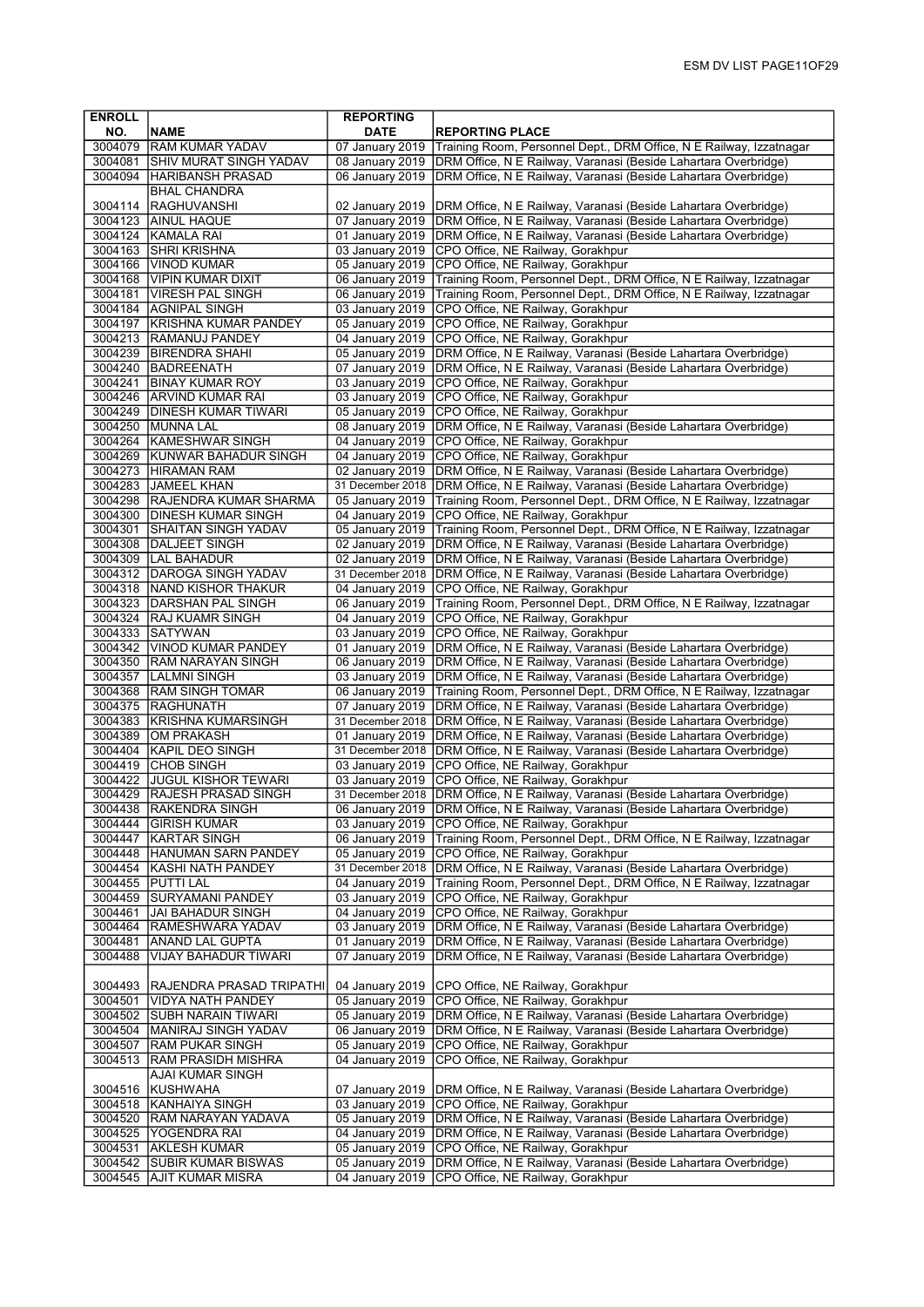| <b>ENROLL</b>      |                                                       | <b>REPORTING</b>                   |                                                                                                                                    |
|--------------------|-------------------------------------------------------|------------------------------------|------------------------------------------------------------------------------------------------------------------------------------|
| NO.                | <b>NAME</b>                                           | <b>DATE</b>                        | <b>REPORTING PLACE</b>                                                                                                             |
| 3004550            | <b>GENDA LAL VISHWAKARMA</b>                          | 03 January 2019                    | CPO Office, NE Railway, Gorakhpur                                                                                                  |
|                    | 3004556 ANIL KUMAR                                    | 01 January 2019                    | DRM Office, N E Railway, Varanasi (Beside Lahartara Overbridge)                                                                    |
|                    | 3004575   MUHMMAD AHMAD KHAN                          | 03 January 2019                    | CPO Office, NE Railway, Gorakhpur                                                                                                  |
| 3004579            | <b>INAND LAL</b>                                      | 05 January 2019                    | CPO Office, NE Railway, Gorakhpur                                                                                                  |
| 3004584            | VIJAY NARAYAN DIXIT                                   | 05 January 2019                    | CPO Office, NE Railway, Gorakhpur                                                                                                  |
|                    | 3004588 RAJ NARAYAN SAHU                              | 05 January 2019                    | CPO Office, NE Railway, Gorakhpur                                                                                                  |
|                    | 3004593 BESHESHWAR RAY                                | 02 January 2019                    | DRM Office, N E Railway, Varanasi (Beside Lahartara Overbridge)                                                                    |
|                    | 3004606 DAVENDRA SINGH BISHT                          | 06 January 2019                    | Training Room, Personnel Dept., DRM Office, N E Railway, Izzatnagar                                                                |
|                    | 3004608 HIRDAYA NATH                                  | 02 January 2019<br>01 January 2019 | DRM Office, N E Railway, Varanasi (Beside Lahartara Overbridge)                                                                    |
| 3004610            | <b>SAMARJEET YADAV</b><br>3004622 GHURENDRA MISHRA    | 02 January 2019                    | DRM Office, N E Railway, Varanasi (Beside Lahartara Overbridge)<br>DRM Office, N E Railway, Varanasi (Beside Lahartara Overbridge) |
| 3004637            | DHARAMVIR                                             | 01 January 2019                    | DRM Office, N E Railway, Varanasi (Beside Lahartara Overbridge)                                                                    |
|                    | 3004639 VINOD KUMAR                                   | 05 January 2019                    | CPO Office, NE Railway, Gorakhpur                                                                                                  |
| 3004650            | <b>AINUL HAQUE</b>                                    | 07 January 2019                    | DRM Office, N E Railway, Varanasi (Beside Lahartara Overbridge)                                                                    |
| 3004651            | <b>RAM REKHA</b>                                      | 03 January 2019                    | CPO Office, NE Railway, Gorakhpur                                                                                                  |
|                    | 3004662 SANT KUMAR MISHRA                             | 02 January 2019                    | DRM Office, N E Railway, Varanasi (Beside Lahartara Overbridge)                                                                    |
|                    | 3004663 RAMESH CHAND                                  | 04 January 2019                    | Training Room, Personnel Dept., DRM Office, N E Railway, Izzatnagar                                                                |
| 3004664            | KRISHNA DATTA                                         | 02 January 2019                    | DRM Office, N E Railway, Varanasi (Beside Lahartara Overbridge)                                                                    |
|                    | 3004683 ISAHAK KHAN                                   | 05 January 2019                    | CPO Office, NE Railway, Gorakhpur                                                                                                  |
|                    | 3004688 BASHIST SINGH                                 | 03 January 2019                    | CPO Office, NE Railway, Gorakhpur                                                                                                  |
|                    | 3004695 KRISHNAKUMARSINGH                             | 31 December 2018                   | DRM Office, N E Railway, Varanasi (Beside Lahartara Overbridge)                                                                    |
|                    | 3004697 EX SUB GAUTAM RAM                             | 01 January 2019                    | DRM Office, N E Railway, Varanasi (Beside Lahartara Overbridge)                                                                    |
|                    | 3004698   DEO NARAIN SINGH YADAV                      | 04 January 2019                    | CPO Office, NE Railway, Gorakhpur                                                                                                  |
|                    | 3004699 GOPAL SINGH                                   | 07 January 2019                    | Training Room, Personnel Dept., DRM Office, N E Railway, Izzatnagar                                                                |
| 3004717            | <b>IBISHRAM SINGH</b>                                 |                                    | 04 January 2019   Training Room, Personnel Dept., DRM Office, N E Railway, Izzatnagar                                              |
|                    | 3004720 LAKSHUMAN SINGH                               | 08 January 2019                    | DRM Office, N E Railway, Varanasi (Beside Lahartara Overbridge)                                                                    |
|                    | 3004724 SHIWESHWAR PANDEY                             | 08 January 2019                    | DRM Office, N E Railway, Varanasi (Beside Lahartara Overbridge)                                                                    |
|                    | 3004728 RAJ KUMAR                                     | 04 January 2019                    | CPO Office, NE Railway, Gorakhpur                                                                                                  |
| 3004752            | <b>DINANATH SINGH</b>                                 | 07 January 2019                    | DRM Office, N E Railway, Varanasi (Beside Lahartara Overbridge)                                                                    |
|                    | 3004753 RAJ KUMAR KINDO                               | 02 January 2019                    | DRM Office, N E Railway, Varanasi (Beside Lahartara Overbridge)                                                                    |
|                    | 3004754   KAMLA SINGH                                 | 03 January 2019                    | DRM Office, N E Railway, Varanasi (Beside Lahartara Overbridge)                                                                    |
|                    | 3004760   LALAN SINGH                                 | 02 January 2019                    | DRM Office, N E Railway, Varanasi (Beside Lahartara Overbridge)                                                                    |
|                    | 3004768 SHASHI KANT RAI                               | 02 January 2019                    | DRM Office, N E Railway, Varanasi (Beside Lahartara Overbridge)                                                                    |
|                    | 3004774 SANKATHA TIWARI                               | 02 January 2019                    | DRM Office, N E Railway, Varanasi (Beside Lahartara Overbridge)                                                                    |
|                    | 3004776 RAMJIT SINGH YADAV<br>3004832 RAMASHRAY YADAV | 07 January 2019<br>04 January 2019 | DRM Office, N E Railway, Varanasi (Beside Lahartara Overbridge)<br>DRM Office, N E Railway, Varanasi (Beside Lahartara Overbridge) |
|                    | 3004843 RAJESH KUMAR VERMA                            | 03 January 2019                    | CPO Office, NE Railway, Gorakhpur                                                                                                  |
|                    | 3004852 RAJENDRA PRATAP SINGH                         | 06 January 2019                    | DRM Office, N E Railway, Varanasi (Beside Lahartara Overbridge)                                                                    |
|                    | 3004853 DEOKARAN SINGH YADAV                          | 05 January 2019                    | DRM Office, N E Railway, Varanasi (Beside Lahartara Overbridge)                                                                    |
| 3004861            | <b>SHREE NIWAS UPADHYAY</b>                           | 04 January 2019                    | CPO Office, NE Railway, Gorakhpur                                                                                                  |
|                    | 3004865 RAM MOORAT                                    | 02 January 2019                    | DRM Office, N E Railway, Varanasi (Beside Lahartara Overbridge)                                                                    |
| 3004867            | <b>BEERENDRA SINGH</b>                                | 03 January 2019                    | CPO Office, NE Railway, Gorakhpur                                                                                                  |
| 3004870            | <b>AHSANUL HAQE ANSARI</b>                            | 07 January 2019                    | DRM Office, N E Railway, Varanasi (Beside Lahartara Overbridge)                                                                    |
| 3004887            | CHHOTU PASWAN                                         | 31 December 2018                   | DRM Office, N E Railway, Varanasi (Beside Lahartara Overbridge)                                                                    |
| 3004890            | <b>LALLAN</b>                                         | 05 January 2019                    | CPO Office, NE Railway, Gorakhpur                                                                                                  |
| 3004901            | INARENDRA KUMAR TIWARI                                |                                    | 04 January 2019   CPO Office, NE Railway, Gorakhpur                                                                                |
|                    | 3004915  RAMESHWAR BHAGAT                             | 01 January 2019                    | DRM Office, N E Railway, Varanasi (Beside Lahartara Overbridge)                                                                    |
| 3004926            | <b>BANDHAN ORAON</b>                                  | 05 January 2019                    | DRM Office, N E Railway, Varanasi (Beside Lahartara Overbridge)                                                                    |
| 3004939            | <b>SURESH CHAND GUPTA</b>                             | 03 January 2019                    | DRM Office, N E Railway, Varanasi (Beside Lahartara Overbridge)                                                                    |
| 3004941            | SUKKHOO LAL                                           | 03 January 2019                    | DRM Office, N E Railway, Varanasi (Beside Lahartara Overbridge)                                                                    |
|                    | 3004944 ANIL KUMAR RAI                                | 02 January 2019                    | DRM Office, N E Railway, Varanasi (Beside Lahartara Overbridge)                                                                    |
|                    | 3004966 RAVI KUMAR TIWARI                             | 04 January 2019                    | DRM Office, N E Railway, Varanasi (Beside Lahartara Overbridge)                                                                    |
| 3004968            | SANTOSH KUMAR                                         | 04 January 2019                    | CPO Office, NE Railway, Gorakhpur                                                                                                  |
| 3004969            | <b>KHUSI RAM</b>                                      | 04 January 2019                    | CPO Office, NE Railway, Gorakhpur                                                                                                  |
| 3004981            | <b>SURESH</b>                                         | 04 January 2019                    | CPO Office, NE Railway, Gorakhpur                                                                                                  |
| 3004988<br>3004989 | <b>ANIL KUMAR</b><br><b>RAM DARASH SINGH YADAV</b>    | 04 January 2019<br>08 January 2019 | DRM Office, N E Railway, Varanasi (Beside Lahartara Overbridge)<br>DRM Office, N E Railway, Varanasi (Beside Lahartara Overbridge) |
| 3005006            | <b>MAHERVAN SINGH</b>                                 | 04 January 2019                    | CPO Office, NE Railway, Gorakhpur                                                                                                  |
| 3005007            | HARI BANSH RAM                                        | 08 January 2019                    | DRM Office, N E Railway, Varanasi (Beside Lahartara Overbridge)                                                                    |
| 3005009            | <b>BAIJNATH YADAV</b>                                 | 06 January 2019                    | DRM Office, N E Railway, Varanasi (Beside Lahartara Overbridge)                                                                    |
| 3005024            | <b>JAIKIRAT SINGH</b>                                 | 04 January 2019                    | Training Room, Personnel Dept., DRM Office, N E Railway, Izzatnagar                                                                |
| 3005027            | RAJENDRA SINGH                                        | 31 December 2018                   | DRM Office, N E Railway, Varanasi (Beside Lahartara Overbridge)                                                                    |
| 3005031            | RAM MURTI                                             | 04 January 2019                    | CPO Office, NE Railway, Gorakhpur                                                                                                  |
| 3005034            | GORAKH NATH YADAVA                                    | 08 January 2019                    | DRM Office, N E Railway, Varanasi (Beside Lahartara Overbridge)                                                                    |
| 3005044            | <b>RAJJU PRASAD</b>                                   | 05 January 2019                    | CPO Office, NE Railway, Gorakhpur                                                                                                  |
| 3005059            | OM PRAKASH                                            | 04 January 2019                    | CPO Office, NE Railway, Gorakhpur                                                                                                  |
| 3005062            | <b>BHANU PRATAP SHARMA</b>                            | 05 January 2019                    | CPO Office, NE Railway, Gorakhpur                                                                                                  |
| 3005067            | <b>DEVANDRA PANDIT</b>                                | 05 January 2019                    | DRM Office, N E Railway, Varanasi (Beside Lahartara Overbridge)                                                                    |
| 3005079            | <b>JAIVIR SINGH</b>                                   | 07 January 2019                    | Training Room, Personnel Dept., DRM Office, N E Railway, Izzatnagar                                                                |
| 3005081            | <b>RAMESH CHANDRA SINGH</b>                           | 05 January 2019                    | CPO Office, NE Railway, Gorakhpur                                                                                                  |
| 3005082            | <b>TARKESHWAR KUMAR</b>                               | 03 January 2019                    | CPO Office, NE Railway, Gorakhpur                                                                                                  |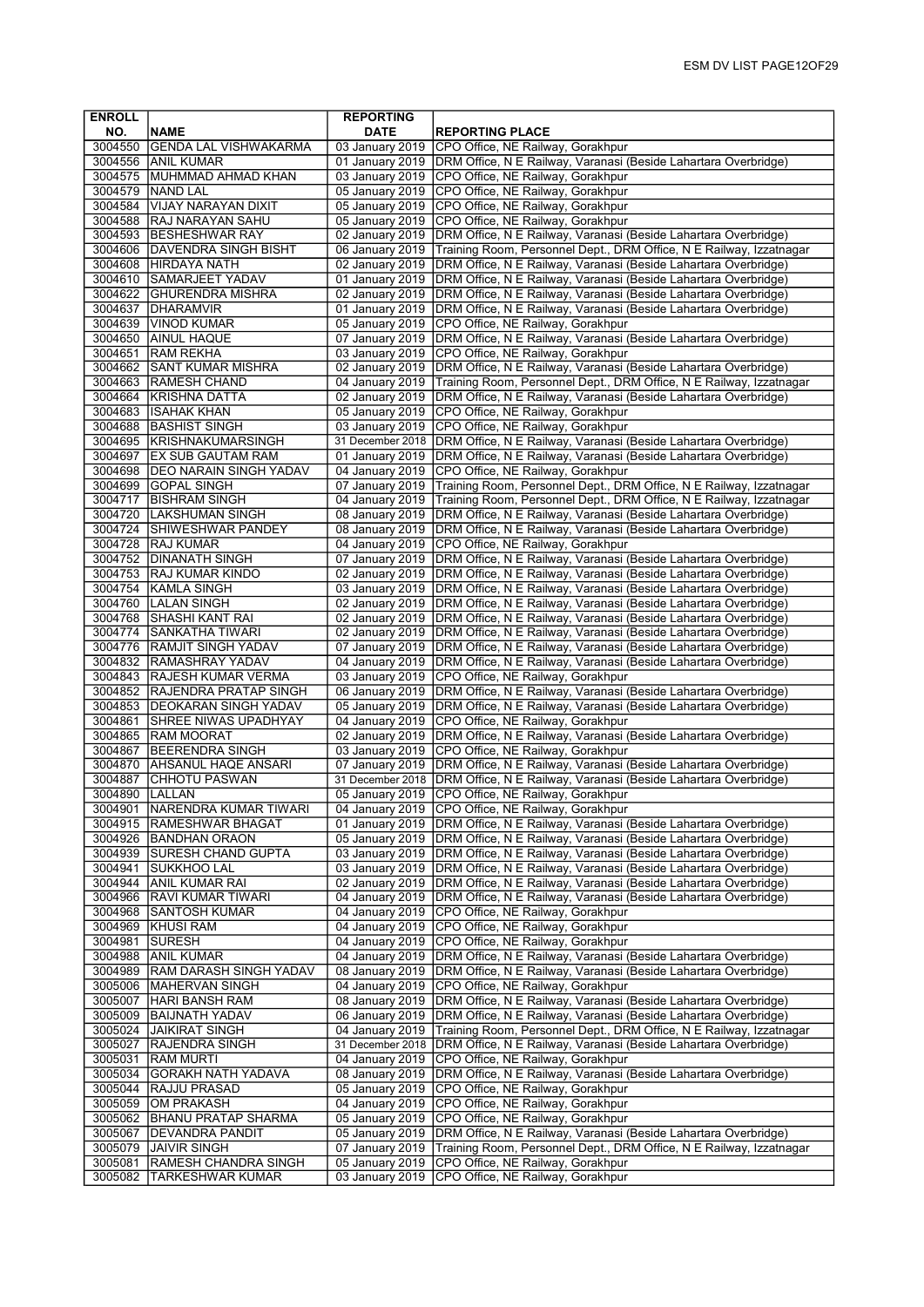| <b>ENROLL</b>      |                                                           | <b>REPORTING</b>                   |                                                                                                                                    |
|--------------------|-----------------------------------------------------------|------------------------------------|------------------------------------------------------------------------------------------------------------------------------------|
| NO.                | <b>NAME</b>                                               | <b>DATE</b>                        | <b>REPORTING PLACE</b>                                                                                                             |
| 3005084            | <b>SRIPAL</b>                                             | 03 January 2019                    | CPO Office, NE Railway, Gorakhpur                                                                                                  |
|                    | 3005086 MAN SINGH YADAV                                   | 04 January 2019                    | Training Room, Personnel Dept., DRM Office, N E Railway, Izzatnagar                                                                |
|                    | 3005092 KANCHAN RAM                                       | 08 January 2019                    | DRM Office, N E Railway, Varanasi (Beside Lahartara Overbridge)                                                                    |
|                    | 3005099   LALAN SINGH<br>3005116   BIMAL CHANDRA MANDAL   | 07 January 2019<br>05 January 2019 | DRM Office, N E Railway, Varanasi (Beside Lahartara Overbridge)<br>CPO Office, NE Railway, Gorakhpur                               |
|                    | 3005125 SURESH CHANDRA                                    | 06 January 2019                    | Training Room, Personnel Dept., DRM Office, N E Railway, Izzatnagar                                                                |
|                    | 3005132 BIRENDER KUMAR TIWARI                             | 02 January 2019                    | DRM Office, N E Railway, Varanasi (Beside Lahartara Overbridge)                                                                    |
|                    | 3005137 SUDARSHAN PRASAD                                  | 04 January 2019                    | DRM Office, N E Railway, Varanasi (Beside Lahartara Overbridge)                                                                    |
|                    | 3005162 DHYAN SINGH                                       | 06 January 2019                    | Training Room, Personnel Dept., DRM Office, N E Railway, Izzatnagar                                                                |
|                    | 3005172 JJANARDAN SINGH                                   | 03 January 2019                    | CPO Office, NE Railway, Gorakhpur                                                                                                  |
| 3005179            | <b>RAMJEE RAY</b>                                         | 02 January 2019                    | DRM Office, N E Railway, Varanasi (Beside Lahartara Overbridge)                                                                    |
|                    | <b>VINDHYACHAL SINGH</b>                                  |                                    |                                                                                                                                    |
| 3005181            | YADAVA                                                    | 07 January 2019                    | DRM Office, N E Railway, Varanasi (Beside Lahartara Overbridge)                                                                    |
| 3005186            | <b>RAJ NARAYAN YADAV</b>                                  | 05 January 2019                    | DRM Office, N E Railway, Varanasi (Beside Lahartara Overbridge)                                                                    |
| 3005187            | SURENDRA THAKUR<br>MOHAMMAD BAKHTAWAR                     | 08 January 2019                    | DRM Office, N E Railway, Varanasi (Beside Lahartara Overbridge)                                                                    |
| 3005189            | <b>HUSSAIN</b>                                            | 02 January 2019                    | DRM Office, N E Railway, Varanasi (Beside Lahartara Overbridge)                                                                    |
|                    | 3005193 KAPIL DEO SHUKLA                                  | 03 January 2019                    | CPO Office, NE Railway, Gorakhpur                                                                                                  |
|                    | 3005202 SURAJ SINGH                                       | 04 January 2019                    | Training Room, Personnel Dept., DRM Office, N E Railway, Izzatnagar                                                                |
|                    | 3005209 SANWRE LAL                                        | 05 January 2019                    | CPO Office, NE Railway, Gorakhpur                                                                                                  |
|                    | 3005211 SHIV KUMAR YADAV                                  | 04 January 2019                    | DRM Office, N E Railway, Varanasi (Beside Lahartara Overbridge)                                                                    |
|                    | 3005213 RAJENDRA PRASAD                                   | 05 January 2019                    | DRM Office, N E Railway, Varanasi (Beside Lahartara Overbridge)                                                                    |
| 3005215            | <b>SHYAM KUMAR</b>                                        | 08 January 2019                    | DRM Office, N E Railway, Varanasi (Beside Lahartara Overbridge)                                                                    |
|                    | 3005223 UMESH KUMAR                                       | 07 January 2019                    | DRM Office, N E Railway, Varanasi (Beside Lahartara Overbridge)                                                                    |
|                    | 3005224 SURESH KUMAR                                      | 05 January 2019                    | CPO Office, NE Railway, Gorakhpur                                                                                                  |
|                    | 3005246   NAGMANI SINGH<br>3005247 KRIPA SANKAR TRIVEDI   | 07 January 2019<br>05 January 2019 | DRM Office, N E Railway, Varanasi (Beside Lahartara Overbridge)<br>CPO Office, NE Railway, Gorakhpur                               |
|                    | 3005254 RAKESH KUMAR YADAV                                | 05 January 2019                    | Training Room, Personnel Dept., DRM Office, N E Railway, Izzatnagar                                                                |
|                    | 3005258 BIRENDRA TRIPATHI                                 | 03 January 2019                    | DRM Office, N E Railway, Varanasi (Beside Lahartara Overbridge)                                                                    |
|                    | 3005270 OM PARKASH                                        | 05 January 2019                    | CPO Office, NE Railway, Gorakhpur                                                                                                  |
| 3005281            | <b>SHRISH CHANDRA AZAD</b>                                | 03 January 2019                    | CPO Office, NE Railway, Gorakhpur                                                                                                  |
|                    | 3005286 RAJENDRA YADAV                                    | 02 January 2019                    | DRM Office, N E Railway, Varanasi (Beside Lahartara Overbridge)                                                                    |
| 3005290            | <b>JDIP NARAYAN YADAV</b>                                 | 08 January 2019                    | DRM Office, N E Railway, Varanasi (Beside Lahartara Overbridge)                                                                    |
|                    | 3005303   BIRENDRA TRIPATHI                               | 03 January 2019                    | DRM Office, N E Railway, Varanasi (Beside Lahartara Overbridge)                                                                    |
|                    | 3005311 ALEXIUS KUJUR                                     | 05 January 2019                    | DRM Office, N E Railway, Varanasi (Beside Lahartara Overbridge)                                                                    |
|                    | 3005318 JJAYANT KUMAR SINGH                               | 31 December 2018                   | DRM Office, N E Railway, Varanasi (Beside Lahartara Overbridge)                                                                    |
|                    | 3005330 AVDHESH SINGH<br>3005332 SHIV SHANKAR SAH         | 05 January 2019<br>08 January 2019 | Training Room, Personnel Dept., DRM Office, N E Railway, Izzatnagar                                                                |
|                    | 3005340 UDHAN SINGH                                       | 03 January 2019                    | DRM Office, N E Railway, Varanasi (Beside Lahartara Overbridge)<br>CPO Office, NE Railway, Gorakhpur                               |
|                    | 3005353 SRI KANT                                          | 03 January 2019                    | CPO Office, NE Railway, Gorakhpur                                                                                                  |
| 3005367            | <b>DEEPA CHAND RAM</b>                                    | 03 January 2019                    | DRM Office, N E Railway, Varanasi (Beside Lahartara Overbridge)                                                                    |
|                    | 3005373 DAROGA SINGH YADAV                                | 01 January 2019                    | DRM Office, N E Railway, Varanasi (Beside Lahartara Overbridge)                                                                    |
| 3005391            | <b>DAROGA SINGH YADAV</b>                                 | 01 January 2019                    | DRM Office, N E Railway, Varanasi (Beside Lahartara Overbridge)                                                                    |
| 3005397            | MITHILESH PASWAN                                          | 08 January 2019                    | DRM Office, N E Railway, Varanasi (Beside Lahartara Overbridge)                                                                    |
| 3005408            | <b>NAND LAL RAM</b>                                       | 03 January 2019                    | DRM Office, N E Railway, Varanasi (Beside Lahartara Overbridge)                                                                    |
|                    | 3005415  ASHOK KUMAR                                      | 06 January 2019                    | Training Room, Personnel Dept., DRM Office, N E Railway, Izzatnagar                                                                |
| 3005425            | <b>SUKHWINDER SINGH</b><br>3005435   NARAYAN CHANDRA JOSH | 04 January 2019<br>01 January 2019 | CPO Office, NE Railway, Gorakhpur<br>DRM Office, N E Railway, Varanasi (Beside Lahartara Overbridge)                               |
|                    | 3005442 AWADH BIHARI SINGH                                | 02 January 2019                    | DRM Office, N E Railway, Varanasi (Beside Lahartara Overbridge)                                                                    |
|                    | 3005443 NARENDRA BAHADUR SINGH                            | 03 January 2019                    | CPO Office, NE Railway, Gorakhpur                                                                                                  |
| 3005451            | <b>SOVRAN SINGH</b>                                       | 03 January 2019                    | CPO Office, NE Railway, Gorakhpur                                                                                                  |
|                    | 3005460 AWADH BIHARI SINGH                                | 02 January 2019                    | DRM Office, N E Railway, Varanasi (Beside Lahartara Overbridge)                                                                    |
| 3005465            | <b>RAM PAL SINGH</b>                                      | 04 January 2019                    | CPO Office, NE Railway, Gorakhpur                                                                                                  |
| 3005467            | OM PRAKASH CHOUBEY                                        | 04 January 2019                    | DRM Office, N E Railway, Varanasi (Beside Lahartara Overbridge)                                                                    |
|                    | 3005470 TEJ NARAYAN SINGH YADAV                           | 05 January 2019                    | CPO Office, NE Railway, Gorakhpur                                                                                                  |
|                    | 3005474 SURYA KUMAR SINGH                                 | 06 January 2019                    | DRM Office, N E Railway, Varanasi (Beside Lahartara Overbridge)                                                                    |
| 3005479            | <b>YOGENDRA SINGH</b>                                     | 05 January 2019<br>01 January 2019 | DRM Office, N E Railway, Varanasi (Beside Lahartara Overbridge)                                                                    |
| 3005484            | JAI RAM SINGH<br>3005485   RAVI SHANKAR SINGH             | 01 January 2019                    | DRM Office, N E Railway, Varanasi (Beside Lahartara Overbridge)<br>DRM Office, N E Railway, Varanasi (Beside Lahartara Overbridge) |
| 3005488            | <b>LAKHBIR SINGH</b>                                      | 07 January 2019                    | Training Room, Personnel Dept., DRM Office, N E Railway, Izzatnagar                                                                |
| 3005491            | YOGESH TRIVEDI                                            | 04 January 2019                    | CPO Office, NE Railway, Gorakhpur                                                                                                  |
|                    | 3005508 JEET BAHADUR SINGH                                | 03 January 2019                    | CPO Office, NE Railway, Gorakhpur                                                                                                  |
|                    | 3005514   DAL CHANDRA GUPTA                               | 05 January 2019                    | CPO Office, NE Railway, Gorakhpur                                                                                                  |
| 3005521            | SURYA KUMAR SINGH                                         | 06 January 2019                    | DRM Office, N E Railway, Varanasi (Beside Lahartara Overbridge)                                                                    |
| 3005523            | KAMTA PRASAD                                              | 05 January 2019                    | CPO Office, NE Railway, Gorakhpur                                                                                                  |
|                    | 3005530 AFAK AHMAD ANSARI                                 | 04 January 2019                    | DRM Office, N E Railway, Varanasi (Beside Lahartara Overbridge)                                                                    |
| 3005531            | SURESH PAL RATHORE                                        | 05 January 2019                    | CPO Office, NE Railway, Gorakhpur                                                                                                  |
| 3005548<br>3005549 | DEEPAK KUMAR SHUKLA<br> OM PRAKASH SINGH                  | 05 January 2019<br>05 January 2019 | CPO Office, NE Railway, Gorakhpur<br>CPO Office, NE Railway, Gorakhpur                                                             |
| 3005558            | DEEPAK KUMAR SHUKLA                                       | 05 January 2019                    | CPO Office, NE Railway, Gorakhpur                                                                                                  |
| 3005565            | SHRI BHAGWAN YADAV                                        | 07 January 2019                    | DRM Office, N E Railway, Varanasi (Beside Lahartara Overbridge)                                                                    |
|                    |                                                           |                                    |                                                                                                                                    |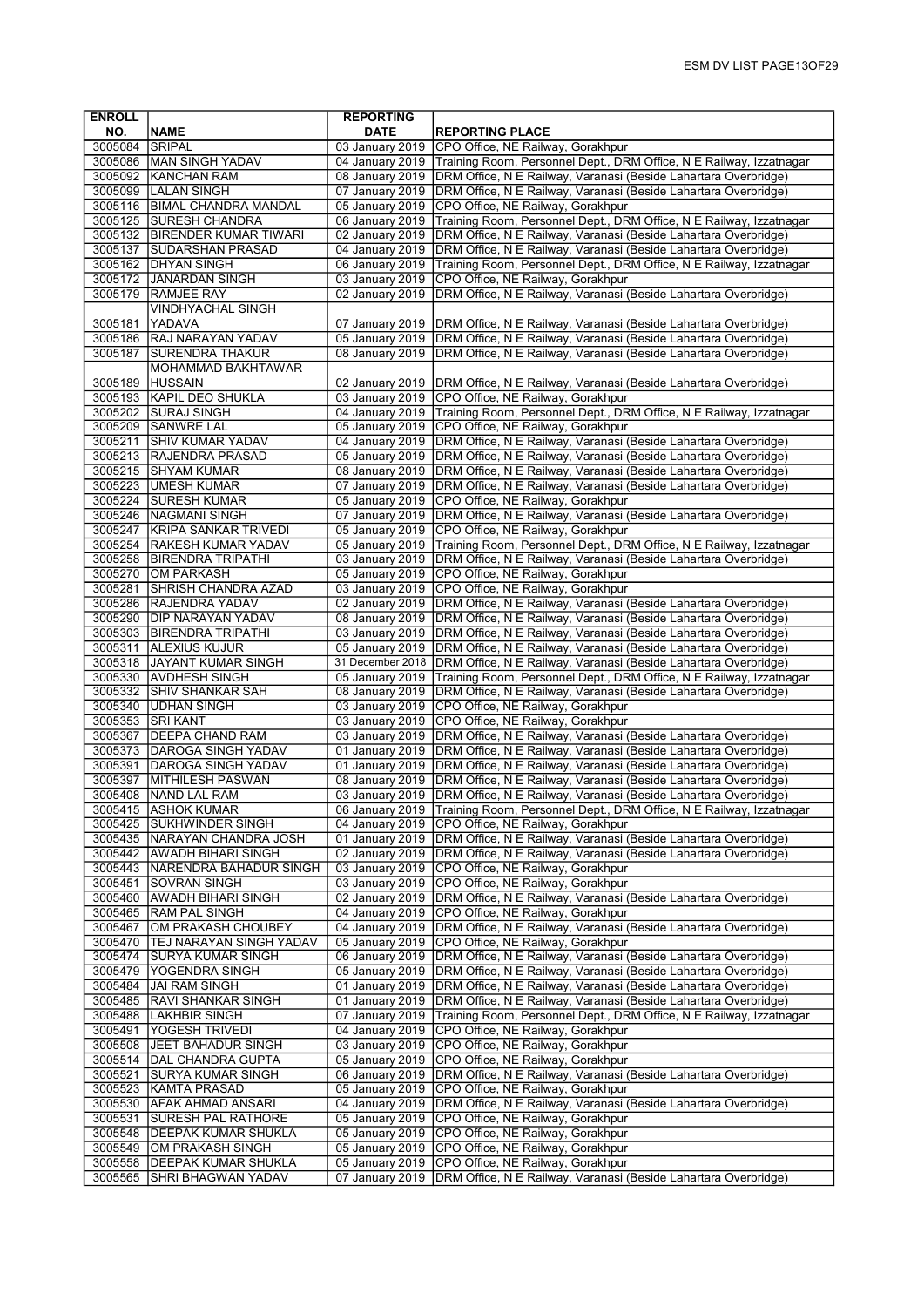| <b>ENROLL</b>      |                                                          | <b>REPORTING</b>                    |                                                                                                                                        |
|--------------------|----------------------------------------------------------|-------------------------------------|----------------------------------------------------------------------------------------------------------------------------------------|
| NO.                | <b>NAME</b>                                              | <b>DATE</b>                         | <b>REPORTING PLACE</b>                                                                                                                 |
| 3005580            | <b>RAVINDER KUMAR</b>                                    | 07 January 2019                     | Training Room, Personnel Dept., DRM Office, N E Railway, Izzatnagar                                                                    |
| 3005581            | <b>RAM CHANDRA YADAV</b>                                 | 05 January 2019                     | CPO Office, NE Railway, Gorakhpur                                                                                                      |
|                    | 3005583 OM PRAKASH RAI                                   | 04 January 2019                     | CPO Office, NE Railway, Gorakhpur                                                                                                      |
| 3005596            | <b>SHIWA KANTA</b>                                       | 04 January 2019                     | CPO Office, NE Railway, Gorakhpur                                                                                                      |
| 3005598            | <b>VINAY KUMAR YADAV</b>                                 | 31 December 2018                    | DRM Office, N E Railway, Varanasi (Beside Lahartara Overbridge)                                                                        |
| 3005599            | <b>CHATURI SAHU</b>                                      | 03 January 2019                     | DRM Office, N E Railway, Varanasi (Beside Lahartara Overbridge)                                                                        |
|                    | 3005602 ABDUL HASSAN ANSARI                              | 03 January 2019                     | CPO Office, NE Railway, Gorakhpur                                                                                                      |
|                    | 3005614 SHAUKAT ALI<br>3005616 RAMESH YADAWA             | 05 January 2019<br>03 January 2019  | CPO Office, NE Railway, Gorakhpur<br>CPO Office, NE Railway, Gorakhpur                                                                 |
| 3005631            | <b>SABHAJEET PANDEY</b>                                  | 05 January 2019                     | CPO Office, NE Railway, Gorakhpur                                                                                                      |
|                    | 3005633   VINOD PANDEY                                   | 03 January 2019                     | CPO Office, NE Railway, Gorakhpur                                                                                                      |
|                    | 3005642 JAGDISH KUMAR SINGH                              | 04 January 2019                     | DRM Office, N E Railway, Varanasi (Beside Lahartara Overbridge)                                                                        |
|                    | 3005653 VIDYA SAGAR TIWARI                               | 04 January 2019                     | DRM Office, N E Railway, Varanasi (Beside Lahartara Overbridge)                                                                        |
| 3005659            | <b>CHANDRA BHAN</b>                                      | 04 January 2019                     | CPO Office, NE Railway, Gorakhpur                                                                                                      |
|                    | SUB MAJ RAJA RAM SINGH                                   |                                     |                                                                                                                                        |
| 3005664            | YADAV                                                    | 31 December 2018                    | DRM Office, N E Railway, Varanasi (Beside Lahartara Overbridge)                                                                        |
| 3005666            | MAYA RAM VERMA                                           | 04 January 2019                     | CPO Office, NE Railway, Gorakhpur                                                                                                      |
| 3005674            | <b>KRISHNA KUMAR SINGH</b>                               | 03 January 2019                     | CPO Office, NE Railway, Gorakhpur                                                                                                      |
|                    | 3005680 RANBIR SINGH                                     | 04 January 2019                     | Training Room, Personnel Dept., DRM Office, N E Railway, Izzatnagar                                                                    |
|                    | 3005684 SANJAY KUMAR CHAND                               | 02 January 2019                     | DRM Office, N E Railway, Varanasi (Beside Lahartara Overbridge)                                                                        |
|                    | 3005687   AMOD KUMAR                                     | 03 January 2019                     | CPO Office, NE Railway, Gorakhpur                                                                                                      |
|                    | 3005689 VIJAY KUMAR                                      | 02 January 2019                     | DRM Office, N E Railway, Varanasi (Beside Lahartara Overbridge)                                                                        |
| 3005693            | <b>RAM UJAGIR YADAV</b>                                  | 03 January 2019                     | DRM Office, N E Railway, Varanasi (Beside Lahartara Overbridge)                                                                        |
|                    | 3005695  LAL CHAND YADAV                                 | 04 January 2019                     | DRM Office, N E Railway, Varanasi (Beside Lahartara Overbridge)                                                                        |
|                    | 3005697 RAMESH SINGH                                     | 05 January 2019                     | CPO Office, NE Railway, Gorakhpur                                                                                                      |
|                    | 3005700 AJIT KUMAR SINGH<br><b>SATENDRA PRASAD SINGH</b> | 03 January 2019                     | CPO Office, NE Railway, Gorakhpur                                                                                                      |
| 3005701            | 3005703   NAR SINGH                                      | 02 January 2019<br>04 January 2019  | DRM Office, N E Railway, Varanasi (Beside Lahartara Overbridge)<br>Training Room, Personnel Dept., DRM Office, N E Railway, Izzatnagar |
|                    | 3005705 CHANDRA HAS TIWARI                               | 04 January 2019                     | CPO Office, NE Railway, Gorakhpur                                                                                                      |
| 3005710            | SHIV CHANDRA CHAUDHARY                                   | 03 January 2019                     | DRM Office, N E Railway, Varanasi (Beside Lahartara Overbridge)                                                                        |
|                    | JAI SHANKAR PRASAD                                       |                                     |                                                                                                                                        |
| 3005712 MISHRA     |                                                          | 04 January 2019                     | CPO Office, NE Railway, Gorakhpur                                                                                                      |
| 3005715            | <b>RAMSANEHI LAL</b>                                     | 06 January 2019                     | Training Room, Personnel Dept., DRM Office, N E Railway, Izzatnagar                                                                    |
|                    | 3005716  RAM SANEHI LAL                                  | 06 January 2019                     | Training Room, Personnel Dept., DRM Office, N E Railway, Izzatnagar                                                                    |
|                    | 3005725 RAGHURAJ SINGH                                   | 06 January 2019                     | Training Room, Personnel Dept., DRM Office, N E Railway, Izzatnagar                                                                    |
|                    | 3005729 RAJ KUMAR                                        | 05 January 2019                     | CPO Office, NE Railway, Gorakhpur                                                                                                      |
| 3005751            | <b>RAJ KISHOR SINGH</b>                                  | 04 January 2019                     | DRM Office, N E Railway, Varanasi (Beside Lahartara Overbridge)                                                                        |
|                    | 3005755   VAKIL AHMED                                    | 03 January 2019                     | CPO Office, NE Railway, Gorakhpur                                                                                                      |
|                    | 3005759 SHYAM KUMAR PANDEY                               | 08 January 2019                     | DRM Office, N E Railway, Varanasi (Beside Lahartara Overbridge)                                                                        |
|                    | 3005792 AWADHESH KUMAR                                   | 05 January 2019                     | CPO Office, NE Railway, Gorakhpur                                                                                                      |
|                    | 3005802 HARI KUMAR V V                                   | 31 December 2018                    | DRM Office, N E Railway, Varanasi (Beside Lahartara Overbridge)                                                                        |
| 3005804            | <b>ASHOK KUMAR</b>                                       | 05 January 2019                     | CPO Office, NE Railway, Gorakhpur                                                                                                      |
| 3005841            | <b>GOPAL SINGH</b>                                       | 07 January 2019                     | DRM Office, N E Railway, Varanasi (Beside Lahartara Overbridge)                                                                        |
| 3005842            | <b>SUBHASH CHANDRA RAM</b>                               | 01 January 2019                     | DRM Office, N E Railway, Varanasi (Beside Lahartara Overbridge)                                                                        |
| 3005849            | <b>AVDHESH KUMAR PANDEY</b>                              | 05 January 2019                     | CPO Office, NE Railway, Gorakhpur                                                                                                      |
|                    | 3005851  BINESHWAR SINGH<br>3005880 PRITHVI RAJ PANDEY   | 04 January 2019<br>02 January 2019  | CPO Office, NE Railway, Gorakhpur<br>DRM Office, N E Railway, Varanasi (Beside Lahartara Overbridge)                                   |
| 3005886            | <b>BIRENDRA PRASAD</b>                                   | 03 January 2019                     | CPO Office, NE Railway, Gorakhpur                                                                                                      |
|                    |                                                          |                                     |                                                                                                                                        |
| 3005889            | SATYENDRA NARAYAN SINGH                                  | 08 January 2019                     | DRM Office, N E Railway, Varanasi (Beside Lahartara Overbridge)                                                                        |
| 3005903            | <b>BANKEY SINGH</b>                                      | 03 January 2019                     | DRM Office, N E Railway, Varanasi (Beside Lahartara Overbridge)                                                                        |
|                    | 3005904   MANRAJ SINGH YADAV                             | 01 January 2019                     | DRM Office, N E Railway, Varanasi (Beside Lahartara Overbridge)                                                                        |
| 3005912            | <b>JASMER SINGH</b>                                      | 06 January 2019                     | Training Room, Personnel Dept., DRM Office, N E Railway, Izzatnagar                                                                    |
|                    | THAKUR DIGHAVIJOY                                        |                                     |                                                                                                                                        |
| 3005914            | <b>INARAYAN SINGH</b>                                    | 06 January 2019                     | DRM Office, N E Railway, Varanasi (Beside Lahartara Overbridge)                                                                        |
| 3005921            | BHAGAUTI PRASAD                                          | 05 January 2019                     | Training Room, Personnel Dept., DRM Office, N E Railway, Izzatnagar                                                                    |
|                    | 3005932   MAHENDRA KUMAR MISHRA                          | 02 January 2019                     | DRM Office, N E Railway, Varanasi (Beside Lahartara Overbridge)                                                                        |
| 3005933  LAL JEE   |                                                          | 04 January 2019                     | CPO Office, NE Railway, Gorakhpur                                                                                                      |
| 3005934            | <b>SHAMBHU PRASAD SINGH</b>                              | 06 January 2019                     | DRM Office, N E Railway, Varanasi (Beside Lahartara Overbridge)                                                                        |
| 3005937            | SHATRUGHAN RAY                                           | 08 January 2019<br>31 December 2018 | DRM Office, N E Railway, Varanasi (Beside Lahartara Overbridge)                                                                        |
| 3005955<br>3005961 | <b>RANG BAHADUR SINGH</b><br><b>IUMESH</b>               | 03 January 2019                     | DRM Office, N E Railway, Varanasi (Beside Lahartara Overbridge)<br>DRM Office, N E Railway, Varanasi (Beside Lahartara Overbridge)     |
| 3005962            | MANOHAR SINGH                                            | 04 January 2019                     | Training Room, Personnel Dept., DRM Office, N E Railway, Izzatnagar                                                                    |
| 3005971            | <b>VIRPAL SINGH</b>                                      | 06 January 2019                     | Training Room, Personnel Dept., DRM Office, N E Railway, Izzatnagar                                                                    |
| 3005972            | <b>VISHWANATH TIRKEY</b>                                 | 05 January 2019                     | CPO Office, NE Railway, Gorakhpur                                                                                                      |
|                    | 3005982   DEV NATH RAM                                   | 08 January 2019                     | DRM Office, N E Railway, Varanasi (Beside Lahartara Overbridge)                                                                        |
|                    | 3006015  MANZOOR AHMAD                                   | 04 January 2019                     | DRM Office, N E Railway, Varanasi (Beside Lahartara Overbridge)                                                                        |
| 3006026            | <b>RAM ACHAL MISHRA</b>                                  | 04 January 2019                     | CPO Office, NE Railway, Gorakhpur                                                                                                      |
| 3006033            | MOTI CHANDRA CHAUHAN                                     | 08 January 2019                     | DRM Office, N E Railway, Varanasi (Beside Lahartara Overbridge)                                                                        |
| 3006037            | YOGENDRA NATH SHUKLA                                     | 05 January 2019                     | CPO Office, NE Railway, Gorakhpur                                                                                                      |
| 3006038            | <b>RAJANI KANT CHAUBEY</b>                               | 03 January 2019                     | DRM Office, N E Railway, Varanasi (Beside Lahartara Overbridge)                                                                        |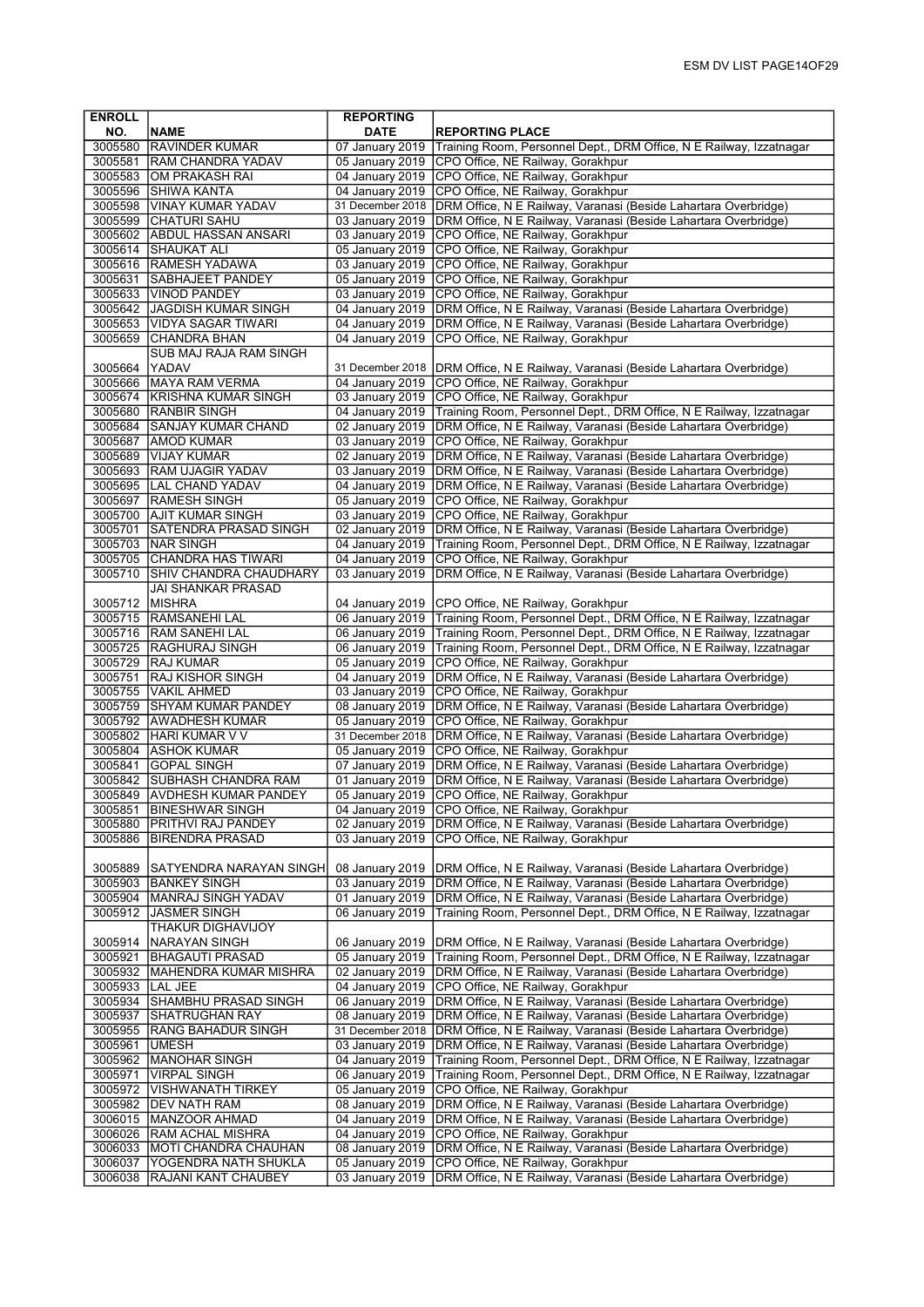| <b>ENROLL</b>      |                                                       | <b>REPORTING</b>                   |                                                                                                                                    |
|--------------------|-------------------------------------------------------|------------------------------------|------------------------------------------------------------------------------------------------------------------------------------|
| NO.                | <b>NAME</b>                                           | <b>DATE</b>                        | <b>REPORTING PLACE</b>                                                                                                             |
|                    | 3006042 RAM BALI CHAUDHARY                            | 04 January 2019                    | CPO Office, NE Railway, Gorakhpur                                                                                                  |
|                    | 3006047 KISHORE KANTI DAS                             | 04 January 2019                    | CPO Office, NE Railway, Gorakhpur                                                                                                  |
|                    | 3006053 RAMNA SHANKAR GUPTA                           |                                    | 05 January 2019 CPO Office, NE Railway, Gorakhpur                                                                                  |
| 3006054            | <b>RAGHUVIR SINGH</b>                                 | 05 January 2019                    | CPO Office, NE Railway, Gorakhpur                                                                                                  |
|                    | 3006055 REYAZ AHMAD                                   | 04 January 2019                    | DRM Office, N E Railway, Varanasi (Beside Lahartara Overbridge)                                                                    |
|                    | 3006060 GULAB CHAND VERMA                             | 04 January 2019                    | CPO Office, NE Railway, Gorakhpur                                                                                                  |
|                    | 3006065 JJAY PRAKASH SINGH                            |                                    | 01 January 2019   DRM Office, N E Railway, Varanasi (Beside Lahartara Overbridge)                                                  |
| 3006079 DILLIPAT   |                                                       | 05 January 2019                    | CPO Office, NE Railway, Gorakhpur                                                                                                  |
|                    | 3006083 SHIVNARAYAN PRASAD                            | 05 January 2019                    | DRM Office, N E Railway, Varanasi (Beside Lahartara Overbridge)                                                                    |
| 3006099            | <b>IKAMLESH KUMAR KANAUJIA</b>                        | 05 January 2019                    | CPO Office, NE Railway, Gorakhpur                                                                                                  |
|                    | 3006103 OM PRAKASH TRIPATHI<br>3006112 RAMESH CHANDRA | 05 January 2019<br>05 January 2019 | DRM Office, N E Railway, Varanasi (Beside Lahartara Overbridge)<br>CPO Office, NE Railway, Gorakhpur                               |
|                    | 3006113 SHIV PRASAD                                   | 03 January 2019                    | CPO Office, NE Railway, Gorakhpur                                                                                                  |
|                    | 3006119   RAM SABAD                                   | 03 January 2019                    | CPO Office, NE Railway, Gorakhpur                                                                                                  |
|                    | 3006123 RAJINDER RAM                                  | 31 December 2018                   | DRM Office, N E Railway, Varanasi (Beside Lahartara Overbridge)                                                                    |
|                    | 3006130 SUBODHA KUMAR SINGH                           |                                    | 04 January 2019   DRM Office, N E Railway, Varanasi (Beside Lahartara Overbridge)                                                  |
|                    | 3006132 GOVIND LAL                                    | 08 January 2019                    | DRM Office, N E Railway, Varanasi (Beside Lahartara Overbridge)                                                                    |
|                    | 3006134 SUBHAS THAKUR                                 | 31 December 2018                   | DRM Office, N E Railway, Varanasi (Beside Lahartara Overbridge)                                                                    |
|                    | 3006145 SHILANATH SINGH                               | 02 January 2019                    | DRM Office, N E Railway, Varanasi (Beside Lahartara Overbridge)                                                                    |
|                    | 3006153 RAM ACHAL YADAV                               | 04 January 2019                    | CPO Office, NE Railway, Gorakhpur                                                                                                  |
|                    | 3006158 AWADHESH SINGH                                |                                    | 08 January 2019 DRM Office, N E Railway, Varanasi (Beside Lahartara Overbridge)                                                    |
|                    | 3006159 KHIM SINGH SHAHI                              | 05 January 2019                    | CPO Office, NE Railway, Gorakhpur                                                                                                  |
|                    | 3006164 SHREE PRAKASH TIWARI                          | 02 January 2019                    | DRM Office, N E Railway, Varanasi (Beside Lahartara Overbridge)                                                                    |
|                    | 3006172 HARENDRA KUMAR PANDEY                         | 01 January 2019                    | DRM Office, N E Railway, Varanasi (Beside Lahartara Overbridge)                                                                    |
|                    | 3006177 AWADHESH                                      | 05 January 2019                    | CPO Office, NE Railway, Gorakhpur                                                                                                  |
|                    | 3006182   MAHATTAM CHAUDHARY                          | 05 January 2019                    | CPO Office, NE Railway, Gorakhpur                                                                                                  |
|                    | 3006190 KEDAR PRASAD                                  | 03 January 2019                    | CPO Office, NE Railway, Gorakhpur                                                                                                  |
|                    | 3006192 AMAR CHANDRA                                  | 05 January 2019                    | CPO Office, NE Railway, Gorakhpur                                                                                                  |
|                    | 3006210   BALMIKI CHOUBEY                             | 05 January 2019                    | CPO Office, NE Railway, Gorakhpur                                                                                                  |
|                    | 3006218 AJAI SINGH                                    | 03 January 2019                    | CPO Office, NE Railway, Gorakhpur                                                                                                  |
|                    | 3006219 AJAB SINGH                                    |                                    | 03 January 2019 CPO Office, NE Railway, Gorakhpur                                                                                  |
|                    | 3006220 RAJU CHOURASIA                                |                                    | 03 January 2019   CPO Office, NE Railway, Gorakhpur                                                                                |
|                    | 3006232 BHOLA NATH RAM                                | 03 January 2019                    | DRM Office, N E Railway, Varanasi (Beside Lahartara Overbridge)                                                                    |
|                    | 3006237 HEERALAL YADAV<br>3006245   KHALIL ANSARI     | 07 January 2019<br>02 January 2019 | DRM Office, N E Railway, Varanasi (Beside Lahartara Overbridge)<br>DRM Office, N E Railway, Varanasi (Beside Lahartara Overbridge) |
| 3006251            | <b>DHIR PAL SINGH</b>                                 | 04 January 2019                    | Training Room, Personnel Dept., DRM Office, N E Railway, Izzatnagar                                                                |
| 3006261            | <b>DHANESHWAR RAM</b>                                 | 06 January 2019                    | DRM Office, N E Railway, Varanasi (Beside Lahartara Overbridge)                                                                    |
|                    | 3006262   LALA RAM                                    | 03 January 2019                    | CPO Office, NE Railway, Gorakhpur                                                                                                  |
|                    | 3006270 MOHARRAM ANSARI                               | 08 January 2019                    | DRM Office, N E Railway, Varanasi (Beside Lahartara Overbridge)                                                                    |
|                    | 3006273 MUKESH SHUKLA                                 | 04 January 2019                    | CPO Office, NE Railway, Gorakhpur                                                                                                  |
| 3006286            | <b>RAJU PRASAD YADAV</b>                              | 03 January 2019                    | DRM Office, N E Railway, Varanasi (Beside Lahartara Overbridge)                                                                    |
|                    | KALYAN PANCHANAN                                      |                                    |                                                                                                                                    |
| 3006291            | <b>MANDAL</b>                                         | 05 January 2019                    | CPO Office, NE Railway, Gorakhpur                                                                                                  |
| 3006292            | <b>RAM ACHAL YADAV</b>                                |                                    | 04 January 2019 CPO Office, NE Railway, Gorakhpur                                                                                  |
| 3006299            | <b>DHARAM PAL SINGH</b>                               | 04 January 2019                    | CPO Office, NE Railway, Gorakhpur                                                                                                  |
|                    | 3006305   RAMESH KUMAR SINGH                          |                                    | 03 January 2019   CPO Office, NE Railway, Gorakhpur                                                                                |
| 3006318            | <b>SURESH YADAV</b>                                   |                                    | 31 December 2018 DRM Office, N E Railway, Varanasi (Beside Lahartara Overbridge)                                                   |
| 3006327            | SHAMBHU SINGH                                         |                                    | 03 January 2019 CPO Office, NE Railway, Gorakhpur                                                                                  |
| 3006331            | MOTI CHAND                                            |                                    | 03 January 2019 CPO Office, NE Railway, Gorakhpur                                                                                  |
|                    | 3006343 ANIL KUMAR                                    |                                    | 01 January 2019   DRM Office, N E Railway, Varanasi (Beside Lahartara Overbridge)                                                  |
|                    | 3006345 SHEO BALAK                                    | 03 January 2019                    | CPO Office, NE Railway, Gorakhpur                                                                                                  |
| 3006366<br>3006370 | LAL SINGH<br><b>BAIJNATH SINGH</b>                    | 04 January 2019<br>07 January 2019 | CPO Office, NE Railway, Gorakhpur<br>DRM Office, N E Railway, Varanasi (Beside Lahartara Overbridge)                               |
| 3006381            | PARMANAND THAKUR                                      | 03 January 2019                    | DRM Office, N E Railway, Varanasi (Beside Lahartara Overbridge)                                                                    |
|                    | 3006390   VIRIJNATH SINGH YADAV                       | 01 January 2019                    | DRM Office, N E Railway, Varanasi (Beside Lahartara Overbridge)                                                                    |
|                    | 3006393 CHANDRIKA                                     | 08 January 2019                    | DRM Office, N E Railway, Varanasi (Beside Lahartara Overbridge)                                                                    |
|                    | 3006398 BINDADIN YADAV                                | 05 January 2019                    | CPO Office, NE Railway, Gorakhpur                                                                                                  |
| 3006407            | RAM NATH SINGH YADAV                                  | 08 January 2019                    | DRM Office, N E Railway, Varanasi (Beside Lahartara Overbridge)                                                                    |
| 3006408            | <b>ASHA RAM</b>                                       | 03 January 2019                    | CPO Office, NE Railway, Gorakhpur                                                                                                  |
| 3006415            | KOMAL PRASAD                                          | 03 January 2019                    | CPO Office, NE Railway, Gorakhpur                                                                                                  |
| 3006417            | DEVENDR PRATAP SINGH                                  | 05 January 2019                    | CPO Office, NE Railway, Gorakhpur                                                                                                  |
| 3006418            | SHITLA PRASAD YADAV                                   | 03 January 2019                    | CPO Office, NE Railway, Gorakhpur                                                                                                  |
|                    | SURESH CHANDRA SINGH                                  |                                    |                                                                                                                                    |
| 3006426            | NAGARKOTI                                             | 07 January 2019                    | Training Room, Personnel Dept., DRM Office, N E Railway, Izzatnagar                                                                |
| 3006431            | SHITLA PRASAD YADAV                                   | 03 January 2019                    | CPO Office, NE Railway, Gorakhpur                                                                                                  |
| 3006438            | <b>SARWAN KUMAR</b>                                   | 05 January 2019                    | CPO Office, NE Railway, Gorakhpur                                                                                                  |
| 3006439            | <b>RAJ DEO SINGH YADAV</b>                            | 07 January 2019                    | DRM Office, N E Railway, Varanasi (Beside Lahartara Overbridge)                                                                    |
| 3006442            | RAJENDRA PRASAD                                       | 03 January 2019                    | CPO Office, NE Railway, Gorakhpur                                                                                                  |
| 3006447            | MANIK CHAND                                           | 04 January 2019                    | DRM Office, N E Railway, Varanasi (Beside Lahartara Overbridge)                                                                    |
| 3006460            | PITAM SINGH                                           | 05 January 2019                    | CPO Office, NE Railway, Gorakhpur                                                                                                  |
| 3006465            | KAMESHWAR KUMAR                                       | 07 January 2019                    | DRM Office, N E Railway, Varanasi (Beside Lahartara Overbridge)                                                                    |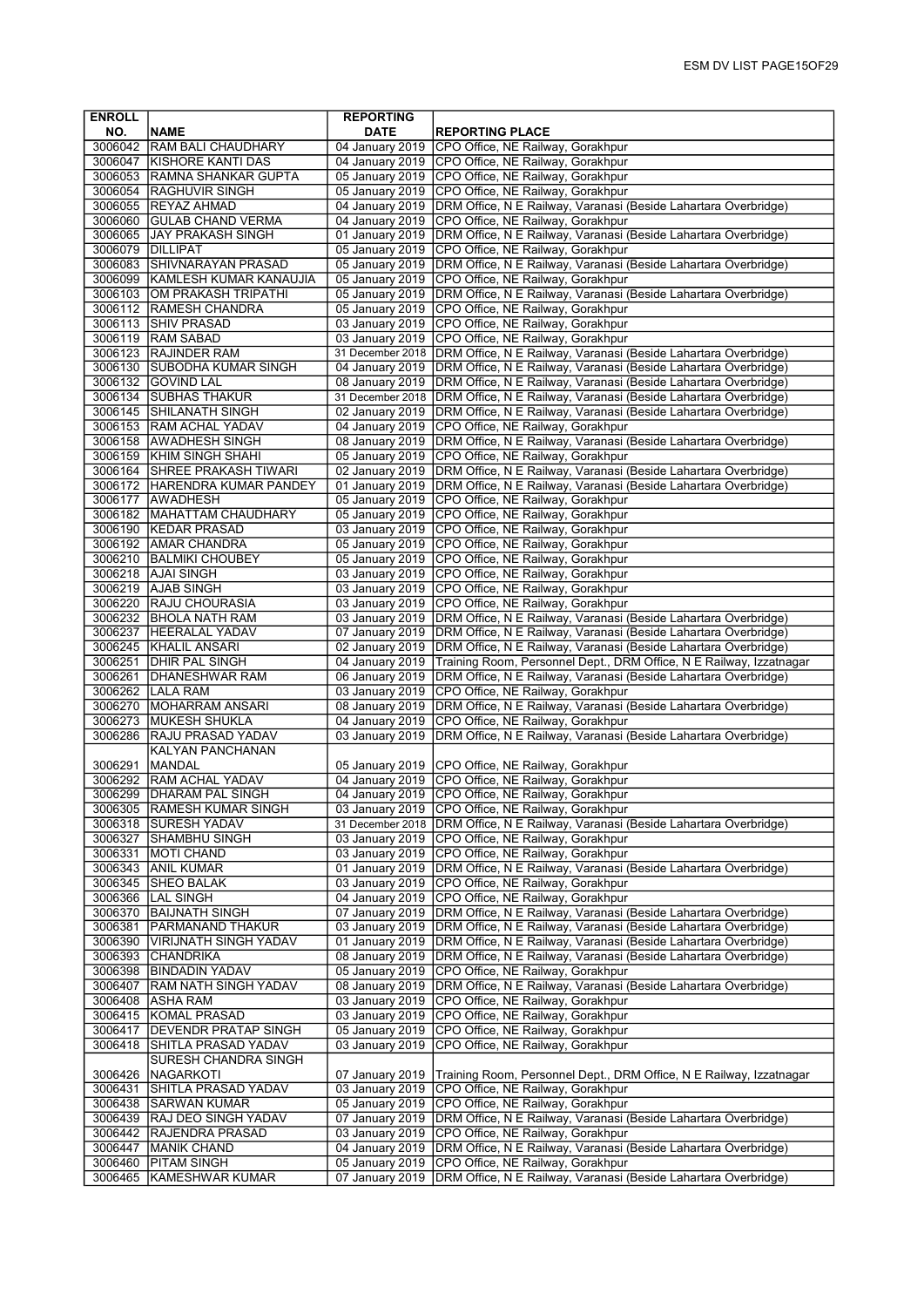| <b>ENROLL</b>      |                                                        | <b>REPORTING</b>                   |                                                                                                                                        |
|--------------------|--------------------------------------------------------|------------------------------------|----------------------------------------------------------------------------------------------------------------------------------------|
| NO.                | <b>NAME</b>                                            | <b>DATE</b>                        | <b>REPORTING PLACE</b>                                                                                                                 |
|                    | 3006469 KESRI NANDAN                                   | 04 January 2019                    | CPO Office, NE Railway, Gorakhpur                                                                                                      |
|                    | 3006472 KUSHAL PRASAD                                  | 05 January 2019                    | CPO Office, NE Railway, Gorakhpur                                                                                                      |
|                    | 3006479 RAJENDRA PRASAD                                | 03 January 2019                    | CPO Office, NE Railway, Gorakhpur                                                                                                      |
| 3006488            | <b>RAMAYAN PRASAD</b>                                  | 04 January 2019                    | DRM Office, N E Railway, Varanasi (Beside Lahartara Overbridge)                                                                        |
| 3006495            | 3006492 RAJ KUMAR SINGH<br>RAJENDRA PAL SINGH          | 04 January 2019<br>04 January 2019 | CPO Office, NE Railway, Gorakhpur<br>CPO Office, NE Railway, Gorakhpur                                                                 |
|                    | YOGENDRA PRASAD                                        |                                    |                                                                                                                                        |
| 3006502            | YADAWA                                                 | 04 January 2019                    | DRM Office, N E Railway, Varanasi (Beside Lahartara Overbridge)                                                                        |
|                    | 3006505 LALJI PAL                                      | 05 January 2019                    | DRM Office, N E Railway, Varanasi (Beside Lahartara Overbridge)                                                                        |
|                    | 3006521   MOHAMMAD IMRAN SIDDIQUI                      | 07 January 2019                    | DRM Office, N E Railway, Varanasi (Beside Lahartara Overbridge)                                                                        |
| 3006527            | <b>RANA PRATAP MALL</b>                                | 06 January 2019                    | DRM Office, N E Railway, Varanasi (Beside Lahartara Overbridge)                                                                        |
|                    | 3006528 BABAN SINGH                                    | 06 January 2019                    | DRM Office, N E Railway, Varanasi (Beside Lahartara Overbridge)                                                                        |
|                    | 3006548 TAJ PAL SINGH                                  | 05 January 2019                    | CPO Office, NE Railway, Gorakhpur                                                                                                      |
| 3006549            | <b>YOGENDRA PRASAD YADWA</b>                           | 04 January 2019                    | DRM Office, N E Railway, Varanasi (Beside Lahartara Overbridge)                                                                        |
|                    | 3006563 PREM NATH UPADHYAY                             | 05 January 2019                    | CPO Office, NE Railway, Gorakhpur                                                                                                      |
|                    | 3006567 KRISHAN KUMAR SHUKLA                           | 05 January 2019                    | Training Room, Personnel Dept., DRM Office, N E Railway, Izzatnagar                                                                    |
|                    | 3006568 SUDARSHAN KUMAR                                | 03 January 2019                    | CPO Office, NE Railway, Gorakhpur                                                                                                      |
|                    | 3006569 VINOD KUMAR DIXIT<br>3006574 ANIL KUMAR SHARMA | 04 January 2019<br>02 January 2019 | Training Room, Personnel Dept., DRM Office, N E Railway, Izzatnagar<br>DRM Office, N E Railway, Varanasi (Beside Lahartara Overbridge) |
|                    | 3006585 BINDESHWARI MANDAL                             | 01 January 2019                    | DRM Office, N E Railway, Varanasi (Beside Lahartara Overbridge)                                                                        |
| 3006588            | <b>SAMSUL HAQUE ALI</b>                                | 04 January 2019                    | CPO Office, NE Railway, Gorakhpur                                                                                                      |
| 3006592            | JAI PRAKASH GUPTA                                      | 05 January 2019                    | DRM Office, N E Railway, Varanasi (Beside Lahartara Overbridge)                                                                        |
|                    | YOGENDRA PRASAD                                        |                                    |                                                                                                                                        |
| 3006597            | <b>YADAWA</b>                                          | 04 January 2019                    | DRM Office, N E Railway, Varanasi (Beside Lahartara Overbridge)                                                                        |
| 3006601            | <b>LALLA MIAN</b>                                      | 04 January 2019                    | Training Room, Personnel Dept., DRM Office, N E Railway, Izzatnagar                                                                    |
|                    | 3006607 NAND LAL TIWARI                                | 31 December 2018                   | DRM Office, N E Railway, Varanasi (Beside Lahartara Overbridge)                                                                        |
| 3006641            | <b>SANTRAM</b>                                         | 03 January 2019                    | CPO Office, NE Railway, Gorakhpur                                                                                                      |
|                    | 3006644 MOHAN SINGH YADAV                              | 08 January 2019                    | DRM Office, N E Railway, Varanasi (Beside Lahartara Overbridge)                                                                        |
| 3006651            | <b>SHER MUHAMMAD</b>                                   | 03 January 2019                    | CPO Office, NE Railway, Gorakhpur                                                                                                      |
| 3006654            | <b>RAJ KISHOR SINGH YADAV</b>                          | 04 January 2019                    | DRM Office, N E Railway, Varanasi (Beside Lahartara Overbridge)                                                                        |
| 3006657<br>3006659 | <b>MUSAPHIR YADAV</b>                                  | 06 January 2019                    | DRM Office, N E Railway, Varanasi (Beside Lahartara Overbridge)                                                                        |
| 3006664            | <b>BRINDA LAL YADAV</b><br><b>UMA SHANKAR TRIVEDI</b>  | 07 January 2019<br>04 January 2019 | DRM Office, N E Railway, Varanasi (Beside Lahartara Overbridge)<br>CPO Office, NE Railway, Gorakhpur                                   |
| 3006681            | K RAJESH KUMAR                                         | 03 January 2019                    | DRM Office, N E Railway, Varanasi (Beside Lahartara Overbridge)                                                                        |
| 3006682            | <b>INDRA PAL</b>                                       | 03 January 2019                    | CPO Office, NE Railway, Gorakhpur                                                                                                      |
| 3006684            | OM PRAKASH YADAV                                       | 05 January 2019                    | CPO Office, NE Railway, Gorakhpur                                                                                                      |
| 3006685            | OM PRAKASH YADAV                                       | 05 January 2019                    | CPO Office, NE Railway, Gorakhpur                                                                                                      |
|                    | 3006695 RAJVIR SINGH                                   | 03 January 2019                    | CPO Office, NE Railway, Gorakhpur                                                                                                      |
| 3006700            | <b>HARE RAM YADAV</b>                                  | 03 January 2019                    | CPO Office, NE Railway, Gorakhpur                                                                                                      |
|                    | 3006701 JAGAT RAM JOSHI                                | 03 January 2019                    | CPO Office, NE Railway, Gorakhpur                                                                                                      |
| 3006706<br>3006709 | SATYENDRA KUMAR                                        | 03 January 2019<br>04 January 2019 | DRM Office, N E Railway, Varanasi (Beside Lahartara Overbridge)                                                                        |
| 3006736            | <b>JAGMOHAN SINGH</b><br><b>RAM PRAKASH</b>            | 05 January 2019                    | Training Room, Personnel Dept., DRM Office, N E Railway, Izzatnagar<br>CPO Office, NE Railway, Gorakhpur                               |
|                    | <b>MOHD TASAUWAR HUSSAIN</b>                           |                                    |                                                                                                                                        |
| 3006739            | <b>ANSARI</b>                                          | 01 January 2019                    | DRM Office, N E Railway, Varanasi (Beside Lahartara Overbridge)                                                                        |
| 3006758            | <b>RAMESH CHANDER</b>                                  | 05 January 2019                    | ICPO Office, NE Railway, Gorakhpur                                                                                                     |
| 3006765            | <b>JEEVAN PRRAKASH SINGH</b>                           | 03 January 2019                    | CPO Office, NE Railway, Gorakhpur                                                                                                      |
| 3006767            | MAHENDRA NATH RAI                                      | 05 January 2019                    | CPO Office, NE Railway, Gorakhpur                                                                                                      |
|                    | <b>VEERE BHARAT SINGH</b>                              |                                    |                                                                                                                                        |
| 3006768<br>3006769 | <b>YADAV</b>                                           | 05 January 2019<br>05 January 2019 | DRM Office, N E Railway, Varanasi (Beside Lahartara Overbridge)<br>Training Room, Personnel Dept., DRM Office, N E Railway, Izzatnagar |
| 3006770            | DAN SINGH<br><b>ARJUN SINGH RAJPUT</b>                 | 05 January 2019                    | CPO Office, NE Railway, Gorakhpur                                                                                                      |
| 3006782            | <b>RAMAYAN TIWARI</b>                                  | 07 January 2019                    | DRM Office, N E Railway, Varanasi (Beside Lahartara Overbridge)                                                                        |
|                    | <b>RAMESH SINGH</b>                                    |                                    |                                                                                                                                        |
| 3006792            | GHUGHUTIYAL                                            | 07 January 2019                    | Training Room, Personnel Dept., DRM Office, N E Railway, Izzatnagar                                                                    |
| 3006794            | <b>ARUN KUMAR</b>                                      | 03 January 2019                    | CPO Office, NE Railway, Gorakhpur                                                                                                      |
| 3006808            | <b>AMAR SINGH</b>                                      | 04 January 2019                    | Training Room, Personnel Dept., DRM Office, N E Railway, Izzatnagar                                                                    |
| 3006811            | YOGESH KUMAR RAI                                       | 02 January 2019                    | DRM Office, N E Railway, Varanasi (Beside Lahartara Overbridge)                                                                        |
| 3006817            | <b>RAM PAL SINGH</b>                                   | 03 January 2019                    | CPO Office, NE Railway, Gorakhpur                                                                                                      |
| 3006827            | <b>TELI DEVANAND</b>                                   | 05 January 2019                    | CPO Office, NE Railway, Gorakhpur                                                                                                      |
| 3006839            | <b>TILAK DHARI PRASAD</b><br>3006840 MAHA SINGH        | 01 January 2019<br>04 January 2019 | DRM Office, N E Railway, Varanasi (Beside Lahartara Overbridge)<br>CPO Office, NE Railway, Gorakhpur                                   |
| 3006841            | <b>SHYAM KUMAR</b>                                     | 04 January 2019                    | CPO Office, NE Railway, Gorakhpur                                                                                                      |
| 3006845            | <b>RAM SANEHI</b>                                      | 04 January 2019                    | CPO Office, NE Railway, Gorakhpur                                                                                                      |
| 3006887            | BAIJNATH                                               | 03 January 2019                    | CPO Office, NE Railway, Gorakhpur                                                                                                      |
|                    | SUBHASH CHANDRA                                        |                                    |                                                                                                                                        |
| 3006889            | KANAUJIA                                               | 05 January 2019                    | CPO Office, NE Railway, Gorakhpur                                                                                                      |
| 3006897            | <b>BAIJ NATH</b>                                       | 03 January 2019                    | CPO Office, NE Railway, Gorakhpur                                                                                                      |
| 3006904            | BHARAT BAISHYA                                         | 03 January 2019                    | CPO Office, NE Railway, Gorakhpur                                                                                                      |
| 3006910            | OM SINGH                                               | 07 January 2019                    | Training Room, Personnel Dept., DRM Office, N E Railway, Izzatnagar                                                                    |
| 3006922            | <b>DAYA SHANKAR SHUKLA</b>                             | 02 January 2019                    | DRM Office, N E Railway, Varanasi (Beside Lahartara Overbridge)                                                                        |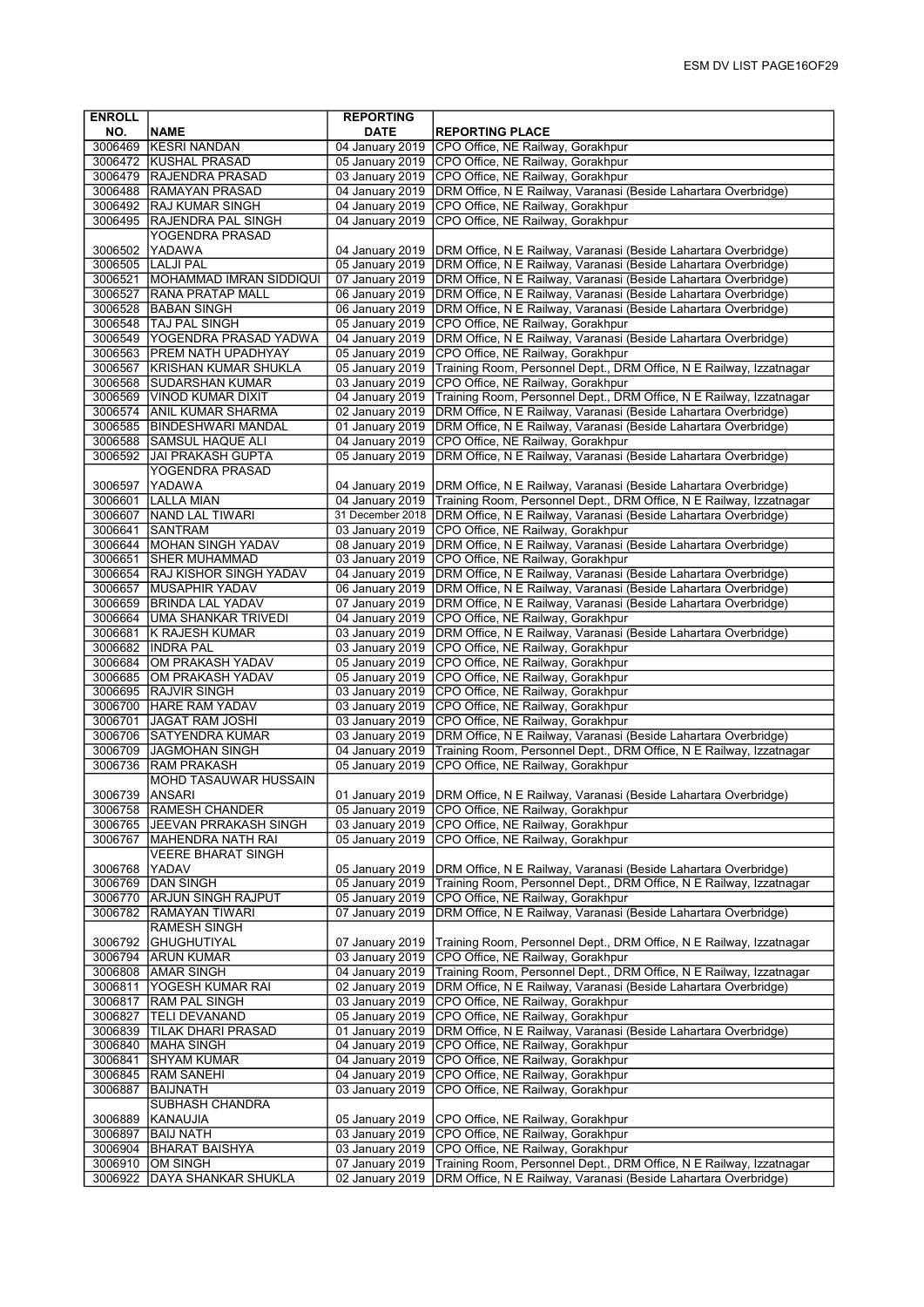| <b>ENROLL</b>      |                                                         | <b>REPORTING</b>                    |                                                                                                                                    |
|--------------------|---------------------------------------------------------|-------------------------------------|------------------------------------------------------------------------------------------------------------------------------------|
| NO.                | <b>NAME</b>                                             | <b>DATE</b>                         | <b>REPORTING PLACE</b>                                                                                                             |
| 3006939            | <b>PRABHU NATHJEE TIWARI</b>                            | 03 January 2019                     | CPO Office, NE Railway, Gorakhpur                                                                                                  |
| 3006943            | <b>SURENDER THAKUR</b>                                  | 04 January 2019                     | CPO Office, NE Railway, Gorakhpur                                                                                                  |
|                    | 3006946 JAGAT PAL                                       | 06 January 2019                     | Training Room, Personnel Dept., DRM Office, N E Railway, Izzatnagar                                                                |
| 3006955            | <b>BIPLAB KUMAR PAL</b>                                 | 04 January 2019                     | CPO Office, NE Railway, Gorakhpur                                                                                                  |
| 3006963            | <b>JAGMOHAN SINGH</b>                                   | 04 January 2019                     | Training Room, Personnel Dept., DRM Office, N E Railway, Izzatnagar                                                                |
|                    | <b>NARENDRA KUMAR</b>                                   |                                     |                                                                                                                                    |
| 3006973            | <b>CHATURVEDI</b>                                       | 03 January 2019                     | CPO Office, NE Railway, Gorakhpur                                                                                                  |
| 3006974            | <b>RAMESH CHANDRA</b>                                   | 31 December 2018                    | DRM Office, N E Railway, Varanasi (Beside Lahartara Overbridge)                                                                    |
|                    | 3006984 RAMESH PRASAD BARNWAL<br>3006988 RAJENDRA SINGH | 06 January 2019<br>03 January 2019  | DRM Office, N E Railway, Varanasi (Beside Lahartara Overbridge)<br>CPO Office, NE Railway, Gorakhpur                               |
| 3006999            | <b>KRISHNA KUMAR SINGH</b>                              | 03 January 2019                     | CPO Office, NE Railway, Gorakhpur                                                                                                  |
|                    | 3007004 SUB AMAR SINGH                                  | 07 January 2019                     | Training Room, Personnel Dept., DRM Office, N E Railway, Izzatnagar                                                                |
| 3007007            | <b>SHIV NATH SINGH</b>                                  | 04 January 2019                     | CPO Office, NE Railway, Gorakhpur                                                                                                  |
| 3007009            | <b>LAL BABU TIWARI</b>                                  | 03 January 2019                     | DRM Office, N E Railway, Varanasi (Beside Lahartara Overbridge)                                                                    |
|                    | 3007010 SHIV CHANDRA PRASAD                             | 05 January 2019                     | CPO Office, NE Railway, Gorakhpur                                                                                                  |
|                    | 3007031 MUKHTAR AHMED                                   | 08 January 2019                     | DRM Office, N E Railway, Varanasi (Beside Lahartara Overbridge)                                                                    |
| 3007034            | <b>ANIL KUMAR</b>                                       | 05 January 2019                     | DRM Office, N E Railway, Varanasi (Beside Lahartara Overbridge)                                                                    |
|                    | 3007036 SUB HARIHAR PRASAD RAI                          | 04 January 2019                     | DRM Office, N E Railway, Varanasi (Beside Lahartara Overbridge)                                                                    |
|                    | 3007039 KRISHAN LAL                                     | 03 January 2019                     | CPO Office, NE Railway, Gorakhpur                                                                                                  |
|                    | 3007040 ASHOK KUMAR                                     | 04 January 2019                     | CPO Office, NE Railway, Gorakhpur                                                                                                  |
|                    | 3007045 SIDHESHWAR NATH SINGH                           | 01 January 2019                     | DRM Office, N E Railway, Varanasi (Beside Lahartara Overbridge)                                                                    |
|                    | 3007048 RAVINDRA YADAVA                                 | 08 January 2019                     | DRM Office, N E Railway, Varanasi (Beside Lahartara Overbridge)                                                                    |
| 3007074            | MOHD MUNSHI                                             | 31 December 2018                    | DRM Office, N E Railway, Varanasi (Beside Lahartara Overbridge)                                                                    |
| 3007084            | <b>MD TUFAIL KHAN</b>                                   | 04 January 2019                     | DRM Office, N E Railway, Varanasi (Beside Lahartara Overbridge)                                                                    |
|                    | 3007088 CHANDESHWAR YADAV                               | 04 January 2019                     | DRM Office, N E Railway, Varanasi (Beside Lahartara Overbridge)                                                                    |
|                    | 3007093 JAGAT SINGH                                     | 05 January 2019                     | CPO Office, NE Railway, Gorakhpur                                                                                                  |
|                    | 3007104 HARI NATH                                       | 08 January 2019                     | DRM Office, N E Railway, Varanasi (Beside Lahartara Overbridge)                                                                    |
| 3007108<br>3007109 | <b>BRIJ KISHOR SINGH</b><br><b>JAYVIR SINGH</b>         | 05 January 2019<br>03 January 2019  | CPO Office, NE Railway, Gorakhpur                                                                                                  |
|                    | 3007113 GAJENDER KUMAR                                  | 01 January 2019                     | CPO Office, NE Railway, Gorakhpur                                                                                                  |
|                    | 3007126 ASHOK KUMAR AGNIHOTRI                           | 03 January 2019                     | DRM Office, N E Railway, Varanasi (Beside Lahartara Overbridge)<br>CPO Office, NE Railway, Gorakhpur                               |
|                    | 3007129   LAL BAHADUR SINGH                             | 06 January 2019                     | DRM Office, N E Railway, Varanasi (Beside Lahartara Overbridge)                                                                    |
|                    | 3007143 SURJEET SINGH                                   | 03 January 2019                     | DRM Office, N E Railway, Varanasi (Beside Lahartara Overbridge)                                                                    |
|                    | 3007155   NATHU LAL                                     | 05 January 2019                     | Training Room, Personnel Dept., DRM Office, N E Railway, Izzatnagar                                                                |
|                    | 3007160 AVANISH KUMAR                                   | 05 January 2019                     | Training Room, Personnel Dept., DRM Office, N E Railway, Izzatnagar                                                                |
|                    | 3007162 SHRI PAL SINGH                                  | 05 January 2019                     | CPO Office, NE Railway, Gorakhpur                                                                                                  |
| 3007171            | MAHESH SHARMA                                           | 08 January 2019                     | DRM Office, N E Railway, Varanasi (Beside Lahartara Overbridge)                                                                    |
| 3007175            | <b>SHEO RAM</b>                                         | 31 December 2018                    | DRM Office, N E Railway, Varanasi (Beside Lahartara Overbridge)                                                                    |
| 3007181            | <b>DAYA RAM</b>                                         | 03 January 2019                     | DRM Office, N E Railway, Varanasi (Beside Lahartara Overbridge)                                                                    |
|                    | 3007184 HARENDR YADWA                                   | 04 January 2019                     | DRM Office, N E Railway, Varanasi (Beside Lahartara Overbridge)                                                                    |
|                    | 3007188 RAVINDRA NATH RAI                               | 08 January 2019                     | DRM Office, N E Railway, Varanasi (Beside Lahartara Overbridge)                                                                    |
| 3007190            | <b>JANWAR ALI</b>                                       | 05 January 2019                     | CPO Office, NE Railway, Gorakhpur                                                                                                  |
|                    | 3007194 SHYAM BABU                                      | 05 January 2019                     | CPO Office, NE Railway, Gorakhpur                                                                                                  |
| 3007213            | <b>DINESH SINGH</b>                                     | 03 January 2019                     | CPO Office, NE Railway, Gorakhpur                                                                                                  |
| 3007223            | <b>RAM SHANKER GUPTA</b>                                | 03 January 2019                     | CPO Office, NE Railway, Gorakhpur                                                                                                  |
|                    | 3007234  CHANDRA BHUSHAN                                | 04 January 2019                     | CPO Office, NE Railway, Gorakhpur                                                                                                  |
| 3007235<br>3007237 | <b>BISHWA NATH SAH</b><br>MAHENDRA PRASAD               | 31 December 2018<br>08 January 2019 | DRM Office, N E Railway, Varanasi (Beside Lahartara Overbridge)<br>DRM Office, N E Railway, Varanasi (Beside Lahartara Overbridge) |
| 3007241            | <b>BIPIN BIHARI SINGH</b>                               | 02 January 2019                     | DRM Office, N E Railway, Varanasi (Beside Lahartara Overbridge)                                                                    |
|                    | 3007243 RAJENDRA YADAV                                  | 03 January 2019                     | CPO Office, NE Railway, Gorakhpur                                                                                                  |
| 3007244            | <b>SUGRIV SHARMA</b>                                    | 03 January 2019                     | CPO Office, NE Railway, Gorakhpur                                                                                                  |
| 3007259            | <b>GULAB PRASAD</b>                                     | 08 January 2019                     | DRM Office, N E Railway, Varanasi (Beside Lahartara Overbridge)                                                                    |
| 3007261            | MOHAMMED WAHID KHAN                                     | 05 January 2019                     | DRM Office, N E Railway, Varanasi (Beside Lahartara Overbridge)                                                                    |
| 3007262            | PREM LAL                                                | 03 January 2019                     | CPO Office, NE Railway, Gorakhpur                                                                                                  |
|                    | DHARMENDRA KUMAR                                        |                                     |                                                                                                                                    |
| 3007267            | <b>YADAV</b>                                            | 04 January 2019                     | CPO Office, NE Railway, Gorakhpur                                                                                                  |
| 3007272            | NAND DEO PRASAD                                         | 04 January 2019                     | DRM Office, N E Railway, Varanasi (Beside Lahartara Overbridge)                                                                    |
| 3007275            | <b>HEM BAHADUR GURUNG</b>                               | 04 January 2019                     | CPO Office, NE Railway, Gorakhpur                                                                                                  |
| 3007277            | <b>SOMBIR SINGH</b>                                     | 05 January 2019                     | CPO Office, NE Railway, Gorakhpur                                                                                                  |
| 3007280            | PARATAMA SINGH                                          | 04 January 2019                     | CPO Office, NE Railway, Gorakhpur                                                                                                  |
| 3007297            | <b>DINANATH YADAV</b>                                   | 08 January 2019                     | DRM Office, N E Railway, Varanasi (Beside Lahartara Overbridge)                                                                    |
|                    | 3007305 RAMBRIKSH                                       | 05 January 2019                     | CPO Office, NE Railway, Gorakhpur                                                                                                  |
| 3007306            | KAMLESH KUMAR                                           | 07 January 2019                     | Training Room, Personnel Dept., DRM Office, N E Railway, Izzatnagar                                                                |
| 3007314            | <b>SHIV PRAVESH GUPTA</b><br>MURARI PRASAD YADAV        | 03 January 2019<br>02 January 2019  | DRM Office, N E Railway, Varanasi (Beside Lahartara Overbridge)                                                                    |
| 3007317<br>3007319 | DINESH KUMAR MISHRA                                     | 04 January 2019                     | DRM Office, N E Railway, Varanasi (Beside Lahartara Overbridge)<br>DRM Office, N E Railway, Varanasi (Beside Lahartara Overbridge) |
|                    |                                                         |                                     |                                                                                                                                    |
|                    | 3007332  MAHENDRA NARAYAN YADAV                         | 03 January 2019                     | DRM Office, N E Railway, Varanasi (Beside Lahartara Overbridge)                                                                    |
| 3007339            | <b>IMANAJER SINGH</b>                                   | 05 January 2019                     | CPO Office, NE Railway, Gorakhpur                                                                                                  |
| 3007343            | <b>SHARDA KUSHWAHA</b>                                  | 03 January 2019                     | DRM Office, N E Railway, Varanasi (Beside Lahartara Overbridge)                                                                    |
| 3007349            | <b>ALKESH KUMAR</b>                                     | 05 January 2019                     | Training Room, Personnel Dept., DRM Office, N E Railway, Izzatnagar                                                                |
|                    |                                                         |                                     |                                                                                                                                    |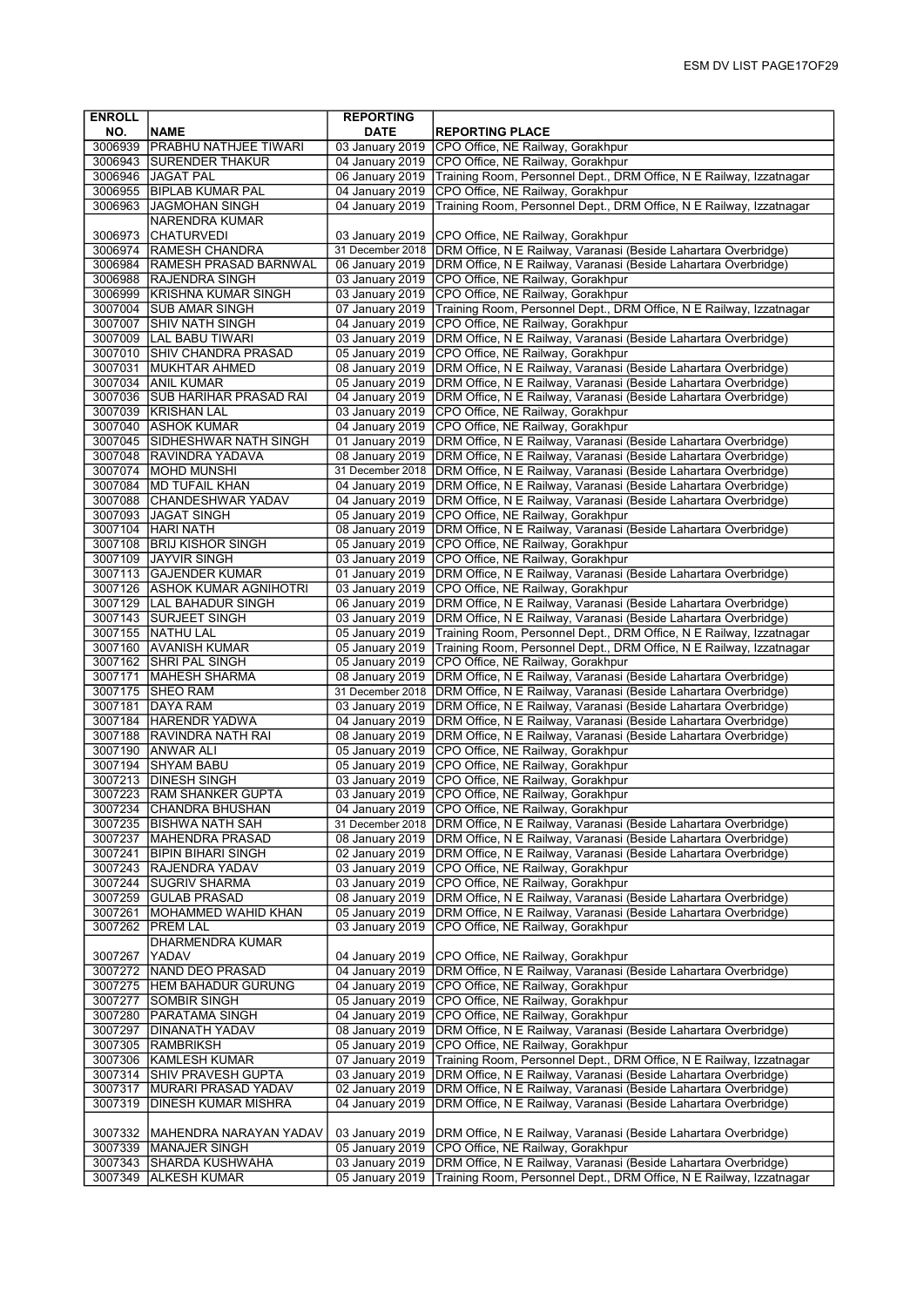| <b>ENROLL</b>      |                                                   | <b>REPORTING</b>                    |                                                                                                                                        |
|--------------------|---------------------------------------------------|-------------------------------------|----------------------------------------------------------------------------------------------------------------------------------------|
| NO.                | <b>NAME</b>                                       | <b>DATE</b>                         | <b>REPORTING PLACE</b>                                                                                                                 |
| 3007351            | <b>PURAN SINGH</b>                                | 07 January 2019                     | Training Room, Personnel Dept., DRM Office, N E Railway, Izzatnagar                                                                    |
|                    | 3007358 ARVIND SINGH                              | 04 January 2019                     | CPO Office, NE Railway, Gorakhpur                                                                                                      |
| 3007359            | <b>ANIL KUMAR</b>                                 | 05 January 2019                     | Training Room, Personnel Dept., DRM Office, N E Railway, Izzatnagar                                                                    |
| 3007380            | <b>BIJENDRA PRASAD GIRI</b>                       | 03 January 2019                     | DRM Office, N E Railway, Varanasi (Beside Lahartara Overbridge)                                                                        |
| 3007404            | <b>ASHOK KUMAR SHARMA</b><br>3007416 VED PRAKASH  | 03 January 2019<br>03 January 2019  | CPO Office, NE Railway, Gorakhpur                                                                                                      |
|                    | 3007420 BRAJ BHUSHAN PANDEY                       | 03 January 2019                     | CPO Office, NE Railway, Gorakhpur                                                                                                      |
| 3007424            | <b>ARJUN PASWAN</b>                               | 08 January 2019                     | DRM Office, N E Railway, Varanasi (Beside Lahartara Overbridge)<br>DRM Office, N E Railway, Varanasi (Beside Lahartara Overbridge)     |
| 3007429            | <b>RAM BACHAN SINGH YADAV</b>                     | 06 January 2019                     | DRM Office, N E Railway, Varanasi (Beside Lahartara Overbridge)                                                                        |
|                    | <b>VIRENDER KUMAR</b>                             |                                     |                                                                                                                                        |
| 3007440            | AGNIHOTRI                                         | 05 January 2019                     | Training Room, Personnel Dept., DRM Office, N E Railway, Izzatnagar                                                                    |
| 3007454            | BASHISHAT RAM                                     | 04 January 2019                     | CPO Office, NE Railway, Gorakhpur                                                                                                      |
|                    | 3007465 CHANDRA SHEKHAR LEKHAK                    | 07 January 2019                     | Training Room, Personnel Dept., DRM Office, N E Railway, Izzatnagar                                                                    |
|                    | 3007470 SATYABIR                                  | 04 January 2019                     | Training Room, Personnel Dept., DRM Office, N E Railway, Izzatnagar                                                                    |
| 3007471            | <b>RISHI PAL SIGNH</b>                            | 05 January 2019                     | Training Room, Personnel Dept., DRM Office, N E Railway, Izzatnagar                                                                    |
|                    | 3007479 SHATRUGHAN SINGH                          | 02 January 2019                     | DRM Office, N E Railway, Varanasi (Beside Lahartara Overbridge)                                                                        |
| 3007483            | CHANDRMANI KUSHABAHA<br>3007500 SUNIL KUMAR SINGH | 01 January 2019<br>07 January 2019  | DRM Office, N E Railway, Varanasi (Beside Lahartara Overbridge)                                                                        |
|                    | 3007503 JWALA PRASAD OJHA                         | 04 January 2019                     | DRM Office, N E Railway, Varanasi (Beside Lahartara Overbridge)<br>Training Room, Personnel Dept., DRM Office, N E Railway, Izzatnagar |
|                    | 3007516 BIRSAIN PANWAR                            | 05 January 2019                     | CPO Office, NE Railway, Gorakhpur                                                                                                      |
|                    | 3007519   DEVANAND PANDEY                         | 03 January 2019                     | DRM Office, N E Railway, Varanasi (Beside Lahartara Overbridge)                                                                        |
|                    | 3007529 GOPAL SINGH                               | 06 January 2019                     | Training Room, Personnel Dept., DRM Office, N E Railway, Izzatnagar                                                                    |
| 3007546            | <b>BINOD KUMAR SINGH</b>                          | 04 January 2019                     | DRM Office, N E Railway, Varanasi (Beside Lahartara Overbridge)                                                                        |
| 3007556            | <b>RAM PRASAD</b>                                 | 04 January 2019                     | DRM Office, N E Railway, Varanasi (Beside Lahartara Overbridge)                                                                        |
|                    | 3007563 MADAN GOPAL                               | 04 January 2019                     | CPO Office, NE Railway, Gorakhpur                                                                                                      |
| 3007566            | <b>RAJ NARAYAN</b>                                | 03 January 2019                     | CPO Office, NE Railway, Gorakhpur                                                                                                      |
| 3007568            | <b>SURENDERA TIWARY</b>                           | 05 January 2019                     | DRM Office, N E Railway, Varanasi (Beside Lahartara Overbridge)                                                                        |
| 3007588            | SATYAWAN SINGH                                    | 04 January 2019<br>31 December 2018 | CPO Office, NE Railway, Gorakhpur<br>DRM Office, N E Railway, Varanasi (Beside Lahartara Overbridge)                                   |
| 3007594            | 3007590 RAM NATH<br><b>LALLAN SINGH</b>           | 04 January 2019                     | DRM Office, N E Railway, Varanasi (Beside Lahartara Overbridge)                                                                        |
| 3007603            | <b>KRISHNA KUMAR</b>                              | 02 January 2019                     | DRM Office, N E Railway, Varanasi (Beside Lahartara Overbridge)                                                                        |
| 3007609            | VIJAI SINGH                                       | 04 January 2019                     | CPO Office, NE Railway, Gorakhpur                                                                                                      |
|                    | 3007614   JASRAM SINGH                            | 06 January 2019                     | Training Room, Personnel Dept., DRM Office, N E Railway, Izzatnagar                                                                    |
| 3007620            | <b>ANIL KUMAR</b>                                 | 06 January 2019                     | Training Room, Personnel Dept., DRM Office, N E Railway, Izzatnagar                                                                    |
| 3007622            | <b>SUNIL KUMAR KUMAR</b>                          | 05 January 2019                     | CPO Office, NE Railway, Gorakhpur                                                                                                      |
|                    | 3007625 MANOJ KUMAR ARYA                          | 05 January 2019                     | DRM Office, N E Railway, Varanasi (Beside Lahartara Overbridge)                                                                        |
|                    | 3007629   MOHAMMED ASLAM                          | 05 January 2019<br>04 January 2019  | CPO Office, NE Railway, Gorakhpur                                                                                                      |
| 3007641<br>3007645 | <b>SUKHWINDER SINGH</b><br>LAL J EE               | 04 January 2019                     | CPO Office, NE Railway, Gorakhpur<br>CPO Office, NE Railway, Gorakhpur                                                                 |
|                    | KUSHWAHA CHANDRA                                  |                                     |                                                                                                                                        |
| 3007646            | BADAN TAHAR SINGH                                 | 04 January 2019                     | CPO Office, NE Railway, Gorakhpur                                                                                                      |
|                    | 3007652 RAJMANI SHUKLA                            | 03 January 2019                     | CPO Office, NE Railway, Gorakhpur                                                                                                      |
| 3007654            | KAILASH NARAIN GIRI                               | 06 January 2019                     | DRM Office, N E Railway, Varanasi (Beside Lahartara Overbridge)                                                                        |
| 3007656            | SUDARSHAN PRASAD                                  | 04 January 2019                     | DRM Office, N E Railway, Varanasi (Beside Lahartara Overbridge)                                                                        |
| 3007657            | <b>SUBHASH KUMAR SUMAN</b>                        | 07 January 2019                     | DRM Office, N E Railway, Varanasi (Beside Lahartara Overbridge)                                                                        |
| 3007660            | <b>SATTAR ANSARI</b>                              | 06 January 2019                     | (DRM Office, N E Railway, Varanasi (Beside Lahartara Overbridge)                                                                       |
| 3007662<br>3007663 | HARENDRA KUMAR SINGH<br>PARSHU RAM                | 02 January 2019<br>07 January 2019  | DRM Office, N E Railway, Varanasi (Beside Lahartara Overbridge)<br>Training Room, Personnel Dept., DRM Office, N E Railway, Izzatnagar |
|                    |                                                   |                                     |                                                                                                                                        |
| 3007681            | HARI NARAYAN SINGH YADAV                          | 08 January 2019                     | DRM Office, N E Railway, Varanasi (Beside Lahartara Overbridge)                                                                        |
| 3007690            | <b>SHRI PRATAP SINGH</b>                          | 05 January 2019                     | Training Room, Personnel Dept., DRM Office, N E Railway, Izzatnagar                                                                    |
| 3007693            | <b>RAMA SANKAR YADAV</b>                          | 05 January 2019                     | DRM Office, N E Railway, Varanasi (Beside Lahartara Overbridge)                                                                        |
| 3007698            | <b>RAJ KUMAR RAY</b>                              | 04 January 2019                     | DRM Office, N E Railway, Varanasi (Beside Lahartara Overbridge)                                                                        |
|                    | <b>HARISHANKAR SINGH</b>                          |                                     |                                                                                                                                        |
| 3007702            | CHAUHAN                                           | 07 January 2019                     | DRM Office, N E Railway, Varanasi (Beside Lahartara Overbridge)                                                                        |
| 3007706<br>3007709 | <b>BIJENDRA KUMAR SINGH</b>                       | 03 January 2019<br>04 January 2019  | CPO Office, NE Railway, Gorakhpur<br>CPO Office, NE Railway, Gorakhpur                                                                 |
|                    | <b>RAJESH SINGH</b>                               |                                     |                                                                                                                                        |
|                    | 3007714  JAI SHANKAR PRASAD SINGH                 | 03 January 2019                     | CPO Office, NE Railway, Gorakhpur                                                                                                      |
| 3007721            | <b>RAM AVTAR</b>                                  | 04 January 2019                     | CPO Office, NE Railway, Gorakhpur                                                                                                      |
| 3007729            | <b>ARUN KUMAR SRIVASTAVA</b>                      | 01 January 2019                     | DRM Office, N E Railway, Varanasi (Beside Lahartara Overbridge)                                                                        |
|                    | 3007764 BAS DEO                                   | 03 January 2019                     | CPO Office, NE Railway, Gorakhpur                                                                                                      |
| 3007768            | VIRENDRA PRASAD YADAV                             | 05 January 2019                     | DRM Office, N E Railway, Varanasi (Beside Lahartara Overbridge)                                                                        |
| 3007774            | <b>SURESH CHANDRA</b>                             | 02 January 2019                     | DRM Office, N E Railway, Varanasi (Beside Lahartara Overbridge)                                                                        |
| 3007777            | <b>BRIJ BIHARI YADAV</b>                          | 01 January 2019                     | DRM Office, N E Railway, Varanasi (Beside Lahartara Overbridge)                                                                        |
| 3007785            | 3007779 RAJEEV KUMAR RANJAN                       | 03 January 2019<br>05 January 2019  | DRM Office, N E Railway, Varanasi (Beside Lahartara Overbridge)<br>CPO Office, NE Railway, Gorakhpur                                   |
| 3007791            | ANSARUL HUK<br>MARKANDAY TIWARY                   | 03 January 2019                     | DRM Office, N E Railway, Varanasi (Beside Lahartara Overbridge)                                                                        |
| 3007811            | PREM KUMAR SINGH                                  | 01 January 2019                     | DRM Office, N E Railway, Varanasi (Beside Lahartara Overbridge)                                                                        |
|                    | <b>MAHENDRA PRATAP</b>                            |                                     |                                                                                                                                        |
| 3007828            | <b>CHATURVEDI</b>                                 | 08 January 2019                     | DRM Office, N E Railway, Varanasi (Beside Lahartara Overbridge)                                                                        |
|                    |                                                   |                                     |                                                                                                                                        |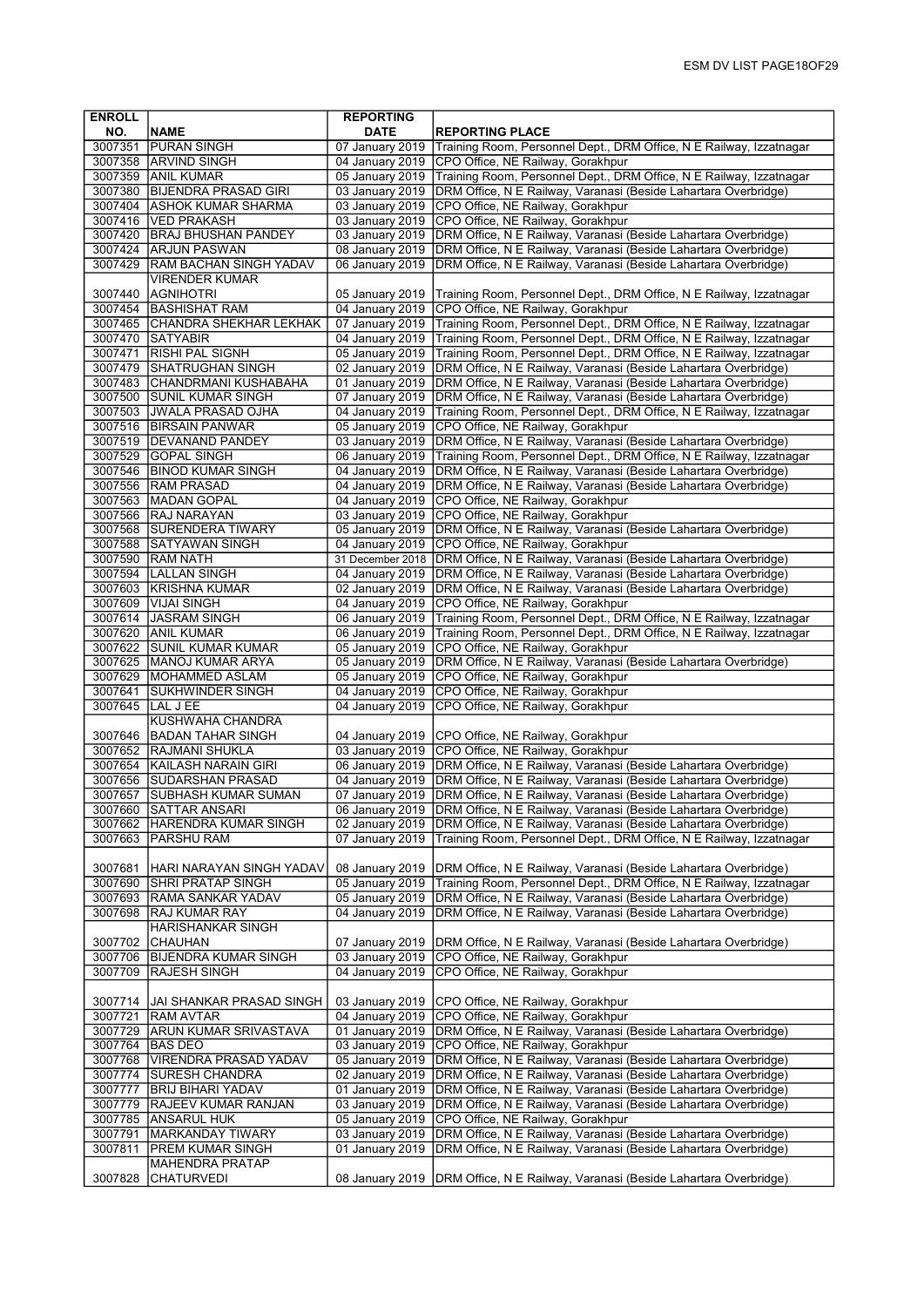| <b>ENROLL</b> |                                                | <b>REPORTING</b>                   |                                                                                                                                    |
|---------------|------------------------------------------------|------------------------------------|------------------------------------------------------------------------------------------------------------------------------------|
| NO.           | <b>NAME</b>                                    | <b>DATE</b>                        | <b>REPORTING PLACE</b>                                                                                                             |
| 3007829       | <b>RAM SABHA CHAUBEY</b>                       | 03 January 2019                    | CPO Office, NE Railway, Gorakhpur                                                                                                  |
| 3007832       | <b>GOKULA NANDA DAS</b>                        | 05 January 2019                    | DRM Office, N E Railway, Varanasi (Beside Lahartara Overbridge)                                                                    |
|               | 3007833 AMAR KUMAR MANDAL                      | 05 January 2019                    | DRM Office, N E Railway, Varanasi (Beside Lahartara Overbridge)                                                                    |
| 3007836       | <b>EX SUB MAJ ARVIND SINGH</b>                 | 04 January 2019                    | CPO Office, NE Railway, Gorakhpur                                                                                                  |
| 3007839       | <b>PREM CHANDRA</b>                            | 07 January 2019                    | Training Room, Personnel Dept., DRM Office, N E Railway, Izzatnagar                                                                |
| 3007867       | NAND LAL YADAV                                 | 02 January 2019                    | DRM Office, N E Railway, Varanasi (Beside Lahartara Overbridge)                                                                    |
| 3007881       | <b>KAMLESH SINGH TOMAR</b>                     | 05 January 2019                    | CPO Office, NE Railway, Gorakhpur                                                                                                  |
| 3007884       | <b>CHHATHU PRASAD</b>                          | 03 January 2019                    | CPO Office, NE Railway, Gorakhpur                                                                                                  |
| 3007888       | <b>SUNIL KUMAR SINGH</b>                       | 05 January 2019                    | DRM Office, N E Railway, Varanasi (Beside Lahartara Overbridge)                                                                    |
|               | 3007889 BHAJAN KRISHNA BAIDYA                  | 03 January 2019                    | CPO Office, NE Railway, Gorakhpur                                                                                                  |
|               | 3007905   BIR BAHADUR YADAV                    | 03 January 2019                    | DRM Office, N E Railway, Varanasi (Beside Lahartara Overbridge)                                                                    |
|               | 3007916 RAMNARAYAN YADAV                       | 05 January 2019                    | DRM Office, N E Railway, Varanasi (Beside Lahartara Overbridge)                                                                    |
|               | 3007930   DWIGVIJAI SHUKLA                     | 03 January 2019                    | CPO Office, NE Railway, Gorakhpur                                                                                                  |
| 3007931       | <b>DINESH NATH JHA</b>                         | 31 December 2018                   | DRM Office, N E Railway, Varanasi (Beside Lahartara Overbridge)                                                                    |
| 3007942       | <b>VIRENDRA NATH RAI</b>                       | 03 January 2019                    | CPO Office, NE Railway, Gorakhpur                                                                                                  |
|               | 3007944   PRADEEP KUMAR TRIPATHI               | 03 January 2019                    | CPO Office, NE Railway, Gorakhpur                                                                                                  |
|               | 3007952 PRABHAKER SINGH                        | 03 January 2019                    | CPO Office, NE Railway, Gorakhpur                                                                                                  |
| 3007957       | <b>KAPIL DEO SAH</b>                           | 02 January 2019                    | DRM Office, N E Railway, Varanasi (Beside Lahartara Overbridge)                                                                    |
|               | 3007968 SURENDRA SINGH                         | 04 January 2019                    | CPO Office, NE Railway, Gorakhpur                                                                                                  |
|               | 3007974 HARIHAR SINGH KUSHWAHA                 | 04 January 2019                    | CPO Office, NE Railway, Gorakhpur                                                                                                  |
|               | 3007975 GOBIND SINGH KHANKA                    | 06 January 2019                    | Training Room, Personnel Dept., DRM Office, N E Railway, Izzatnagar                                                                |
| 3007984       | SHRIDHAR RAI                                   | 03 January 2019                    | CPO Office, NE Railway, Gorakhpur                                                                                                  |
| 3007990       | <b>RAM GOPAL SINGH</b>                         | 06 January 2019                    | Training Room, Personnel Dept., DRM Office, N E Railway, Izzatnagar                                                                |
|               | 3007994 GANGA PRASAD                           | 05 January 2019                    | CPO Office, NE Railway, Gorakhpur                                                                                                  |
| 3008001       | <b>JIWAN CHANDRA PANDEY</b>                    | 03 January 2019                    | CPO Office, NE Railway, Gorakhpur                                                                                                  |
|               | 3008003   VIRENDRA BAHADUR SINGH               | 03 January 2019                    | CPO Office, NE Railway, Gorakhpur                                                                                                  |
|               | 3008010 DASHARATH SINGH YADAVA                 | 03 January 2019                    | DRM Office, N E Railway, Varanasi (Beside Lahartara Overbridge)                                                                    |
| 3008031       | 3008017 RAMESH PRASAD SINGH<br>JANARDAN PANDEY | 03 January 2019<br>06 January 2019 | CPO Office, NE Railway, Gorakhpur<br>Training Room, Personnel Dept., DRM Office, N E Railway, Izzatnagar                           |
|               | 3008036   DHARMENDRA KUMAR                     | 05 January 2019                    | CPO Office, NE Railway, Gorakhpur                                                                                                  |
|               | 3008038 SURESH PRATAP SINGH                    | 01 January 2019                    | DRM Office, N E Railway, Varanasi (Beside Lahartara Overbridge)                                                                    |
|               | 3008054   TRILOKI NATH SINGH                   | 05 January 2019                    | DRM Office, N E Railway, Varanasi (Beside Lahartara Overbridge)                                                                    |
| 3008056       | SABHAJEET SINGH                                | 06 January 2019                    | DRM Office, N E Railway, Varanasi (Beside Lahartara Overbridge)                                                                    |
|               | 3008060 HARI KISHAN YADAV                      | 04 January 2019                    | CPO Office, NE Railway, Gorakhpur                                                                                                  |
|               | 3008062 SATYENDRA NARAYAN JHA                  | 01 January 2019                    | DRM Office, N E Railway, Varanasi (Beside Lahartara Overbridge)                                                                    |
| 3008063       | TIRTH RAJ PRASAD                               | 05 January 2019                    | CPO Office, NE Railway, Gorakhpur                                                                                                  |
|               | 3008064 UMESH CHANDRA PANDEY                   | 04 January 2019                    | CPO Office, NE Railway, Gorakhpur                                                                                                  |
| 3008066       | <b>SHIVA KUMAR SINGH</b>                       | 03 January 2019                    | CPO Office, NE Railway, Gorakhpur                                                                                                  |
| 3008067       | KRIPA SINDHU                                   | 06 January 2019                    | DRM Office, N E Railway, Varanasi (Beside Lahartara Overbridge)                                                                    |
|               | 3008070 KRIPA SINDHU                           | 06 January 2019                    | DRM Office, N E Railway, Varanasi (Beside Lahartara Overbridge)                                                                    |
| 3008088       | <b>RAM SUMER</b>                               | 04 January 2019                    | CPO Office, NE Railway, Gorakhpur                                                                                                  |
| 3008094       | GIRDHARI                                       | 03 January 2019                    | DRM Office, N E Railway, Varanasi (Beside Lahartara Overbridge)                                                                    |
| 3008095       | <b>ABDUL KALAM</b>                             | 02 January 2019                    | DRM Office, N E Railway, Varanasi (Beside Lahartara Overbridge)                                                                    |
| 3008102       | <b>SUBEDAR SINGH YADAV</b>                     | 06 January 2019                    | DRM Office, N E Railway, Varanasi (Beside Lahartara Overbridge)                                                                    |
| 3008108       | <b>SHAMBHU NATH SHARMA</b>                     | 31 December 2018                   | DRM Office, N E Railway, Varanasi (Beside Lahartara Overbridge)                                                                    |
|               | 3008111   SUBASH CHANDRA PANDEY                | 02 January 2019                    | DRM Office, N E Railway, Varanasi (Beside Lahartara Overbridge)                                                                    |
|               | 3008113   BIRENDRA KUMAR MISHRA                | 04 January 2019                    | CPO Office, NE Railway, Gorakhpur                                                                                                  |
|               | 3008123 SHEO MOHAN SINGH                       | 06 January 2019                    | Training Room, Personnel Dept., DRM Office, N E Railway, Izzatnagar                                                                |
|               | 3008131 RAM NARAYAN SINGH                      | 04 January 2019                    | CPO Office, NE Railway, Gorakhpur                                                                                                  |
|               | 3008144 SURENDER                               | 04 January 2019                    | CPO Office, NE Railway, Gorakhpur                                                                                                  |
| 3008150       | <b>AJAI KUMAR SSINGH</b>                       | 03 January 2019                    | CPO Office, NE Railway, Gorakhpur                                                                                                  |
| 3008154       | <b>GOPAL SINGH</b>                             | 04 January 2019                    | CPO Office, NE Railway, Gorakhpur                                                                                                  |
| 3008156       | <b>ATMA PRASAD</b>                             | 01 January 2019                    | DRM Office, N E Railway, Varanasi (Beside Lahartara Overbridge)                                                                    |
| 3008157       | SHYAM KISHOR THAPA                             | 03 January 2019                    | CPO Office, NE Railway, Gorakhpur                                                                                                  |
| 3008158       | <b>RAM ASHISH PRASAD</b>                       | 06 January 2019                    | DRM Office, N E Railway, Varanasi (Beside Lahartara Overbridge)                                                                    |
|               | 3008164   KAMAL DEO GOSHWAMI                   | 04 January 2019                    | CPO Office, NE Railway, Gorakhpur                                                                                                  |
| 3008177       | PREM CHAND PATHAK                              | 04 January 2019                    | CPO Office, NE Railway, Gorakhpur                                                                                                  |
|               | 3008179  RAM LAL PANDIT                        | 04 January 2019                    | DRM Office, N E Railway, Varanasi (Beside Lahartara Overbridge)                                                                    |
| 3008181       | <b>SHEO KUMAR</b>                              | 08 January 2019                    | DRM Office, N E Railway, Varanasi (Beside Lahartara Overbridge)                                                                    |
| 3008188       | <b>RAMASHRAY</b>                               | 01 January 2019                    | DRM Office, N E Railway, Varanasi (Beside Lahartara Overbridge)                                                                    |
| 3008193       | <b>SURESH PRASAD YADAV</b>                     | 07 January 2019                    | DRM Office, N E Railway, Varanasi (Beside Lahartara Overbridge)                                                                    |
|               | 3008195 SUBACHAN                               | 05 January 2019                    | DRM Office, N E Railway, Varanasi (Beside Lahartara Overbridge)                                                                    |
| 3008210       | <b>SHIV KUMAR</b>                              | 03 January 2019                    | CPO Office, NE Railway, Gorakhpur                                                                                                  |
| 3008224       | RAM AUDHYA RAI                                 | 31 December 2018                   | DRM Office, N E Railway, Varanasi (Beside Lahartara Overbridge)                                                                    |
| 3008249       | SHAILENDRA KUMAR SINGH                         | 05 January 2019                    | CPO Office, NE Railway, Gorakhpur                                                                                                  |
|               | <b>MAHESH PRASAD</b>                           |                                    |                                                                                                                                    |
| 3008270       | <b>CHAURASIA</b>                               | 08 January 2019                    | DRM Office, N E Railway, Varanasi (Beside Lahartara Overbridge)                                                                    |
| 3008275       | <b>SHYAM SUNDER</b>                            | 05 January 2019                    | CPO Office, NE Railway, Gorakhpur                                                                                                  |
| 3008277       | VINOD KUMAR SINGH                              | 06 January 2019<br>03 January 2019 | DRM Office, N E Railway, Varanasi (Beside Lahartara Overbridge)<br>DRM Office, N E Railway, Varanasi (Beside Lahartara Overbridge) |
| 3008278       | <b>PRADEEP DUBEDI</b>                          | 04 January 2019                    | Training Room, Personnel Dept., DRM Office, N E Railway, Izzatnagar                                                                |
| 3008282       | NANDAN SINGH BHAKUNI                           |                                    |                                                                                                                                    |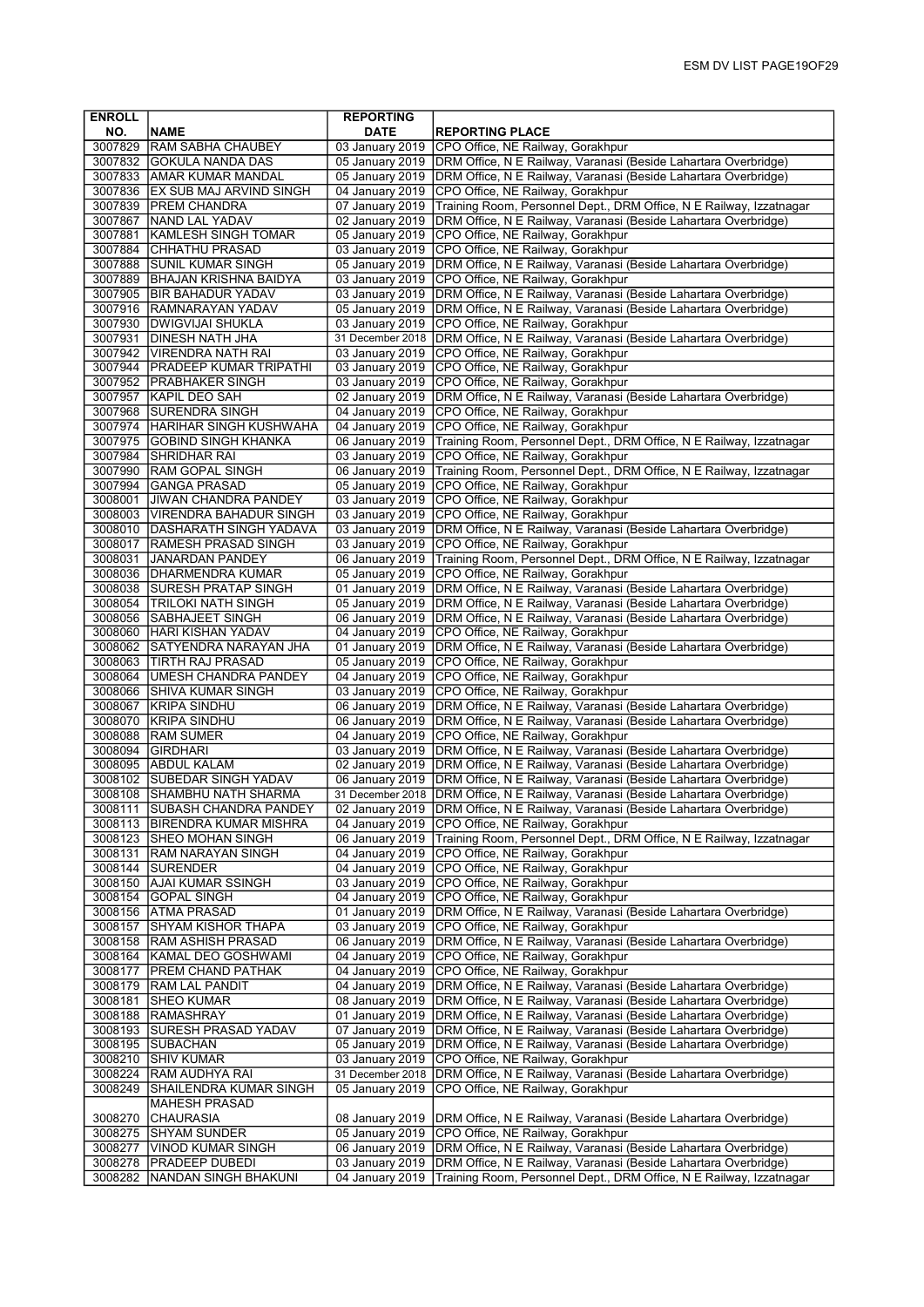| <b>ENROLL</b>      |                                                       | <b>REPORTING</b>                   |                                                                                                                                        |
|--------------------|-------------------------------------------------------|------------------------------------|----------------------------------------------------------------------------------------------------------------------------------------|
| NO.                | <b>NAME</b>                                           | <b>DATE</b>                        | <b>REPORTING PLACE</b>                                                                                                                 |
| 3008283            | <b>SANTOSH KUMAR</b>                                  | 07 January 2019                    | Training Room, Personnel Dept., DRM Office, N E Railway, Izzatnagar                                                                    |
|                    | 3008324 RAJJAN PRASAD                                 | 05 January 2019                    | CPO Office, NE Railway, Gorakhpur                                                                                                      |
| 3008327            | <b>GOVIND SINGH</b>                                   | 05 January 2019                    | Training Room, Personnel Dept., DRM Office, N E Railway, Izzatnagar                                                                    |
| 3008342            | İSHALENDRA KUMAR SINGH                                | 05 January 2019                    | DRM Office, N E Railway, Varanasi (Beside Lahartara Overbridge)                                                                        |
| 3008344            | CHANDRA BHAN SINGH                                    | 03 January 2019                    | CPO Office, NE Railway, Gorakhpur                                                                                                      |
| 3008358            | <b>SARJEET SINGH</b>                                  | 04 January 2019                    | CPO Office, NE Railway, Gorakhpur                                                                                                      |
| 3008361<br>3008369 | <b>GOPAL DATT CHANDOLA</b>                            | 07 January 2019<br>07 January 2019 | Training Room, Personnel Dept., DRM Office, N E Railway, Izzatnagar                                                                    |
| 3008374            | <b>SURESH PRASAD</b><br><b>AMICHAND RAM</b>           | 08 January 2019                    | DRM Office, N E Railway, Varanasi (Beside Lahartara Overbridge)<br>DRM Office, N E Railway, Varanasi (Beside Lahartara Overbridge)     |
|                    | 3008375 KRISHAN KUMAR                                 | 04 January 2019                    | CPO Office, NE Railway, Gorakhpur                                                                                                      |
| 3008383            | <b>SHRI RAM PURI</b>                                  | 04 January 2019                    | CPO Office, NE Railway, Gorakhpur                                                                                                      |
| 3008388            | <b>VIJAY SHYAM</b>                                    | 03 January 2019                    | CPO Office, NE Railway, Gorakhpur                                                                                                      |
|                    | 3008392 VARAMESHWAR SINGH                             | 05 January 2019                    | DRM Office, N E Railway, Varanasi (Beside Lahartara Overbridge)                                                                        |
|                    | 3008393 AKSHAI KUMAR SINGH                            | 07 January 2019                    | DRM Office, N E Railway, Varanasi (Beside Lahartara Overbridge)                                                                        |
|                    | 3008421 LALLU RAM SAHU                                | 05 January 2019                    | CPO Office, NE Railway, Gorakhpur                                                                                                      |
|                    | 3008422 DEEP CHAND CHAUHAN                            | 07 January 2019                    | DRM Office, N E Railway, Varanasi (Beside Lahartara Overbridge)                                                                        |
|                    | 3008423 SUNIL KUMAR                                   | 05 January 2019                    | DRM Office, N E Railway, Varanasi (Beside Lahartara Overbridge)                                                                        |
| 3008434            | <b>SUSHIL KUMAR SINGH</b>                             | 07 January 2019                    | DRM Office, N E Railway, Varanasi (Beside Lahartara Overbridge)                                                                        |
| 3008439            | <b>MUHAMMAD MOBIN</b>                                 | 03 January 2019                    | CPO Office, NE Railway, Gorakhpur                                                                                                      |
|                    | 3008448 SUSHIL KUMAR PANDEY                           | 04 January 2019                    | DRM Office, N E Railway, Varanasi (Beside Lahartara Overbridge)                                                                        |
|                    | 3008454 ASHOK KUMAR SHUKLA                            | 04 January 2019                    | CPO Office, NE Railway, Gorakhpur                                                                                                      |
| 3008459            | PREM GIRI<br><b>SHYAM NANDAN</b>                      | 06 January 2019                    | Training Room, Personnel Dept., DRM Office, N E Railway, Izzatnagar                                                                    |
|                    | 3008462 CHOUDHARY                                     | 02 January 2019                    | DRM Office, N E Railway, Varanasi (Beside Lahartara Overbridge)                                                                        |
|                    | 3008469   BRIJ BIHARI YADAV                           | 01 January 2019                    | DRM Office, N E Railway, Varanasi (Beside Lahartara Overbridge)                                                                        |
|                    | 3008472 RADHEY SHYAM SINGH                            | 01 January 2019                    | DRM Office, N E Railway, Varanasi (Beside Lahartara Overbridge)                                                                        |
| 3008473            | <b>SURENDRA MISHRA</b>                                | 07 January 2019                    | DRM Office, N E Railway, Varanasi (Beside Lahartara Overbridge)                                                                        |
| 3008474            | OM JEE MISHRA                                         | 05 January 2019                    | CPO Office, NE Railway, Gorakhpur                                                                                                      |
|                    | 3008480   MD NAUSHAD ALI                              | 04 January 2019                    | CPO Office, NE Railway, Gorakhpur                                                                                                      |
|                    | 3008485 ASHOK KUMAR                                   | 05 January 2019                    | Training Room, Personnel Dept., DRM Office, N E Railway, Izzatnagar                                                                    |
| 3008490            | <b>BIRENDRA KUMAR SINGH</b>                           | 02 January 2019                    | DRM Office, N E Railway, Varanasi (Beside Lahartara Overbridge)                                                                        |
|                    | 3008492 ASHOK KUMAR SINGH                             | 05 January 2019                    | CPO Office, NE Railway, Gorakhpur                                                                                                      |
| 3008511            | BHOLANATH                                             | 03 January 2019                    | CPO Office, NE Railway, Gorakhpur                                                                                                      |
| 3008534            | <b>JASHOK KUMAR SHUKLA</b><br>3008535 VIRENDRA TIWARY | 04 January 2019<br>06 January 2019 | Training Room, Personnel Dept., DRM Office, N E Railway, Izzatnagar<br>DRM Office, N E Railway, Varanasi (Beside Lahartara Overbridge) |
| 3008538            | <b>VINOD KUMAR RAI</b>                                | 04 January 2019                    | CPO Office, NE Railway, Gorakhpur                                                                                                      |
| 3008544            | MAHFOOJ AHMAD                                         | 04 January 2019                    | CPO Office, NE Railway, Gorakhpur                                                                                                      |
|                    | 3008552 DINESH KUMAR                                  | 06 January 2019                    | Training Room, Personnel Dept., DRM Office, N E Railway, Izzatnagar                                                                    |
|                    | 3008563 VISHNU KUMAR TIWARI                           | 03 January 2019                    | CPO Office, NE Railway, Gorakhpur                                                                                                      |
|                    | 3008575   VIJAY BAHADUR YADAV                         | 06 January 2019                    | DRM Office, N E Railway, Varanasi (Beside Lahartara Overbridge)                                                                        |
| 3008578            | <b>SURESH CHANDRA</b>                                 | 04 January 2019                    | Training Room, Personnel Dept., DRM Office, N E Railway, Izzatnagar                                                                    |
|                    | 3008590 KAMLESHWAR SINGH                              | 04 January 2019                    | CPO Office, NE Railway, Gorakhpur                                                                                                      |
| 3008591<br>3008594 | MAHENDRA KUMAR<br> SHIVJI PRASAD                      | 02 January 2019<br>08 January 2019 | DRM Office, N E Railway, Varanasi (Beside Lahartara Overbridge)<br>DRM Office, N E Railway, Varanasi (Beside Lahartara Overbridge)     |
| 3008618            | <b>RAM SUMER</b>                                      | 04 January 2019                    | CPO Office, NE Railway, Gorakhpur                                                                                                      |
|                    | 3008620  SARTAJ ALI                                   |                                    | 05 January 2019   CPO Office, NE Railway, Gorakhpur                                                                                    |
| 3008624            | <b>SHEO SHANKAR SINGH</b>                             | 07 January 2019                    | DRM Office, N E Railway, Varanasi (Beside Lahartara Overbridge)                                                                        |
| 3008631            | <b>CHANDRA BHAN SINGH</b>                             | 04 January 2019                    | CPO Office, NE Railway, Gorakhpur                                                                                                      |
|                    | 3008633 RAJENDRA PRASAD PANT                          | 03 January 2019                    | CPO Office, NE Railway, Gorakhpur                                                                                                      |
|                    | 3008652 RAMASHRAY SINGH YADAV                         | 05 January 2019                    | CPO Office, NE Railway, Gorakhpur                                                                                                      |
|                    | 3008663 RAM KISHUN YADAV                              | 07 January 2019                    | DRM Office, N E Railway, Varanasi (Beside Lahartara Overbridge)                                                                        |
| 3008695            | <b>BASANT KUMAR PANDEY</b>                            | 01 January 2019                    | DRM Office, N E Railway, Varanasi (Beside Lahartara Overbridge)                                                                        |
| 3008718            | 3008713   RAJ KUMAR<br><b>BALMUKUND SINGH</b>         | 05 January 2019<br>05 January 2019 | CPO Office, NE Railway, Gorakhpur<br>DRM Office, N E Railway, Varanasi (Beside Lahartara Overbridge)                                   |
| 3008719            | <b>GANESH PRASAD</b>                                  | 05 January 2019                    | CPO Office, NE Railway, Gorakhpur                                                                                                      |
| 3008725            | <b>SRIPAL SINGH</b>                                   | 04 January 2019                    | CPO Office, NE Railway, Gorakhpur                                                                                                      |
|                    | 3008728 SHYAM LAL                                     | 05 January 2019                    | CPO Office, NE Railway, Gorakhpur                                                                                                      |
| 3008737            | <b>SRI KRISHAN</b>                                    | 04 January 2019                    | CPO Office, NE Railway, Gorakhpur                                                                                                      |
| 3008740            | RAMJI RAM                                             | 31 December 2018                   | DRM Office, N E Railway, Varanasi (Beside Lahartara Overbridge)                                                                        |
| 3008742            | <b>RAMBIR SINGH</b>                                   | 05 January 2019                    | CPO Office, NE Railway, Gorakhpur                                                                                                      |
| 3008747            | <b>RAM AUTAR</b>                                      | 04 January 2019                    | CPO Office, NE Railway, Gorakhpur                                                                                                      |
| 3008748            | <b>RAGHUVIR SINGH</b>                                 | 05 January 2019                    | CPO Office, NE Railway, Gorakhpur                                                                                                      |
| 3008750<br>3008753 | <b>RAM PRAVESH GUPT</b><br><b>RADHE SHYAM PRASAD</b>  | 03 January 2019<br>05 January 2019 | DRM Office, N E Railway, Varanasi (Beside Lahartara Overbridge)<br>DRM Office, N E Railway, Varanasi (Beside Lahartara Overbridge)     |
| 3008755            | <b>RAJENDRA SAHU</b>                                  | 07 January 2019                    | DRM Office, N E Railway, Varanasi (Beside Lahartara Overbridge)                                                                        |
|                    | 3008765   PREM CHANDRA                                | 04 January 2019                    | CPO Office, NE Railway, Gorakhpur                                                                                                      |
| 3008768            | <b>SUSHIL KUMAR</b>                                   | 07 January 2019                    | DRM Office, N E Railway, Varanasi (Beside Lahartara Overbridge)                                                                        |
| 3008790            | <b>AMLA PRASAD YADAV</b>                              | 06 January 2019                    | DRM Office, N E Railway, Varanasi (Beside Lahartara Overbridge)                                                                        |
| 3008800            | HAUSHILA PRASAD                                       | 03 January 2019                    | CPO Office, NE Railway, Gorakhpur                                                                                                      |
| 3008807            | NARAD RAM KUSHAWAHA                                   | 31 December 2018                   | DRM Office, N E Railway, Varanasi (Beside Lahartara Overbridge)                                                                        |
| 3008819            | NARAD RAM KUSHWAHA                                    | 03 January 2019                    | DRM Office, N E Railway, Varanasi (Beside Lahartara Overbridge)                                                                        |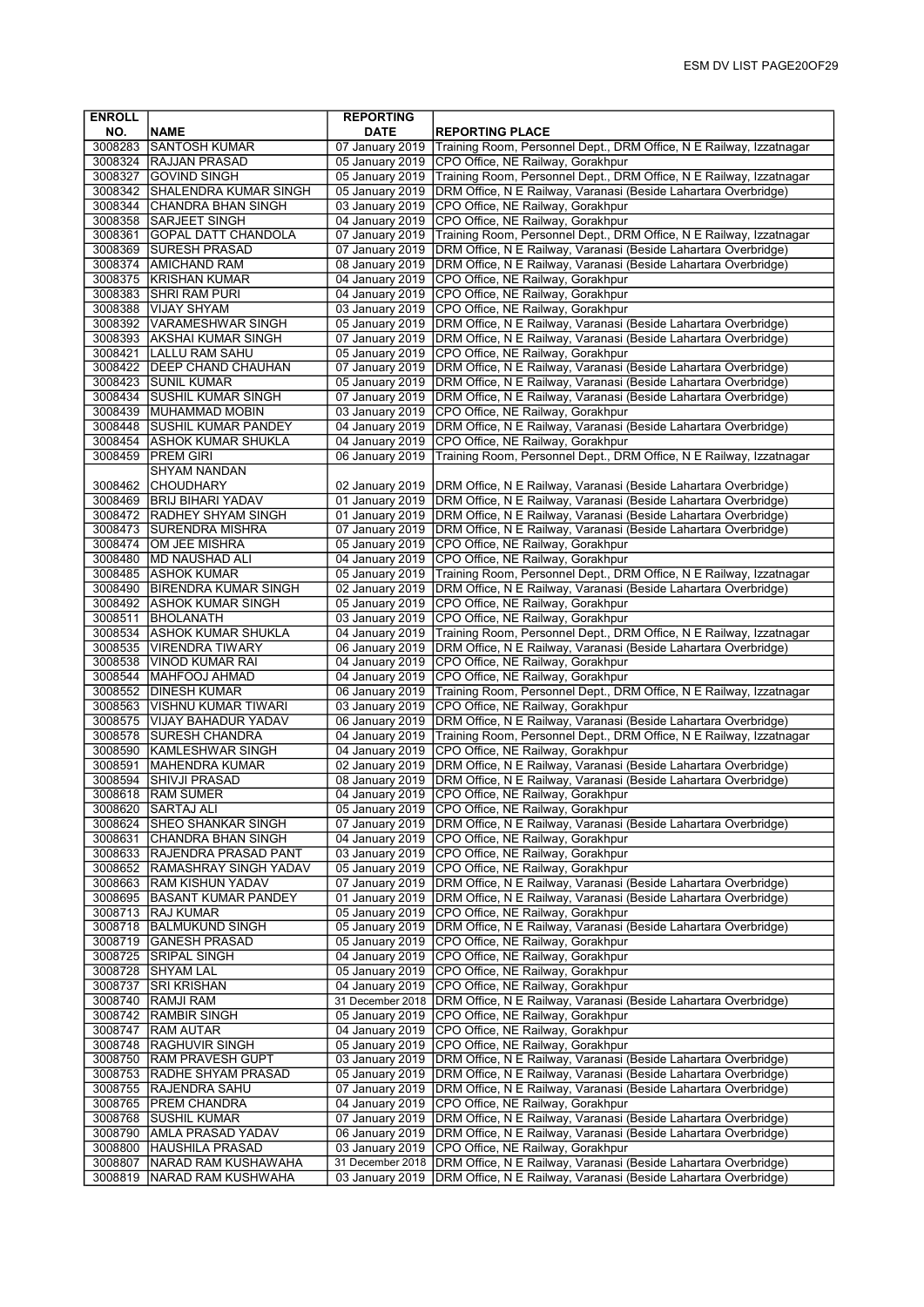| <b>ENROLL</b>      |                                                          | <b>REPORTING</b>                   |                                                                                                                                    |
|--------------------|----------------------------------------------------------|------------------------------------|------------------------------------------------------------------------------------------------------------------------------------|
| NO.                | <b>NAME</b>                                              | <b>DATE</b>                        | <b>REPORTING PLACE</b>                                                                                                             |
| 3008822            | <b>LALIT MOHAN</b>                                       | 06 January 2019                    | Training Room, Personnel Dept., DRM Office, N E Railway, Izzatnagar                                                                |
|                    | 3008826 RAJENDRA SINGH                                   | 03 January 2019                    | CPO Office, NE Railway, Gorakhpur                                                                                                  |
| 3008840            | 3008838 SANJAY KUMAR TIWARI<br><b>IMANOJ PRASAD KUAR</b> | 05 January 2019<br>05 January 2019 | CPO Office, NE Railway, Gorakhpur<br>CPO Office, NE Railway, Gorakhpur                                                             |
|                    | 3008843 RAMESHWAR NATH PANDEY                            | 03 January 2019                    | CPO Office, NE Railway, Gorakhpur                                                                                                  |
| 3008844            | <b>SHIV BACHAN SINGH</b>                                 | 06 January 2019                    | DRM Office, N E Railway, Varanasi (Beside Lahartara Overbridge)                                                                    |
|                    | 3008848   PREM CHANDRA PANDEY                            | 03 January 2019                    | DRM Office, N E Railway, Varanasi (Beside Lahartara Overbridge)                                                                    |
|                    | 3008853 RAM CHANDRA TIWARI                               | 03 January 2019                    | CPO Office, NE Railway, Gorakhpur                                                                                                  |
|                    | 3008854 KUDEY SINGH                                      |                                    | 07 January 2019 Training Room, Personnel Dept., DRM Office, N E Railway, Izzatnagar                                                |
|                    | 3008856 SHIV BAHADUR SINGH HADA                          | 07 January 2019                    | Training Room, Personnel Dept., DRM Office, N E Railway, Izzatnagar                                                                |
|                    | 3008857 DIWAKAR RAI<br>3008872 RAM VINAY SINGH           | 03 January 2019<br>07 January 2019 | CPO Office, NE Railway, Gorakhpur<br>DRM Office, N E Railway, Varanasi (Beside Lahartara Overbridge)                               |
| 3008887            | <b>DIGVIJAI NATH PANDEY</b>                              | 05 January 2019                    | CPO Office, NE Railway, Gorakhpur                                                                                                  |
|                    | 3008889 BISHWANATH SAH                                   | 05 January 2019                    | DRM Office, N E Railway, Varanasi (Beside Lahartara Overbridge)                                                                    |
|                    | 3008892 SHYAM SUNDER                                     | 07 January 2019                    | Training Room, Personnel Dept., DRM Office, N E Railway, Izzatnagar                                                                |
|                    | 3008898 SURENDRA PRASAD                                  | 02 January 2019                    | DRM Office, N E Railway, Varanasi (Beside Lahartara Overbridge)                                                                    |
|                    | 3008901 ASHOK KUMAR SRIVASTAV                            |                                    | 04 January 2019   Training Room, Personnel Dept., DRM Office, N E Railway, Izzatnagar                                              |
| 3008918            | <b>ASHOK KUMSR SINGH</b>                                 | 03 January 2019                    | DRM Office, N E Railway, Varanasi (Beside Lahartara Overbridge)                                                                    |
|                    | 3008926 RAJENDRA KUMAR TIWARI<br>3008934 MAHENDRA SINGH  | 07 January 2019<br>04 January 2019 | DRM Office, N E Railway, Varanasi (Beside Lahartara Overbridge)<br>CPO Office, NE Railway, Gorakhpur                               |
|                    | 3008935 RAMDEO SINGH                                     | 03 January 2019                    | CPO Office, NE Railway, Gorakhpur                                                                                                  |
|                    | 3008943 BABU LAL                                         | 04 January 2019                    | CPO Office, NE Railway, Gorakhpur                                                                                                  |
| 3008947            | <b>SHYAM NARAYAN TIWARI</b>                              | 04 January 2019                    | CPO Office, NE Railway, Gorakhpur                                                                                                  |
|                    | 3008953 HARISH CHAND                                     | 06 January 2019                    | Training Room, Personnel Dept., DRM Office, N E Railway, Izzatnagar                                                                |
| 3008957            | <b>RAMESH KUMAR YADAV</b>                                | 04 January 2019                    | DRM Office, N E Railway, Varanasi (Beside Lahartara Overbridge)                                                                    |
| 3008975            | <b>ANIL KUMAR MISHRA</b>                                 | 03 January 2019                    | CPO Office, NE Railway, Gorakhpur                                                                                                  |
|                    | 3008992 RAM EKBAL SINGH<br>3008998 ARUN KUMAR            | 03 January 2019<br>01 January 2019 | DRM Office, N E Railway, Varanasi (Beside Lahartara Overbridge)<br>DRM Office, N E Railway, Varanasi (Beside Lahartara Overbridge) |
|                    | 3009003 RAMANAND SINGH                                   | 05 January 2019                    | DRM Office, N E Railway, Varanasi (Beside Lahartara Overbridge)                                                                    |
|                    | 3009009 CHHOTELAL SHARMA                                 |                                    | 04 January 2019   DRM Office, N E Railway, Varanasi (Beside Lahartara Overbridge)                                                  |
| 3009017            | <b>SHYAM LAL</b>                                         | 05 January 2019                    | CPO Office, NE Railway, Gorakhpur                                                                                                  |
| 3009018            | KRISHAN KUMAR TAHLAN                                     | 04 January 2019                    | Training Room, Personnel Dept., DRM Office, N E Railway, Izzatnagar                                                                |
|                    | 3009019 KAMTA PRASAD                                     | 06 January 2019                    | DRM Office, N E Railway, Varanasi (Beside Lahartara Overbridge)                                                                    |
| 3009031            | <b>ANOJ KUMAR</b><br>3009032   MADAN PAL                 | 03 January 2019<br>05 January 2019 | CPO Office, NE Railway, Gorakhpur<br>CPO Office, NE Railway, Gorakhpur                                                             |
|                    | 3009036 KRIPA SHANKAR YADAV                              | 04 January 2019                    | CPO Office, NE Railway, Gorakhpur                                                                                                  |
| 3009053            | <b>SHYAMA SINGH</b>                                      | 07 January 2019                    | DRM Office, N E Railway, Varanasi (Beside Lahartara Overbridge)                                                                    |
|                    | 3009073 VINOD KUMAR CHATURVEDI                           | 07 January 2019                    | Training Room, Personnel Dept., DRM Office, N E Railway, Izzatnagar                                                                |
|                    | 3009083 BRAJMOHAN CHOUDHARY                              | 03 January 2019                    | CPO Office, NE Railway, Gorakhpur                                                                                                  |
|                    | 3009085 VAKIL YADAV                                      | 04 January 2019                    | CPO Office, NE Railway, Gorakhpur                                                                                                  |
|                    | 3009088   UMASHANKER PRASAD<br>3009094 RAMKISHOR SINGH   | 03 January 2019<br>03 January 2019 | DRM Office, N E Railway, Varanasi (Beside Lahartara Overbridge)<br>CPO Office, NE Railway, Gorakhpur                               |
| 3009097            | <b>JASHOK KUMAR SHUKLA</b>                               | 07 January 2019                    | Training Room, Personnel Dept., DRM Office, N E Railway, Izzatnagar                                                                |
| 3009098            | <b>NAND KISHOR</b>                                       | 03 January 2019                    | CPO Office, NE Railway, Gorakhpur                                                                                                  |
| 3009109            | <b>GAM BAHADUR GURUNG</b>                                |                                    | 04 January 2019 CPO Office, NE Railway, Gorakhpur                                                                                  |
|                    | 3009112 SHRINIVAS SINGH                                  |                                    | 04 January 2019   DRM Office, N E Railway, Varanasi (Beside Lahartara Overbridge)                                                  |
|                    | 3009116   VINOD KUMAR SINGH                              | 02 January 2019                    | DRM Office, N E Railway, Varanasi (Beside Lahartara Overbridge)                                                                    |
|                    | 3009118  RADHAKANT DUBEY                                 | 06 January 2019                    | DRM Office, N E Railway, Varanasi (Beside Lahartara Overbridge)                                                                    |
| 3009121            | DHARMENDRA KUMAR<br> TIWARI                              | 04 January 2019                    | CPO Office, NE Railway, Gorakhpur                                                                                                  |
| 3009123            | <b>SURESH GUPTA</b>                                      | 05 January 2019                    | CPO Office, NE Railway, Gorakhpur                                                                                                  |
|                    | 3009125  LAL DHARI YADAV                                 | 01 January 2019                    | DRM Office, N E Railway, Varanasi (Beside Lahartara Overbridge)                                                                    |
|                    | 3009128 KANHAYA PRASAD                                   | 04 January 2019                    | CPO Office, NE Railway, Gorakhpur                                                                                                  |
| 3009131            | <b>BRIJ BHAN YADAV</b>                                   | 03 January 2019                    | DRM Office, N E Railway, Varanasi (Beside Lahartara Overbridge)                                                                    |
| 3009134            | <b>INDER JIT</b>                                         | 04 January 2019                    | CPO Office, NE Railway, Gorakhpur                                                                                                  |
| 3009138<br>3009141 | <b>SANT RAM</b><br><b>RAJKUMAR</b>                       | 08 January 2019<br>07 January 2019 | DRM Office, N E Railway, Varanasi (Beside Lahartara Overbridge)<br>DRM Office, N E Railway, Varanasi (Beside Lahartara Overbridge) |
|                    | 3009142  RAM GRIH YADAV                                  | 07 January 2019                    | DRM Office, N E Railway, Varanasi (Beside Lahartara Overbridge)                                                                    |
|                    | 3009153   PRAMOD KUMAR MISHRA                            | 05 January 2019                    | CPO Office, NE Railway, Gorakhpur                                                                                                  |
|                    | 3009159 SHRI RAM SINGH                                   | 03 January 2019                    | CPO Office, NE Railway, Gorakhpur                                                                                                  |
|                    | 3009160 BIRENDRA PRASAD                                  | 06 January 2019                    | Training Room, Personnel Dept., DRM Office, N E Railway, Izzatnagar                                                                |
| 3009161            | <b>SUDARSHAN SINGH</b>                                   | 06 January 2019                    | DRM Office, N E Railway, Varanasi (Beside Lahartara Overbridge)                                                                    |
| 3009164            | SHRINIWAS SINGH                                          | 05 January 2019                    | CPO Office, NE Railway, Gorakhpur                                                                                                  |
| 3009184            | NAI RAM SUNDAR<br>3009204 RESHAM SINGH                   | 05 January 2019<br>03 January 2019 | CPO Office, NE Railway, Gorakhpur<br>CPO Office, NE Railway, Gorakhpur                                                             |
| 3009210            | <b>SHEOJI CHOUDHARY</b>                                  | 05 January 2019                    | CPO Office, NE Railway, Gorakhpur                                                                                                  |
| 3009211            | SIYARAM SINGH YADAV                                      | 02 January 2019                    | DRM Office, N E Railway, Varanasi (Beside Lahartara Overbridge)                                                                    |
| 3009216            | <b>GULAB CHAND PRASAD</b>                                | 31 December 2018                   | DRM Office, N E Railway, Varanasi (Beside Lahartara Overbridge)                                                                    |
| 3009218            | <b>SUDAMA OJHA</b>                                       | 02 January 2019                    | DRM Office, N E Railway, Varanasi (Beside Lahartara Overbridge)                                                                    |
| 3009220            | <b>RAMESH KUMAR SNGH</b>                                 | 08 January 2019                    | DRM Office, N E Railway, Varanasi (Beside Lahartara Overbridge)                                                                    |
| 3009253            | <b>ANIL KUMAR RAI</b>                                    | 03 January 2019                    | CPO Office, NE Railway, Gorakhpur                                                                                                  |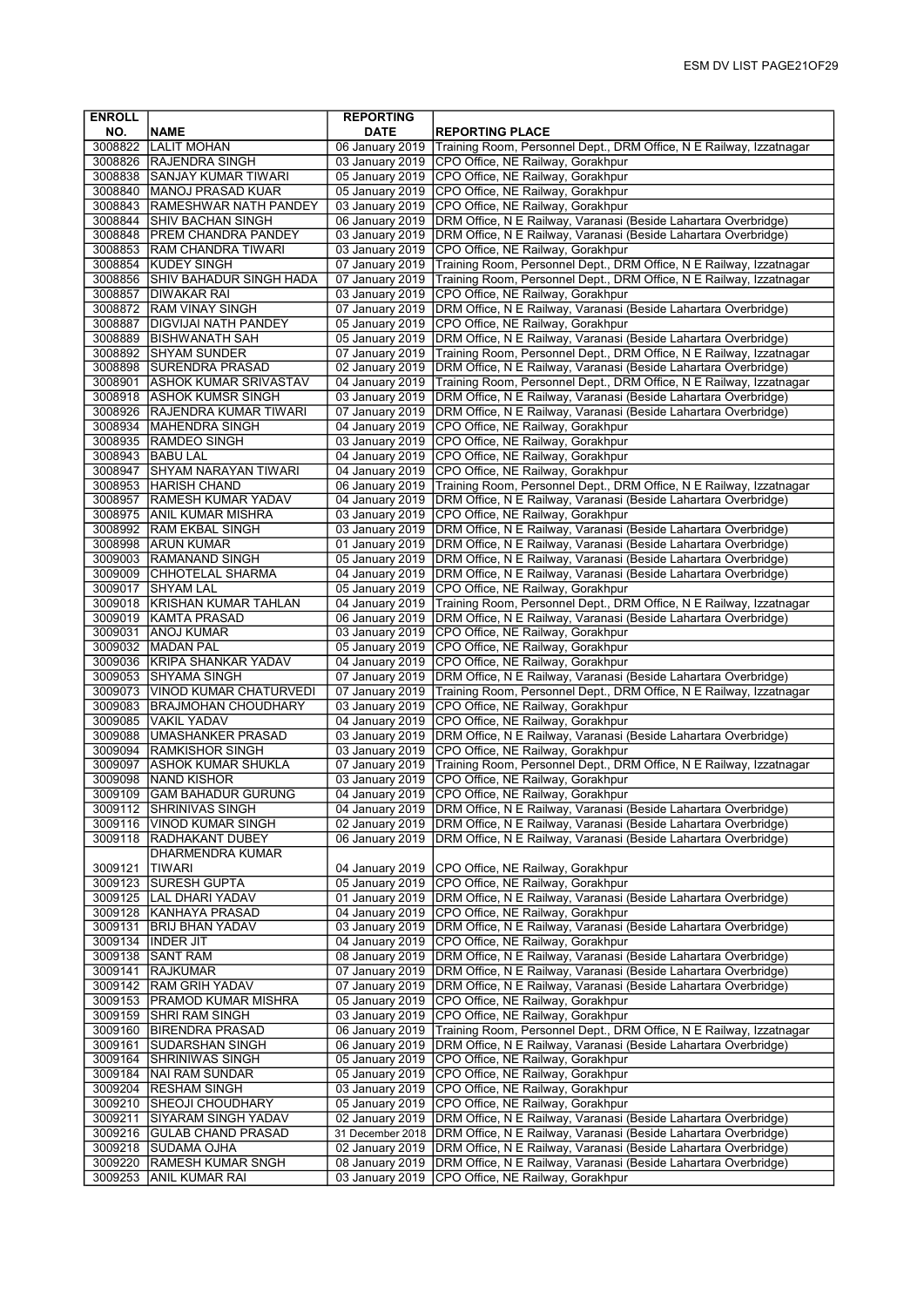| <b>ENROLL</b>      |                                                          | <b>REPORTING</b>                    |                                                                                                                                        |
|--------------------|----------------------------------------------------------|-------------------------------------|----------------------------------------------------------------------------------------------------------------------------------------|
| NO.                | <b>NAME</b>                                              | <b>DATE</b>                         | <b>REPORTING PLACE</b>                                                                                                                 |
|                    | 3009285   BIHARI LAL PANDEY                              | 04 January 2019                     | DRM Office, N E Railway, Varanasi (Beside Lahartara Overbridge)                                                                        |
|                    | 3009306 GOPAL SINGH                                      | 04 January 2019                     | Training Room, Personnel Dept., DRM Office, N E Railway, Izzatnagar                                                                    |
| 3009317            | 3009312 KAMLESH KUMAR SINGH<br><b>SHIVA PRATAP SINGH</b> | 02 January 2019<br>04 January 2019  | DRM Office, N E Railway, Varanasi (Beside Lahartara Overbridge)<br>CPO Office, NE Railway, Gorakhpur                                   |
|                    | 3009318 BINDRESH                                         | 05 January 2019                     | CPO Office, NE Railway, Gorakhpur                                                                                                      |
| 3009327            | <b>SURENDRA SINGH YADAV</b>                              | 08 January 2019                     | DRM Office, N E Railway, Varanasi (Beside Lahartara Overbridge)                                                                        |
|                    | 3009350 AWADHNARAYAN PANDEY                              | 05 January 2019                     | Training Room, Personnel Dept., DRM Office, N E Railway, Izzatnagar                                                                    |
|                    | 3009352 UMA SHANKAR PRASAD                               | 02 January 2019                     | DRM Office, N E Railway, Varanasi (Beside Lahartara Overbridge)                                                                        |
|                    | 3009358 HARI PRASAD                                      | 04 January 2019                     | CPO Office, NE Railway, Gorakhpur                                                                                                      |
| 3009365            | 3009360 RAJENDRA SINGH<br><b>SURESH RAM</b>              | 05 January 2019<br>04 January 2019  | CPO Office, NE Railway, Gorakhpur<br>DRM Office, N E Railway, Varanasi (Beside Lahartara Overbridge)                                   |
|                    | 3009393 RAM BHAWAN                                       | 03 January 2019                     | CPO Office, NE Railway, Gorakhpur                                                                                                      |
|                    | 3009413 RAMSHISH SINGH YADAV                             | 31 December 2018                    | DRM Office, N E Railway, Varanasi (Beside Lahartara Overbridge)                                                                        |
|                    | 3009414 KAMTA SINGH                                      | 02 January 2019                     | DRM Office, N E Railway, Varanasi (Beside Lahartara Overbridge)                                                                        |
| 3009427            | <b>JITENDER KUMAR SINGH</b>                              | 05 January 2019                     | CPO Office, NE Railway, Gorakhpur                                                                                                      |
| 3009441            | 3009430 RAM NARESH<br><b>BIJAIE RAM</b>                  | 05 January 2019<br>07 January 2019  | CPO Office, NE Railway, Gorakhpur<br>DRM Office, N E Railway, Varanasi (Beside Lahartara Overbridge)                                   |
| 3009446            | <b>HARERAM SINGH</b>                                     | 01 January 2019                     | DRM Office, N E Railway, Varanasi (Beside Lahartara Overbridge)                                                                        |
| 3009451            | KAILASH CHANDRA                                          | 05 January 2019                     | Training Room, Personnel Dept., DRM Office, N E Railway, Izzatnagar                                                                    |
|                    | 3009466 RAM ADHAR YADAVA                                 | 08 January 2019                     | DRM Office, N E Railway, Varanasi (Beside Lahartara Overbridge)                                                                        |
|                    | 3009487  HOSHIYAR SINGH                                  | 05 January 2019                     | CPO Office, NE Railway, Gorakhpur                                                                                                      |
|                    | 3009489 KAILASHCHANDRA                                   | 05 January 2019                     | Training Room, Personnel Dept., DRM Office, N E Railway, Izzatnagar                                                                    |
| 3009511            | 3009499 BASANT KUMAR SHUKLA<br><b>BARE LAL</b>           | 05 January 2019<br>01 January 2019  | CPO Office, NE Railway, Gorakhpur<br>DRM Office, N E Railway, Varanasi (Beside Lahartara Overbridge)                                   |
|                    | RAJENDRA KUMAR                                           |                                     |                                                                                                                                        |
| 3009512            | <b>KUSHWAHA</b>                                          | 05 January 2019                     | CPO Office, NE Railway, Gorakhpur                                                                                                      |
| 3009514            | <b>HARI PRASAD YADAV</b>                                 | 05 January 2019                     | DRM Office, N E Railway, Varanasi (Beside Lahartara Overbridge)                                                                        |
|                    | 3009522 SHRIKANT YADAV                                   | 31 December 2018                    | DRM Office, N E Railway, Varanasi (Beside Lahartara Overbridge)                                                                        |
|                    | 3009538 NARESH KUMAR SINGH                               | 06 January 2019                     | DRM Office, N E Railway, Varanasi (Beside Lahartara Overbridge)                                                                        |
|                    | 3009543 SUBODH KUMAR<br>3009544 SHAMBHU SINGH YADAV      | 01 January 2019<br>01 January 2019  | DRM Office, N E Railway, Varanasi (Beside Lahartara Overbridge)<br>DRM Office, N E Railway, Varanasi (Beside Lahartara Overbridge)     |
|                    | 3009545 AWADHESH KUMAR PANDEY                            | 04 January 2019                     | DRM Office, N E Railway, Varanasi (Beside Lahartara Overbridge)                                                                        |
| 3009550            | <b>SHANKAR YADAV</b>                                     | 05 January 2019                     | DRM Office, N E Railway, Varanasi (Beside Lahartara Overbridge)                                                                        |
| 3009592            | <b>ARJUN SINGH</b>                                       | 02 January 2019                     | DRM Office, N E Railway, Varanasi (Beside Lahartara Overbridge)                                                                        |
|                    | 3009600 DAYA SHANKAR YADAV                               | 05 January 2019                     | CPO Office, NE Railway, Gorakhpur                                                                                                      |
| 3009617            | SAMSUM KERKETTA                                          | 07 January 2019                     | DRM Office, N E Railway, Varanasi (Beside Lahartara Overbridge)                                                                        |
| 3009627            | <b>IDHARMEBDER SINGH</b><br>3009630 MANAN YADAV          | 04 January 2019<br>08 January 2019  | Training Room, Personnel Dept., DRM Office, N E Railway, Izzatnagar<br>DRM Office, N E Railway, Varanasi (Beside Lahartara Overbridge) |
| 3009638            | <b>SHIV MURTI SINGH YADAV</b>                            | 06 January 2019                     | DRM Office, N E Railway, Varanasi (Beside Lahartara Overbridge)                                                                        |
|                    | 3009640   MADAN CHAUDHARY                                | 31 December 2018                    | DRM Office, N E Railway, Varanasi (Beside Lahartara Overbridge)                                                                        |
| 3009653            | <b>RADHESHYAM SHARMA</b>                                 | 05 January 2019                     | CPO Office, NE Railway, Gorakhpur                                                                                                      |
| 3009665            | <b>SARNATH RAM</b>                                       | 06 January 2019                     | DRM Office, N E Railway, Varanasi (Beside Lahartara Overbridge)                                                                        |
| 3009666<br>3009673 | <b>NIRMAL KUMAR SINGH</b><br><b>RAJESH KUMAR MISHRA</b>  | 05 January 2019<br>04 January 2019  | Training Room, Personnel Dept., DRM Office, N E Railway, Izzatnagar<br>CPO Office, NE Railway, Gorakhpur                               |
| 3009679            | <b>SURESH KUMAR SAH</b>                                  | 05 January 2019                     | CPO Office, NE Railway, Gorakhpur                                                                                                      |
|                    | 3009683  KAILASH RAM                                     | 07 January 2019                     | DRM Office, N E Railway, Varanasi (Beside Lahartara Overbridge)                                                                        |
| 3009721            | <b>NAGU SINGH</b>                                        | 03 January 2019                     | DRM Office, N E Railway, Varanasi (Beside Lahartara Overbridge)                                                                        |
| 3009725            | KARTAR SINGH                                             | 05 January 2019                     | CPO Office, NE Railway, Gorakhpur                                                                                                      |
| 3009741            | SHRI KRISHNA                                             | 03 January 2019                     | CPO Office, NE Railway, Gorakhpur                                                                                                      |
| 3009746            | 3009744 JJAG NARAYAN MISRA<br> SATYA NARAYAN PRASAD      | 05 January 2019<br>07 January 2019  | CPO Office, NE Railway, Gorakhpur<br>DRM Office, N E Railway, Varanasi (Beside Lahartara Overbridge)                                   |
| 3009748            | DULAHM DASS                                              | 05 January 2019                     | CPO Office, NE Railway, Gorakhpur                                                                                                      |
| 3009759            | <b>SAROJ KUMAR</b>                                       | 03 January 2019                     | CPO Office, NE Railway, Gorakhpur                                                                                                      |
| 3009767            | RAJ KISHOR YADAV                                         | 08 January 2019                     | DRM Office, N E Railway, Varanasi (Beside Lahartara Overbridge)                                                                        |
|                    |                                                          |                                     |                                                                                                                                        |
| 3009771            | SUBHASH SINGH KUSHWAHA<br>3009774 SHYAM LAL PRASAD       | 05 January 2019<br>31 December 2018 | DRM Office, N E Railway, Varanasi (Beside Lahartara Overbridge)<br>DRM Office, N E Railway, Varanasi (Beside Lahartara Overbridge)     |
| 3009783            | <b>SANTRAJ YADAVA</b>                                    | 08 January 2019                     | DRM Office, N E Railway, Varanasi (Beside Lahartara Overbridge)                                                                        |
| 3009788            | <b>DHIR SINGH</b>                                        | 03 January 2019                     | CPO Office, NE Railway, Gorakhpur                                                                                                      |
| 3009789            | <b>GULAB PRASAD</b>                                      | 08 January 2019                     | DRM Office, N E Railway, Varanasi (Beside Lahartara Overbridge)                                                                        |
| 3009800            | VIJAYEE SINGH YADAV                                      | 04 January 2019                     | DRM Office, N E Railway, Varanasi (Beside Lahartara Overbridge)                                                                        |
|                    | 3009814  RAM SHABDA YADEO                                | 05 January 2019                     | DRM Office, N E Railway, Varanasi (Beside Lahartara Overbridge)                                                                        |
| 3009823<br>3009824 | <b>DEVENDRA KUMAR SHARMA</b><br> GIRENDRA PAL            | 06 January 2019<br>03 January 2019  | DRM Office, N E Railway, Varanasi (Beside Lahartara Overbridge)<br>CPO Office, NE Railway, Gorakhpur                                   |
| 3009840            | KRISHNA KUMAR SAH                                        | 02 January 2019                     | DRM Office, N E Railway, Varanasi (Beside Lahartara Overbridge)                                                                        |
|                    | SHYAM BAHADUR SINGH                                      |                                     |                                                                                                                                        |
| 3009843            | KHATTRI                                                  | 04 January 2019                     | CPO Office, NE Railway, Gorakhpur                                                                                                      |
| 3009846            | SHIV SAGAR                                               | 05 January 2019                     | CPO Office, NE Railway, Gorakhpur                                                                                                      |
| 3009849            | <b>FATTAN KHAN</b>                                       | 03 January 2019                     | CPO Office, NE Railway, Gorakhpur                                                                                                      |
| 3009867            | <b>BHRIGU NATH SINGH</b><br>KUSHWAHA                     | 04 January 2019                     | DRM Office, N E Railway, Varanasi (Beside Lahartara Overbridge)                                                                        |
|                    |                                                          |                                     |                                                                                                                                        |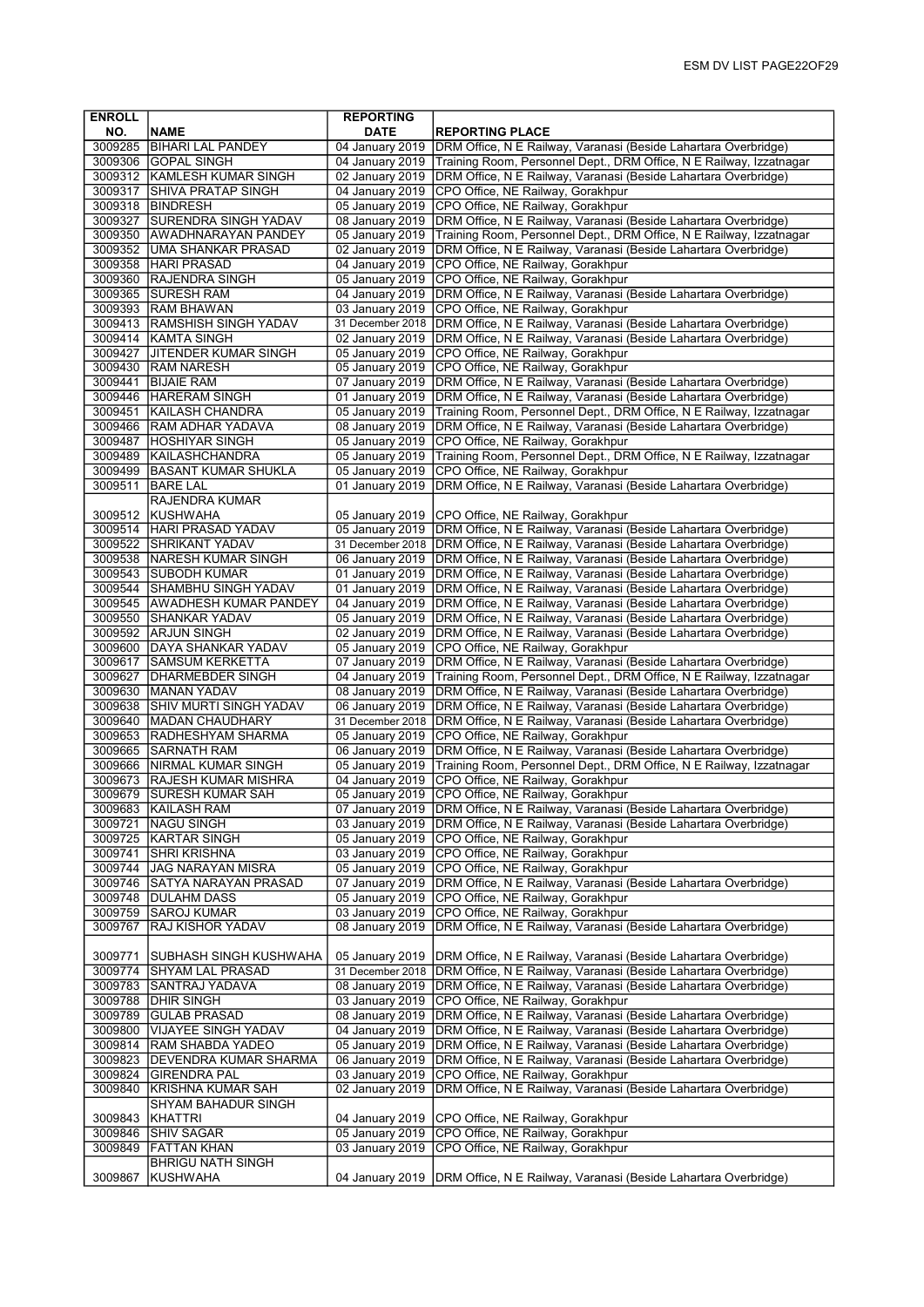| <b>ENROLL</b>      |                                                 | <b>REPORTING</b>                    |                                                                                                                                        |
|--------------------|-------------------------------------------------|-------------------------------------|----------------------------------------------------------------------------------------------------------------------------------------|
| NO.                | <b>NAME</b>                                     | <b>DATE</b>                         | <b>REPORTING PLACE</b>                                                                                                                 |
|                    | 3009874 AMAR NATH RAI                           | 05 January 2019                     | CPO Office, NE Railway, Gorakhpur                                                                                                      |
|                    | 3009876 ASHOK KUMAR DWIVEDI                     |                                     | 03 January 2019 CPO Office, NE Railway, Gorakhpur                                                                                      |
|                    | 3009888 CHANDRA BHAN                            |                                     | 05 January 2019 CPO Office, NE Railway, Gorakhpur                                                                                      |
|                    | 3009894 NAND KISHOR                             | 04 January 2019                     | CPO Office, NE Railway, Gorakhpur                                                                                                      |
|                    | 3009899 RAM DARAS YADAV<br>3009908 CHANDER BHAN | 05 January 2019<br>03 January 2019  | DRM Office, N E Railway, Varanasi (Beside Lahartara Overbridge)                                                                        |
|                    | 3009918  LAL BAHADUR YADAV                      | 05 January 2019                     | CPO Office, NE Railway, Gorakhpur<br>CPO Office, NE Railway, Gorakhpur                                                                 |
|                    | 3009919 RAMJI SINGH YADAV                       | 31 December 2018                    | DRM Office, N E Railway, Varanasi (Beside Lahartara Overbridge)                                                                        |
| 3009921            | <b>DAYA NAND YADAV</b>                          | 04 January 2019                     | CPO Office, NE Railway, Gorakhpur                                                                                                      |
|                    | 3009930 RAMA KANT                               | 05 January 2019                     | CPO Office, NE Railway, Gorakhpur                                                                                                      |
|                    | 3009933 AS MOHAMMAD ANSARI                      | 08 January 2019                     | DRM Office, N E Railway, Varanasi (Beside Lahartara Overbridge)                                                                        |
| 3009951            | <b>KAMLESH KUMAR TIWARI</b>                     | 05 January 2019                     | CPO Office, NE Railway, Gorakhpur                                                                                                      |
|                    | 3009954 ASMOHAMMAD ANSARI                       | 08 January 2019                     | DRM Office, N E Railway, Varanasi (Beside Lahartara Overbridge)                                                                        |
|                    | 3009963   HARI SHEO DARSHAN SINGH               | 04 January 2019                     | CPO Office, NE Railway, Gorakhpur                                                                                                      |
| 3009967            | <b>RAMJI SINGH</b>                              | 08 January 2019                     | DRM Office, N E Railway, Varanasi (Beside Lahartara Overbridge)                                                                        |
|                    | 3009998 RAMESH SINGH                            | 05 January 2019                     | CPO Office, NE Railway, Gorakhpur                                                                                                      |
|                    | 3010002 SHYAM NARAYAN                           | 03 January 2019                     | CPO Office, NE Railway, Gorakhpur                                                                                                      |
|                    | 3010007 RAM JI SINGH YADAV                      | 31 December 2018                    | DRM Office, N E Railway, Varanasi (Beside Lahartara Overbridge)                                                                        |
| 3010018            | <b>RAM DARSH YADAV</b>                          | 05 January 2019                     | DRM Office, N E Railway, Varanasi (Beside Lahartara Overbridge)                                                                        |
|                    | <b>MITHILESH KUMAR</b>                          |                                     |                                                                                                                                        |
| 3010028            | CHAUDHARY                                       | 07 January 2019                     | DRM Office, N E Railway, Varanasi (Beside Lahartara Overbridge)                                                                        |
| 3010030            | KAMLESH SINGH GOSWAMI                           | 05 January 2019                     | CPO Office, NE Railway, Gorakhpur                                                                                                      |
| 3010070            | <b>GRIDHARI SINGH</b><br><b>RAKESH MOHAN</b>    | 07 January 2019                     | DRM Office, N E Railway, Varanasi (Beside Lahartara Overbridge)                                                                        |
|                    | 3010082 SRIVASTAVA                              |                                     | CPO Office, NE Railway, Gorakhpur                                                                                                      |
| 3010087            | <b>IDAYA SHANKAR YADAV</b>                      | 03 January 2019<br>06 January 2019  | DRM Office, N E Railway, Varanasi (Beside Lahartara Overbridge)                                                                        |
| 3010097            | <b>HARE RAM ROY</b>                             | 03 January 2019                     | CPO Office, NE Railway, Gorakhpur                                                                                                      |
| 3010107            | <b>RAM LAL SINGH</b>                            | 05 January 2019                     | CPO Office, NE Railway, Gorakhpur                                                                                                      |
|                    | 3010110 SATYA NARAYAN YADAV                     | 02 January 2019                     | DRM Office, N E Railway, Varanasi (Beside Lahartara Overbridge)                                                                        |
| 3010119            | <b>NAVAL KISHORE SHUKLA</b>                     | 03 January 2019                     | CPO Office, NE Railway, Gorakhpur                                                                                                      |
|                    | <b>ANUJ PRATAP SINGH</b>                        |                                     |                                                                                                                                        |
| 3010123            | PARIHAR                                         | 07 January 2019                     | DRM Office, N E Railway, Varanasi (Beside Lahartara Overbridge)                                                                        |
| 3010133            | <b>SUSHIL PRASAD SHARMA</b>                     | 04 January 2019                     | DRM Office, N E Railway, Varanasi (Beside Lahartara Overbridge)                                                                        |
|                    | 3010140 BRIJ RAJ DUBEY                          | 03 January 2019                     | CPO Office, NE Railway, Gorakhpur                                                                                                      |
|                    | 3010146 AMAR PRASAD                             | 02 January 2019                     | DRM Office, N E Railway, Varanasi (Beside Lahartara Overbridge)                                                                        |
|                    | 3010157 SANTOSH YADAWA                          | 31 December 2018                    | DRM Office, N E Railway, Varanasi (Beside Lahartara Overbridge)                                                                        |
| 3010160            | <b>SHIVMURAT PRAJAPATI</b>                      | 07 January 2019                     | DRM Office, N E Railway, Varanasi (Beside Lahartara Overbridge)                                                                        |
|                    | RAKESH KUMAR SINGH<br>3010175 CHAUHAN           |                                     |                                                                                                                                        |
|                    | 3010190 LALAN PRASAD SINGH                      | 07 January 2019<br>31 December 2018 | Training Room, Personnel Dept., DRM Office, N E Railway, Izzatnagar<br>DRM Office, N E Railway, Varanasi (Beside Lahartara Overbridge) |
| 3010191            | <b>SHESH MANI YADAV</b>                         | 05 January 2019                     | DRM Office, N E Railway, Varanasi (Beside Lahartara Overbridge)                                                                        |
|                    | 3010193 GANGA RAM                               | 04 January 2019                     | CPO Office, NE Railway, Gorakhpur                                                                                                      |
| 3010197            | NURUL AIJAZ FARUQUI                             | 03 January 2019                     | CPO Office, NE Railway, Gorakhpur                                                                                                      |
| 3010205            | <b>SIRAJUDDIN</b>                               | 03 January 2019                     | CPO Office, NE Railway, Gorakhpur                                                                                                      |
| 3010225            | <b>BECHAN RAM</b>                               | 31 December 2018                    | DRM Office, N E Railway, Varanasi (Beside Lahartara Overbridge)                                                                        |
| 3010227            | <b>PARSURAM PANDEY</b>                          | 03 January 2019                     | CPO Office, NE Railway, Gorakhpur                                                                                                      |
| 3010231            | MOHAN PRASAD SINGH                              | 05 January 2019                     | DRM Office, N E Railway, Varanasi (Beside Lahartara Overbridge)                                                                        |
|                    | 3010233 SARVAJEET                               | 02 January 2019                     | DRM Office, N E Railway, Varanasi (Beside Lahartara Overbridge)                                                                        |
|                    | 3010234 HARINDER SINGH                          | 02 January 2019                     | DRM Office, N E Railway, Varanasi (Beside Lahartara Overbridge)                                                                        |
|                    | 3010249  ASHOK KUMAR                            | 04 January 2019                     | CPO Office, NE Railway, Gorakhpur                                                                                                      |
| 3010260            | <b>RAJ KUMAR TIWARI</b>                         | 07 January 2019                     | DRM Office, N E Railway, Varanasi (Beside Lahartara Overbridge)                                                                        |
| 3010275            | <b>IDEVI RAM SINGH</b>                          | 04 January 2019                     | CPO Office, NE Railway, Gorakhpur                                                                                                      |
|                    | 3010280 SHIV SHARAN PANDEY                      | 03 January 2019<br>04 January 2019  | CPO Office, NE Railway, Gorakhpur<br>CPO Office, NE Railway, Gorakhpur                                                                 |
| 3010312            | 3010306  ISHWAR DEEN<br><b>RAM BINOD SINGH</b>  | 06 January 2019                     | DRM Office, N E Railway, Varanasi (Beside Lahartara Overbridge)                                                                        |
| 3010321            | <b>SURENDRA KUAR</b>                            | 01 January 2019                     | DRM Office, N E Railway, Varanasi (Beside Lahartara Overbridge)                                                                        |
| 3010337            | <b>PREM NARAYAN</b>                             | 05 January 2019                     | CPO Office, NE Railway, Gorakhpur                                                                                                      |
| 3010348            | <b>JAGTAR SINGH</b>                             | 04 January 2019                     | CPO Office, NE Railway, Gorakhpur                                                                                                      |
| 3010357            | NARESH PAL SINGH                                | 03 January 2019                     | CPO Office, NE Railway, Gorakhpur                                                                                                      |
|                    | 3010365   PARSHURAM                             | 06 January 2019                     | DRM Office, N E Railway, Varanasi (Beside Lahartara Overbridge)                                                                        |
| 3010371            | <b>RAM NARAIN</b>                               | 05 January 2019                     | CPO Office, NE Railway, Gorakhpur                                                                                                      |
|                    | 3010373  LAL BAHADUR                            | 31 December 2018                    | DRM Office, N E Railway, Varanasi (Beside Lahartara Overbridge)                                                                        |
| 3010374            | <b>MAHENDRA NATH YADAV</b>                      | 04 January 2019                     | CPO Office, NE Railway, Gorakhpur                                                                                                      |
|                    | 3010375   RAJARAM YADAV                         | 04 January 2019                     | CPO Office, NE Railway, Gorakhpur                                                                                                      |
|                    | 3010376 RAM PRAKASH                             | 03 January 2019                     | CPO Office, NE Railway, Gorakhpur                                                                                                      |
|                    | 3010378 CHANDRA PRAKASH DIXIT                   | 06 January 2019                     | Training Room, Personnel Dept., DRM Office, N E Railway, Izzatnagar                                                                    |
|                    | 3010384 BAHARAICHI                              | 03 January 2019                     | CPO Office, NE Railway, Gorakhpur                                                                                                      |
| 3010389<br>3010396 | <b>BALESHWAR PRASAD</b><br> CHANDRA SHESHAR     | 04 January 2019<br>04 January 2019  | DRM Office, N E Railway, Varanasi (Beside Lahartara Overbridge)<br>CPO Office, NE Railway, Gorakhpur                                   |
| 3010408            | MAHESH CHAND                                    | 05 January 2019                     | Training Room, Personnel Dept., DRM Office, N E Railway, Izzatnagar                                                                    |
| 3010416            | DINESH KUMAR UPADHYAY                           | 03 January 2019                     | CPO Office, NE Railway, Gorakhpur                                                                                                      |
|                    |                                                 |                                     |                                                                                                                                        |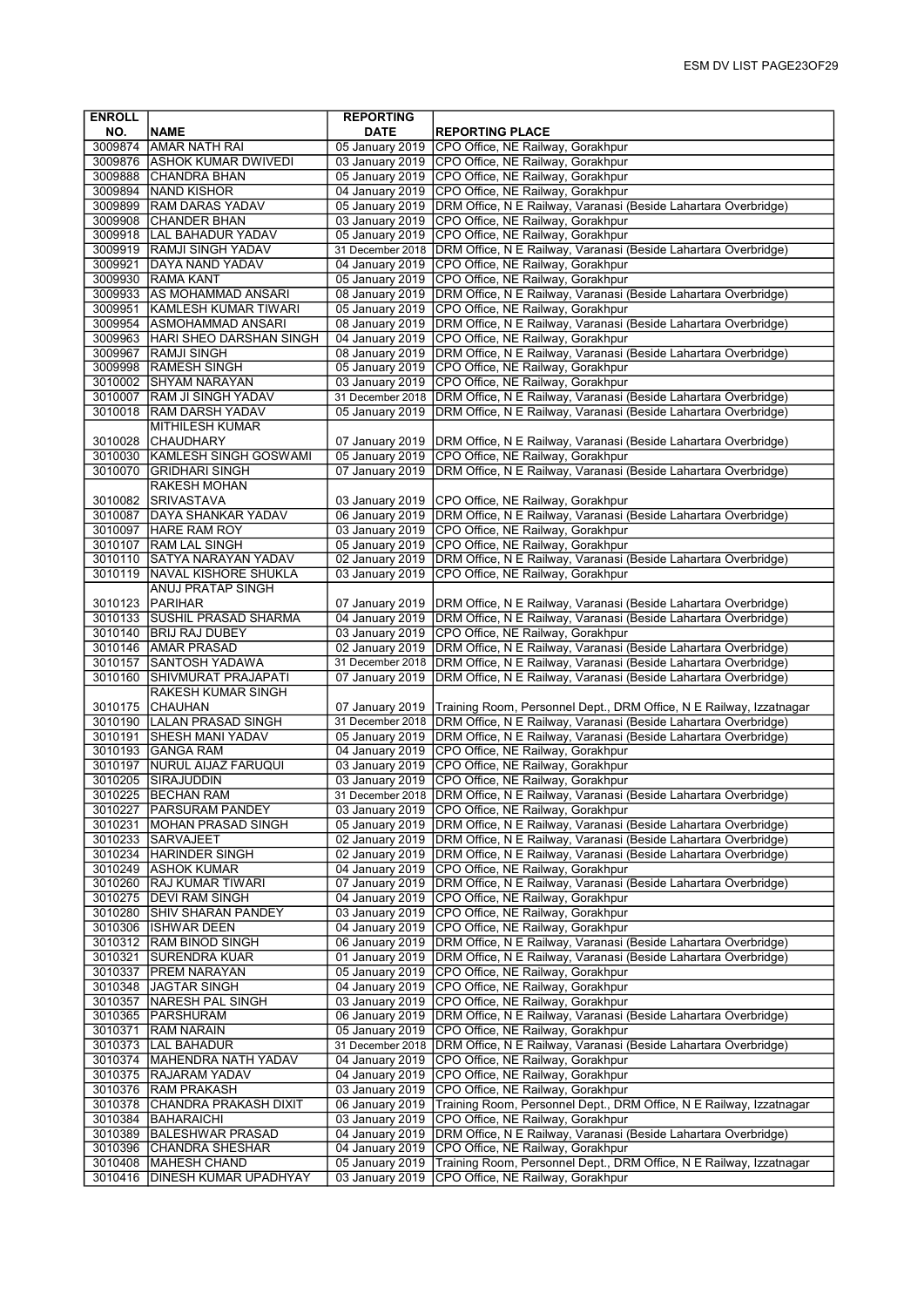| <b>ENROLL</b> |                                                        | <b>REPORTING</b>                   |                                                                                                                                    |
|---------------|--------------------------------------------------------|------------------------------------|------------------------------------------------------------------------------------------------------------------------------------|
| NO.           | <b>NAME</b>                                            | <b>DATE</b>                        | <b>REPORTING PLACE</b>                                                                                                             |
| 3010427       | <b>JAGAT NARAYAN DUBEY</b>                             | 08 January 2019                    | DRM Office, N E Railway, Varanasi (Beside Lahartara Overbridge)                                                                    |
|               | 3010437 RAM DAYAL SINGH                                |                                    | 03 January 2019 CPO Office, NE Railway, Gorakhpur                                                                                  |
|               | 3010442 OM PRAKASH SINGH<br>3010443   MUNNI LAL PRASAD | 03 January 2019                    | 05 January 2019 CPO Office, NE Railway, Gorakhpur<br>DRM Office, N E Railway, Varanasi (Beside Lahartara Overbridge)               |
| 3010451       | <b>PRAMOD KUMAR</b>                                    | 03 January 2019                    | CPO Office, NE Railway, Gorakhpur                                                                                                  |
|               | 3010453 CHANDRA PRAKASH SINGH                          | 04 January 2019                    | CPO Office, NE Railway, Gorakhpur                                                                                                  |
|               | 3010456 UMESH KUMAR RAI                                | 01 January 2019                    | DRM Office, N E Railway, Varanasi (Beside Lahartara Overbridge)                                                                    |
| 3010461       | <b>RAM PRAVESH RAI</b>                                 | 31 December 2018                   | DRM Office, N E Railway, Varanasi (Beside Lahartara Overbridge)                                                                    |
|               | 3010467 NARENDRA SINGH RAWAT                           | 07 January 2019                    | Training Room, Personnel Dept., DRM Office, N E Railway, Izzatnagar                                                                |
|               | 3010471 JOGINDER RAI                                   | 03 January 2019                    | DRM Office, N E Railway, Varanasi (Beside Lahartara Overbridge)                                                                    |
|               | 3010473 VIJAY BAHADUR SINGH                            | 07 January 2019                    | DRM Office, N E Railway, Varanasi (Beside Lahartara Overbridge)                                                                    |
|               | 3010475 JAGRAM SINGH                                   | 03 January 2019                    | CPO Office, NE Railway, Gorakhpur                                                                                                  |
|               | 3010482 ASHOK KUMAR SINGH                              | 05 January 2019                    | DRM Office, N E Railway, Varanasi (Beside Lahartara Overbridge)                                                                    |
|               | 3010484 BIJENDRA SINGH                                 | 06 January 2019                    | Training Room, Personnel Dept., DRM Office, N E Railway, Izzatnagar                                                                |
|               | 3010501 HAPHINDER PRASAD                               | 05 January 2019                    | DRM Office, N E Railway, Varanasi (Beside Lahartara Overbridge)                                                                    |
|               | 3010527   DEV RAJ CHAND                                | 04 January 2019                    | Training Room, Personnel Dept., DRM Office, N E Railway, Izzatnagar                                                                |
| 3010537       | <b>NANDLAL SINGH YADAV</b>                             | 01 January 2019                    | DRM Office, N E Railway, Varanasi (Beside Lahartara Overbridge)<br>DRM Office, N E Railway, Varanasi (Beside Lahartara Overbridge) |
|               | 3010539 RAMESH CHAND YADWA<br>3010542 RAM SHRAN        | 05 January 2019<br>03 January 2019 | CPO Office, NE Railway, Gorakhpur                                                                                                  |
|               | 3010556 SUBHASH SHARMA                                 | 08 January 2019                    | DRM Office, N E Railway, Varanasi (Beside Lahartara Overbridge)                                                                    |
| 3010569       | <b>BABU LAL</b>                                        | 05 January 2019                    | CPO Office, NE Railway, Gorakhpur                                                                                                  |
|               | <b>SUBEDAR MAJAR HONY</b>                              |                                    |                                                                                                                                    |
| 3010574       | <b>CAPT UDHAM SINGH</b>                                | 31 December 2018                   | DRM Office, N E Railway, Varanasi (Beside Lahartara Overbridge)                                                                    |
|               | 3010576   VIRENDRA PRATAP SINGH                        | 06 January 2019                    | DRM Office, N E Railway, Varanasi (Beside Lahartara Overbridge)                                                                    |
|               | 3010578 CHHOTE LAL                                     |                                    | 04 January 2019 CPO Office, NE Railway, Gorakhpur                                                                                  |
|               | 3010592 SANTOSH BANIK                                  | 04 January 2019                    | CPO Office, NE Railway, Gorakhpur                                                                                                  |
| 3010597       | <b>RAM JEET RAM</b>                                    | 07 January 2019                    | DRM Office, N E Railway, Varanasi (Beside Lahartara Overbridge)                                                                    |
|               | SUB MAJ HONY CAPT R P                                  |                                    |                                                                                                                                    |
|               | 3010598 UDHAM SINGH                                    | 31 December 2018                   | DRM Office, N E Railway, Varanasi (Beside Lahartara Overbridge)                                                                    |
|               | 3010599   PREM SHANKAR TIWARI                          | 03 January 2019                    | CPO Office, NE Railway, Gorakhpur                                                                                                  |
|               | 3010600 SHAMBHU                                        | 03 January 2019                    | CPO Office, NE Railway, Gorakhpur                                                                                                  |
|               | 3010617 OM PRAKASH VARMA                               |                                    | 06 January 2019   DRM Office, N E Railway, Varanasi (Beside Lahartara Overbridge)                                                  |
| 3010622       | <b>NASIB SINGH</b>                                     | 03 January 2019                    | CPO Office, NE Railway, Gorakhpur                                                                                                  |
|               | 3010642 SUNIL KUMAR CHOUBEY                            | 31 December 2018                   | DRM Office, N E Railway, Varanasi (Beside Lahartara Overbridge)                                                                    |
|               | 3010653   MAHABIR SINGH                                | 03 January 2019                    | CPO Office, NE Railway, Gorakhpur                                                                                                  |
|               | 3010655 CHARAN SINGH<br>3010658 CHANDER DHAR MISHRA    | 04 January 2019<br>04 January 2019 | DRM Office, N E Railway, Varanasi (Beside Lahartara Overbridge)<br>CPO Office, NE Railway, Gorakhpur                               |
|               | 3010659 RAJENDAR RAI                                   | 05 January 2019                    | DRM Office, N E Railway, Varanasi (Beside Lahartara Overbridge)                                                                    |
|               | 3010660 AJAI KUMAR YADAV                               | 07 January 2019                    | DRM Office, N E Railway, Varanasi (Beside Lahartara Overbridge)                                                                    |
|               | 3010665   DOULAT SINGH BHADHURIA                       | 05 January 2019                    | CPO Office, NE Railway, Gorakhpur                                                                                                  |
| 3010666       | <b>SUDHIR KUMAR</b>                                    | 05 January 2019                    | CPO Office, NE Railway, Gorakhpur                                                                                                  |
| 3010667       | <b>RAMESH CHANDRA SAHOO</b>                            | 06 January 2019                    | DRM Office, N E Railway, Varanasi (Beside Lahartara Overbridge)                                                                    |
|               | 3010678 RAVINDRA SINGH                                 | 02 January 2019                    | DRM Office, N E Railway, Varanasi (Beside Lahartara Overbridge)                                                                    |
| 3010689       | <b>RAKESH KUMAR</b>                                    | 07 January 2019                    | Training Room, Personnel Dept., DRM Office, N E Railway, Izzatnagar                                                                |
| 3010698       | <b>MANOHAR SINGH</b>                                   | 04 January 2019                    | CPO Office, NE Railway, Gorakhpur                                                                                                  |
|               | 3010699  JOGINDER PRASAD                               |                                    | 05 January 2019   CPO Office, NE Railway, Gorakhpur                                                                                |
| 3010701       | <b>RAMPHAL SINGH</b>                                   |                                    | 31 December 2018   DRM Office, N E Railway, Varanasi (Beside Lahartara Overbridge)                                                 |
|               | 3010705 GUFRAN AHMAD                                   | 04 January 2019                    | CPO Office, NE Railway, Gorakhpur                                                                                                  |
|               | 3010716 CHANDRIKA RAM                                  |                                    | 03 January 2019 CPO Office, NE Railway, Gorakhpur                                                                                  |
|               | 3010723 RAMASHRAY RAM                                  | 03 January 2019                    | CPO Office, NE Railway, Gorakhpur                                                                                                  |
|               | 3010726 TAPAS KUMAR TAH                                | 05 January 2019                    | CPO Office, NE Railway, Gorakhpur                                                                                                  |
| 3010731       | <b>VIRENDRA NATH</b><br><b>SANJAY SINGH YADAV</b>      | 04 January 2019<br>05 January 2019 | CPO Office, NE Railway, Gorakhpur<br>DRM Office, N E Railway, Varanasi (Beside Lahartara Overbridge)                               |
| 3010737       | SUB MAJ HONY CAPT RP                                   |                                    |                                                                                                                                    |
| 3010742       | <b>JUDHAM SINGH</b>                                    | 31 December 2018                   | DRM Office, N E Railway, Varanasi (Beside Lahartara Overbridge)                                                                    |
|               | 3010746 AMAR BAHADUR SINGH                             | 05 January 2019                    | CPO Office, NE Railway, Gorakhpur                                                                                                  |
|               | 3010762 UDAY PRATAP SINGH                              | 04 January 2019                    | CPO Office, NE Railway, Gorakhpur                                                                                                  |
|               | 3010768 KRISHNA PAL SINGH                              | 07 January 2019                    | Training Room, Personnel Dept., DRM Office, N E Railway, Izzatnagar                                                                |
| 3010773       | <b>AKHILESH PANDEY</b>                                 | 05 January 2019                    | CPO Office, NE Railway, Gorakhpur                                                                                                  |
| 3010777       | SHAILENDRA SINGH                                       | 03 January 2019                    | CPO Office, NE Railway, Gorakhpur                                                                                                  |
|               | 3010783 SHYAMPAL                                       | 05 January 2019                    | CPO Office, NE Railway, Gorakhpur                                                                                                  |
|               | 3010789 KANHAIYA KUMAR PANDEY                          | 06 January 2019                    | Training Room, Personnel Dept., DRM Office, N E Railway, Izzatnagar                                                                |
| 3010790       | <b>SURENDRA KUMAR</b>                                  | 07 January 2019                    | Training Room, Personnel Dept., DRM Office, N E Railway, Izzatnagar                                                                |
| 3010798       | <b>KAMLESH SHAH</b>                                    | 02 January 2019                    | DRM Office, N E Railway, Varanasi (Beside Lahartara Overbridge)                                                                    |
|               | 3010803   MOHAN SINGH                                  | 02 January 2019                    | DRM Office, N E Railway, Varanasi (Beside Lahartara Overbridge)                                                                    |
| 3010806       | VIKRAM SINGH YADAV                                     | 04 January 2019                    | Training Room, Personnel Dept., DRM Office, N E Railway, Izzatnagar                                                                |
| 3010808       | <b>PASHUPATI PRASAD</b>                                | 03 January 2019                    | CPO Office, NE Railway, Gorakhpur                                                                                                  |
| 3010809       | <b>SANJAY KUMAR SINGH</b>                              | 05 January 2019                    | CPO Office, NE Railway, Gorakhpur                                                                                                  |
|               | 3010810   BHAGWATI SINGH                               | 05 January 2019                    | DRM Office, N E Railway, Varanasi (Beside Lahartara Overbridge)                                                                    |
| 3010835       | <b>ROSHAN LAL</b>                                      | 04 January 2019                    | CPO Office, NE Railway, Gorakhpur                                                                                                  |
| 3010836       | <b>ANIL KANT</b>                                       | 04 January 2019                    | CPO Office, NE Railway, Gorakhpur                                                                                                  |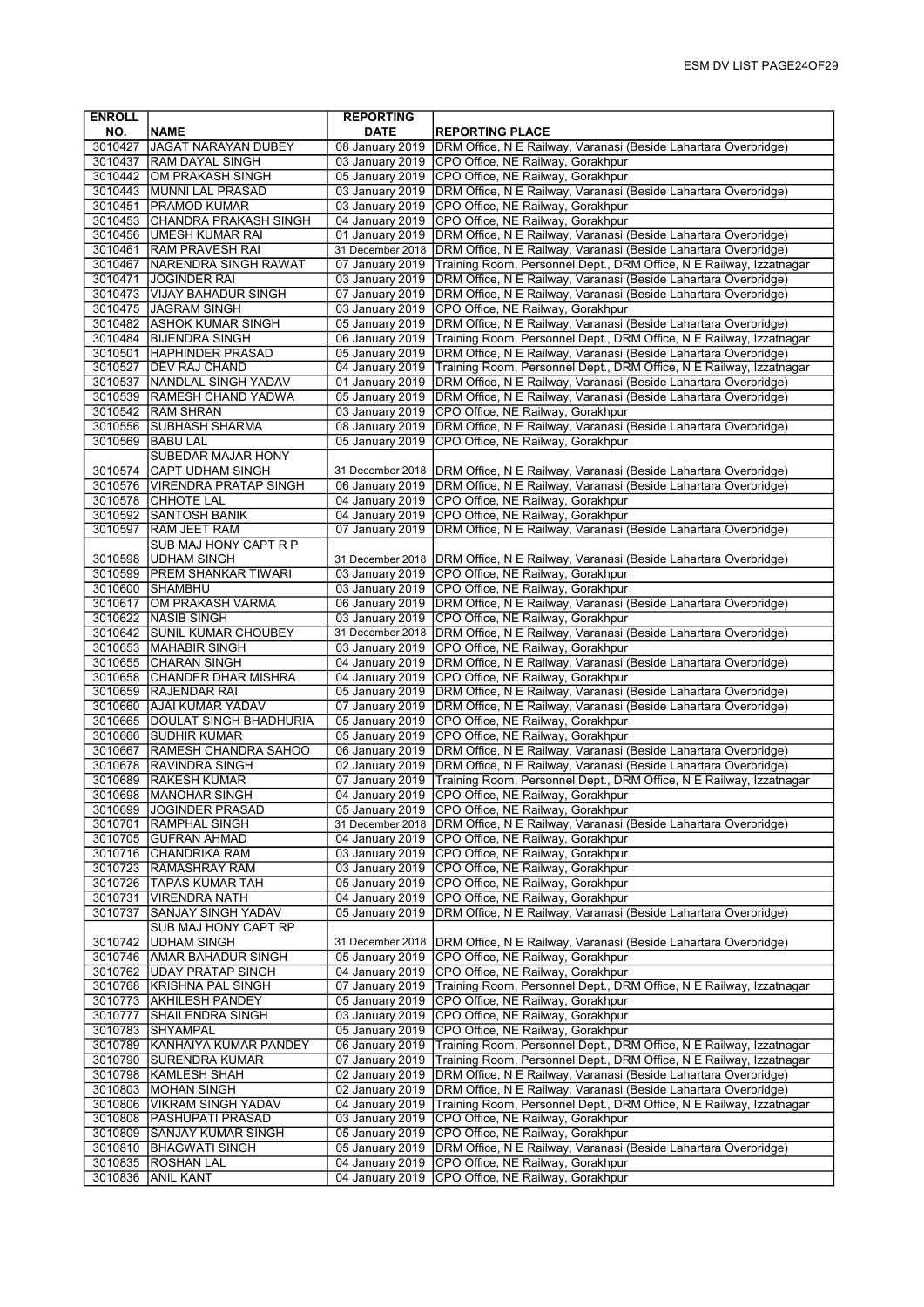| <b>ENROLL</b>      |                                                        | <b>REPORTING</b>                   |                                                                                                          |
|--------------------|--------------------------------------------------------|------------------------------------|----------------------------------------------------------------------------------------------------------|
| NO.                | <b>NAME</b>                                            | <b>DATE</b>                        | <b>REPORTING PLACE</b>                                                                                   |
|                    | 3010844 BIRESH KUMAR SINGH                             |                                    | 02 January 2019   DRM Office, N E Railway, Varanasi (Beside Lahartara Overbridge)                        |
|                    | 3010846 RAM NIWAS                                      |                                    | 03 January 2019 CPO Office, NE Railway, Gorakhpur                                                        |
|                    | 3010854 SUKH PAL                                       |                                    | 04 January 2019 CPO Office, NE Railway, Gorakhpur                                                        |
| 3010857            | <b>BALBIR SINGH TOMAR</b>                              | 05 January 2019                    | CPO Office, NE Railway, Gorakhpur                                                                        |
| 3010861            | <b>RADHE SHYAM</b>                                     | 04 January 2019                    | Training Room, Personnel Dept., DRM Office, N E Railway, Izzatnagar                                      |
| 3010871            | <b>CHANDRA PAL</b>                                     | 07 January 2019                    | DRM Office, N E Railway, Varanasi (Beside Lahartara Overbridge)                                          |
|                    | 3010888 RAM DHANI KURMI DIXIT                          | 05 January 2019                    | CPO Office, NE Railway, Gorakhpur                                                                        |
| 3010889            | KAMLA PRASAD MISHRA                                    | 04 January 2019                    | CPO Office, NE Railway, Gorakhpur                                                                        |
| 3010899            | <b>RAM AVTAR</b><br>İRAKESH KUMAR SINGH                | 05 January 2019<br>05 January 2019 | CPO Office, NE Railway, Gorakhpur                                                                        |
| 3010901<br>3010926 | <b>RAM DULARE SINGH</b>                                | 05 January 2019                    | CPO Office, NE Railway, Gorakhpur<br>CPO Office, NE Railway, Gorakhpur                                   |
| 3010934            | <b>SHIV SHANKAR</b>                                    | 04 January 2019                    | CPO Office, NE Railway, Gorakhpur                                                                        |
| 3010935            | <b>KANWAL KUMAR VOHRA</b>                              | 03 January 2019                    | CPO Office, NE Railway, Gorakhpur                                                                        |
|                    | 3010938  RAM SUREMAN PAL                               | 01 January 2019                    | DRM Office, N E Railway, Varanasi (Beside Lahartara Overbridge)                                          |
| 3010950            | <b>MANNI LAL TIWARI</b>                                |                                    | 03 January 2019 CPO Office, NE Railway, Gorakhpur                                                        |
| 3010951            | <b>SHIV BAHADUR YADAV</b>                              | 04 January 2019                    | CPO Office, NE Railway, Gorakhpur                                                                        |
| 3010953            | <b>RAKESH LAL JAISWAL</b>                              | 01 January 2019                    | DRM Office, N E Railway, Varanasi (Beside Lahartara Overbridge)                                          |
| 3010954            | SWAPAN DUTTA                                           | 01 January 2019                    | DRM Office, N E Railway, Varanasi (Beside Lahartara Overbridge)                                          |
| 3010965            | UMESH CHANDRA TRIPATHI                                 | 05 January 2019                    | CPO Office, NE Railway, Gorakhpur                                                                        |
| 3010981            | <b>SHAMSHAD ALI</b>                                    | 05 January 2019                    | CPO Office, NE Railway, Gorakhpur                                                                        |
|                    | 3011000 BIRENDRA SINGH YAAV                            | 31 December 2018                   | DRM Office, N E Railway, Varanasi (Beside Lahartara Overbridge)                                          |
| 3011001            | <b>SURENDRA SINGH</b>                                  | 04 January 2019                    | CPO Office, NE Railway, Gorakhpur                                                                        |
|                    | 3011003 SHIVA NARAYAN KUSHWAHA                         | 08 January 2019                    | DRM Office, N E Railway, Varanasi (Beside Lahartara Overbridge)                                          |
| 3011005            | HRIDAY NARAYAN TRIVEDI                                 | 04 January 2019                    | CPO Office, NE Railway, Gorakhpur                                                                        |
| 3011007            | BAIJNATH SINGH                                         | 05 January 2019                    | DRM Office, N E Railway, Varanasi (Beside Lahartara Overbridge)                                          |
|                    | 3011019 PUNAWASI YADAV                                 | 03 January 2019                    | DRM Office, N E Railway, Varanasi (Beside Lahartara Overbridge)                                          |
| 3011021            | <b>RAMAKANT SINGH</b>                                  | 06 January 2019                    | DRM Office, N E Railway, Varanasi (Beside Lahartara Overbridge)                                          |
| 3011027            | <b>RAMA SHANKER</b>                                    | 04 January 2019                    | CPO Office, NE Railway, Gorakhpur                                                                        |
| 3011032            | <b>RAM KISHOR</b>                                      | 05 January 2019                    | CPO Office, NE Railway, Gorakhpur                                                                        |
| 3011037            | <b>GHANSHYAM MISHRA</b>                                |                                    | 03 January 2019   DRM Office, N E Railway, Varanasi (Beside Lahartara Overbridge)                        |
| 3011047<br>3011055 | SURYA BAKSH VERMA                                      | 04 January 2019<br>05 January 2019 | CPO Office, NE Railway, Gorakhpur                                                                        |
|                    | <b>RAKESH KUMAR VISHNOI</b><br>3011068 SADANAND MISHRA | 04 January 2019                    | Training Room, Personnel Dept., DRM Office, N E Railway, Izzatnagar<br>CPO Office, NE Railway, Gorakhpur |
| 3011071            | RATI BHAN SINGH                                        | 04 January 2019                    | DRM Office, N E Railway, Varanasi (Beside Lahartara Overbridge)                                          |
|                    | 3011083 ANIL KUMAR TIWARI                              | 03 January 2019                    | CPO Office, NE Railway, Gorakhpur                                                                        |
| 3011098            | K N UPRAITI                                            | 04 January 2019                    | Training Room, Personnel Dept., DRM Office, N E Railway, Izzatnagar                                      |
| 3011105            | <b>RAKESH KUMAR PAL</b>                                | 03 January 2019                    | DRM Office, N E Railway, Varanasi (Beside Lahartara Overbridge)                                          |
|                    | 3011108 SHIVMURAT SINGH                                | 05 January 2019                    | CPO Office, NE Railway, Gorakhpur                                                                        |
|                    | 3011112 JITENDER SHARMA                                | 02 January 2019                    | DRM Office, N E Railway, Varanasi (Beside Lahartara Overbridge)                                          |
|                    | 3011135 DINESH CHANDRA SINGH                           | 05 January 2019                    | CPO Office, NE Railway, Gorakhpur                                                                        |
| 3011148            | <b>SATYARAM PAL</b>                                    | 04 January 2019                    | CPO Office, NE Railway, Gorakhpur                                                                        |
| 3011197            | KALKA PRASAD                                           | 05 January 2019                    | CPO Office, NE Railway, Gorakhpur                                                                        |
|                    |                                                        |                                    |                                                                                                          |
|                    | 3011202 ASHOK KUMAR SINGH YADAV                        | 07 January 2019                    | DRM Office, N E Railway, Varanasi (Beside Lahartara Overbridge)                                          |
|                    | 3011204 RAM NARESH                                     | 05 January 2019                    | CPO Office, NE Railway, Gorakhpur                                                                        |
|                    | 3011207   ISARAW CHAND PAL                             | 01 January 2019                    | DRM Office, N E Railway, Varanasi (Beside Lahartara Overbridge)                                          |
| 3011212            | <b>SHYAM BABU SINGH</b>                                | 06 January 2019                    | DRM Office, N E Railway, Varanasi (Beside Lahartara Overbridge)                                          |
|                    | 3011219   NAND KISHORE SHARMA                          | 06 January 2019                    | DRM Office, N E Railway, Varanasi (Beside Lahartara Overbridge)                                          |
| 3011232            | MAHIPAL SINGH NAGAR KOTI                               | 04 January 2019                    | CPO Office, NE Railway, Gorakhpur                                                                        |
|                    | 3011238 MITHLESH PRASAD SINGH                          | 04 January 2019                    | DRM Office, N E Railway, Varanasi (Beside Lahartara Overbridge)                                          |
| 3011279            | 3011275 YOGENDRA SINGH<br><b>SOBAN SINGH</b>           | 03 January 2019<br>06 January 2019 | CPO Office, NE Railway, Gorakhpur<br>Training Room, Personnel Dept., DRM Office, N E Railway, Izzatnagar |
| 3011281            | <b>RAM LACHHAN AHIR</b>                                | 31 December 2018                   | DRM Office, N E Railway, Varanasi (Beside Lahartara Overbridge)                                          |
| 3011283            | <b>AWADHESH MISHRA</b>                                 | 05 January 2019                    | DRM Office, N E Railway, Varanasi (Beside Lahartara Overbridge)                                          |
| 3011293            | UPENDRA SETHI                                          | 04 January 2019                    | CPO Office, NE Railway, Gorakhpur                                                                        |
| 3011308            | <b>MOHD SUHEL</b>                                      | 01 January 2019                    | DRM Office, N E Railway, Varanasi (Beside Lahartara Overbridge)                                          |
| 3011310            | UPENDRA THAKUR                                         | 06 January 2019                    | DRM Office, N E Railway, Varanasi (Beside Lahartara Overbridge)                                          |
| 3011316            | <b>RAMESHWAR SINGH</b>                                 | 03 January 2019                    | DRM Office, N E Railway, Varanasi (Beside Lahartara Overbridge)                                          |
| 3011338            | SHIVDENI CHAUBEY                                       | 02 January 2019                    | DRM Office, N E Railway, Varanasi (Beside Lahartara Overbridge)                                          |
| 3011351            | SHABBAN KHAN                                           | 04 January 2019                    | CPO Office, NE Railway, Gorakhpur                                                                        |
| 3011360            | ASHOK KUMAR SNGH YADAV                                 | 06 January 2019                    | DRM Office, N E Railway, Varanasi (Beside Lahartara Overbridge)                                          |
| 3011361            | SHYAM NARAYAN PANDEY                                   | 08 January 2019                    | DRM Office, N E Railway, Varanasi (Beside Lahartara Overbridge)                                          |
| 3011368            | <b>PRAKASH SINGH MAJILA</b>                            | 04 January 2019                    | CPO Office, NE Railway, Gorakhpur                                                                        |
| 3011376            | <b>BHURELAL</b>                                        | 05 January 2019                    | CPO Office, NE Railway, Gorakhpur                                                                        |
| 3011395            | <b>JADULAL SINGH</b>                                   | 01 January 2019                    | DRM Office, N E Railway, Varanasi (Beside Lahartara Overbridge)                                          |
| 3011401            | RAMJI SHUKLA                                           | 05 January 2019                    | CPO Office, NE Railway, Gorakhpur                                                                        |
| 3011402            | RAJENDRA PRASAD NAPIT                                  | 03 January 2019                    | DRM Office, N E Railway, Varanasi (Beside Lahartara Overbridge)                                          |
| 3011406            | <b>JAGDISH PRASAD</b>                                  | 07 January 2019<br>04 January 2019 | Training Room, Personnel Dept., DRM Office, N E Railway, Izzatnagar<br>CPO Office, NE Railway, Gorakhpur |
| 3011411<br>3011413 | OM PRAKASH<br>SHAILESH PRASAD                          | 08 January 2019                    | DRM Office, N E Railway, Varanasi (Beside Lahartara Overbridge)                                          |
| 3011420            | <b>SOBAN SINGH</b>                                     | 04 January 2019                    | Training Room, Personnel Dept., DRM Office, N E Railway, Izzatnagar                                      |
|                    |                                                        |                                    |                                                                                                          |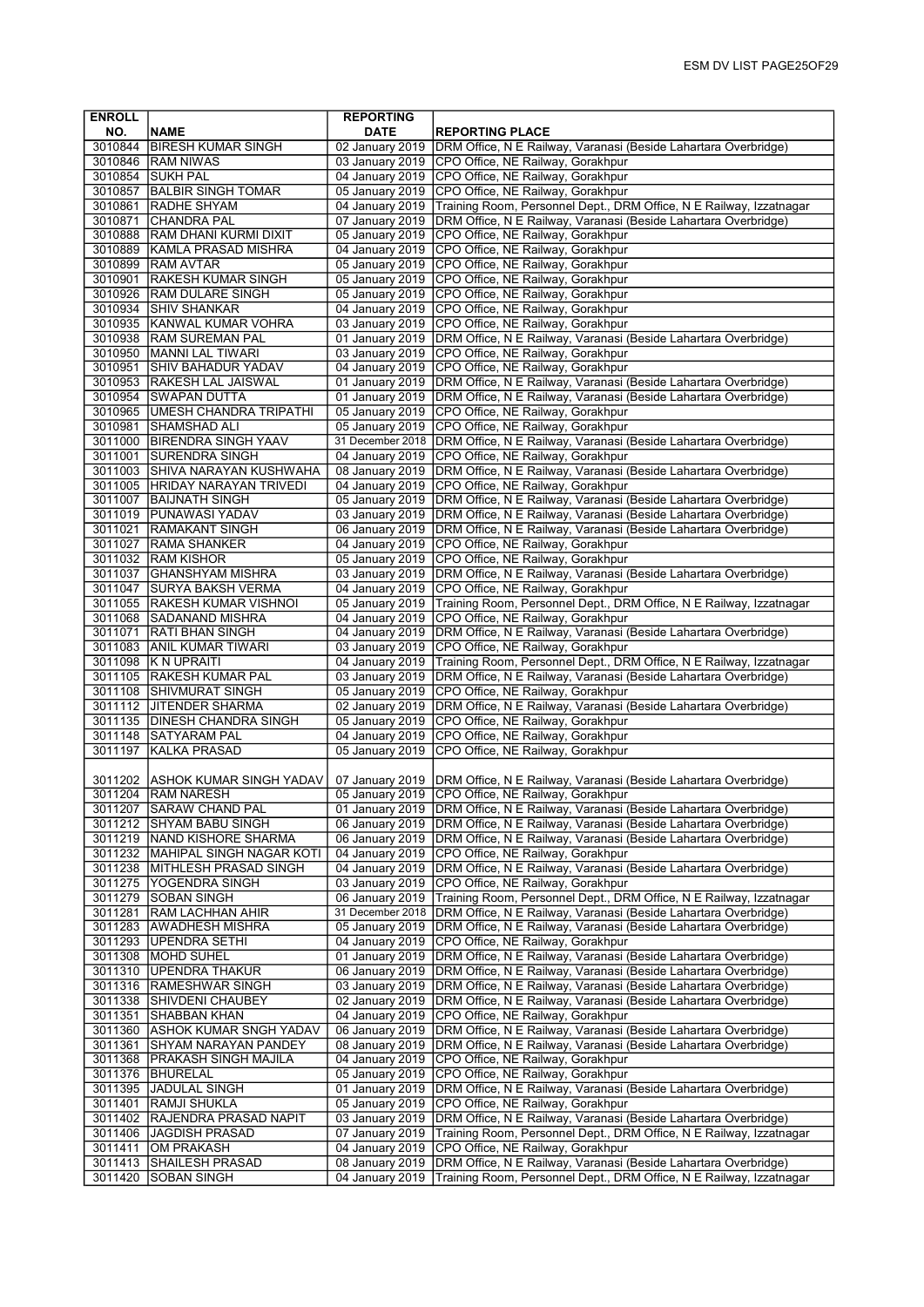| <b>ENROLL</b>      |                                                       | <b>REPORTING</b>                    |                                                                                                      |
|--------------------|-------------------------------------------------------|-------------------------------------|------------------------------------------------------------------------------------------------------|
| NO.                | <b>NAME</b>                                           | <b>DATE</b>                         | <b>REPORTING PLACE</b>                                                                               |
|                    | 3011434 GHANSHYAM SINGH                               | 03 January 2019                     | CPO Office, NE Railway, Gorakhpur                                                                    |
| 3011440            | <b>RAJ BAHADUR YADAV</b>                              | 03 January 2019                     | CPO Office, NE Railway, Gorakhpur                                                                    |
| 3011446            | RANVIR SINGH                                          |                                     | 04 January 2019 CPO Office, NE Railway, Gorakhpur                                                    |
| 3011447            | <b>LAL SINGH</b>                                      | 04 January 2019                     | CPO Office, NE Railway, Gorakhpur                                                                    |
| 3011454            | <b>AJAD KUMAR</b>                                     | 08 January 2019                     | DRM Office, N E Railway, Varanasi (Beside Lahartara Overbridge)                                      |
| 3011456            | <b>RAM KAWAL RAM</b>                                  | 03 January 2019                     | DRM Office, N E Railway, Varanasi (Beside Lahartara Overbridge)                                      |
| 3011460            | <b>JANIL KUMAR SINGH</b>                              | 04 January 2019                     | CPO Office, NE Railway, Gorakhpur                                                                    |
| 3011461            | <b>RANVIRSINGH</b>                                    | 04 January 2019                     | CPO Office, NE Railway, Gorakhpur                                                                    |
|                    | 3011465 CHATURGUN RAY                                 | 07 January 2019                     | DRM Office, N E Railway, Varanasi (Beside Lahartara Overbridge)                                      |
| 3011469            | SHYAM NARAYAN SHUKLA                                  | 04 January 2019                     | CPO Office, NE Railway, Gorakhpur                                                                    |
| 3011481            | 3011474   MAHENDRA SINGH<br><b>IMATA PRASAD SINGH</b> | 04 January 2019<br>01 January 2019  | DRM Office, N E Railway, Varanasi (Beside Lahartara Overbridge)                                      |
|                    | 3011503 PREM SHANKAR SINGH                            | 04 January 2019                     | DRM Office, N E Railway, Varanasi (Beside Lahartara Overbridge)<br>CPO Office, NE Railway, Gorakhpur |
|                    | 3011504   BISMILLAH ANSARI                            | 04 January 2019                     | CPO Office, NE Railway, Gorakhpur                                                                    |
|                    | 3011514 BIRENDRA SINGH                                | 08 January 2019                     | DRM Office, N E Railway, Varanasi (Beside Lahartara Overbridge)                                      |
|                    | 3011523 ASHOK KUMAR SHARMA                            | 06 January 2019                     | Training Room, Personnel Dept., DRM Office, N E Railway, Izzatnagar                                  |
| 3011531            | HANS RAJ                                              | 04 January 2019                     | CPO Office, NE Railway, Gorakhpur                                                                    |
| 3011537            | <b>SHIV PRAKASH</b>                                   | 07 January 2019                     | DRM Office, N E Railway, Varanasi (Beside Lahartara Overbridge)                                      |
| 3011546            | <b>INDERSEN SINGH</b>                                 | 04 January 2019                     | CPO Office, NE Railway, Gorakhpur                                                                    |
|                    | 3011554 DINESH LAL                                    | 05 January 2019                     | CPO Office, NE Railway, Gorakhpur                                                                    |
|                    | 3011561 NAKHRU RAM PASSI                              | 03 January 2019                     | DRM Office, N E Railway, Varanasi (Beside Lahartara Overbridge)                                      |
| 3011565            | <b>SHRI RAM YADAV</b>                                 | 04 January 2019                     | CPO Office, NE Railway, Gorakhpur                                                                    |
| 3011574            | SIYARAM                                               | 05 January 2019                     | DRM Office, N E Railway, Varanasi (Beside Lahartara Overbridge)                                      |
| 3011586            | <b>NANDU PRASAD</b>                                   | 06 January 2019                     | DRM Office, N E Railway, Varanasi (Beside Lahartara Overbridge)                                      |
| 3011591            | IMAN BHADUR PUN                                       | 05 January 2019                     | CPO Office, NE Railway, Gorakhpur                                                                    |
|                    | 3011594 SUBHASH CHANDRA PAL                           | 31 December 2018                    | DRM Office, N E Railway, Varanasi (Beside Lahartara Overbridge)                                      |
| 3011596            | <b>MOHAN SINGH</b>                                    | 05 January 2019                     | CPO Office, NE Railway, Gorakhpur                                                                    |
|                    | 3011612 CHANDRA BHAN SINGH                            | 03 January 2019                     | CPO Office, NE Railway, Gorakhpur                                                                    |
| 3011646            | <b>TULA RAM</b>                                       | 04 January 2019                     | Training Room, Personnel Dept., DRM Office, N E Railway, Izzatnagar                                  |
| 3011652            | <b>BHOLE BABA TIWARI</b>                              | 03 January 2019                     | DRM Office, N E Railway, Varanasi (Beside Lahartara Overbridge)                                      |
|                    | 3011659   PRAMOD KUMAR SINGH                          | 07 January 2019                     | DRM Office, N E Railway, Varanasi (Beside Lahartara Overbridge)                                      |
| 3011667            | <b>RAM JIWAN</b>                                      | 04 January 2019                     | CPO Office, NE Railway, Gorakhpur                                                                    |
| 3011676            | MAN BAHADUR PUN                                       | 05 January 2019                     | CPO Office, NE Railway, Gorakhpur                                                                    |
| 3011684            | RAM BILASH THAKUR                                     | 03 January 2019                     | CPO Office, NE Railway, Gorakhpur                                                                    |
|                    | 3011686   BAL GOVIND                                  | 04 January 2019                     | Training Room, Personnel Dept., DRM Office, N E Railway, Izzatnagar                                  |
| 3011690            | <b>RAJIV KUMAR SINGH</b><br>3011703 ARUN KUMAR        | 31 December 2018<br>04 January 2019 | DRM Office, N E Railway, Varanasi (Beside Lahartara Overbridge)                                      |
|                    | 3011705 SUDAMA PRASAD MISHRA                          | 04 January 2019                     | CPO Office, NE Railway, Gorakhpur<br>CPO Office, NE Railway, Gorakhpur                               |
| 3011722            | <b>IDEV NATH SINGH</b>                                | 05 January 2019                     | DRM Office, N E Railway, Varanasi (Beside Lahartara Overbridge)                                      |
|                    | 3011723 MOHAMMAD SHAWKAT KHAN                         | 03 January 2019                     | CPO Office, NE Railway, Gorakhpur                                                                    |
| 3011724            | LAKSHUMAN PRASAD SINGH                                | 05 January 2019                     | CPO Office, NE Railway, Gorakhpur                                                                    |
| 3011729            | OM PRAKASH SHRIVASTAVA                                | 03 January 2019                     | CPO Office, NE Railway, Gorakhpur                                                                    |
| 3011733            | KALIKA PRASAD PAL                                     | 04 January 2019                     | CPO Office, NE Railway, Gorakhpur                                                                    |
| 3011735            | GHANSHYAM NARAYAN YATI                                | 03 January 2019                     | CPO Office, NE Railway, Gorakhpur                                                                    |
| 3011737            | <b>DINESH KUMAR PANDEY</b>                            | 04 January 2019                     | CPO Office, NE Railway, Gorakhpur                                                                    |
| 3011738            | <b>IMUKH RAM</b>                                      | 04 January 2019                     | CPO Office, NE Railway, Gorakhpur                                                                    |
| 3011742            | <b>IDEVENDRA KUMAR SINGH</b>                          |                                     | 02 January 2019   DRM Office, N E Railway, Varanasi (Beside Lahartara Overbridge)                    |
| 3011747            | SURENDRA SINGH                                        | 04 January 2019                     | DRM Office, N E Railway, Varanasi (Beside Lahartara Overbridge)                                      |
| 3011777            | <b>PRATI PAL SINGH</b>                                |                                     | 05 January 2019   Training Room, Personnel Dept., DRM Office, N E Railway, Izzatnagar                |
| 3011781            | <b>SHYAM KISHORE TRIPATHI</b>                         | 04 January 2019                     | CPO Office, NE Railway, Gorakhpur                                                                    |
| 3011791            | MOHMAMD TAUKEED SM                                    | 01 January 2019                     | DRM Office, N E Railway, Varanasi (Beside Lahartara Overbridge)                                      |
|                    | 3011793 PROMOD KUMAR SINGH                            | 06 January 2019                     | DRM Office, N E Railway, Varanasi (Beside Lahartara Overbridge)                                      |
| 3011802            | MUNNU LAL                                             | 05 January 2019                     | CPO Office, NE Railway, Gorakhpur                                                                    |
| 3011808            | <b>ARUN KUMAR DOGRA</b>                               | 05 January 2019                     | DRM Office, N E Railway, Varanasi (Beside Lahartara Overbridge)                                      |
| 3011810            | <b>RAM DEO PRASAD</b>                                 | 05 January 2019                     | DRM Office, N E Railway, Varanasi (Beside Lahartara Overbridge)                                      |
| 3011820            | <b>SUBODH KUMAR</b>                                   | 05 January 2019                     | CPO Office, NE Railway, Gorakhpur                                                                    |
| 3011821            | RAM SAGAR OJHA                                        | 03 January 2019                     | CPO Office, NE Railway, Gorakhpur                                                                    |
| 3011848            | <b>RAMAKANT YADAV</b>                                 | 04 January 2019                     | CPO Office, NE Railway, Gorakhpur                                                                    |
| 3011851            | CHHOTE LAL                                            | 02 January 2019                     | DRM Office, N E Railway, Varanasi (Beside Lahartara Overbridge)                                      |
| 3011853            | SHIV SHANKAR BAITHA                                   | 04 January 2019<br>01 January 2019  | CPO Office, NE Railway, Gorakhpur<br>DRM Office, N E Railway, Varanasi (Beside Lahartara Overbridge) |
| 3011855<br>3011863 | SWAMI DEEN <br>ONKAR SINGH                            | 04 January 2019                     | Training Room, Personnel Dept., DRM Office, N E Railway, Izzatnagar                                  |
| 3011864            | SHIV KUMAR                                            | 07 January 2019                     | Training Room, Personnel Dept., DRM Office, N E Railway, Izzatnagar                                  |
| 3011865            | RAM NARAYAN SINGH                                     | 31 December 2018                    | DRM Office, N E Railway, Varanasi (Beside Lahartara Overbridge)                                      |
| 3011866            | RAJENDRA YADAVA                                       | 04 January 2019                     | CPO Office, NE Railway, Gorakhpur                                                                    |
| 3011869            | <b>RAMESH SINGH</b>                                   | 03 January 2019                     | CPO Office, NE Railway, Gorakhpur                                                                    |
| 3011891            | <b>VIJAY KUMAR SAH</b>                                | 03 January 2019                     | CPO Office, NE Railway, Gorakhpur                                                                    |
| 3011896            | <b>ANUP SINGH</b>                                     | 05 January 2019                     | CPO Office, NE Railway, Gorakhpur                                                                    |
| 3011904            | <b>BRAJ KISHORE</b>                                   | 05 January 2019                     | Training Room, Personnel Dept., DRM Office, N E Railway, Izzatnagar                                  |
| 3011920            | NEWAL PRASAD                                          | 04 January 2019                     | CPO Office, NE Railway, Gorakhpur                                                                    |
| 3011926            | <b>DEEP CHAND</b>                                     | 05 January 2019                     | CPO Office, NE Railway, Gorakhpur                                                                    |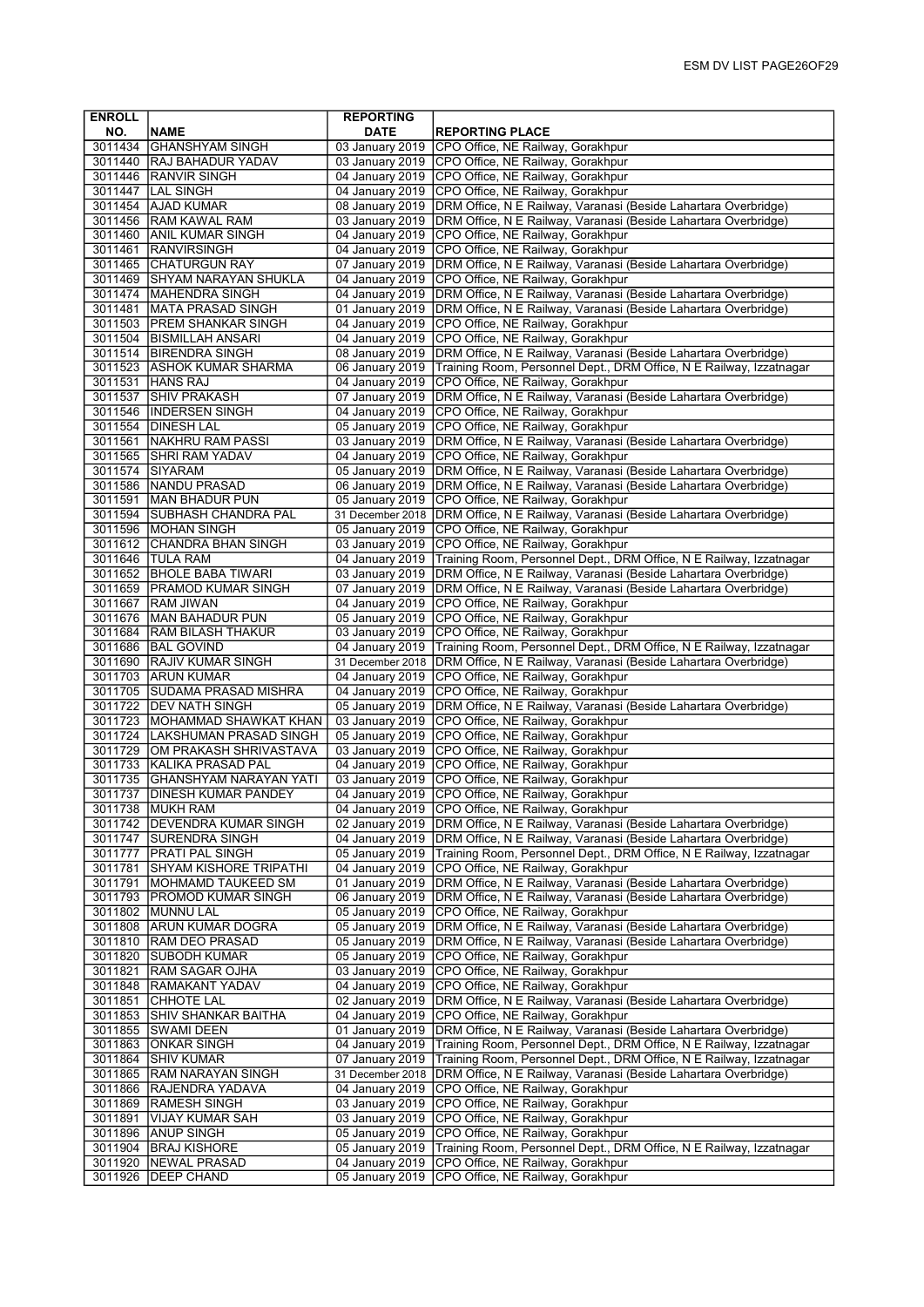| <b>ENROLL</b>      |                                                    | <b>REPORTING</b>                    |                                                                                                                                    |
|--------------------|----------------------------------------------------|-------------------------------------|------------------------------------------------------------------------------------------------------------------------------------|
| NO.                | <b>NAME</b>                                        | <b>DATE</b>                         | <b>REPORTING PLACE</b>                                                                                                             |
| 3011936            | <b>RANBIR SINGH</b>                                | 03 January 2019                     | CPO Office, NE Railway, Gorakhpur                                                                                                  |
|                    | 3011939   MAHENDRA SINGH                           | 05 January 2019                     | DRM Office, N E Railway, Varanasi (Beside Lahartara Overbridge)                                                                    |
| 3011941            | <b>AJAY KUMAR SINGH</b><br>3011943 RAM DULAR SINGH | 01 January 2019<br>07 January 2019  | DRM Office, N E Railway, Varanasi (Beside Lahartara Overbridge)<br>DRM Office, N E Railway, Varanasi (Beside Lahartara Overbridge) |
|                    | 3011949 RAJENDRA YADAV                             | 31 December 2018                    | DRM Office, N E Railway, Varanasi (Beside Lahartara Overbridge)                                                                    |
| 3011967            | <b>BALRAM</b>                                      | 07 January 2019                     | Training Room, Personnel Dept., DRM Office, N E Railway, Izzatnagar                                                                |
|                    | 3011985   DEVENDRA KUMAR SHARMA                    | 07 January 2019                     | Training Room, Personnel Dept., DRM Office, N E Railway, Izzatnagar                                                                |
| 3011987            | <b>KUSUMAKAR RAI</b>                               | 03 January 2019                     | DRM Office, N E Railway, Varanasi (Beside Lahartara Overbridge)                                                                    |
|                    | 3011992 SHIV SHANKER SHUKLA                        | 03 January 2019                     | CPO Office, NE Railway, Gorakhpur                                                                                                  |
| 3011997            | <b>ASHOK KUMAR SHARMA</b>                          | 03 January 2019                     | CPO Office, NE Railway, Gorakhpur                                                                                                  |
|                    | 3012000 RAM NIWAS SINGH                            | 03 January 2019                     | CPO Office, NE Railway, Gorakhpur                                                                                                  |
| 3012001            | SUHEL AHMAD KHAN                                   | 02 January 2019                     | DRM Office, N E Railway, Varanasi (Beside Lahartara Overbridge)                                                                    |
| 3012009            | <b>MUNDRIKA PRASAD</b>                             | 05 January 2019                     | DRM Office, N E Railway, Varanasi (Beside Lahartara Overbridge)                                                                    |
|                    | 3012013   PRAMOD KUMAR RAI                         | 31 December 2018                    | DRM Office, N E Railway, Varanasi (Beside Lahartara Overbridge)                                                                    |
|                    | 3012019   FAIAZ AHMED                              | 04 January 2019                     | Training Room, Personnel Dept., DRM Office, N E Railway, Izzatnagar                                                                |
| 3012021            | <b>BACHHA SINGH</b><br>3012024 RAJENDRA SINGH      | 04 January 2019<br>05 January 2019  | DRM Office, N E Railway, Varanasi (Beside Lahartara Overbridge)<br>CPO Office, NE Railway, Gorakhpur                               |
| 3012027            | <b>JUDAIBIR SINGH</b>                              | 03 January 2019                     | CPO Office, NE Railway, Gorakhpur                                                                                                  |
|                    | 3012040 RAM MOHAN SINGH                            | 03 January 2019                     | DRM Office, N E Railway, Varanasi (Beside Lahartara Overbridge)                                                                    |
|                    | 3012042   VIMLESH KUMAR                            | 04 January 2019                     | CPO Office, NE Railway, Gorakhpur                                                                                                  |
| 3012050 RAJBIR     |                                                    | 04 January 2019                     | Training Room, Personnel Dept., DRM Office, N E Railway, Izzatnagar                                                                |
| 3012053            | <b>ASHOK KUMAR</b>                                 | 03 January 2019                     | CPO Office, NE Railway, Gorakhpur                                                                                                  |
|                    |                                                    |                                     |                                                                                                                                    |
| 3012071            | <b>MAHENDRA LAL SRIVASTAVA</b>                     | 03 January 2019                     | CPO Office, NE Railway, Gorakhpur                                                                                                  |
|                    | 3012074 RAMAYAN RAM                                | 04 January 2019                     | CPO Office, NE Railway, Gorakhpur                                                                                                  |
| 3012087            | <b>RAM NEWAJ TRIPATHI</b>                          | 05 January 2019                     | CPO Office, NE Railway, Gorakhpur                                                                                                  |
| 3012091            | <b>SURENDRA NARAYAN SINGH</b>                      | 31 December 2018                    | DRM Office, N E Railway, Varanasi (Beside Lahartara Overbridge)                                                                    |
|                    | 3012106 RAM PARVESH RAY                            | 03 January 2019                     | DRM Office, N E Railway, Varanasi (Beside Lahartara Overbridge)                                                                    |
|                    | 3012113   VIRENDRA SAWROOP                         | 03 January 2019                     | DRM Office, N E Railway, Varanasi (Beside Lahartara Overbridge)                                                                    |
| 3012115 JAIPAL     | 3012114   MALI DIPAK                               | 31 December 2018<br>05 January 2019 | DRM Office, N E Railway, Varanasi (Beside Lahartara Overbridge)<br>CPO Office, NE Railway, Gorakhpur                               |
| 3012126            | <b>GYAN PRAKASH PAANDEY</b>                        | 03 January 2019                     | CPO Office, NE Railway, Gorakhpur                                                                                                  |
|                    | 3012140 RUPENDRA KUMAR SINGH                       | 03 January 2019                     | CPO Office, NE Railway, Gorakhpur                                                                                                  |
|                    | 3012147   PREM LAL                                 | 05 January 2019                     | CPO Office, NE Railway, Gorakhpur                                                                                                  |
|                    | 3012148 KAUSHAL KISHORE THAKUR                     | 07 January 2019                     | DRM Office, N E Railway, Varanasi (Beside Lahartara Overbridge)                                                                    |
|                    | 3012150 BALBIR SINGH                               | 04 January 2019                     | CPO Office, NE Railway, Gorakhpur                                                                                                  |
|                    | 3012155 JHARKHNDE PRASAD GUPTA                     | 02 January 2019                     | DRM Office, N E Railway, Varanasi (Beside Lahartara Overbridge)                                                                    |
| 3012162            | <b>BIR SINGH DHAMA</b>                             | 07 January 2019                     | Training Room, Personnel Dept., DRM Office, N E Railway, Izzatnagar                                                                |
|                    | 3012185 ASHOK KUMAR SHUKLA                         | 04 January 2019                     | CPO Office, NE Railway, Gorakhpur                                                                                                  |
| 3012191            | <b>SATENDRA PAL SINGH</b>                          |                                     | 05 January 2019 Training Room, Personnel Dept., DRM Office, N E Railway, Izzatnagar                                                |
|                    | 3012204 CHANDRA BHAN SINGH                         | 05 January 2019                     | CPO Office, NE Railway, Gorakhpur                                                                                                  |
| 3012221<br>3012228 | <b>PREM BAHADUR</b><br><b>SHAIL KUMAR SINGH</b>    | 04 January 2019                     | CPO Office, NE Railway, Gorakhpur                                                                                                  |
| 3012230            | <b>SIYA SHARAN PRASAD</b>                          | 05 January 2019<br>31 December 2018 | CPO Office, NE Railway, Gorakhpur<br>DRM Office, N E Railway, Varanasi (Beside Lahartara Overbridge)                               |
| 3012242            | <b>CHANDRA KUMAR MISHRA</b>                        | 03 January 2019                     | CPO Office, NE Railway, Gorakhpur                                                                                                  |
|                    | 3012248 RAM NIWAS                                  |                                     | 07 January 2019   DRM Office, N E Railway, Varanasi (Beside Lahartara Overbridge)                                                  |
|                    | 3012254 ASHOK KUMAR                                |                                     | 05 January 2019 CPO Office, NE Railway, Gorakhpur                                                                                  |
|                    | 3012258 NARENDER SINGH                             |                                     | 05 January 2019 CPO Office, NE Railway, Gorakhpur                                                                                  |
|                    | 3012259 AJAY KUMAR SINGH                           |                                     | 04 January 2019   DRM Office, N E Railway, Varanasi (Beside Lahartara Overbridge)                                                  |
|                    | 3012260 RAM NIHOR SINGH                            | 03 January 2019                     | CPO Office, NE Railway, Gorakhpur                                                                                                  |
|                    | 3012279 ANIL KUMAR SINGH                           | 04 January 2019                     | CPO Office, NE Railway, Gorakhpur                                                                                                  |
|                    | 3012287 ASHOK KUMAR GUPTA                          | 04 January 2019                     | DRM Office, N E Railway, Varanasi (Beside Lahartara Overbridge)                                                                    |
|                    | 3012288   MANOJ KUMAR ROY                          | 02 January 2019                     | DRM Office, N E Railway, Varanasi (Beside Lahartara Overbridge)                                                                    |
|                    | 3012292 KAMAL SINGH                                | 04 January 2019                     | CPO Office, NE Railway, Gorakhpur                                                                                                  |
|                    | 3012295 ATMA RAM                                   | 05 January 2019                     | CPO Office, NE Railway, Gorakhpur                                                                                                  |
|                    | 3012308 BABBAN PRASAD                              | 01 January 2019                     | DRM Office, N E Railway, Varanasi (Beside Lahartara Overbridge)                                                                    |
|                    | 3012309 RAMESH RAY                                 | 01 January 2019<br>03 January 2019  | DRM Office, N E Railway, Varanasi (Beside Lahartara Overbridge)<br>CPO Office, NE Railway, Gorakhpur                               |
|                    | 3012320 ADAM ALI<br>SUBEDAR KAUSHAL PRASAD         |                                     |                                                                                                                                    |
| 3012338            | <b>JAISWAL</b>                                     | 05 January 2019                     | DRM Office, N E Railway, Varanasi (Beside Lahartara Overbridge)                                                                    |
|                    | <b>SATYABHAN SINGH</b>                             |                                     |                                                                                                                                    |
| 3012343            | <b>BHADAURIYA</b>                                  | 03 January 2019                     | CPO Office, NE Railway, Gorakhpur                                                                                                  |
| 3012347            | <b>AJAY KUMAR SINGH</b>                            | 01 January 2019                     | DRM Office, N E Railway, Varanasi (Beside Lahartara Overbridge)                                                                    |
|                    | 3012368 RANDHIR SINGH YADAV                        | 05 January 2019                     | CPO Office, NE Railway, Gorakhpur                                                                                                  |
|                    | 3012372 VIJAY BAHADUR SINGH                        | 04 January 2019                     | DRM Office, N E Railway, Varanasi (Beside Lahartara Overbridge)                                                                    |
|                    | 3012374 ARUN KUMAR                                 | 08 January 2019                     | DRM Office, N E Railway, Varanasi (Beside Lahartara Overbridge)                                                                    |
| 3012382            | <b>SHIV VACHAN SINGH</b>                           | 03 January 2019                     | CPO Office, NE Railway, Gorakhpur                                                                                                  |
|                    |                                                    |                                     |                                                                                                                                    |
| 3012392            | <b>SUDHESWAR PRASAD SINGH</b>                      | 06 January 2019                     | DRM Office, N E Railway, Varanasi (Beside Lahartara Overbridge)                                                                    |
| 3012394            | <b>SURYA NATH CHAUDHARY</b>                        | 05 January 2019                     | CPO Office, NE Railway, Gorakhpur                                                                                                  |
| 3012395            | <b>JAMALUDDIN</b>                                  | 05 January 2019                     | CPO Office, NE Railway, Gorakhpur                                                                                                  |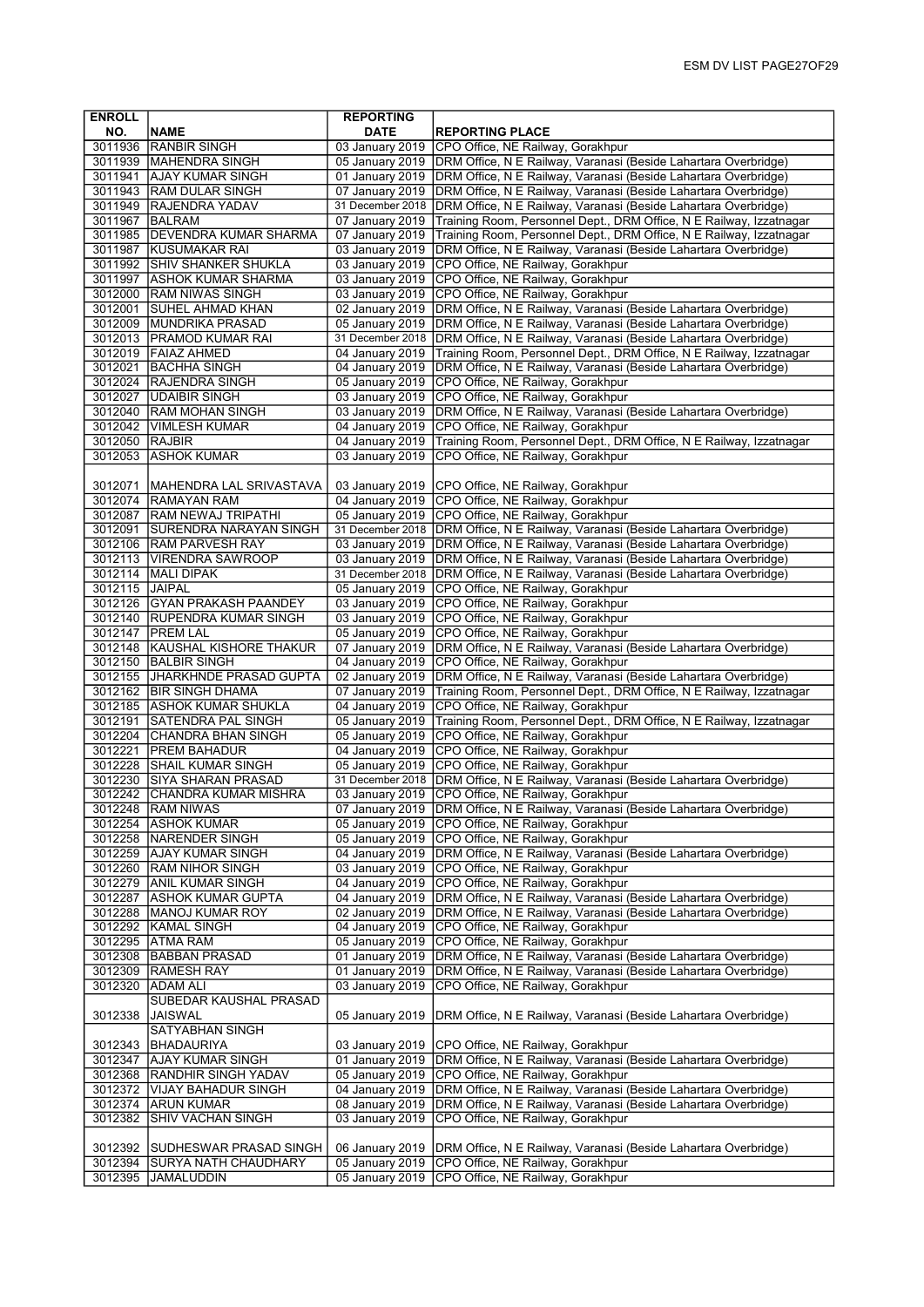| NO.<br><b>NAME</b><br><b>DATE</b><br><b>REPORTING PLACE</b><br>3012399 AJAI SINGH<br>03 January 2019<br>CPO Office, NE Railway, Gorakhpur<br>DRM Office, N E Railway, Varanasi (Beside Lahartara Overbridge)<br>3012412 SRI NIWAS SINGH<br>03 January 2019<br>DRM Office, N E Railway, Varanasi (Beside Lahartara Overbridge)<br>3012415 SRI RAM OJHA<br>06 January 2019<br>3012429 DHANNA SINGH<br>04 January 2019<br>CPO Office, NE Railway, Gorakhpur<br>3012430 TRILOKI RAI<br>01 January 2019<br>DRM Office, N E Railway, Varanasi (Beside Lahartara Overbridge)<br>3012432 ASHOK KUMAR SHUKLA<br>04 January 2019<br>CPO Office, NE Railway, Gorakhpur<br>3012441<br><b>SUDARSHAN SINGH</b><br>08 January 2019<br>DRM Office, N E Railway, Varanasi (Beside Lahartara Overbridge)<br>3012443  LALMAN YADAV<br>05 January 2019<br>CPO Office, NE Railway, Gorakhpur<br>3012446 DAYA NAND PANDEY<br>DRM Office, N E Railway, Varanasi (Beside Lahartara Overbridge)<br>07 January 2019<br>3012451 RAJVEER SINGH<br>05 January 2019<br>CPO Office, NE Railway, Gorakhpur<br>3012464<br><b>PARAM MITRA BAJPAI</b><br>07 January 2019<br>Training Room, Personnel Dept., DRM Office, N E Railway, Izzatnagar<br>3012471<br>MAHENDRA PRASAD SINGH<br>08 January 2019<br>DRM Office, N E Railway, Varanasi (Beside Lahartara Overbridge)<br>3012476 RAJI JI YADAV<br>02 January 2019<br>DRM Office, N E Railway, Varanasi (Beside Lahartara Overbridge)<br>3012487<br><b>GOVIND SHARMA</b><br>04 January 2019<br>CPO Office, NE Railway, Gorakhpur<br><b>GOVIND SINGH</b><br>03 January 2019<br>3012491<br>CPO Office, NE Railway, Gorakhpur<br>3012506 AJAY KUMAR<br>03 January 2019<br>CPO Office, NE Railway, Gorakhpur<br>3012510   KANHAIYA LAL PRASAD<br>31 December 2018<br>DRM Office, N E Railway, Varanasi (Beside Lahartara Overbridge)<br>3012512<br>JAGADISH RAI<br>31 December 2018<br>DRM Office, N E Railway, Varanasi (Beside Lahartara Overbridge)<br>DRM Office, N E Railway, Varanasi (Beside Lahartara Overbridge)<br>3012515   DHURANDHAR KUMAR SINGH<br>06 January 2019<br>03 January 2019<br>CPO Office, NE Railway, Gorakhpur<br>3012517 JUMAR SHANKER<br>CPO Office, NE Railway, Gorakhpur<br>3012519 KAMLA PRASAD KALAR<br>04 January 2019<br>3012520 VIRENDRA PRASAD<br>05 January 2019<br>DRM Office, N E Railway, Varanasi (Beside Lahartara Overbridge)<br>3012526   TRILOK SINGH DHAMI<br>05 January 2019<br>Training Room, Personnel Dept., DRM Office, N E Railway, Izzatnagar<br>3012530 BHAGWAN PRASAD YADAV<br>06 January 2019<br>DRM Office, N E Railway, Varanasi (Beside Lahartara Overbridge)<br>3012545 NEM CHANDRA<br>06 January 2019<br>Training Room, Personnel Dept., DRM Office, N E Railway, Izzatnagar<br><b>DALJIT SINGH</b><br>03 January 2019<br>CPO Office, NE Railway, Gorakhpur<br>3012577<br>3012582 BHIM SINGH KUSHWAHA<br>06 January 2019<br>DRM Office, N E Railway, Varanasi (Beside Lahartara Overbridge)<br>3012586<br><b>SURESH CHANDRA</b><br>03 January 2019<br>CPO Office, NE Railway, Gorakhpur<br>3012587<br>SHIVSHANKAR RAM<br>08 January 2019<br>DRM Office, N E Railway, Varanasi (Beside Lahartara Overbridge)<br>3012607<br><b>CD PANDEY</b><br>04 January 2019<br>CPO Office, NE Railway, Gorakhpur<br>3012609 ANAND SINGH<br>04 January 2019<br>CPO Office, NE Railway, Gorakhpur<br>3012619 RAKESH KUMAR PANDEY<br>05 January 2019<br>CPO Office, NE Railway, Gorakhpur<br>3012623 CHHOTE LAL<br>04 January 2019<br>CPO Office, NE Railway, Gorakhpur<br>3012635 RANJIT SINGH<br>05 January 2019<br>Training Room, Personnel Dept., DRM Office, N E Railway, Izzatnagar<br>3012639 SSARWAN SINGH<br>05 January 2019<br>DRM Office, N E Railway, Varanasi (Beside Lahartara Overbridge)<br>3012670 JAGRAM SINGH<br>03 January 2019<br>CPO Office, NE Railway, Gorakhpur<br>3012678 RAMADHAR YADAV<br>06 January 2019<br>DRM Office, N E Railway, Varanasi (Beside Lahartara Overbridge)<br>3012680<br>DRM Office, N E Railway, Varanasi (Beside Lahartara Overbridge)<br><b>SUDISHT PRASAD</b><br>03 January 2019<br>3012684 DAY NIDHI SINGH<br>01 January 2019<br>DRM Office, N E Railway, Varanasi (Beside Lahartara Overbridge)<br>3012686  RAMADHAR YADAV<br>06 January 2019<br>DRM Office, N E Railway, Varanasi (Beside Lahartara Overbridge)<br>3012706 VAIDH NATH RAM<br>05 January 2019<br>CPO Office, NE Railway, Gorakhpur<br>3012711<br>02 January 2019<br><b>RAMESHWAR YADAVA</b><br>DRM Office, N E Railway, Varanasi (Beside Lahartara Overbridge)<br>3012714<br><b>ANIL KUMAR SINGH</b><br>05 January 2019<br>CPO Office, NE Railway, Gorakhpur<br>3012716<br><b>BRAJENDRA SINGH</b><br>03 January 2019<br>CPO Office, NE Railway, Gorakhpur<br>3012717<br>RAGHVENDRA KUMAR GUPTA<br>05 January 2019<br>Training Room, Personnel Dept., DRM Office, N E Railway, Izzatnagar<br>04 January 2019<br>CPO Office, NE Railway, Gorakhpur<br>3012731<br> RAM LAKHAN<br>3012737<br>03 January 2019<br>DRM Office, N E Railway, Varanasi (Beside Lahartara Overbridge)<br><b>RAMESHWARA YADAV</b><br>3012746<br><b>KESHAB DATT JOSHI</b><br>05 January 2019<br>Training Room, Personnel Dept., DRM Office, N E Railway, Izzatnagar<br>CPO Office, NE Railway, Gorakhpur<br>3012769<br>HARI BHAN SINGH GURJAR<br>04 January 2019<br>3012772<br>SATBIR SINGH<br>05 January 2019<br>CPO Office, NE Railway, Gorakhpur<br>3012773<br><b>VIJAY BAHADUR</b><br>05 January 2019<br>Training Room, Personnel Dept., DRM Office, N E Railway, Izzatnagar<br>04 January 2019<br>3012781<br> SURENDRA BAHADUR SINGH<br>CPO Office, NE Railway, Gorakhpur<br>3012790<br>31 December 2018<br>DRM Office, N E Railway, Varanasi (Beside Lahartara Overbridge)<br>HIRALAL PRAJAPATI<br>3012811<br> OM PRAKASH SINGH<br>04 January 2019<br>CPO Office, NE Railway, Gorakhpur<br>3012812<br><b>BHUP SINGH</b><br>05 January 2019<br>CPO Office, NE Railway, Gorakhpur<br>3012814<br>31 December 2018<br>DRM Office, N E Railway, Varanasi (Beside Lahartara Overbridge)<br> SHEO BALAK PRASAD YADAV<br>DRM Office, N E Railway, Varanasi (Beside Lahartara Overbridge)<br>31 December 2018<br>3012828<br>MANGNOO RAM<br>3012834<br>04 January 2019<br>CPO Office, NE Railway, Gorakhpur<br><b>BIRENDRA KUMAR SINGH</b><br>RAUT MURARI LAL KAMTA<br>3012840<br> PRASAD<br>05 January 2019<br>DRM Office, N E Railway, Varanasi (Beside Lahartara Overbridge)<br>06 January 2019<br>Training Room, Personnel Dept., DRM Office, N E Railway, Izzatnagar<br>3012842<br><b>RAJ SINGH</b><br>03 January 2019<br>DRM Office, N E Railway, Varanasi (Beside Lahartara Overbridge)<br>3012846<br><b>BHAGWAN SINGH</b><br>3012847<br>06 January 2019<br>DRM Office, N E Railway, Varanasi (Beside Lahartara Overbridge)<br> AJAY KUMAR PANDEY<br>3012860<br>06 January 2019<br><b>RAM BHAWAN YADAV</b><br>DRM Office, N E Railway, Varanasi (Beside Lahartara Overbridge)<br>3012871<br> JAGDISH PRASAD<br>05 January 2019<br>CPO Office, NE Railway, Gorakhpur<br>06 January 2019<br>DRM Office, N E Railway, Varanasi (Beside Lahartara Overbridge)<br>3012875<br> SANJAI KUMAR SINGH<br>3012885<br>04 January 2019<br>DRM Office, N E Railway, Varanasi (Beside Lahartara Overbridge)<br> NASRULLAH | <b>ENROLL</b> | <b>REPORTING</b> |  |
|---------------------------------------------------------------------------------------------------------------------------------------------------------------------------------------------------------------------------------------------------------------------------------------------------------------------------------------------------------------------------------------------------------------------------------------------------------------------------------------------------------------------------------------------------------------------------------------------------------------------------------------------------------------------------------------------------------------------------------------------------------------------------------------------------------------------------------------------------------------------------------------------------------------------------------------------------------------------------------------------------------------------------------------------------------------------------------------------------------------------------------------------------------------------------------------------------------------------------------------------------------------------------------------------------------------------------------------------------------------------------------------------------------------------------------------------------------------------------------------------------------------------------------------------------------------------------------------------------------------------------------------------------------------------------------------------------------------------------------------------------------------------------------------------------------------------------------------------------------------------------------------------------------------------------------------------------------------------------------------------------------------------------------------------------------------------------------------------------------------------------------------------------------------------------------------------------------------------------------------------------------------------------------------------------------------------------------------------------------------------------------------------------------------------------------------------------------------------------------------------------------------------------------------------------------------------------------------------------------------------------------------------------------------------------------------------------------------------------------------------------------------------------------------------------------------------------------------------------------------------------------------------------------------------------------------------------------------------------------------------------------------------------------------------------------------------------------------------------------------------------------------------------------------------------------------------------------------------------------------------------------------------------------------------------------------------------------------------------------------------------------------------------------------------------------------------------------------------------------------------------------------------------------------------------------------------------------------------------------------------------------------------------------------------------------------------------------------------------------------------------------------------------------------------------------------------------------------------------------------------------------------------------------------------------------------------------------------------------------------------------------------------------------------------------------------------------------------------------------------------------------------------------------------------------------------------------------------------------------------------------------------------------------------------------------------------------------------------------------------------------------------------------------------------------------------------------------------------------------------------------------------------------------------------------------------------------------------------------------------------------------------------------------------------------------------------------------------------------------------------------------------------------------------------------------------------------------------------------------------------------------------------------------------------------------------------------------------------------------------------------------------------------------------------------------------------------------------------------------------------------------------------------------------------------------------------------------------------------------------------------------------------------------------------------------------------------------------------------------------------------------------------------------------------------------------------------------------------------------------------------------------------------------------------------------------------------------------------------------------------------------------------------------------------------------------------------------------------------------------------------------------------------------------------------------------------------------------------------------------------------------------------------------------------------------------------------------------------------------------------------------------------------------------------------------------------------------------------------------------------------------------------------------------------------------------------------------------------------------------------------------------------------------------------------------------------------------------------------------------------------------------------------------------------------------------------------------------------------------------------------------------------------------------------------------------------------------------------------------------------------------------------------------------------------------------------------------------------------------------------------------------------------------------------------------------------------------------------------------------------------------------------------------------------------------------------------------------------------------------------------------------------------------------------------------------------------------------------------------------------------------------------------------------------------------------------------------------------------------------------------------------|---------------|------------------|--|
|                                                                                                                                                                                                                                                                                                                                                                                                                                                                                                                                                                                                                                                                                                                                                                                                                                                                                                                                                                                                                                                                                                                                                                                                                                                                                                                                                                                                                                                                                                                                                                                                                                                                                                                                                                                                                                                                                                                                                                                                                                                                                                                                                                                                                                                                                                                                                                                                                                                                                                                                                                                                                                                                                                                                                                                                                                                                                                                                                                                                                                                                                                                                                                                                                                                                                                                                                                                                                                                                                                                                                                                                                                                                                                                                                                                                                                                                                                                                                                                                                                                                                                                                                                                                                                                                                                                                                                                                                                                                                                                                                                                                                                                                                                                                                                                                                                                                                                                                                                                                                                                                                                                                                                                                                                                                                                                                                                                                                                                                                                                                                                                                                                                                                                                                                                                                                                                                                                                                                                                                                                                                                                                                                                                                                                                                                                                                                                                                                                                                                                                                                                                                                                                                                                                                                                                                                                                                                                                                                                                                                                                                                                                                                                                                                                                               |               |                  |  |
|                                                                                                                                                                                                                                                                                                                                                                                                                                                                                                                                                                                                                                                                                                                                                                                                                                                                                                                                                                                                                                                                                                                                                                                                                                                                                                                                                                                                                                                                                                                                                                                                                                                                                                                                                                                                                                                                                                                                                                                                                                                                                                                                                                                                                                                                                                                                                                                                                                                                                                                                                                                                                                                                                                                                                                                                                                                                                                                                                                                                                                                                                                                                                                                                                                                                                                                                                                                                                                                                                                                                                                                                                                                                                                                                                                                                                                                                                                                                                                                                                                                                                                                                                                                                                                                                                                                                                                                                                                                                                                                                                                                                                                                                                                                                                                                                                                                                                                                                                                                                                                                                                                                                                                                                                                                                                                                                                                                                                                                                                                                                                                                                                                                                                                                                                                                                                                                                                                                                                                                                                                                                                                                                                                                                                                                                                                                                                                                                                                                                                                                                                                                                                                                                                                                                                                                                                                                                                                                                                                                                                                                                                                                                                                                                                                                               |               |                  |  |
|                                                                                                                                                                                                                                                                                                                                                                                                                                                                                                                                                                                                                                                                                                                                                                                                                                                                                                                                                                                                                                                                                                                                                                                                                                                                                                                                                                                                                                                                                                                                                                                                                                                                                                                                                                                                                                                                                                                                                                                                                                                                                                                                                                                                                                                                                                                                                                                                                                                                                                                                                                                                                                                                                                                                                                                                                                                                                                                                                                                                                                                                                                                                                                                                                                                                                                                                                                                                                                                                                                                                                                                                                                                                                                                                                                                                                                                                                                                                                                                                                                                                                                                                                                                                                                                                                                                                                                                                                                                                                                                                                                                                                                                                                                                                                                                                                                                                                                                                                                                                                                                                                                                                                                                                                                                                                                                                                                                                                                                                                                                                                                                                                                                                                                                                                                                                                                                                                                                                                                                                                                                                                                                                                                                                                                                                                                                                                                                                                                                                                                                                                                                                                                                                                                                                                                                                                                                                                                                                                                                                                                                                                                                                                                                                                                                               |               |                  |  |
|                                                                                                                                                                                                                                                                                                                                                                                                                                                                                                                                                                                                                                                                                                                                                                                                                                                                                                                                                                                                                                                                                                                                                                                                                                                                                                                                                                                                                                                                                                                                                                                                                                                                                                                                                                                                                                                                                                                                                                                                                                                                                                                                                                                                                                                                                                                                                                                                                                                                                                                                                                                                                                                                                                                                                                                                                                                                                                                                                                                                                                                                                                                                                                                                                                                                                                                                                                                                                                                                                                                                                                                                                                                                                                                                                                                                                                                                                                                                                                                                                                                                                                                                                                                                                                                                                                                                                                                                                                                                                                                                                                                                                                                                                                                                                                                                                                                                                                                                                                                                                                                                                                                                                                                                                                                                                                                                                                                                                                                                                                                                                                                                                                                                                                                                                                                                                                                                                                                                                                                                                                                                                                                                                                                                                                                                                                                                                                                                                                                                                                                                                                                                                                                                                                                                                                                                                                                                                                                                                                                                                                                                                                                                                                                                                                                               |               |                  |  |
|                                                                                                                                                                                                                                                                                                                                                                                                                                                                                                                                                                                                                                                                                                                                                                                                                                                                                                                                                                                                                                                                                                                                                                                                                                                                                                                                                                                                                                                                                                                                                                                                                                                                                                                                                                                                                                                                                                                                                                                                                                                                                                                                                                                                                                                                                                                                                                                                                                                                                                                                                                                                                                                                                                                                                                                                                                                                                                                                                                                                                                                                                                                                                                                                                                                                                                                                                                                                                                                                                                                                                                                                                                                                                                                                                                                                                                                                                                                                                                                                                                                                                                                                                                                                                                                                                                                                                                                                                                                                                                                                                                                                                                                                                                                                                                                                                                                                                                                                                                                                                                                                                                                                                                                                                                                                                                                                                                                                                                                                                                                                                                                                                                                                                                                                                                                                                                                                                                                                                                                                                                                                                                                                                                                                                                                                                                                                                                                                                                                                                                                                                                                                                                                                                                                                                                                                                                                                                                                                                                                                                                                                                                                                                                                                                                                               |               |                  |  |
|                                                                                                                                                                                                                                                                                                                                                                                                                                                                                                                                                                                                                                                                                                                                                                                                                                                                                                                                                                                                                                                                                                                                                                                                                                                                                                                                                                                                                                                                                                                                                                                                                                                                                                                                                                                                                                                                                                                                                                                                                                                                                                                                                                                                                                                                                                                                                                                                                                                                                                                                                                                                                                                                                                                                                                                                                                                                                                                                                                                                                                                                                                                                                                                                                                                                                                                                                                                                                                                                                                                                                                                                                                                                                                                                                                                                                                                                                                                                                                                                                                                                                                                                                                                                                                                                                                                                                                                                                                                                                                                                                                                                                                                                                                                                                                                                                                                                                                                                                                                                                                                                                                                                                                                                                                                                                                                                                                                                                                                                                                                                                                                                                                                                                                                                                                                                                                                                                                                                                                                                                                                                                                                                                                                                                                                                                                                                                                                                                                                                                                                                                                                                                                                                                                                                                                                                                                                                                                                                                                                                                                                                                                                                                                                                                                                               |               |                  |  |
|                                                                                                                                                                                                                                                                                                                                                                                                                                                                                                                                                                                                                                                                                                                                                                                                                                                                                                                                                                                                                                                                                                                                                                                                                                                                                                                                                                                                                                                                                                                                                                                                                                                                                                                                                                                                                                                                                                                                                                                                                                                                                                                                                                                                                                                                                                                                                                                                                                                                                                                                                                                                                                                                                                                                                                                                                                                                                                                                                                                                                                                                                                                                                                                                                                                                                                                                                                                                                                                                                                                                                                                                                                                                                                                                                                                                                                                                                                                                                                                                                                                                                                                                                                                                                                                                                                                                                                                                                                                                                                                                                                                                                                                                                                                                                                                                                                                                                                                                                                                                                                                                                                                                                                                                                                                                                                                                                                                                                                                                                                                                                                                                                                                                                                                                                                                                                                                                                                                                                                                                                                                                                                                                                                                                                                                                                                                                                                                                                                                                                                                                                                                                                                                                                                                                                                                                                                                                                                                                                                                                                                                                                                                                                                                                                                                               |               |                  |  |
|                                                                                                                                                                                                                                                                                                                                                                                                                                                                                                                                                                                                                                                                                                                                                                                                                                                                                                                                                                                                                                                                                                                                                                                                                                                                                                                                                                                                                                                                                                                                                                                                                                                                                                                                                                                                                                                                                                                                                                                                                                                                                                                                                                                                                                                                                                                                                                                                                                                                                                                                                                                                                                                                                                                                                                                                                                                                                                                                                                                                                                                                                                                                                                                                                                                                                                                                                                                                                                                                                                                                                                                                                                                                                                                                                                                                                                                                                                                                                                                                                                                                                                                                                                                                                                                                                                                                                                                                                                                                                                                                                                                                                                                                                                                                                                                                                                                                                                                                                                                                                                                                                                                                                                                                                                                                                                                                                                                                                                                                                                                                                                                                                                                                                                                                                                                                                                                                                                                                                                                                                                                                                                                                                                                                                                                                                                                                                                                                                                                                                                                                                                                                                                                                                                                                                                                                                                                                                                                                                                                                                                                                                                                                                                                                                                                               |               |                  |  |
|                                                                                                                                                                                                                                                                                                                                                                                                                                                                                                                                                                                                                                                                                                                                                                                                                                                                                                                                                                                                                                                                                                                                                                                                                                                                                                                                                                                                                                                                                                                                                                                                                                                                                                                                                                                                                                                                                                                                                                                                                                                                                                                                                                                                                                                                                                                                                                                                                                                                                                                                                                                                                                                                                                                                                                                                                                                                                                                                                                                                                                                                                                                                                                                                                                                                                                                                                                                                                                                                                                                                                                                                                                                                                                                                                                                                                                                                                                                                                                                                                                                                                                                                                                                                                                                                                                                                                                                                                                                                                                                                                                                                                                                                                                                                                                                                                                                                                                                                                                                                                                                                                                                                                                                                                                                                                                                                                                                                                                                                                                                                                                                                                                                                                                                                                                                                                                                                                                                                                                                                                                                                                                                                                                                                                                                                                                                                                                                                                                                                                                                                                                                                                                                                                                                                                                                                                                                                                                                                                                                                                                                                                                                                                                                                                                                               |               |                  |  |
|                                                                                                                                                                                                                                                                                                                                                                                                                                                                                                                                                                                                                                                                                                                                                                                                                                                                                                                                                                                                                                                                                                                                                                                                                                                                                                                                                                                                                                                                                                                                                                                                                                                                                                                                                                                                                                                                                                                                                                                                                                                                                                                                                                                                                                                                                                                                                                                                                                                                                                                                                                                                                                                                                                                                                                                                                                                                                                                                                                                                                                                                                                                                                                                                                                                                                                                                                                                                                                                                                                                                                                                                                                                                                                                                                                                                                                                                                                                                                                                                                                                                                                                                                                                                                                                                                                                                                                                                                                                                                                                                                                                                                                                                                                                                                                                                                                                                                                                                                                                                                                                                                                                                                                                                                                                                                                                                                                                                                                                                                                                                                                                                                                                                                                                                                                                                                                                                                                                                                                                                                                                                                                                                                                                                                                                                                                                                                                                                                                                                                                                                                                                                                                                                                                                                                                                                                                                                                                                                                                                                                                                                                                                                                                                                                                                               |               |                  |  |
|                                                                                                                                                                                                                                                                                                                                                                                                                                                                                                                                                                                                                                                                                                                                                                                                                                                                                                                                                                                                                                                                                                                                                                                                                                                                                                                                                                                                                                                                                                                                                                                                                                                                                                                                                                                                                                                                                                                                                                                                                                                                                                                                                                                                                                                                                                                                                                                                                                                                                                                                                                                                                                                                                                                                                                                                                                                                                                                                                                                                                                                                                                                                                                                                                                                                                                                                                                                                                                                                                                                                                                                                                                                                                                                                                                                                                                                                                                                                                                                                                                                                                                                                                                                                                                                                                                                                                                                                                                                                                                                                                                                                                                                                                                                                                                                                                                                                                                                                                                                                                                                                                                                                                                                                                                                                                                                                                                                                                                                                                                                                                                                                                                                                                                                                                                                                                                                                                                                                                                                                                                                                                                                                                                                                                                                                                                                                                                                                                                                                                                                                                                                                                                                                                                                                                                                                                                                                                                                                                                                                                                                                                                                                                                                                                                                               |               |                  |  |
|                                                                                                                                                                                                                                                                                                                                                                                                                                                                                                                                                                                                                                                                                                                                                                                                                                                                                                                                                                                                                                                                                                                                                                                                                                                                                                                                                                                                                                                                                                                                                                                                                                                                                                                                                                                                                                                                                                                                                                                                                                                                                                                                                                                                                                                                                                                                                                                                                                                                                                                                                                                                                                                                                                                                                                                                                                                                                                                                                                                                                                                                                                                                                                                                                                                                                                                                                                                                                                                                                                                                                                                                                                                                                                                                                                                                                                                                                                                                                                                                                                                                                                                                                                                                                                                                                                                                                                                                                                                                                                                                                                                                                                                                                                                                                                                                                                                                                                                                                                                                                                                                                                                                                                                                                                                                                                                                                                                                                                                                                                                                                                                                                                                                                                                                                                                                                                                                                                                                                                                                                                                                                                                                                                                                                                                                                                                                                                                                                                                                                                                                                                                                                                                                                                                                                                                                                                                                                                                                                                                                                                                                                                                                                                                                                                                               |               |                  |  |
|                                                                                                                                                                                                                                                                                                                                                                                                                                                                                                                                                                                                                                                                                                                                                                                                                                                                                                                                                                                                                                                                                                                                                                                                                                                                                                                                                                                                                                                                                                                                                                                                                                                                                                                                                                                                                                                                                                                                                                                                                                                                                                                                                                                                                                                                                                                                                                                                                                                                                                                                                                                                                                                                                                                                                                                                                                                                                                                                                                                                                                                                                                                                                                                                                                                                                                                                                                                                                                                                                                                                                                                                                                                                                                                                                                                                                                                                                                                                                                                                                                                                                                                                                                                                                                                                                                                                                                                                                                                                                                                                                                                                                                                                                                                                                                                                                                                                                                                                                                                                                                                                                                                                                                                                                                                                                                                                                                                                                                                                                                                                                                                                                                                                                                                                                                                                                                                                                                                                                                                                                                                                                                                                                                                                                                                                                                                                                                                                                                                                                                                                                                                                                                                                                                                                                                                                                                                                                                                                                                                                                                                                                                                                                                                                                                                               |               |                  |  |
|                                                                                                                                                                                                                                                                                                                                                                                                                                                                                                                                                                                                                                                                                                                                                                                                                                                                                                                                                                                                                                                                                                                                                                                                                                                                                                                                                                                                                                                                                                                                                                                                                                                                                                                                                                                                                                                                                                                                                                                                                                                                                                                                                                                                                                                                                                                                                                                                                                                                                                                                                                                                                                                                                                                                                                                                                                                                                                                                                                                                                                                                                                                                                                                                                                                                                                                                                                                                                                                                                                                                                                                                                                                                                                                                                                                                                                                                                                                                                                                                                                                                                                                                                                                                                                                                                                                                                                                                                                                                                                                                                                                                                                                                                                                                                                                                                                                                                                                                                                                                                                                                                                                                                                                                                                                                                                                                                                                                                                                                                                                                                                                                                                                                                                                                                                                                                                                                                                                                                                                                                                                                                                                                                                                                                                                                                                                                                                                                                                                                                                                                                                                                                                                                                                                                                                                                                                                                                                                                                                                                                                                                                                                                                                                                                                                               |               |                  |  |
|                                                                                                                                                                                                                                                                                                                                                                                                                                                                                                                                                                                                                                                                                                                                                                                                                                                                                                                                                                                                                                                                                                                                                                                                                                                                                                                                                                                                                                                                                                                                                                                                                                                                                                                                                                                                                                                                                                                                                                                                                                                                                                                                                                                                                                                                                                                                                                                                                                                                                                                                                                                                                                                                                                                                                                                                                                                                                                                                                                                                                                                                                                                                                                                                                                                                                                                                                                                                                                                                                                                                                                                                                                                                                                                                                                                                                                                                                                                                                                                                                                                                                                                                                                                                                                                                                                                                                                                                                                                                                                                                                                                                                                                                                                                                                                                                                                                                                                                                                                                                                                                                                                                                                                                                                                                                                                                                                                                                                                                                                                                                                                                                                                                                                                                                                                                                                                                                                                                                                                                                                                                                                                                                                                                                                                                                                                                                                                                                                                                                                                                                                                                                                                                                                                                                                                                                                                                                                                                                                                                                                                                                                                                                                                                                                                                               |               |                  |  |
|                                                                                                                                                                                                                                                                                                                                                                                                                                                                                                                                                                                                                                                                                                                                                                                                                                                                                                                                                                                                                                                                                                                                                                                                                                                                                                                                                                                                                                                                                                                                                                                                                                                                                                                                                                                                                                                                                                                                                                                                                                                                                                                                                                                                                                                                                                                                                                                                                                                                                                                                                                                                                                                                                                                                                                                                                                                                                                                                                                                                                                                                                                                                                                                                                                                                                                                                                                                                                                                                                                                                                                                                                                                                                                                                                                                                                                                                                                                                                                                                                                                                                                                                                                                                                                                                                                                                                                                                                                                                                                                                                                                                                                                                                                                                                                                                                                                                                                                                                                                                                                                                                                                                                                                                                                                                                                                                                                                                                                                                                                                                                                                                                                                                                                                                                                                                                                                                                                                                                                                                                                                                                                                                                                                                                                                                                                                                                                                                                                                                                                                                                                                                                                                                                                                                                                                                                                                                                                                                                                                                                                                                                                                                                                                                                                                               |               |                  |  |
|                                                                                                                                                                                                                                                                                                                                                                                                                                                                                                                                                                                                                                                                                                                                                                                                                                                                                                                                                                                                                                                                                                                                                                                                                                                                                                                                                                                                                                                                                                                                                                                                                                                                                                                                                                                                                                                                                                                                                                                                                                                                                                                                                                                                                                                                                                                                                                                                                                                                                                                                                                                                                                                                                                                                                                                                                                                                                                                                                                                                                                                                                                                                                                                                                                                                                                                                                                                                                                                                                                                                                                                                                                                                                                                                                                                                                                                                                                                                                                                                                                                                                                                                                                                                                                                                                                                                                                                                                                                                                                                                                                                                                                                                                                                                                                                                                                                                                                                                                                                                                                                                                                                                                                                                                                                                                                                                                                                                                                                                                                                                                                                                                                                                                                                                                                                                                                                                                                                                                                                                                                                                                                                                                                                                                                                                                                                                                                                                                                                                                                                                                                                                                                                                                                                                                                                                                                                                                                                                                                                                                                                                                                                                                                                                                                                               |               |                  |  |
|                                                                                                                                                                                                                                                                                                                                                                                                                                                                                                                                                                                                                                                                                                                                                                                                                                                                                                                                                                                                                                                                                                                                                                                                                                                                                                                                                                                                                                                                                                                                                                                                                                                                                                                                                                                                                                                                                                                                                                                                                                                                                                                                                                                                                                                                                                                                                                                                                                                                                                                                                                                                                                                                                                                                                                                                                                                                                                                                                                                                                                                                                                                                                                                                                                                                                                                                                                                                                                                                                                                                                                                                                                                                                                                                                                                                                                                                                                                                                                                                                                                                                                                                                                                                                                                                                                                                                                                                                                                                                                                                                                                                                                                                                                                                                                                                                                                                                                                                                                                                                                                                                                                                                                                                                                                                                                                                                                                                                                                                                                                                                                                                                                                                                                                                                                                                                                                                                                                                                                                                                                                                                                                                                                                                                                                                                                                                                                                                                                                                                                                                                                                                                                                                                                                                                                                                                                                                                                                                                                                                                                                                                                                                                                                                                                                               |               |                  |  |
|                                                                                                                                                                                                                                                                                                                                                                                                                                                                                                                                                                                                                                                                                                                                                                                                                                                                                                                                                                                                                                                                                                                                                                                                                                                                                                                                                                                                                                                                                                                                                                                                                                                                                                                                                                                                                                                                                                                                                                                                                                                                                                                                                                                                                                                                                                                                                                                                                                                                                                                                                                                                                                                                                                                                                                                                                                                                                                                                                                                                                                                                                                                                                                                                                                                                                                                                                                                                                                                                                                                                                                                                                                                                                                                                                                                                                                                                                                                                                                                                                                                                                                                                                                                                                                                                                                                                                                                                                                                                                                                                                                                                                                                                                                                                                                                                                                                                                                                                                                                                                                                                                                                                                                                                                                                                                                                                                                                                                                                                                                                                                                                                                                                                                                                                                                                                                                                                                                                                                                                                                                                                                                                                                                                                                                                                                                                                                                                                                                                                                                                                                                                                                                                                                                                                                                                                                                                                                                                                                                                                                                                                                                                                                                                                                                                               |               |                  |  |
|                                                                                                                                                                                                                                                                                                                                                                                                                                                                                                                                                                                                                                                                                                                                                                                                                                                                                                                                                                                                                                                                                                                                                                                                                                                                                                                                                                                                                                                                                                                                                                                                                                                                                                                                                                                                                                                                                                                                                                                                                                                                                                                                                                                                                                                                                                                                                                                                                                                                                                                                                                                                                                                                                                                                                                                                                                                                                                                                                                                                                                                                                                                                                                                                                                                                                                                                                                                                                                                                                                                                                                                                                                                                                                                                                                                                                                                                                                                                                                                                                                                                                                                                                                                                                                                                                                                                                                                                                                                                                                                                                                                                                                                                                                                                                                                                                                                                                                                                                                                                                                                                                                                                                                                                                                                                                                                                                                                                                                                                                                                                                                                                                                                                                                                                                                                                                                                                                                                                                                                                                                                                                                                                                                                                                                                                                                                                                                                                                                                                                                                                                                                                                                                                                                                                                                                                                                                                                                                                                                                                                                                                                                                                                                                                                                                               |               |                  |  |
|                                                                                                                                                                                                                                                                                                                                                                                                                                                                                                                                                                                                                                                                                                                                                                                                                                                                                                                                                                                                                                                                                                                                                                                                                                                                                                                                                                                                                                                                                                                                                                                                                                                                                                                                                                                                                                                                                                                                                                                                                                                                                                                                                                                                                                                                                                                                                                                                                                                                                                                                                                                                                                                                                                                                                                                                                                                                                                                                                                                                                                                                                                                                                                                                                                                                                                                                                                                                                                                                                                                                                                                                                                                                                                                                                                                                                                                                                                                                                                                                                                                                                                                                                                                                                                                                                                                                                                                                                                                                                                                                                                                                                                                                                                                                                                                                                                                                                                                                                                                                                                                                                                                                                                                                                                                                                                                                                                                                                                                                                                                                                                                                                                                                                                                                                                                                                                                                                                                                                                                                                                                                                                                                                                                                                                                                                                                                                                                                                                                                                                                                                                                                                                                                                                                                                                                                                                                                                                                                                                                                                                                                                                                                                                                                                                                               |               |                  |  |
|                                                                                                                                                                                                                                                                                                                                                                                                                                                                                                                                                                                                                                                                                                                                                                                                                                                                                                                                                                                                                                                                                                                                                                                                                                                                                                                                                                                                                                                                                                                                                                                                                                                                                                                                                                                                                                                                                                                                                                                                                                                                                                                                                                                                                                                                                                                                                                                                                                                                                                                                                                                                                                                                                                                                                                                                                                                                                                                                                                                                                                                                                                                                                                                                                                                                                                                                                                                                                                                                                                                                                                                                                                                                                                                                                                                                                                                                                                                                                                                                                                                                                                                                                                                                                                                                                                                                                                                                                                                                                                                                                                                                                                                                                                                                                                                                                                                                                                                                                                                                                                                                                                                                                                                                                                                                                                                                                                                                                                                                                                                                                                                                                                                                                                                                                                                                                                                                                                                                                                                                                                                                                                                                                                                                                                                                                                                                                                                                                                                                                                                                                                                                                                                                                                                                                                                                                                                                                                                                                                                                                                                                                                                                                                                                                                                               |               |                  |  |
|                                                                                                                                                                                                                                                                                                                                                                                                                                                                                                                                                                                                                                                                                                                                                                                                                                                                                                                                                                                                                                                                                                                                                                                                                                                                                                                                                                                                                                                                                                                                                                                                                                                                                                                                                                                                                                                                                                                                                                                                                                                                                                                                                                                                                                                                                                                                                                                                                                                                                                                                                                                                                                                                                                                                                                                                                                                                                                                                                                                                                                                                                                                                                                                                                                                                                                                                                                                                                                                                                                                                                                                                                                                                                                                                                                                                                                                                                                                                                                                                                                                                                                                                                                                                                                                                                                                                                                                                                                                                                                                                                                                                                                                                                                                                                                                                                                                                                                                                                                                                                                                                                                                                                                                                                                                                                                                                                                                                                                                                                                                                                                                                                                                                                                                                                                                                                                                                                                                                                                                                                                                                                                                                                                                                                                                                                                                                                                                                                                                                                                                                                                                                                                                                                                                                                                                                                                                                                                                                                                                                                                                                                                                                                                                                                                                               |               |                  |  |
|                                                                                                                                                                                                                                                                                                                                                                                                                                                                                                                                                                                                                                                                                                                                                                                                                                                                                                                                                                                                                                                                                                                                                                                                                                                                                                                                                                                                                                                                                                                                                                                                                                                                                                                                                                                                                                                                                                                                                                                                                                                                                                                                                                                                                                                                                                                                                                                                                                                                                                                                                                                                                                                                                                                                                                                                                                                                                                                                                                                                                                                                                                                                                                                                                                                                                                                                                                                                                                                                                                                                                                                                                                                                                                                                                                                                                                                                                                                                                                                                                                                                                                                                                                                                                                                                                                                                                                                                                                                                                                                                                                                                                                                                                                                                                                                                                                                                                                                                                                                                                                                                                                                                                                                                                                                                                                                                                                                                                                                                                                                                                                                                                                                                                                                                                                                                                                                                                                                                                                                                                                                                                                                                                                                                                                                                                                                                                                                                                                                                                                                                                                                                                                                                                                                                                                                                                                                                                                                                                                                                                                                                                                                                                                                                                                                               |               |                  |  |
|                                                                                                                                                                                                                                                                                                                                                                                                                                                                                                                                                                                                                                                                                                                                                                                                                                                                                                                                                                                                                                                                                                                                                                                                                                                                                                                                                                                                                                                                                                                                                                                                                                                                                                                                                                                                                                                                                                                                                                                                                                                                                                                                                                                                                                                                                                                                                                                                                                                                                                                                                                                                                                                                                                                                                                                                                                                                                                                                                                                                                                                                                                                                                                                                                                                                                                                                                                                                                                                                                                                                                                                                                                                                                                                                                                                                                                                                                                                                                                                                                                                                                                                                                                                                                                                                                                                                                                                                                                                                                                                                                                                                                                                                                                                                                                                                                                                                                                                                                                                                                                                                                                                                                                                                                                                                                                                                                                                                                                                                                                                                                                                                                                                                                                                                                                                                                                                                                                                                                                                                                                                                                                                                                                                                                                                                                                                                                                                                                                                                                                                                                                                                                                                                                                                                                                                                                                                                                                                                                                                                                                                                                                                                                                                                                                                               |               |                  |  |
|                                                                                                                                                                                                                                                                                                                                                                                                                                                                                                                                                                                                                                                                                                                                                                                                                                                                                                                                                                                                                                                                                                                                                                                                                                                                                                                                                                                                                                                                                                                                                                                                                                                                                                                                                                                                                                                                                                                                                                                                                                                                                                                                                                                                                                                                                                                                                                                                                                                                                                                                                                                                                                                                                                                                                                                                                                                                                                                                                                                                                                                                                                                                                                                                                                                                                                                                                                                                                                                                                                                                                                                                                                                                                                                                                                                                                                                                                                                                                                                                                                                                                                                                                                                                                                                                                                                                                                                                                                                                                                                                                                                                                                                                                                                                                                                                                                                                                                                                                                                                                                                                                                                                                                                                                                                                                                                                                                                                                                                                                                                                                                                                                                                                                                                                                                                                                                                                                                                                                                                                                                                                                                                                                                                                                                                                                                                                                                                                                                                                                                                                                                                                                                                                                                                                                                                                                                                                                                                                                                                                                                                                                                                                                                                                                                                               |               |                  |  |
|                                                                                                                                                                                                                                                                                                                                                                                                                                                                                                                                                                                                                                                                                                                                                                                                                                                                                                                                                                                                                                                                                                                                                                                                                                                                                                                                                                                                                                                                                                                                                                                                                                                                                                                                                                                                                                                                                                                                                                                                                                                                                                                                                                                                                                                                                                                                                                                                                                                                                                                                                                                                                                                                                                                                                                                                                                                                                                                                                                                                                                                                                                                                                                                                                                                                                                                                                                                                                                                                                                                                                                                                                                                                                                                                                                                                                                                                                                                                                                                                                                                                                                                                                                                                                                                                                                                                                                                                                                                                                                                                                                                                                                                                                                                                                                                                                                                                                                                                                                                                                                                                                                                                                                                                                                                                                                                                                                                                                                                                                                                                                                                                                                                                                                                                                                                                                                                                                                                                                                                                                                                                                                                                                                                                                                                                                                                                                                                                                                                                                                                                                                                                                                                                                                                                                                                                                                                                                                                                                                                                                                                                                                                                                                                                                                                               |               |                  |  |
|                                                                                                                                                                                                                                                                                                                                                                                                                                                                                                                                                                                                                                                                                                                                                                                                                                                                                                                                                                                                                                                                                                                                                                                                                                                                                                                                                                                                                                                                                                                                                                                                                                                                                                                                                                                                                                                                                                                                                                                                                                                                                                                                                                                                                                                                                                                                                                                                                                                                                                                                                                                                                                                                                                                                                                                                                                                                                                                                                                                                                                                                                                                                                                                                                                                                                                                                                                                                                                                                                                                                                                                                                                                                                                                                                                                                                                                                                                                                                                                                                                                                                                                                                                                                                                                                                                                                                                                                                                                                                                                                                                                                                                                                                                                                                                                                                                                                                                                                                                                                                                                                                                                                                                                                                                                                                                                                                                                                                                                                                                                                                                                                                                                                                                                                                                                                                                                                                                                                                                                                                                                                                                                                                                                                                                                                                                                                                                                                                                                                                                                                                                                                                                                                                                                                                                                                                                                                                                                                                                                                                                                                                                                                                                                                                                                               |               |                  |  |
|                                                                                                                                                                                                                                                                                                                                                                                                                                                                                                                                                                                                                                                                                                                                                                                                                                                                                                                                                                                                                                                                                                                                                                                                                                                                                                                                                                                                                                                                                                                                                                                                                                                                                                                                                                                                                                                                                                                                                                                                                                                                                                                                                                                                                                                                                                                                                                                                                                                                                                                                                                                                                                                                                                                                                                                                                                                                                                                                                                                                                                                                                                                                                                                                                                                                                                                                                                                                                                                                                                                                                                                                                                                                                                                                                                                                                                                                                                                                                                                                                                                                                                                                                                                                                                                                                                                                                                                                                                                                                                                                                                                                                                                                                                                                                                                                                                                                                                                                                                                                                                                                                                                                                                                                                                                                                                                                                                                                                                                                                                                                                                                                                                                                                                                                                                                                                                                                                                                                                                                                                                                                                                                                                                                                                                                                                                                                                                                                                                                                                                                                                                                                                                                                                                                                                                                                                                                                                                                                                                                                                                                                                                                                                                                                                                                               |               |                  |  |
|                                                                                                                                                                                                                                                                                                                                                                                                                                                                                                                                                                                                                                                                                                                                                                                                                                                                                                                                                                                                                                                                                                                                                                                                                                                                                                                                                                                                                                                                                                                                                                                                                                                                                                                                                                                                                                                                                                                                                                                                                                                                                                                                                                                                                                                                                                                                                                                                                                                                                                                                                                                                                                                                                                                                                                                                                                                                                                                                                                                                                                                                                                                                                                                                                                                                                                                                                                                                                                                                                                                                                                                                                                                                                                                                                                                                                                                                                                                                                                                                                                                                                                                                                                                                                                                                                                                                                                                                                                                                                                                                                                                                                                                                                                                                                                                                                                                                                                                                                                                                                                                                                                                                                                                                                                                                                                                                                                                                                                                                                                                                                                                                                                                                                                                                                                                                                                                                                                                                                                                                                                                                                                                                                                                                                                                                                                                                                                                                                                                                                                                                                                                                                                                                                                                                                                                                                                                                                                                                                                                                                                                                                                                                                                                                                                                               |               |                  |  |
|                                                                                                                                                                                                                                                                                                                                                                                                                                                                                                                                                                                                                                                                                                                                                                                                                                                                                                                                                                                                                                                                                                                                                                                                                                                                                                                                                                                                                                                                                                                                                                                                                                                                                                                                                                                                                                                                                                                                                                                                                                                                                                                                                                                                                                                                                                                                                                                                                                                                                                                                                                                                                                                                                                                                                                                                                                                                                                                                                                                                                                                                                                                                                                                                                                                                                                                                                                                                                                                                                                                                                                                                                                                                                                                                                                                                                                                                                                                                                                                                                                                                                                                                                                                                                                                                                                                                                                                                                                                                                                                                                                                                                                                                                                                                                                                                                                                                                                                                                                                                                                                                                                                                                                                                                                                                                                                                                                                                                                                                                                                                                                                                                                                                                                                                                                                                                                                                                                                                                                                                                                                                                                                                                                                                                                                                                                                                                                                                                                                                                                                                                                                                                                                                                                                                                                                                                                                                                                                                                                                                                                                                                                                                                                                                                                                               |               |                  |  |
|                                                                                                                                                                                                                                                                                                                                                                                                                                                                                                                                                                                                                                                                                                                                                                                                                                                                                                                                                                                                                                                                                                                                                                                                                                                                                                                                                                                                                                                                                                                                                                                                                                                                                                                                                                                                                                                                                                                                                                                                                                                                                                                                                                                                                                                                                                                                                                                                                                                                                                                                                                                                                                                                                                                                                                                                                                                                                                                                                                                                                                                                                                                                                                                                                                                                                                                                                                                                                                                                                                                                                                                                                                                                                                                                                                                                                                                                                                                                                                                                                                                                                                                                                                                                                                                                                                                                                                                                                                                                                                                                                                                                                                                                                                                                                                                                                                                                                                                                                                                                                                                                                                                                                                                                                                                                                                                                                                                                                                                                                                                                                                                                                                                                                                                                                                                                                                                                                                                                                                                                                                                                                                                                                                                                                                                                                                                                                                                                                                                                                                                                                                                                                                                                                                                                                                                                                                                                                                                                                                                                                                                                                                                                                                                                                                                               |               |                  |  |
|                                                                                                                                                                                                                                                                                                                                                                                                                                                                                                                                                                                                                                                                                                                                                                                                                                                                                                                                                                                                                                                                                                                                                                                                                                                                                                                                                                                                                                                                                                                                                                                                                                                                                                                                                                                                                                                                                                                                                                                                                                                                                                                                                                                                                                                                                                                                                                                                                                                                                                                                                                                                                                                                                                                                                                                                                                                                                                                                                                                                                                                                                                                                                                                                                                                                                                                                                                                                                                                                                                                                                                                                                                                                                                                                                                                                                                                                                                                                                                                                                                                                                                                                                                                                                                                                                                                                                                                                                                                                                                                                                                                                                                                                                                                                                                                                                                                                                                                                                                                                                                                                                                                                                                                                                                                                                                                                                                                                                                                                                                                                                                                                                                                                                                                                                                                                                                                                                                                                                                                                                                                                                                                                                                                                                                                                                                                                                                                                                                                                                                                                                                                                                                                                                                                                                                                                                                                                                                                                                                                                                                                                                                                                                                                                                                                               |               |                  |  |
|                                                                                                                                                                                                                                                                                                                                                                                                                                                                                                                                                                                                                                                                                                                                                                                                                                                                                                                                                                                                                                                                                                                                                                                                                                                                                                                                                                                                                                                                                                                                                                                                                                                                                                                                                                                                                                                                                                                                                                                                                                                                                                                                                                                                                                                                                                                                                                                                                                                                                                                                                                                                                                                                                                                                                                                                                                                                                                                                                                                                                                                                                                                                                                                                                                                                                                                                                                                                                                                                                                                                                                                                                                                                                                                                                                                                                                                                                                                                                                                                                                                                                                                                                                                                                                                                                                                                                                                                                                                                                                                                                                                                                                                                                                                                                                                                                                                                                                                                                                                                                                                                                                                                                                                                                                                                                                                                                                                                                                                                                                                                                                                                                                                                                                                                                                                                                                                                                                                                                                                                                                                                                                                                                                                                                                                                                                                                                                                                                                                                                                                                                                                                                                                                                                                                                                                                                                                                                                                                                                                                                                                                                                                                                                                                                                                               |               |                  |  |
|                                                                                                                                                                                                                                                                                                                                                                                                                                                                                                                                                                                                                                                                                                                                                                                                                                                                                                                                                                                                                                                                                                                                                                                                                                                                                                                                                                                                                                                                                                                                                                                                                                                                                                                                                                                                                                                                                                                                                                                                                                                                                                                                                                                                                                                                                                                                                                                                                                                                                                                                                                                                                                                                                                                                                                                                                                                                                                                                                                                                                                                                                                                                                                                                                                                                                                                                                                                                                                                                                                                                                                                                                                                                                                                                                                                                                                                                                                                                                                                                                                                                                                                                                                                                                                                                                                                                                                                                                                                                                                                                                                                                                                                                                                                                                                                                                                                                                                                                                                                                                                                                                                                                                                                                                                                                                                                                                                                                                                                                                                                                                                                                                                                                                                                                                                                                                                                                                                                                                                                                                                                                                                                                                                                                                                                                                                                                                                                                                                                                                                                                                                                                                                                                                                                                                                                                                                                                                                                                                                                                                                                                                                                                                                                                                                                               |               |                  |  |
|                                                                                                                                                                                                                                                                                                                                                                                                                                                                                                                                                                                                                                                                                                                                                                                                                                                                                                                                                                                                                                                                                                                                                                                                                                                                                                                                                                                                                                                                                                                                                                                                                                                                                                                                                                                                                                                                                                                                                                                                                                                                                                                                                                                                                                                                                                                                                                                                                                                                                                                                                                                                                                                                                                                                                                                                                                                                                                                                                                                                                                                                                                                                                                                                                                                                                                                                                                                                                                                                                                                                                                                                                                                                                                                                                                                                                                                                                                                                                                                                                                                                                                                                                                                                                                                                                                                                                                                                                                                                                                                                                                                                                                                                                                                                                                                                                                                                                                                                                                                                                                                                                                                                                                                                                                                                                                                                                                                                                                                                                                                                                                                                                                                                                                                                                                                                                                                                                                                                                                                                                                                                                                                                                                                                                                                                                                                                                                                                                                                                                                                                                                                                                                                                                                                                                                                                                                                                                                                                                                                                                                                                                                                                                                                                                                                               |               |                  |  |
|                                                                                                                                                                                                                                                                                                                                                                                                                                                                                                                                                                                                                                                                                                                                                                                                                                                                                                                                                                                                                                                                                                                                                                                                                                                                                                                                                                                                                                                                                                                                                                                                                                                                                                                                                                                                                                                                                                                                                                                                                                                                                                                                                                                                                                                                                                                                                                                                                                                                                                                                                                                                                                                                                                                                                                                                                                                                                                                                                                                                                                                                                                                                                                                                                                                                                                                                                                                                                                                                                                                                                                                                                                                                                                                                                                                                                                                                                                                                                                                                                                                                                                                                                                                                                                                                                                                                                                                                                                                                                                                                                                                                                                                                                                                                                                                                                                                                                                                                                                                                                                                                                                                                                                                                                                                                                                                                                                                                                                                                                                                                                                                                                                                                                                                                                                                                                                                                                                                                                                                                                                                                                                                                                                                                                                                                                                                                                                                                                                                                                                                                                                                                                                                                                                                                                                                                                                                                                                                                                                                                                                                                                                                                                                                                                                                               |               |                  |  |
|                                                                                                                                                                                                                                                                                                                                                                                                                                                                                                                                                                                                                                                                                                                                                                                                                                                                                                                                                                                                                                                                                                                                                                                                                                                                                                                                                                                                                                                                                                                                                                                                                                                                                                                                                                                                                                                                                                                                                                                                                                                                                                                                                                                                                                                                                                                                                                                                                                                                                                                                                                                                                                                                                                                                                                                                                                                                                                                                                                                                                                                                                                                                                                                                                                                                                                                                                                                                                                                                                                                                                                                                                                                                                                                                                                                                                                                                                                                                                                                                                                                                                                                                                                                                                                                                                                                                                                                                                                                                                                                                                                                                                                                                                                                                                                                                                                                                                                                                                                                                                                                                                                                                                                                                                                                                                                                                                                                                                                                                                                                                                                                                                                                                                                                                                                                                                                                                                                                                                                                                                                                                                                                                                                                                                                                                                                                                                                                                                                                                                                                                                                                                                                                                                                                                                                                                                                                                                                                                                                                                                                                                                                                                                                                                                                                               |               |                  |  |
|                                                                                                                                                                                                                                                                                                                                                                                                                                                                                                                                                                                                                                                                                                                                                                                                                                                                                                                                                                                                                                                                                                                                                                                                                                                                                                                                                                                                                                                                                                                                                                                                                                                                                                                                                                                                                                                                                                                                                                                                                                                                                                                                                                                                                                                                                                                                                                                                                                                                                                                                                                                                                                                                                                                                                                                                                                                                                                                                                                                                                                                                                                                                                                                                                                                                                                                                                                                                                                                                                                                                                                                                                                                                                                                                                                                                                                                                                                                                                                                                                                                                                                                                                                                                                                                                                                                                                                                                                                                                                                                                                                                                                                                                                                                                                                                                                                                                                                                                                                                                                                                                                                                                                                                                                                                                                                                                                                                                                                                                                                                                                                                                                                                                                                                                                                                                                                                                                                                                                                                                                                                                                                                                                                                                                                                                                                                                                                                                                                                                                                                                                                                                                                                                                                                                                                                                                                                                                                                                                                                                                                                                                                                                                                                                                                                               |               |                  |  |
|                                                                                                                                                                                                                                                                                                                                                                                                                                                                                                                                                                                                                                                                                                                                                                                                                                                                                                                                                                                                                                                                                                                                                                                                                                                                                                                                                                                                                                                                                                                                                                                                                                                                                                                                                                                                                                                                                                                                                                                                                                                                                                                                                                                                                                                                                                                                                                                                                                                                                                                                                                                                                                                                                                                                                                                                                                                                                                                                                                                                                                                                                                                                                                                                                                                                                                                                                                                                                                                                                                                                                                                                                                                                                                                                                                                                                                                                                                                                                                                                                                                                                                                                                                                                                                                                                                                                                                                                                                                                                                                                                                                                                                                                                                                                                                                                                                                                                                                                                                                                                                                                                                                                                                                                                                                                                                                                                                                                                                                                                                                                                                                                                                                                                                                                                                                                                                                                                                                                                                                                                                                                                                                                                                                                                                                                                                                                                                                                                                                                                                                                                                                                                                                                                                                                                                                                                                                                                                                                                                                                                                                                                                                                                                                                                                                               |               |                  |  |
|                                                                                                                                                                                                                                                                                                                                                                                                                                                                                                                                                                                                                                                                                                                                                                                                                                                                                                                                                                                                                                                                                                                                                                                                                                                                                                                                                                                                                                                                                                                                                                                                                                                                                                                                                                                                                                                                                                                                                                                                                                                                                                                                                                                                                                                                                                                                                                                                                                                                                                                                                                                                                                                                                                                                                                                                                                                                                                                                                                                                                                                                                                                                                                                                                                                                                                                                                                                                                                                                                                                                                                                                                                                                                                                                                                                                                                                                                                                                                                                                                                                                                                                                                                                                                                                                                                                                                                                                                                                                                                                                                                                                                                                                                                                                                                                                                                                                                                                                                                                                                                                                                                                                                                                                                                                                                                                                                                                                                                                                                                                                                                                                                                                                                                                                                                                                                                                                                                                                                                                                                                                                                                                                                                                                                                                                                                                                                                                                                                                                                                                                                                                                                                                                                                                                                                                                                                                                                                                                                                                                                                                                                                                                                                                                                                                               |               |                  |  |
|                                                                                                                                                                                                                                                                                                                                                                                                                                                                                                                                                                                                                                                                                                                                                                                                                                                                                                                                                                                                                                                                                                                                                                                                                                                                                                                                                                                                                                                                                                                                                                                                                                                                                                                                                                                                                                                                                                                                                                                                                                                                                                                                                                                                                                                                                                                                                                                                                                                                                                                                                                                                                                                                                                                                                                                                                                                                                                                                                                                                                                                                                                                                                                                                                                                                                                                                                                                                                                                                                                                                                                                                                                                                                                                                                                                                                                                                                                                                                                                                                                                                                                                                                                                                                                                                                                                                                                                                                                                                                                                                                                                                                                                                                                                                                                                                                                                                                                                                                                                                                                                                                                                                                                                                                                                                                                                                                                                                                                                                                                                                                                                                                                                                                                                                                                                                                                                                                                                                                                                                                                                                                                                                                                                                                                                                                                                                                                                                                                                                                                                                                                                                                                                                                                                                                                                                                                                                                                                                                                                                                                                                                                                                                                                                                                                               |               |                  |  |
|                                                                                                                                                                                                                                                                                                                                                                                                                                                                                                                                                                                                                                                                                                                                                                                                                                                                                                                                                                                                                                                                                                                                                                                                                                                                                                                                                                                                                                                                                                                                                                                                                                                                                                                                                                                                                                                                                                                                                                                                                                                                                                                                                                                                                                                                                                                                                                                                                                                                                                                                                                                                                                                                                                                                                                                                                                                                                                                                                                                                                                                                                                                                                                                                                                                                                                                                                                                                                                                                                                                                                                                                                                                                                                                                                                                                                                                                                                                                                                                                                                                                                                                                                                                                                                                                                                                                                                                                                                                                                                                                                                                                                                                                                                                                                                                                                                                                                                                                                                                                                                                                                                                                                                                                                                                                                                                                                                                                                                                                                                                                                                                                                                                                                                                                                                                                                                                                                                                                                                                                                                                                                                                                                                                                                                                                                                                                                                                                                                                                                                                                                                                                                                                                                                                                                                                                                                                                                                                                                                                                                                                                                                                                                                                                                                                               |               |                  |  |
|                                                                                                                                                                                                                                                                                                                                                                                                                                                                                                                                                                                                                                                                                                                                                                                                                                                                                                                                                                                                                                                                                                                                                                                                                                                                                                                                                                                                                                                                                                                                                                                                                                                                                                                                                                                                                                                                                                                                                                                                                                                                                                                                                                                                                                                                                                                                                                                                                                                                                                                                                                                                                                                                                                                                                                                                                                                                                                                                                                                                                                                                                                                                                                                                                                                                                                                                                                                                                                                                                                                                                                                                                                                                                                                                                                                                                                                                                                                                                                                                                                                                                                                                                                                                                                                                                                                                                                                                                                                                                                                                                                                                                                                                                                                                                                                                                                                                                                                                                                                                                                                                                                                                                                                                                                                                                                                                                                                                                                                                                                                                                                                                                                                                                                                                                                                                                                                                                                                                                                                                                                                                                                                                                                                                                                                                                                                                                                                                                                                                                                                                                                                                                                                                                                                                                                                                                                                                                                                                                                                                                                                                                                                                                                                                                                                               |               |                  |  |
|                                                                                                                                                                                                                                                                                                                                                                                                                                                                                                                                                                                                                                                                                                                                                                                                                                                                                                                                                                                                                                                                                                                                                                                                                                                                                                                                                                                                                                                                                                                                                                                                                                                                                                                                                                                                                                                                                                                                                                                                                                                                                                                                                                                                                                                                                                                                                                                                                                                                                                                                                                                                                                                                                                                                                                                                                                                                                                                                                                                                                                                                                                                                                                                                                                                                                                                                                                                                                                                                                                                                                                                                                                                                                                                                                                                                                                                                                                                                                                                                                                                                                                                                                                                                                                                                                                                                                                                                                                                                                                                                                                                                                                                                                                                                                                                                                                                                                                                                                                                                                                                                                                                                                                                                                                                                                                                                                                                                                                                                                                                                                                                                                                                                                                                                                                                                                                                                                                                                                                                                                                                                                                                                                                                                                                                                                                                                                                                                                                                                                                                                                                                                                                                                                                                                                                                                                                                                                                                                                                                                                                                                                                                                                                                                                                                               |               |                  |  |
|                                                                                                                                                                                                                                                                                                                                                                                                                                                                                                                                                                                                                                                                                                                                                                                                                                                                                                                                                                                                                                                                                                                                                                                                                                                                                                                                                                                                                                                                                                                                                                                                                                                                                                                                                                                                                                                                                                                                                                                                                                                                                                                                                                                                                                                                                                                                                                                                                                                                                                                                                                                                                                                                                                                                                                                                                                                                                                                                                                                                                                                                                                                                                                                                                                                                                                                                                                                                                                                                                                                                                                                                                                                                                                                                                                                                                                                                                                                                                                                                                                                                                                                                                                                                                                                                                                                                                                                                                                                                                                                                                                                                                                                                                                                                                                                                                                                                                                                                                                                                                                                                                                                                                                                                                                                                                                                                                                                                                                                                                                                                                                                                                                                                                                                                                                                                                                                                                                                                                                                                                                                                                                                                                                                                                                                                                                                                                                                                                                                                                                                                                                                                                                                                                                                                                                                                                                                                                                                                                                                                                                                                                                                                                                                                                                                               |               |                  |  |
|                                                                                                                                                                                                                                                                                                                                                                                                                                                                                                                                                                                                                                                                                                                                                                                                                                                                                                                                                                                                                                                                                                                                                                                                                                                                                                                                                                                                                                                                                                                                                                                                                                                                                                                                                                                                                                                                                                                                                                                                                                                                                                                                                                                                                                                                                                                                                                                                                                                                                                                                                                                                                                                                                                                                                                                                                                                                                                                                                                                                                                                                                                                                                                                                                                                                                                                                                                                                                                                                                                                                                                                                                                                                                                                                                                                                                                                                                                                                                                                                                                                                                                                                                                                                                                                                                                                                                                                                                                                                                                                                                                                                                                                                                                                                                                                                                                                                                                                                                                                                                                                                                                                                                                                                                                                                                                                                                                                                                                                                                                                                                                                                                                                                                                                                                                                                                                                                                                                                                                                                                                                                                                                                                                                                                                                                                                                                                                                                                                                                                                                                                                                                                                                                                                                                                                                                                                                                                                                                                                                                                                                                                                                                                                                                                                                               |               |                  |  |
|                                                                                                                                                                                                                                                                                                                                                                                                                                                                                                                                                                                                                                                                                                                                                                                                                                                                                                                                                                                                                                                                                                                                                                                                                                                                                                                                                                                                                                                                                                                                                                                                                                                                                                                                                                                                                                                                                                                                                                                                                                                                                                                                                                                                                                                                                                                                                                                                                                                                                                                                                                                                                                                                                                                                                                                                                                                                                                                                                                                                                                                                                                                                                                                                                                                                                                                                                                                                                                                                                                                                                                                                                                                                                                                                                                                                                                                                                                                                                                                                                                                                                                                                                                                                                                                                                                                                                                                                                                                                                                                                                                                                                                                                                                                                                                                                                                                                                                                                                                                                                                                                                                                                                                                                                                                                                                                                                                                                                                                                                                                                                                                                                                                                                                                                                                                                                                                                                                                                                                                                                                                                                                                                                                                                                                                                                                                                                                                                                                                                                                                                                                                                                                                                                                                                                                                                                                                                                                                                                                                                                                                                                                                                                                                                                                                               |               |                  |  |
|                                                                                                                                                                                                                                                                                                                                                                                                                                                                                                                                                                                                                                                                                                                                                                                                                                                                                                                                                                                                                                                                                                                                                                                                                                                                                                                                                                                                                                                                                                                                                                                                                                                                                                                                                                                                                                                                                                                                                                                                                                                                                                                                                                                                                                                                                                                                                                                                                                                                                                                                                                                                                                                                                                                                                                                                                                                                                                                                                                                                                                                                                                                                                                                                                                                                                                                                                                                                                                                                                                                                                                                                                                                                                                                                                                                                                                                                                                                                                                                                                                                                                                                                                                                                                                                                                                                                                                                                                                                                                                                                                                                                                                                                                                                                                                                                                                                                                                                                                                                                                                                                                                                                                                                                                                                                                                                                                                                                                                                                                                                                                                                                                                                                                                                                                                                                                                                                                                                                                                                                                                                                                                                                                                                                                                                                                                                                                                                                                                                                                                                                                                                                                                                                                                                                                                                                                                                                                                                                                                                                                                                                                                                                                                                                                                                               |               |                  |  |
|                                                                                                                                                                                                                                                                                                                                                                                                                                                                                                                                                                                                                                                                                                                                                                                                                                                                                                                                                                                                                                                                                                                                                                                                                                                                                                                                                                                                                                                                                                                                                                                                                                                                                                                                                                                                                                                                                                                                                                                                                                                                                                                                                                                                                                                                                                                                                                                                                                                                                                                                                                                                                                                                                                                                                                                                                                                                                                                                                                                                                                                                                                                                                                                                                                                                                                                                                                                                                                                                                                                                                                                                                                                                                                                                                                                                                                                                                                                                                                                                                                                                                                                                                                                                                                                                                                                                                                                                                                                                                                                                                                                                                                                                                                                                                                                                                                                                                                                                                                                                                                                                                                                                                                                                                                                                                                                                                                                                                                                                                                                                                                                                                                                                                                                                                                                                                                                                                                                                                                                                                                                                                                                                                                                                                                                                                                                                                                                                                                                                                                                                                                                                                                                                                                                                                                                                                                                                                                                                                                                                                                                                                                                                                                                                                                                               |               |                  |  |
|                                                                                                                                                                                                                                                                                                                                                                                                                                                                                                                                                                                                                                                                                                                                                                                                                                                                                                                                                                                                                                                                                                                                                                                                                                                                                                                                                                                                                                                                                                                                                                                                                                                                                                                                                                                                                                                                                                                                                                                                                                                                                                                                                                                                                                                                                                                                                                                                                                                                                                                                                                                                                                                                                                                                                                                                                                                                                                                                                                                                                                                                                                                                                                                                                                                                                                                                                                                                                                                                                                                                                                                                                                                                                                                                                                                                                                                                                                                                                                                                                                                                                                                                                                                                                                                                                                                                                                                                                                                                                                                                                                                                                                                                                                                                                                                                                                                                                                                                                                                                                                                                                                                                                                                                                                                                                                                                                                                                                                                                                                                                                                                                                                                                                                                                                                                                                                                                                                                                                                                                                                                                                                                                                                                                                                                                                                                                                                                                                                                                                                                                                                                                                                                                                                                                                                                                                                                                                                                                                                                                                                                                                                                                                                                                                                                               |               |                  |  |
|                                                                                                                                                                                                                                                                                                                                                                                                                                                                                                                                                                                                                                                                                                                                                                                                                                                                                                                                                                                                                                                                                                                                                                                                                                                                                                                                                                                                                                                                                                                                                                                                                                                                                                                                                                                                                                                                                                                                                                                                                                                                                                                                                                                                                                                                                                                                                                                                                                                                                                                                                                                                                                                                                                                                                                                                                                                                                                                                                                                                                                                                                                                                                                                                                                                                                                                                                                                                                                                                                                                                                                                                                                                                                                                                                                                                                                                                                                                                                                                                                                                                                                                                                                                                                                                                                                                                                                                                                                                                                                                                                                                                                                                                                                                                                                                                                                                                                                                                                                                                                                                                                                                                                                                                                                                                                                                                                                                                                                                                                                                                                                                                                                                                                                                                                                                                                                                                                                                                                                                                                                                                                                                                                                                                                                                                                                                                                                                                                                                                                                                                                                                                                                                                                                                                                                                                                                                                                                                                                                                                                                                                                                                                                                                                                                                               |               |                  |  |
|                                                                                                                                                                                                                                                                                                                                                                                                                                                                                                                                                                                                                                                                                                                                                                                                                                                                                                                                                                                                                                                                                                                                                                                                                                                                                                                                                                                                                                                                                                                                                                                                                                                                                                                                                                                                                                                                                                                                                                                                                                                                                                                                                                                                                                                                                                                                                                                                                                                                                                                                                                                                                                                                                                                                                                                                                                                                                                                                                                                                                                                                                                                                                                                                                                                                                                                                                                                                                                                                                                                                                                                                                                                                                                                                                                                                                                                                                                                                                                                                                                                                                                                                                                                                                                                                                                                                                                                                                                                                                                                                                                                                                                                                                                                                                                                                                                                                                                                                                                                                                                                                                                                                                                                                                                                                                                                                                                                                                                                                                                                                                                                                                                                                                                                                                                                                                                                                                                                                                                                                                                                                                                                                                                                                                                                                                                                                                                                                                                                                                                                                                                                                                                                                                                                                                                                                                                                                                                                                                                                                                                                                                                                                                                                                                                                               |               |                  |  |
|                                                                                                                                                                                                                                                                                                                                                                                                                                                                                                                                                                                                                                                                                                                                                                                                                                                                                                                                                                                                                                                                                                                                                                                                                                                                                                                                                                                                                                                                                                                                                                                                                                                                                                                                                                                                                                                                                                                                                                                                                                                                                                                                                                                                                                                                                                                                                                                                                                                                                                                                                                                                                                                                                                                                                                                                                                                                                                                                                                                                                                                                                                                                                                                                                                                                                                                                                                                                                                                                                                                                                                                                                                                                                                                                                                                                                                                                                                                                                                                                                                                                                                                                                                                                                                                                                                                                                                                                                                                                                                                                                                                                                                                                                                                                                                                                                                                                                                                                                                                                                                                                                                                                                                                                                                                                                                                                                                                                                                                                                                                                                                                                                                                                                                                                                                                                                                                                                                                                                                                                                                                                                                                                                                                                                                                                                                                                                                                                                                                                                                                                                                                                                                                                                                                                                                                                                                                                                                                                                                                                                                                                                                                                                                                                                                                               |               |                  |  |
|                                                                                                                                                                                                                                                                                                                                                                                                                                                                                                                                                                                                                                                                                                                                                                                                                                                                                                                                                                                                                                                                                                                                                                                                                                                                                                                                                                                                                                                                                                                                                                                                                                                                                                                                                                                                                                                                                                                                                                                                                                                                                                                                                                                                                                                                                                                                                                                                                                                                                                                                                                                                                                                                                                                                                                                                                                                                                                                                                                                                                                                                                                                                                                                                                                                                                                                                                                                                                                                                                                                                                                                                                                                                                                                                                                                                                                                                                                                                                                                                                                                                                                                                                                                                                                                                                                                                                                                                                                                                                                                                                                                                                                                                                                                                                                                                                                                                                                                                                                                                                                                                                                                                                                                                                                                                                                                                                                                                                                                                                                                                                                                                                                                                                                                                                                                                                                                                                                                                                                                                                                                                                                                                                                                                                                                                                                                                                                                                                                                                                                                                                                                                                                                                                                                                                                                                                                                                                                                                                                                                                                                                                                                                                                                                                                                               |               |                  |  |
|                                                                                                                                                                                                                                                                                                                                                                                                                                                                                                                                                                                                                                                                                                                                                                                                                                                                                                                                                                                                                                                                                                                                                                                                                                                                                                                                                                                                                                                                                                                                                                                                                                                                                                                                                                                                                                                                                                                                                                                                                                                                                                                                                                                                                                                                                                                                                                                                                                                                                                                                                                                                                                                                                                                                                                                                                                                                                                                                                                                                                                                                                                                                                                                                                                                                                                                                                                                                                                                                                                                                                                                                                                                                                                                                                                                                                                                                                                                                                                                                                                                                                                                                                                                                                                                                                                                                                                                                                                                                                                                                                                                                                                                                                                                                                                                                                                                                                                                                                                                                                                                                                                                                                                                                                                                                                                                                                                                                                                                                                                                                                                                                                                                                                                                                                                                                                                                                                                                                                                                                                                                                                                                                                                                                                                                                                                                                                                                                                                                                                                                                                                                                                                                                                                                                                                                                                                                                                                                                                                                                                                                                                                                                                                                                                                                               |               |                  |  |
|                                                                                                                                                                                                                                                                                                                                                                                                                                                                                                                                                                                                                                                                                                                                                                                                                                                                                                                                                                                                                                                                                                                                                                                                                                                                                                                                                                                                                                                                                                                                                                                                                                                                                                                                                                                                                                                                                                                                                                                                                                                                                                                                                                                                                                                                                                                                                                                                                                                                                                                                                                                                                                                                                                                                                                                                                                                                                                                                                                                                                                                                                                                                                                                                                                                                                                                                                                                                                                                                                                                                                                                                                                                                                                                                                                                                                                                                                                                                                                                                                                                                                                                                                                                                                                                                                                                                                                                                                                                                                                                                                                                                                                                                                                                                                                                                                                                                                                                                                                                                                                                                                                                                                                                                                                                                                                                                                                                                                                                                                                                                                                                                                                                                                                                                                                                                                                                                                                                                                                                                                                                                                                                                                                                                                                                                                                                                                                                                                                                                                                                                                                                                                                                                                                                                                                                                                                                                                                                                                                                                                                                                                                                                                                                                                                                               |               |                  |  |
|                                                                                                                                                                                                                                                                                                                                                                                                                                                                                                                                                                                                                                                                                                                                                                                                                                                                                                                                                                                                                                                                                                                                                                                                                                                                                                                                                                                                                                                                                                                                                                                                                                                                                                                                                                                                                                                                                                                                                                                                                                                                                                                                                                                                                                                                                                                                                                                                                                                                                                                                                                                                                                                                                                                                                                                                                                                                                                                                                                                                                                                                                                                                                                                                                                                                                                                                                                                                                                                                                                                                                                                                                                                                                                                                                                                                                                                                                                                                                                                                                                                                                                                                                                                                                                                                                                                                                                                                                                                                                                                                                                                                                                                                                                                                                                                                                                                                                                                                                                                                                                                                                                                                                                                                                                                                                                                                                                                                                                                                                                                                                                                                                                                                                                                                                                                                                                                                                                                                                                                                                                                                                                                                                                                                                                                                                                                                                                                                                                                                                                                                                                                                                                                                                                                                                                                                                                                                                                                                                                                                                                                                                                                                                                                                                                                               |               |                  |  |
|                                                                                                                                                                                                                                                                                                                                                                                                                                                                                                                                                                                                                                                                                                                                                                                                                                                                                                                                                                                                                                                                                                                                                                                                                                                                                                                                                                                                                                                                                                                                                                                                                                                                                                                                                                                                                                                                                                                                                                                                                                                                                                                                                                                                                                                                                                                                                                                                                                                                                                                                                                                                                                                                                                                                                                                                                                                                                                                                                                                                                                                                                                                                                                                                                                                                                                                                                                                                                                                                                                                                                                                                                                                                                                                                                                                                                                                                                                                                                                                                                                                                                                                                                                                                                                                                                                                                                                                                                                                                                                                                                                                                                                                                                                                                                                                                                                                                                                                                                                                                                                                                                                                                                                                                                                                                                                                                                                                                                                                                                                                                                                                                                                                                                                                                                                                                                                                                                                                                                                                                                                                                                                                                                                                                                                                                                                                                                                                                                                                                                                                                                                                                                                                                                                                                                                                                                                                                                                                                                                                                                                                                                                                                                                                                                                                               |               |                  |  |
|                                                                                                                                                                                                                                                                                                                                                                                                                                                                                                                                                                                                                                                                                                                                                                                                                                                                                                                                                                                                                                                                                                                                                                                                                                                                                                                                                                                                                                                                                                                                                                                                                                                                                                                                                                                                                                                                                                                                                                                                                                                                                                                                                                                                                                                                                                                                                                                                                                                                                                                                                                                                                                                                                                                                                                                                                                                                                                                                                                                                                                                                                                                                                                                                                                                                                                                                                                                                                                                                                                                                                                                                                                                                                                                                                                                                                                                                                                                                                                                                                                                                                                                                                                                                                                                                                                                                                                                                                                                                                                                                                                                                                                                                                                                                                                                                                                                                                                                                                                                                                                                                                                                                                                                                                                                                                                                                                                                                                                                                                                                                                                                                                                                                                                                                                                                                                                                                                                                                                                                                                                                                                                                                                                                                                                                                                                                                                                                                                                                                                                                                                                                                                                                                                                                                                                                                                                                                                                                                                                                                                                                                                                                                                                                                                                                               |               |                  |  |
|                                                                                                                                                                                                                                                                                                                                                                                                                                                                                                                                                                                                                                                                                                                                                                                                                                                                                                                                                                                                                                                                                                                                                                                                                                                                                                                                                                                                                                                                                                                                                                                                                                                                                                                                                                                                                                                                                                                                                                                                                                                                                                                                                                                                                                                                                                                                                                                                                                                                                                                                                                                                                                                                                                                                                                                                                                                                                                                                                                                                                                                                                                                                                                                                                                                                                                                                                                                                                                                                                                                                                                                                                                                                                                                                                                                                                                                                                                                                                                                                                                                                                                                                                                                                                                                                                                                                                                                                                                                                                                                                                                                                                                                                                                                                                                                                                                                                                                                                                                                                                                                                                                                                                                                                                                                                                                                                                                                                                                                                                                                                                                                                                                                                                                                                                                                                                                                                                                                                                                                                                                                                                                                                                                                                                                                                                                                                                                                                                                                                                                                                                                                                                                                                                                                                                                                                                                                                                                                                                                                                                                                                                                                                                                                                                                                               |               |                  |  |
|                                                                                                                                                                                                                                                                                                                                                                                                                                                                                                                                                                                                                                                                                                                                                                                                                                                                                                                                                                                                                                                                                                                                                                                                                                                                                                                                                                                                                                                                                                                                                                                                                                                                                                                                                                                                                                                                                                                                                                                                                                                                                                                                                                                                                                                                                                                                                                                                                                                                                                                                                                                                                                                                                                                                                                                                                                                                                                                                                                                                                                                                                                                                                                                                                                                                                                                                                                                                                                                                                                                                                                                                                                                                                                                                                                                                                                                                                                                                                                                                                                                                                                                                                                                                                                                                                                                                                                                                                                                                                                                                                                                                                                                                                                                                                                                                                                                                                                                                                                                                                                                                                                                                                                                                                                                                                                                                                                                                                                                                                                                                                                                                                                                                                                                                                                                                                                                                                                                                                                                                                                                                                                                                                                                                                                                                                                                                                                                                                                                                                                                                                                                                                                                                                                                                                                                                                                                                                                                                                                                                                                                                                                                                                                                                                                                               |               |                  |  |
|                                                                                                                                                                                                                                                                                                                                                                                                                                                                                                                                                                                                                                                                                                                                                                                                                                                                                                                                                                                                                                                                                                                                                                                                                                                                                                                                                                                                                                                                                                                                                                                                                                                                                                                                                                                                                                                                                                                                                                                                                                                                                                                                                                                                                                                                                                                                                                                                                                                                                                                                                                                                                                                                                                                                                                                                                                                                                                                                                                                                                                                                                                                                                                                                                                                                                                                                                                                                                                                                                                                                                                                                                                                                                                                                                                                                                                                                                                                                                                                                                                                                                                                                                                                                                                                                                                                                                                                                                                                                                                                                                                                                                                                                                                                                                                                                                                                                                                                                                                                                                                                                                                                                                                                                                                                                                                                                                                                                                                                                                                                                                                                                                                                                                                                                                                                                                                                                                                                                                                                                                                                                                                                                                                                                                                                                                                                                                                                                                                                                                                                                                                                                                                                                                                                                                                                                                                                                                                                                                                                                                                                                                                                                                                                                                                                               |               |                  |  |
|                                                                                                                                                                                                                                                                                                                                                                                                                                                                                                                                                                                                                                                                                                                                                                                                                                                                                                                                                                                                                                                                                                                                                                                                                                                                                                                                                                                                                                                                                                                                                                                                                                                                                                                                                                                                                                                                                                                                                                                                                                                                                                                                                                                                                                                                                                                                                                                                                                                                                                                                                                                                                                                                                                                                                                                                                                                                                                                                                                                                                                                                                                                                                                                                                                                                                                                                                                                                                                                                                                                                                                                                                                                                                                                                                                                                                                                                                                                                                                                                                                                                                                                                                                                                                                                                                                                                                                                                                                                                                                                                                                                                                                                                                                                                                                                                                                                                                                                                                                                                                                                                                                                                                                                                                                                                                                                                                                                                                                                                                                                                                                                                                                                                                                                                                                                                                                                                                                                                                                                                                                                                                                                                                                                                                                                                                                                                                                                                                                                                                                                                                                                                                                                                                                                                                                                                                                                                                                                                                                                                                                                                                                                                                                                                                                                               |               |                  |  |
|                                                                                                                                                                                                                                                                                                                                                                                                                                                                                                                                                                                                                                                                                                                                                                                                                                                                                                                                                                                                                                                                                                                                                                                                                                                                                                                                                                                                                                                                                                                                                                                                                                                                                                                                                                                                                                                                                                                                                                                                                                                                                                                                                                                                                                                                                                                                                                                                                                                                                                                                                                                                                                                                                                                                                                                                                                                                                                                                                                                                                                                                                                                                                                                                                                                                                                                                                                                                                                                                                                                                                                                                                                                                                                                                                                                                                                                                                                                                                                                                                                                                                                                                                                                                                                                                                                                                                                                                                                                                                                                                                                                                                                                                                                                                                                                                                                                                                                                                                                                                                                                                                                                                                                                                                                                                                                                                                                                                                                                                                                                                                                                                                                                                                                                                                                                                                                                                                                                                                                                                                                                                                                                                                                                                                                                                                                                                                                                                                                                                                                                                                                                                                                                                                                                                                                                                                                                                                                                                                                                                                                                                                                                                                                                                                                                               |               |                  |  |
|                                                                                                                                                                                                                                                                                                                                                                                                                                                                                                                                                                                                                                                                                                                                                                                                                                                                                                                                                                                                                                                                                                                                                                                                                                                                                                                                                                                                                                                                                                                                                                                                                                                                                                                                                                                                                                                                                                                                                                                                                                                                                                                                                                                                                                                                                                                                                                                                                                                                                                                                                                                                                                                                                                                                                                                                                                                                                                                                                                                                                                                                                                                                                                                                                                                                                                                                                                                                                                                                                                                                                                                                                                                                                                                                                                                                                                                                                                                                                                                                                                                                                                                                                                                                                                                                                                                                                                                                                                                                                                                                                                                                                                                                                                                                                                                                                                                                                                                                                                                                                                                                                                                                                                                                                                                                                                                                                                                                                                                                                                                                                                                                                                                                                                                                                                                                                                                                                                                                                                                                                                                                                                                                                                                                                                                                                                                                                                                                                                                                                                                                                                                                                                                                                                                                                                                                                                                                                                                                                                                                                                                                                                                                                                                                                                                               |               |                  |  |
|                                                                                                                                                                                                                                                                                                                                                                                                                                                                                                                                                                                                                                                                                                                                                                                                                                                                                                                                                                                                                                                                                                                                                                                                                                                                                                                                                                                                                                                                                                                                                                                                                                                                                                                                                                                                                                                                                                                                                                                                                                                                                                                                                                                                                                                                                                                                                                                                                                                                                                                                                                                                                                                                                                                                                                                                                                                                                                                                                                                                                                                                                                                                                                                                                                                                                                                                                                                                                                                                                                                                                                                                                                                                                                                                                                                                                                                                                                                                                                                                                                                                                                                                                                                                                                                                                                                                                                                                                                                                                                                                                                                                                                                                                                                                                                                                                                                                                                                                                                                                                                                                                                                                                                                                                                                                                                                                                                                                                                                                                                                                                                                                                                                                                                                                                                                                                                                                                                                                                                                                                                                                                                                                                                                                                                                                                                                                                                                                                                                                                                                                                                                                                                                                                                                                                                                                                                                                                                                                                                                                                                                                                                                                                                                                                                                               |               |                  |  |
|                                                                                                                                                                                                                                                                                                                                                                                                                                                                                                                                                                                                                                                                                                                                                                                                                                                                                                                                                                                                                                                                                                                                                                                                                                                                                                                                                                                                                                                                                                                                                                                                                                                                                                                                                                                                                                                                                                                                                                                                                                                                                                                                                                                                                                                                                                                                                                                                                                                                                                                                                                                                                                                                                                                                                                                                                                                                                                                                                                                                                                                                                                                                                                                                                                                                                                                                                                                                                                                                                                                                                                                                                                                                                                                                                                                                                                                                                                                                                                                                                                                                                                                                                                                                                                                                                                                                                                                                                                                                                                                                                                                                                                                                                                                                                                                                                                                                                                                                                                                                                                                                                                                                                                                                                                                                                                                                                                                                                                                                                                                                                                                                                                                                                                                                                                                                                                                                                                                                                                                                                                                                                                                                                                                                                                                                                                                                                                                                                                                                                                                                                                                                                                                                                                                                                                                                                                                                                                                                                                                                                                                                                                                                                                                                                                                               |               |                  |  |
|                                                                                                                                                                                                                                                                                                                                                                                                                                                                                                                                                                                                                                                                                                                                                                                                                                                                                                                                                                                                                                                                                                                                                                                                                                                                                                                                                                                                                                                                                                                                                                                                                                                                                                                                                                                                                                                                                                                                                                                                                                                                                                                                                                                                                                                                                                                                                                                                                                                                                                                                                                                                                                                                                                                                                                                                                                                                                                                                                                                                                                                                                                                                                                                                                                                                                                                                                                                                                                                                                                                                                                                                                                                                                                                                                                                                                                                                                                                                                                                                                                                                                                                                                                                                                                                                                                                                                                                                                                                                                                                                                                                                                                                                                                                                                                                                                                                                                                                                                                                                                                                                                                                                                                                                                                                                                                                                                                                                                                                                                                                                                                                                                                                                                                                                                                                                                                                                                                                                                                                                                                                                                                                                                                                                                                                                                                                                                                                                                                                                                                                                                                                                                                                                                                                                                                                                                                                                                                                                                                                                                                                                                                                                                                                                                                                               |               |                  |  |